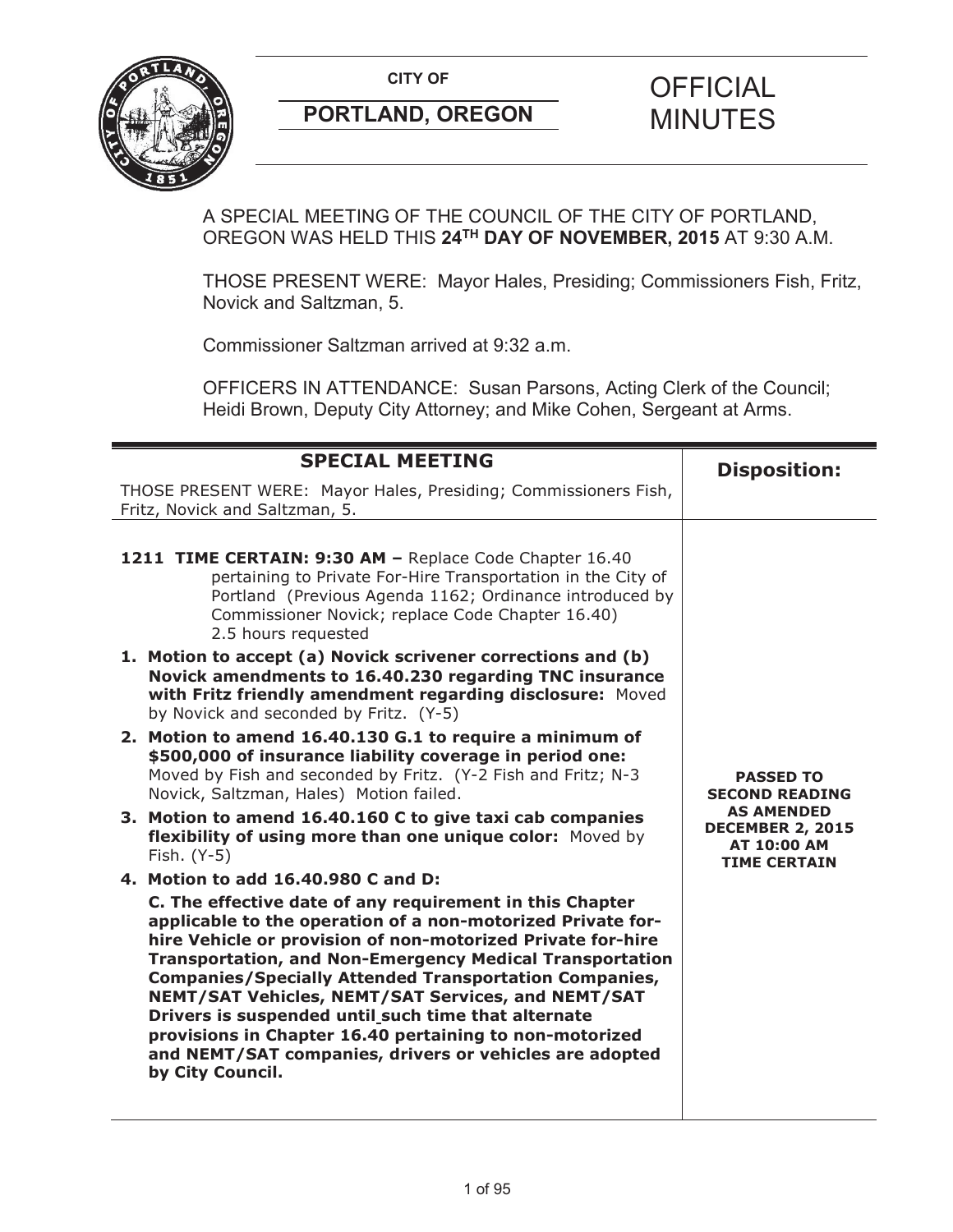**D. The Director may, by administrative rule, suspend any requirement in this Chapter for a period of 180 days that will likely result in prejudice to the public interest or the interest of the affected parties.** 

Moved by Fish and seconded by Fritz. (Y-5)

**5. Motion to add to 16.40.250 A: The Transportation Network Company may not dispatch a vehicle unless the designated Trade Dress includes a visible Portland Business license identification number specific to each PFHT Vehicle:** Moved by Saltzman and seconded by Fritz. (Y-4; N-1 Hales)

At 1:44 p.m., Council Special Meeting adjourned.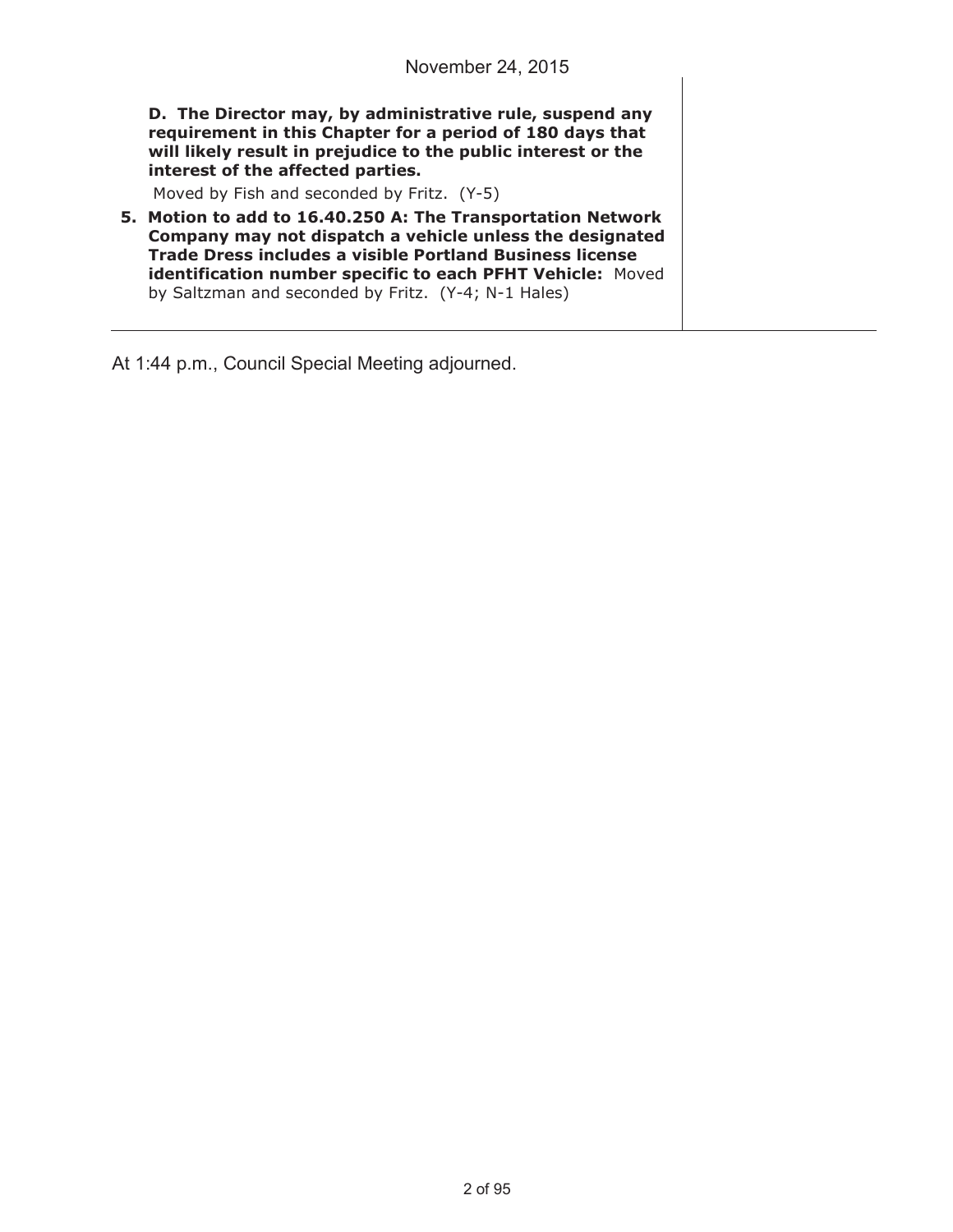A REGULAR MEETING OF THE COUNCIL OF THE CITY OF PORTLAND, OREGON WAS HELD THIS **25TH DAY OF NOVEMBER, 2015** AT 9:30 A.M.

THOSE PRESENT WERE: Mayor Hales, Presiding; Commissioners Fish, Fritz, Novick and Saltzman, 5.

OFFICERS IN ATTENDANCE: Susan Parsons, Acting Clerk of the Council; Ben Walters, Chief Deputy City Attorney and Linda Law, Senior Deputy City Attorney 10:55-11:15 a.m.; and Jason King, Sergeant at Arms.

Item No. 1216 was pulled for discussion and on a Y-5 roll call, the balance of the Consent Agenda was adopted.

| WEDNESDAY, 9:30 AM, NOVEMBER 25, 2015                                                                                                                                                                                                                                                                                                                        |                       |
|--------------------------------------------------------------------------------------------------------------------------------------------------------------------------------------------------------------------------------------------------------------------------------------------------------------------------------------------------------------|-----------------------|
| THOSE PRESENT WERE: Mayor Hales, Presiding; Commissioners Fish,<br>Fritz, Novick and Saltzman, 5.                                                                                                                                                                                                                                                            |                       |
| <b>COMMUNICATIONS</b>                                                                                                                                                                                                                                                                                                                                        |                       |
| 1212 Request of Ptery Lieght to address Council regarding policy on<br>houselessness (Communication)                                                                                                                                                                                                                                                         | <b>PLACED ON FILE</b> |
| 1213 Request of Krista Barron to address Council regarding<br>houseless issues (Communication)                                                                                                                                                                                                                                                               | <b>PLACED ON FILE</b> |
| 1214 Request of Barry Joe Stull to address Council regarding<br>Partnership Agreement: Street Musician Free Music Zone<br>(Communication)                                                                                                                                                                                                                    | <b>PLACED ON FILE</b> |
| <b>TIMES CERTAIN</b>                                                                                                                                                                                                                                                                                                                                         |                       |
| <b>1215 TIME CERTAIN: 9:45 AM <math>-</math> Establish a tax on the demolition</b><br>of certain residential structures in the City of Portland<br>(Previous Agenda 1054; Ordinance introduced by Mayor<br>Hales; add Code Chapter 6.08) 1.25 hours requested                                                                                                |                       |
| a. Motion to accept Mayor's amendments 1 & 2 to (1) delete<br>6.08.055 paragraph 2 regarding rebates for development that<br>increases the number of dwelling units; and (2) change<br>effective dates 6.08.030 to March 1, 2016 and 6.08.050 to<br>February 29, 2016: Moved by Hales and seconded by Fish.                                                  |                       |
| b. Motion to accept Fish amendment 1 to add 6.08.050 A 3,<br>Demolition shall not apply to "Properties purchased by the City<br>for restoration purposes that are in the floodplain or, in the<br>reasonable estimation of the Director of the Bureau of<br>Environmental Services, are at risk of future flooding": Moved<br>by Fish and seconded by Hales. |                       |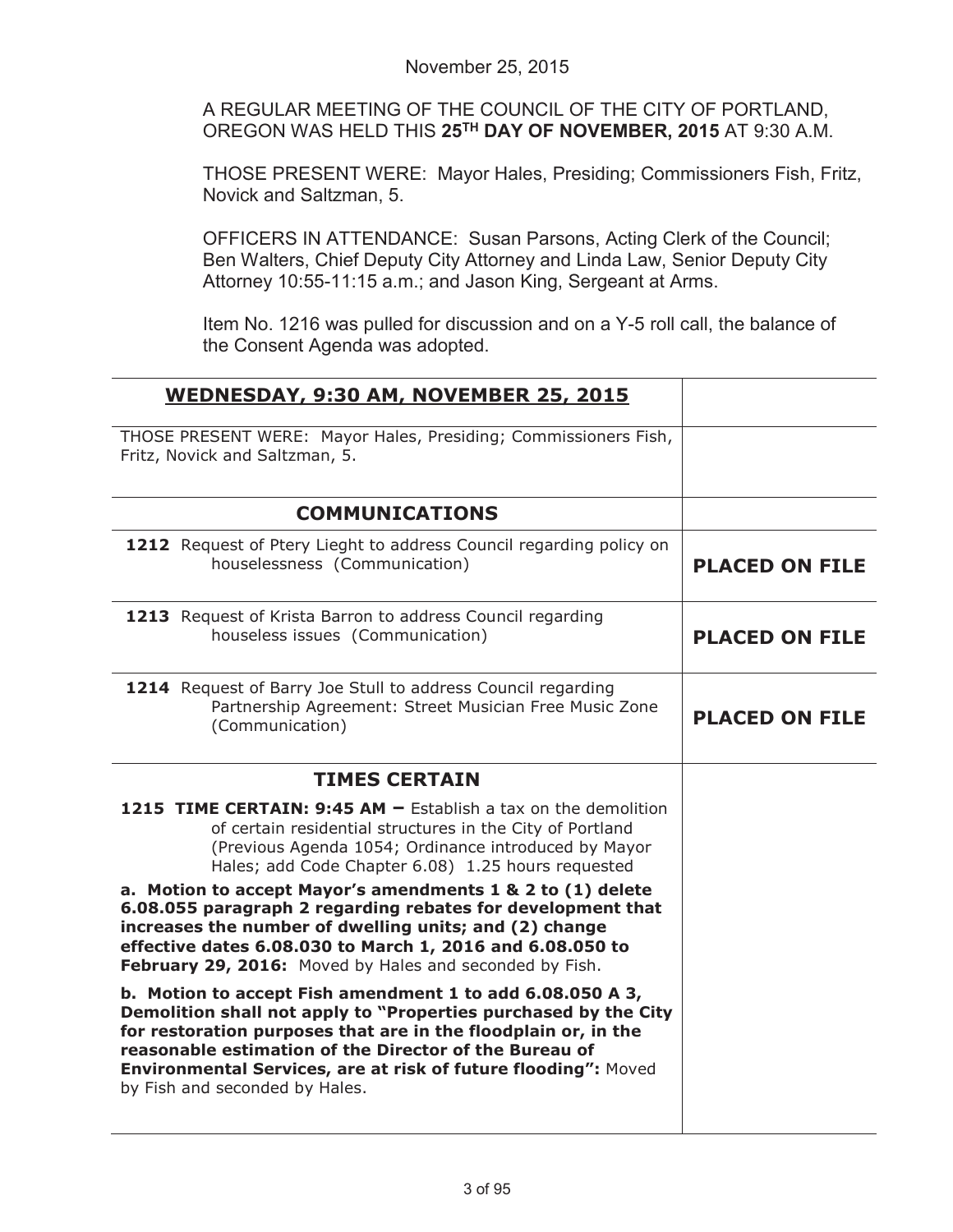| c. Motion to accept Novick amendment 1 to 6.08.055 to add<br>rebate provision if a sales price of the replacement Residential<br>Structure meets certain thresholds: Moved by Novick and<br>seconded by Fish.<br>d. Motion to accept Novick amendment 2 to add directive c<br>"The Revenue Division shall study and report to Council by<br>June 2016 about options for administering and enforcing an<br>exemption or rebate to the tax for existing owners who plan to<br>occupy the new house for at least three to five additional<br>years": Moved by Novick and seconded by Saltzman. | <b>PASSED TO</b><br><b>SECOND READING</b><br><b>AS AMENDED</b><br><b>DECEMBER 2, 2015</b><br>AT 9:30 AM |
|---------------------------------------------------------------------------------------------------------------------------------------------------------------------------------------------------------------------------------------------------------------------------------------------------------------------------------------------------------------------------------------------------------------------------------------------------------------------------------------------------------------------------------------------------------------------------------------------|---------------------------------------------------------------------------------------------------------|
| e. Motion to accept Saltzman amendment regarding<br>exemption for affordable housing to follow guidelines Portland<br><b>Housing Bureau sets for Home Ownership Limited Tax</b><br>Exemption program approved by Council each year: Moved by<br>Saltzman and seconded by Fish. Motion withdrawn.<br>f. Motion to accept Fritz amendment 6.08.050 Exemptions to<br>add "3. Demolition permits where the applicant is the<br>homeowner": Moved by Fritz and seconded by Fish.                                                                                                                 |                                                                                                         |
| <b>Votes:</b><br>1. Motion to accept Bureau-proposed amendment to 6.08.055<br>Rebates; strike "exempt" and replace "under either" with<br>"such as" in paragraph B of Bureau amendment; replaces<br>Saltzman amendment: Moved by Saltzman and seconded by Fritz.<br>$(Y-5)$<br>2. Vote on Mayor amendment 1 on density (a1. above): (Y-4;<br>N-1 Novick)<br>3. Vote on Mayor amendment 2 on effective date (a2. above):<br>$(Y-5)$<br>4. Vote on Fish amendment (b. above): (Y-5)                                                                                                           |                                                                                                         |
| 5. Motion to accept Fritz amendment (f. above) and add<br>"whose legal residential address was the site as of March 1,<br>2016": Moved by Fritz and seconded by Fish. (Y-5)                                                                                                                                                                                                                                                                                                                                                                                                                 |                                                                                                         |
| 6. Vote on Novick amendment 1 (c. above): (Y-2 Fish, Novick; N-<br>3 Fritz, Saltzman, Hales) Motion failed.                                                                                                                                                                                                                                                                                                                                                                                                                                                                                 |                                                                                                         |
| 7. Vote on Novick amendment 2 (d. above): (Y-5)                                                                                                                                                                                                                                                                                                                                                                                                                                                                                                                                             |                                                                                                         |
| 8. Motion to amend 6.08.030 Demolition Tax to clarify that<br>unit means individual dwelling unit. Add "per dwelling unit" to<br>end of first sentence: Moved by Fritz and seconded by Fish. (Y-4;<br>N-1 Fish.                                                                                                                                                                                                                                                                                                                                                                             |                                                                                                         |
| <b>CONSENT AGENDA - NO DISCUSSION</b>                                                                                                                                                                                                                                                                                                                                                                                                                                                                                                                                                       |                                                                                                         |
| <b>Mayor Charlie Hales</b>                                                                                                                                                                                                                                                                                                                                                                                                                                                                                                                                                                  |                                                                                                         |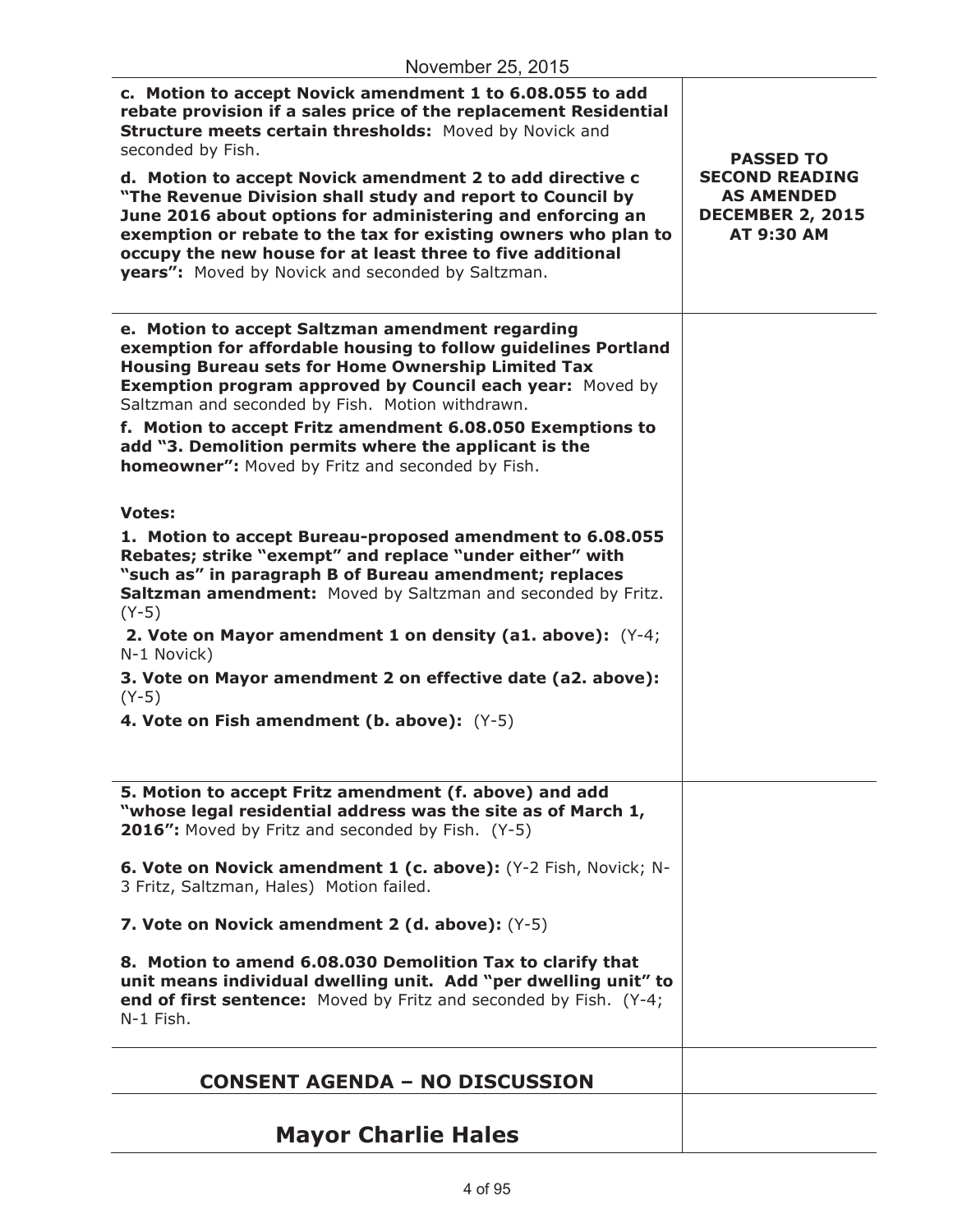| <b>Bureau of Police</b>                                                                                                                                                                                                                                                                                                                                          |                                                                                    |
|------------------------------------------------------------------------------------------------------------------------------------------------------------------------------------------------------------------------------------------------------------------------------------------------------------------------------------------------------------------|------------------------------------------------------------------------------------|
| 1216 Authorize a Memorandum of Understanding with the partner<br>agencies that constitute the Domestic Violence Enhanced<br>Response Team for the stated project goals listed in the<br>Office on Violence Against Women FY14 Grants to<br>Encourage Arrest Policies and Enforcement of Protection<br>Orders grant program award (Second Reading Agenda<br>1190) | <b>RESCHEDULED TO</b><br><b>DECEMBER 2, 2015</b><br>AT 9:30 AM                     |
| <b>Commissioner Steve Novick</b><br><b>Position No. 4</b>                                                                                                                                                                                                                                                                                                        |                                                                                    |
| <b>Bureau of Transportation</b>                                                                                                                                                                                                                                                                                                                                  |                                                                                    |
| 1217 Amend Intergovernmental Agreement with Oregon<br>Department of Transportation for design of the SE Holgate<br>& SE Ramona: 122nd to 136th Ave Sidewalks project<br>(Ordinance; amend Contract No. 30002698)                                                                                                                                                 | <b>PASSED TO</b><br><b>SECOND READING</b><br><b>DECEMBER 2, 2015</b><br>AT 9:30 AM |
| <b>City Auditor Mary Hull Caballero</b>                                                                                                                                                                                                                                                                                                                          |                                                                                    |
| *1218 Waive bond requirement of Code Section 5.08.160 D to allow<br>City to pay accrued leave to spouse of deceased employee<br>(Ordinance)<br>$(Y-5)$                                                                                                                                                                                                           | 187458                                                                             |
| <b>REGULAR AGENDA</b>                                                                                                                                                                                                                                                                                                                                            |                                                                                    |
| <b>Mayor Charlie Hales</b>                                                                                                                                                                                                                                                                                                                                       |                                                                                    |
| 1219 Add Code Removing Barriers to Employment to establish<br>procedures for the use of criminal history information by<br>employers within the City (Second Reading Agenda 1208;<br>add Code Chapter 23.10)<br>$(Y-5)$                                                                                                                                          | 187459                                                                             |
| <b>Commissioner Steve Novick</b>                                                                                                                                                                                                                                                                                                                                 |                                                                                    |
| <b>Position No. 4</b>                                                                                                                                                                                                                                                                                                                                            |                                                                                    |
| <b>Bureau of Transportation</b>                                                                                                                                                                                                                                                                                                                                  |                                                                                    |
| 1220 Repeal Ordinance which vacated a certain portion of NE<br>Emerson St between NE Martin Luther King, Jr. Blvd and<br>NE 6th Ave under certain conditions (Second Reading<br>Agenda 1201; repeal Ordinance No. 169325)<br>$(Y-5)$                                                                                                                             | 187460                                                                             |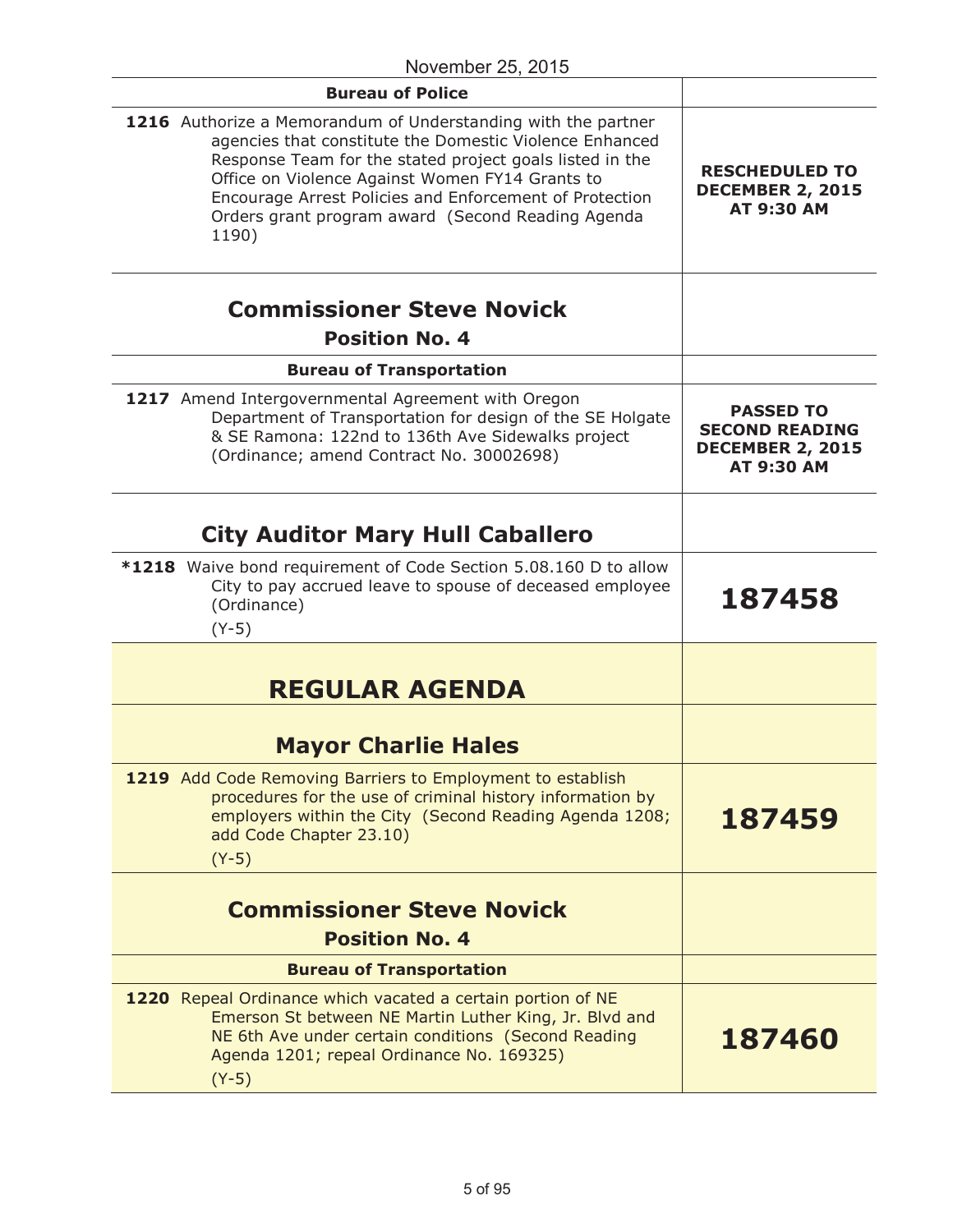| <b>Commissioner Dan Saltzman</b><br><b>Position No. 3</b>                                                                                                                                                                                                                                                    |        |
|--------------------------------------------------------------------------------------------------------------------------------------------------------------------------------------------------------------------------------------------------------------------------------------------------------------|--------|
| <b>Portland Housing Bureau</b>                                                                                                                                                                                                                                                                               |        |
| <b>*1221</b> Extend contract with Bowman Systems, L.L.C. for five years<br>and increase the Software and Services Master Agreement<br>for hosted software and related services by \$1,250,000 for<br>a not-to-exceed contractual total of \$1,750,000<br>(Ordinance; amend Contract No. 30003215)<br>$(Y-5)$ | 187461 |
| *1222 Amend subrecipient contract with Cascadia Behavioral<br>Healthcare, Inc. to add \$924,000 for the creation and<br>operation of an intensive street engagement program for<br>people experiencing homelessness (Ordinance; amend<br>Contract No. 32001163) 15 minutes requested<br>$(Y-5)$              | 187462 |
| 1223 Authorize a subrecipient contract with Portland Housing<br>Center for \$123,000 for homeownership counseling and<br>education (Second Reading Agenda 1206; Contract No.<br>32001218)<br>$(Y-5)$                                                                                                         | 187463 |

At 12:55 p.m., Council adjourned.

**MARY HULL CABALLERO**

Auditor of the City of Portland

Susan Parcous

By Susan Parsons Acting Clerk of the Council

For a discussion of agenda items, please consult the following Closed Caption File.

# **WEDNESDAY, 2:00 PM, NOVEMBER 25, 2015 DUE TO LACK OF AGENDA THERE WAS NO MEETING**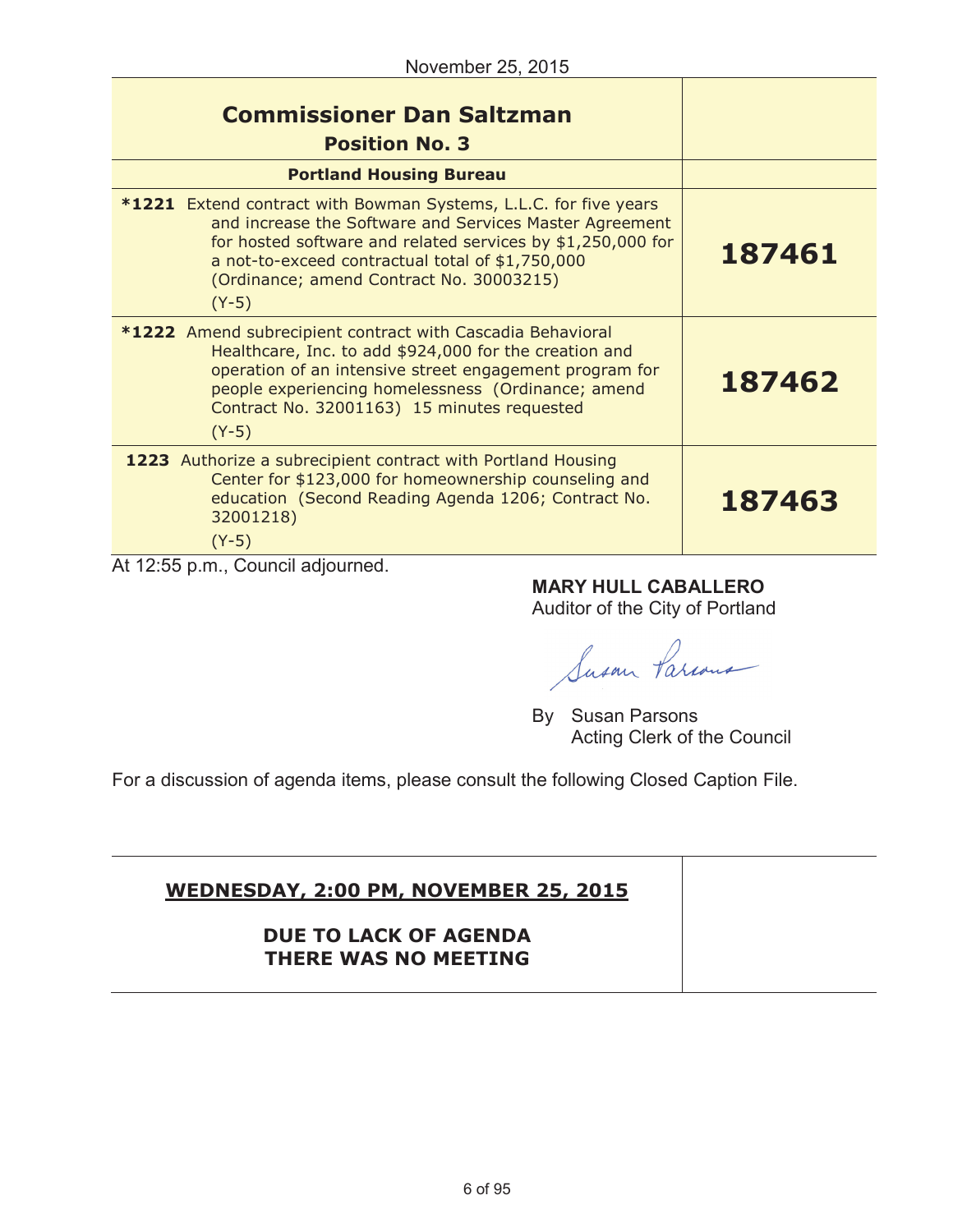#### November 24, 2015 **Closed Caption File of Portland City Council Meeting**

This file was produced through the closed captioning process for the televised City Council broadcast and should not be considered a verbatim transcript. Key: **\*\*\*\*\*** means unidentified speaker.

## **November 24, 2015 9:30 AM**

**Hales:** Good morning, everyone, and thanks for accommodating us here with a different schedule this morning. This is a special meeting of the Portland City Council on November 24th. Would you please call the roll?

**Novick:** Here. **Fritz:** Here. **Fish:** Here. **Hales:** Here.

**Hales:** Good morning, everyone. We have a single item on the Council calendar this morning, which is a continued item from a previous Council meeting. I'll be brief about the specifics of how we have Council meetings because maybe some of you were here for that one.

This is a continuation of a previous Council meeting. We'll be taking testimony of folks who signed up last time and didn't get a chance to speak. We'll also be considering Council amendments and taking further testimony on those amendments from those that came here today to speak about them.

As always, we maintain the rules of decorum here in the chambers, so if you agree with someone and want to indicate your support, give them a thumbs up. If you don't, give them a thumbs down, but we ask that we not applaud or make vocal demonstrations in favor or against our fellow citizens so that everybody has a chance to be heard here. If you're here to testify, you need only give us your name, unless you're representing an organization, in which case you need to let us know who you're representing. With that, let's please read the item.

## **Item 1211.**

**Hales:** Commissioner Novick.

**Novick:** We actually have two amendments to offer, which I'd like Mr. Hockaday to explain.

**Hales:** OK. Come on up, please, Bryan. Let's make sure that everybody on the Council has copies of the proposed amendments. I think I do. Commissioner Fritz may not. **Fritz:** No, I don't.

**Hales:** Copies of the amendments, please?

**Fritz:** Commissioner Novick has an uncanny ability to schedule these things when my lead person, Claire, is on vacation.

**Novick:** [laughs] That is not intentional. I really value Claire's input.

**Hales:** Commissioner Fish needs a set too, and Commissioner Saltzman. I have one. **Fritz:** Thank you.

**Hales:** OK, gentlemen, walk us through these, please.

**Bryan Hockaday, Office of Commissioner Steve Novick:** Good morning, Mayor and City Council. My name is Bryan Hockaday, I work for Commissioner Steve Novick.

Commissioner Novick has two amendments to offer. The first is the sheet of a list of scriveners and typographical errors that we wanted to make sure that we corrected. You'll see that there. Just to address some unintended errors within the actual code. The other, however, is a substantive amendment relating to TNC insurance.

As you'll recall, at the last Council hearing where this issue was addressed, there was an amendment adopted to strike language which essentially stated that insurance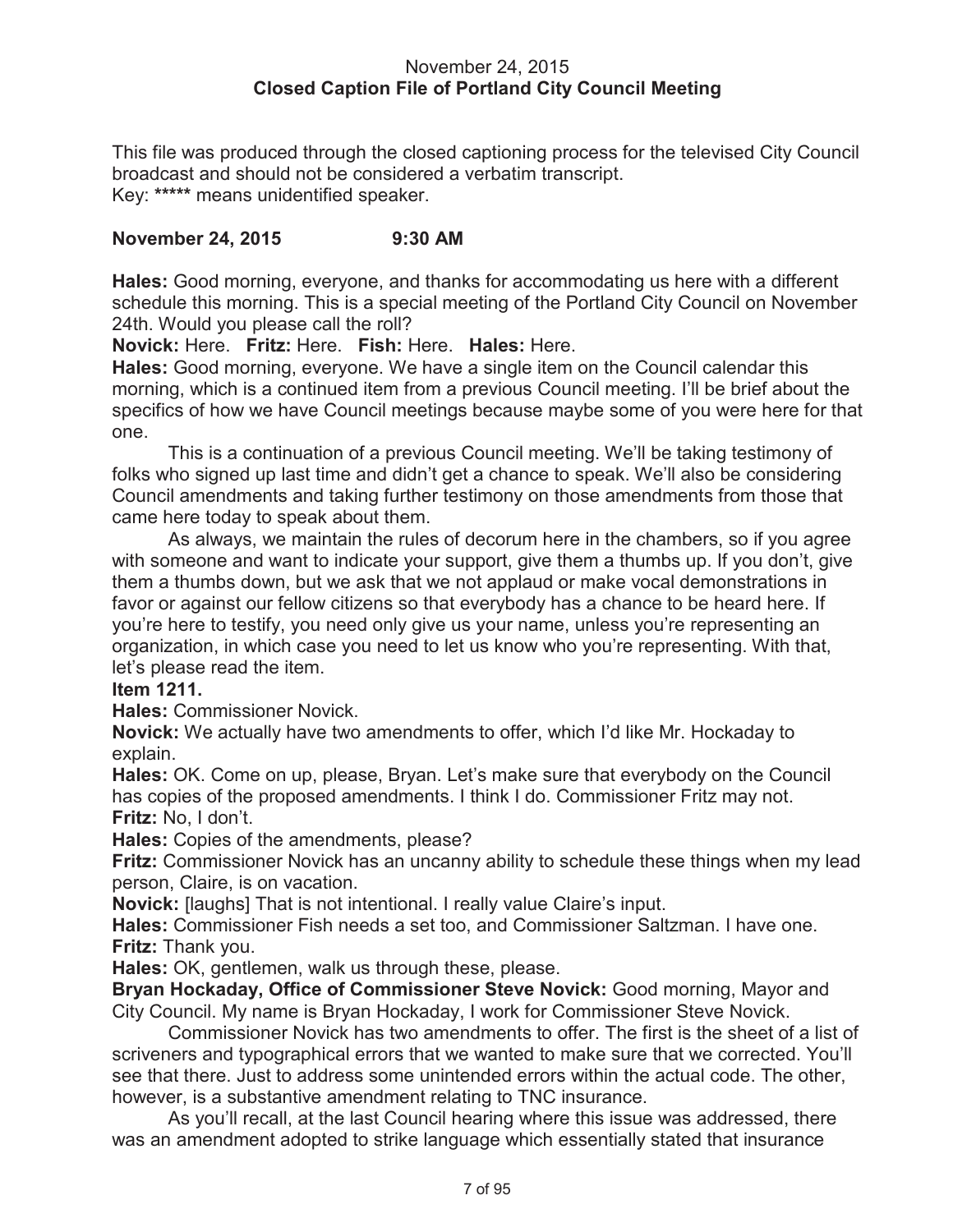could be provided and maintained by not only the TNC, but also the driver or a combination of the TNC company and the driver. That language was removed and now just reads insurance must be provided and maintained by the TNC.

So, this amendment before you adds some language stating that drivers do have the option of purchasing a ride share endorsement, which is additional insurance above the City's required minimums. The TNC is required to maintain at all times the City's required insurance levels at all periods, and they must disclose to their drivers that the drivers do not need to purchase anything additional and that the specific levels of insurance are maintained by the TNC.

The drivers still have the option to purchase a ride share endorsement. The product is not currently available in the state of Oregon. It's a relatively new product being offered in a few states, including Colorado. Metromile, as I understand, has applied with the state to provide -- to offer ride share endorsements, but, again, it is not available. And this amendment makes it very clear that the TNC is always responsible for providing primary insurance.

**Novick:** And our concern at the last hearing was that if we say there is an option one or the other, then the TNCs will pressure the drivers to always buy insurance themselves. So, we added language specifically saying that the TNC shall not require or encourage a TNC driver to secure a primary personal automobile insurance policy. They'll disclose in writing that the drivers are not required to purchase and maintain their own policy covering TNC activities. We also added language saying that the TNC shall advise affiliated TNC drivers that the driver's personal automobile policy may be subject to cancellation or might not provide coverage because the driver uses a vehicle in connection with an affiliated TNC as specified within the terms of the policy.

So, we want to make it actually a violation of the rules for a TNC to even encourage a driver to secure a primary personal automobile insurance policy, and also to more directly address a concern that has been raised before that drivers should know that - although we haven't seen a lot of evidence that this is happening or any evidence recently -- that the driver's personal automobile policy might be at risk if you are a TNC driver. **Fritz:** I'll second for purpose of discussion.

**Fish:** I have a question of the sponsor. Steve, we discussed a couple of proposed amendments that I drafted yesterday, and I'm not going to offer most of them based on the conversations we had. But the question I have is at some point, the ride share endorsement may become -- is readily accessible in the marketplace and may become industry standard. What's the mechanism for us it revisit the question of whether that's something we're going to require?

**Novick:** Actually, Commissioner, I think that for this new industry -- as for Airbnb, for that matter -- we should be revisiting a bunch of these issues as time goes on and more information becomes available, more products become available. So, I am planning to ask for Council to have probably a work session on a variety of issues relating to TNCs after we're out of the budget season, before into the next one -- like maybe sometime between June and September.

**Fish:** OK. And as these things evolve in the marketplace and become available, we'll have a chance to be briefed on them and decide whether we think they are -- should be part of our regulatory system.

**Novick:** Yes. Another issue where I want us to keep monitoring the studies that are done and the information that we get is what the environmental impact of TNCs is. Right now, the jury is out. The people I trust think they're persuaded on balance that the existence of TNCs results in fewer overall automobile trips, but New York City I know is undergoing a study to that effect. And if it turns out six months from now, a year from now there's strong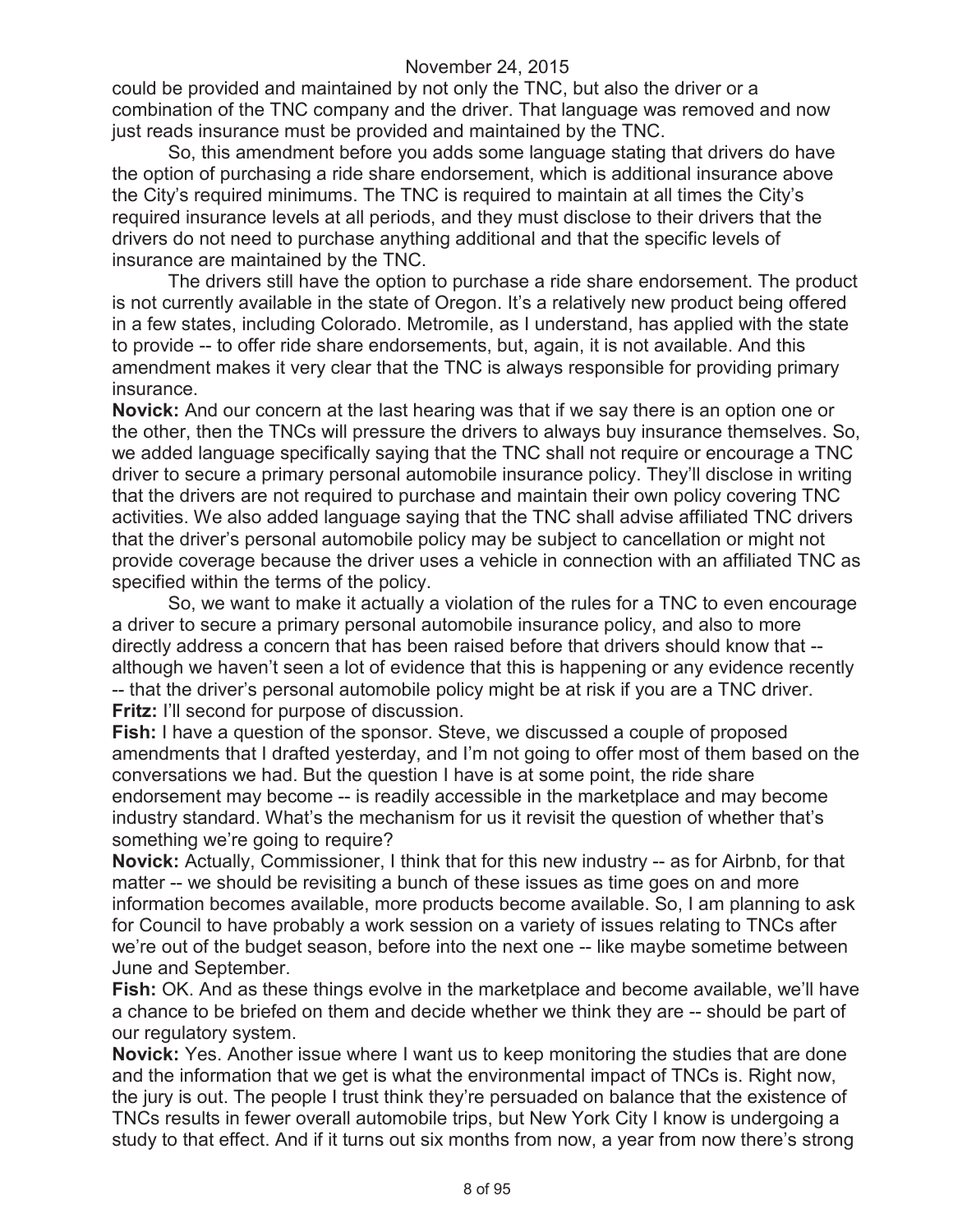evidence that we're increasing the number of vehicle trips by allowing these, I think we need to revisit the whole issue.

**Fish:** Mayor, I have two amendments.

**Fritz:** Oh, before --

**Fish:** Sorry --

**Fritz:** To this?

**Hales:** To this? Let's stay on this.

**Fish:** No, not on this.

**Fritz:** I have a suggested friendly amendment -- at least I think it's friendly --

Commissioner Novick, to add to number two about the disclosure in writing. At the end, add "the disclosure shall include a statement that the TNC does not provide collision insurance." Do you accept that as a friendly amendment?

**Novick:** I'd want to ask Mr. McGair and Mr. Hockaday if that raises any particular flags for them for some reason.

**Ken McGair, Office of the City Attorney:** It doesn't raise any particular flag for me. The collision insurance is an optional coverage under state law, Commissioner, and this is simply a disclosure that the TNC has to make to the driver.

**Novick:** It's my understanding that taxi cabs also are not required to provide collision insurance for drivers that happen to be driving for them but own their own cabs, is that correct?

**McGair:** That's correct. It's not in our code that they have collision insurance, but practically I think they do provide collision insurance for most vehicles, not all of them, and a few of the companies self-insure that particular coverage, as I understand it. **Novick:** OK.

**Hales:** Could you read your language again, Commissioner Fritz? I think I have a question.

**Fritz:** At the end of paragraph two, "the disclosure shall include a statement that the TNC does not provide collision insurance."

**Hales:** Well, what if they did? I don't know if that would be possible, but maybe it needs to say as to whether or not --

**Fritz:** I would accept that as a friendly friendly amendment. [laughter]

**Hockaday:** May I just add -- in paragraph three, we are requiring that the TNCs disclose in writing to the TNC drivers the insurance coverage, including the types of coverage and limits for each coverage.

**Hales:** Oh, well maybe you have covered it then. Hear that? You're proposing to require that they disclose what kinds and amounts of coverage that they provide.

**Hockaday:** Right.

**Novick:** Yeah, but I actually think that that wouldn't necessarily result in a specific statement that we don't provide collision insurance.

**Hales:** OK, alright.

**Novick:** So I accept Commissioner Fritz's friendly amendment as friended by the Mayor. [laughter]

**Fritz:** Thank you.

**Fish:** Getting awfully friendly.

**Hales:** Any other questions or suggestions about Commissioner Novick's proposed amendments? Then we could take a vote to accept them for purposes of testimony and move on. Roll call, please.

## **Roll on amendments.**

**Novick:** Aye.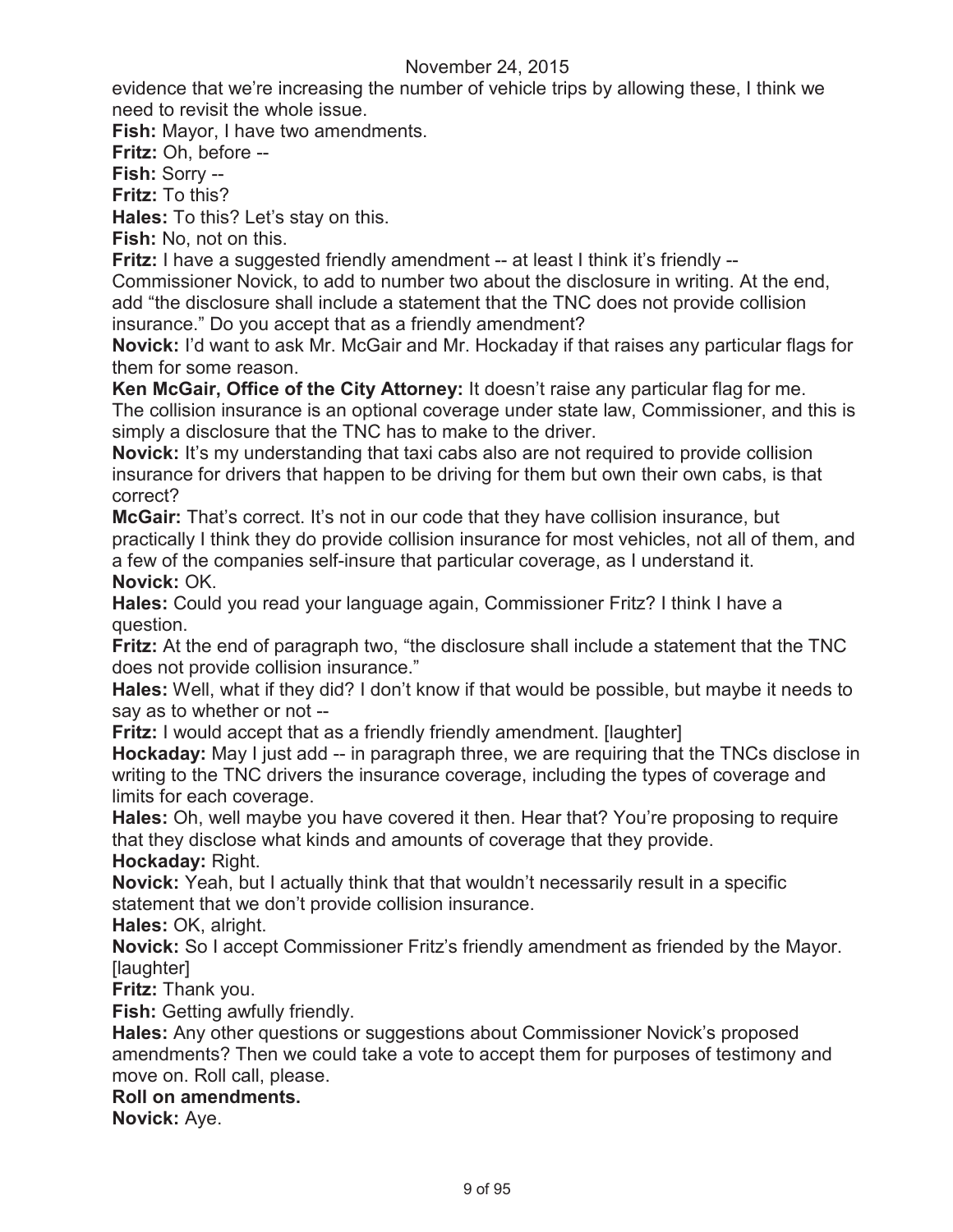**Fritz:** Since I haven't had my expert staff person looking at the -- it looks like a couple of dozen technical amendments, I'd like to reserve the right to look them over. I don't know if we're planning to have a final vote today. I also have a question about the amendment, a technical amendment that I had requested to 16.40.020 A to make that language more clear. I don't believe I received anything on that. But for the purpose of this hearing, I vote aye.

# **Fish:** Aye. **Saltzman:** Aye. **Hales:** Aye.

**Fish:** Mayor, I have two other amendments and a question. Let me start with the question. Mr. Hockaday -- I'll follow your boss's lead -- when we had a discussion yesterday about some amendments that we were considering, one of the issues that we raised was whether a -- in the context of someone that had Washington or California license plates, whether we would require a DEQ certificate of compliance. And I believe that the information you shared with me was that we're satisfied that Washington and California have equivalent standards and therefore, we would not require an additional certification for the DEQ. Can you just elaborate on that?

**Hockaday:** Absolutely. We are requiring a new requirement for taxis and TNCs that they do comply with Oregon DEQ standards for the Portland metro area. That is new, and it's to address or help address some of the environmental concerns we have about this industry. We do not have an agreement with the state so that we could require that every single vehicle go through an additional emissions test. However, I can rely on folks from PBOT who are the technical experts. It is our understanding that California has higher DEQ standards than Oregon, and Washington's are about the same for Portland.

**Fritz:** Can I just ask a follow-up question on that? My understanding is that even Medford or Pendleton don't have the same air quality requirements that we have.

**Hockaday:** And if those vehicles are not able to demonstrate they meet or exceed the Portland metro requirements, they cannot be permitted to operate in the city of Portland. **Fritz:** How would we know?

**Hockaday:** A few ways. We can look for the Portland metro sticker to make sure that it's gone through the test or we can refer to other decals or other certifications from other states to determine exactly what the emission rates are for that particular vehicle. And most vehicles these days -- particularly very new ones -- they are not even required to be tested by Portland and by many states because they do comply with stringent DEQ standards.

**Fritz:** We heard, though, in testimony that you can go and buy -- I don't understand when you say the state doesn't agree to it. Anybody can go to the DEQ and do a test and get a sticker.

**Hockaday:** Sure, absolutely. It's just that we, the City of Portland and PBOT, have not entered into an agreement with the state so that we could include a requirement that all vehicles go through that. And we think that would not be necessary because all vehicles already -- many vehicles do meet those standards.

**Fritz:** I'm sorry, I don't understand why we need an agreement for the state to do that. **Hockaday:** The volume of taxi and TNC vehicles that would go through that test would be quite a bit.

**Fritz:** But presumably they charge a fee for service, so I don't understand that. Also my understanding is it's a number of Utah drivers are driving in Portland. What are Utah standards like?

**Hockaday:** I don't know how many Utah drivers are in Portland nor do I know what the Utah DEQ standards on at the top of my head. I'm happy to look that up and provide that to you.

**Fritz:** Thank you.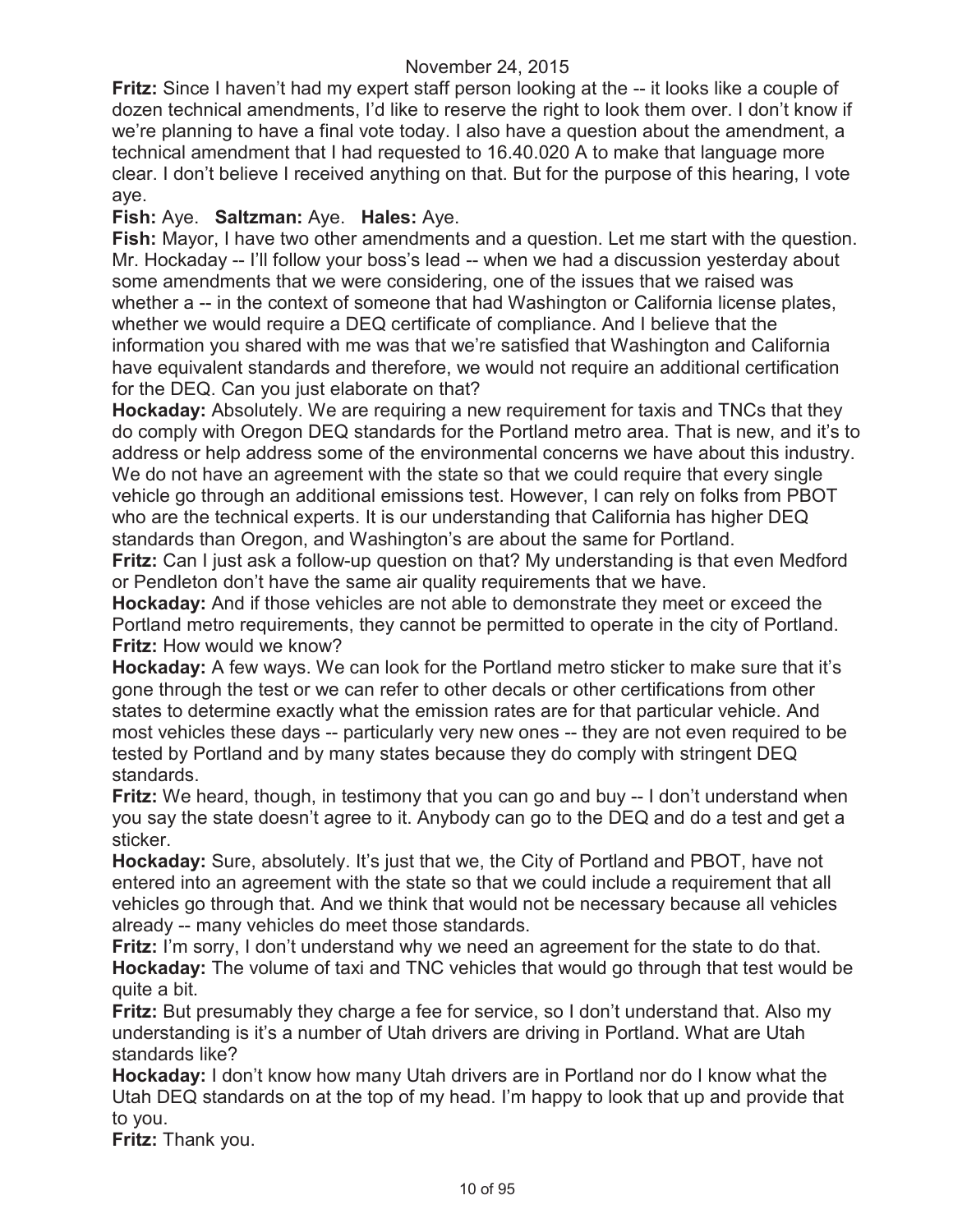**Fish:** For purposes of today, Commissioner Novick, I would just like a commitment that we'll park this issue for future consideration. And since you've identified some environmental impact questions that you have concerns about, at some future date, we'll take up the question about whether our standard is sufficient to ensure that people's cars are meeting our emission standards.

**Novick:** Absolutely. And I should note that the cars are required to be less than 10 years old, and as Mr. Hockaday said, newer cars tend not to have a problem with anybody's emission standards. In fact, in California -- which has very stringent emission standards - they're not requiring exhaust tests for 2009 or newer cars.

**Hockaday:** And we've been engaged with BPS at the beginning of the process because we are very concerned about the environmental impact. Nationally, there's not enough information known about the industry and its environmental impacts, but I think this is an issue that everybody around the U.S. is looking at.

**Fish:** I appreciate the conversation we had yesterday, the fact that it's on the radar, and so I will not be offering an amendment on that issue today. I will be offering --

**Saltzman:** Can I just ask you a question about this amendment? You are offering the DEQ one?

**Fish:** I'm not.

**Saltzman:** Oh, you are not. OK.

**Hales:** He wants to have the issue examined and looked at again later. Is that right? **Fish:** Professional team yesterday raised concerns but also made a commitment to follow up on the issue and I thought it better to defer.

#### **Saltzman:** OK.

**Fish:** So, the first amendment I'm going to offer is on insurance. The last time we gathered, Commissioner Fritz offered an amendment which I seconded which would require a minimum of one million dollars of liability coverage in periods one, two, and three. That amendment did not secure Council approval. We've had some extensive discussion since then on this question. Reasonable people can disagree about insurance, but I'm offering an amendment that would require a minimum of \$500,000 of insurance liability coverages in period one.

**Fritz:** Second.

## **Hales:** Questions?

**Fritz:** If I might speak to the amendment. We received yesterday some information from the taxi cabs' insurance company representative that I'm sure -- that I hope we'll get some testimony about examining the data from crashes in taxi cabs and showing that between 75% and 80% of the crashes that taxis are involved in have no passengers in the car, which implies that they're in period one equivalent, and that the average taxi cab crash rate is about .5 to .6 crashes per car per year. So if you take a conservative estimate of 50% of the crashes happening in period one and .5 crashes per year, with 2000 TNC drivers on the road, that's 1000 crashes per year in period one.

So, knowing that having good insurance doesn't cost that much more than having poor insurance -- I looked at my own records for how much I pay for insurance on the one car of mine that would be eligible for this ride sharing that's new enough, and it would only cost about \$100 a year to go from -- six months to go from the state minimum to going to good insurance coverage.

What we all have been striving for here is first of all to make a level playing field between the taxis and TNCs -- taxis are required to carry \$500,000 at all times -- and second of all, to provide a safe system that protects drivers and customers and the general public. And having 2000 commercial drivers on the streets with only \$50,000 in liability for death for a person is just not adequate. So, Commissioner Fish's amendment more clearly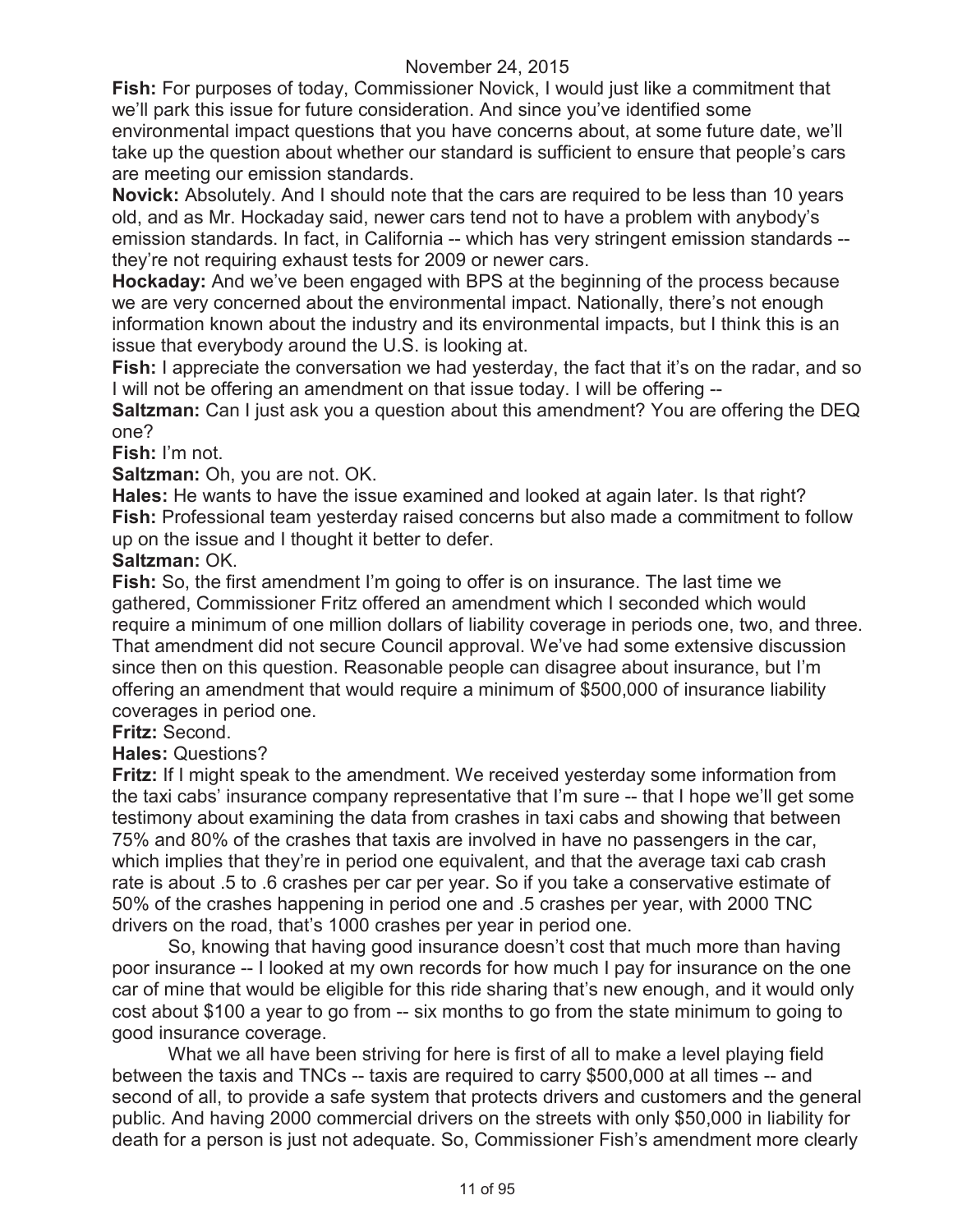addresses the needs if you are driving commercially, you need to have adequate commercial coverage.

**Fish:** Mayor, the only other thing I would add -- and urge us to take a vote on it -- is over time, we have had a number of very thoughtful hearings on this issue and other issues. The principled objections that I've heard to having a higher limit in period one are as follows. There was a national insurance settlement and that settlement resolved the issue and therefore Portland should follow the national settlement. To that, I simply say we have not felt constrained in regulating in this area based on national standards. In fact, Portland has taken some pride in setting the bar higher than national standards or the practice in other jurisdictions, and I think in this area we can take some pride in providing an extra measure of protection for the public.

The second claim that we've heard is that somehow the market doesn't provide insurance at this level in period one. I think that's been effectively rebutted by testimony we've had. And my general understanding of the marketplace is if you require people to have insurance and it turns out it's an over-insurance, there will be plenty of people willing to offer it because that's a pretty good business model. For those and other reasons, I would just call the question.

**Novick:** And I will say again that I think that the argument for a higher level of insurance is a perfectly reasonable argument. I also think it's a reasonable argument that period one is sort of a period in between commercial service and personal use. Uber has given us their crash data during the pilot period, and what they've had out of a million rides, 95 crashes. 11 of them have occurred in period one. 19 in period two. 65 in period three. So, that's the data that we have so far. And by the way, Commissioner, period two is also a period when there's no passengers in the car. It's when a ride has been accepted, but there is no passenger in the car.

So, I think again that this is an issue where we ought to monitor the data. And it's quite possible that some months from now or a year from now we might actually reverse this decision, but for now I'm inclined to follow the lead -- and yes, I'm talking about other cities here -- of Denver and Seattle and Ann Arbor and Austin and Chicago and other cities that have adopted the model that we have adopted now.

**Hales:** Other comments before we vote? OK, roll call on the proposed amendment, please.

## **Roll on amendment.**

## **Novick:** Nay.

**Fritz:** This Council is different from other Councils because two members of the Council have had dear relatives killed in car crashes. And for us to say that those 11 people who were injured in period one this year are somehow part of an experiment -- we don't know what the extent of their injuries were or what the cost of their medical bills were. \$50,000 per person, \$100,000 per incident does not go very far in today's economy. And I urge the Council to take responsibility for our citizens. We're talking about the people of Portland who are at risk from commercial drivers. Aye.

# **Fish:** Aye.

#### **Saltzman:** No.

**Hales:** I'm not going to support the amendment, but I'll hear testimony on the subject. No. **Fish:** And Mayor, I have one additional amendment.

# **Hales:** Yes.

**Fish:** I'll hand this out. I discussed this briefly with Commissioner Novick this morning, and this was brought to our attention yesterday. My amendment would amend 16.40.160 C to give taxi cab companies the flexibility of using more than one unique color to identify their cabs. This issue came to me yesterday through one of the cab companies that in effect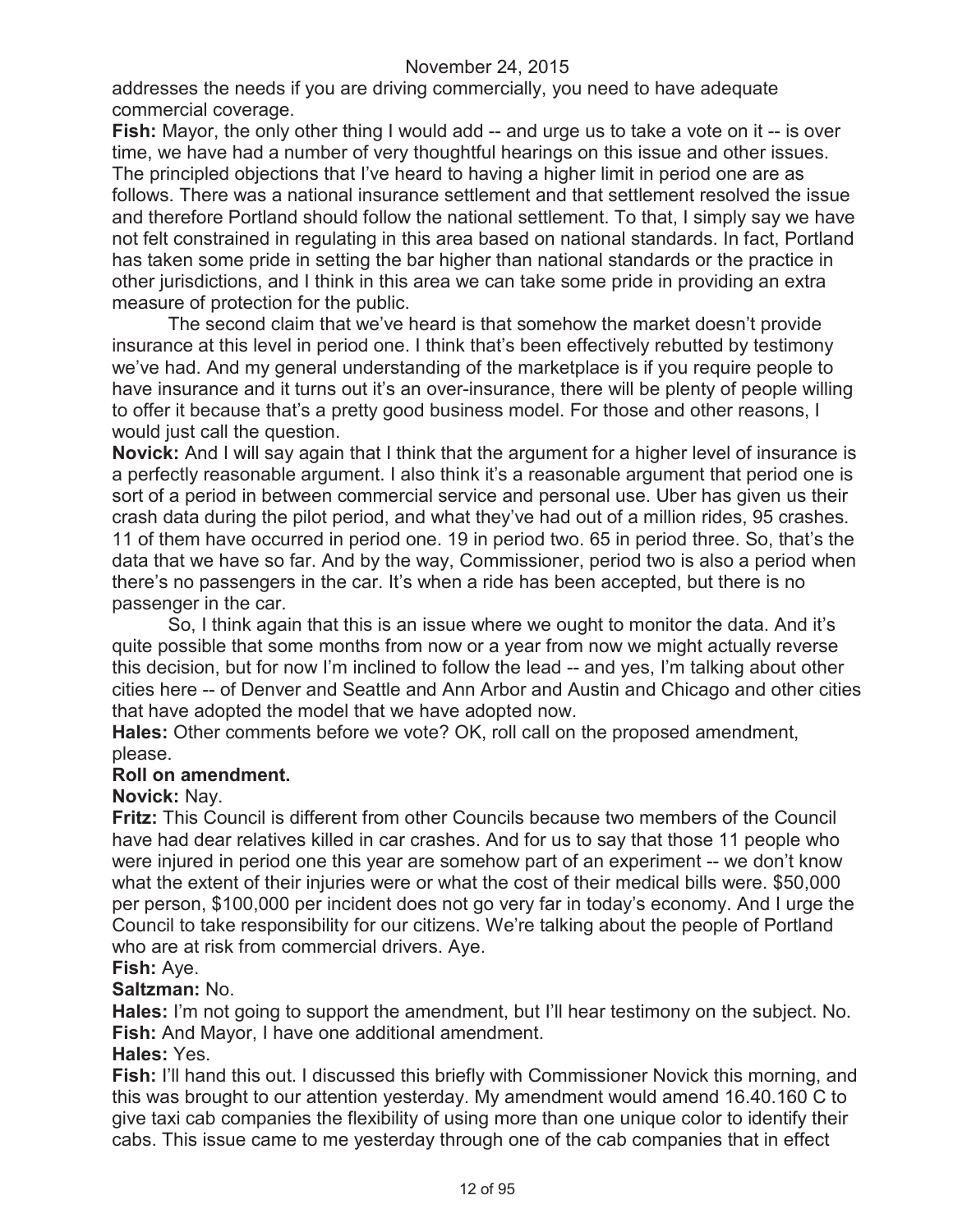made the case that they may choose to have more than one color scheme. I guess we could call them the Oregon Ducks of cab companies. In addition, we currently don't require a uniform color, obviously, for any of the TNCs and so we don't regulate that area.

It would seem to me while this is not the most important issue that we're going to address, I couldn't see a good reason why we wouldn't afford the same flexibility to the cab companies to choose more than one unique color to identify their cabs. And let's just use an example of EcoCab. They may choose to have a chocolate brown, a green, a blue -- all that may or may not be identified as having environmental branding -- but have the flexibility to do so. I can't think of a good reason why we would regulate one and not the other, so I'm offering this amendment.

#### **Saltzman:** Second.

**Hales:** Further discussion?

**Novick:** I'm curious as to what Mr. Hockaday thinks of this idea.

**Hockaday:** Taxis do have the exclusive right to queue in taxi stands and to accept street hails, and part of that exclusive right is that those vehicles are very clearly identifiable by their unique color and design scheme. I think that removing that color requirement would make it more challenging to easily identify vehicles for the use of street hails.

**Fritz:** Are you saying TNCs are not easily identifiable?

**Hockaday:** TNCs are not allowed to accept street hails, they are not allowed to queue in taxi stands --

**Fritz:** But there was a question as to whether the sign is visible enough on all sides. So by saying the taxis have to be clearly identifiable, that implies that Uber and Lyft vehicles are not.

**Novick:** Well the difference, Commissioner, is that with Uber and Lyft, with the app, you have a digital record of who exactly is giving you the ride and you don't have to rely on your recollection as to what the cab looked like. So, I'm actually curious about this amendment. I mean, the final words in the provision would still be "as approved by the Director," and I'm actually wondering if the Director might speak to whether she would find it too much of a burden to review color schemes.

**Leah Treat, Director, Portland Bureau of Transportation:** Good morning, Mayor and Commissioners. Can you repeat the question and for what the work would be for PBOT? **Novick:** Well, what it would mean is every taxi vehicle affiliated with a taxi company currently must be painted in a unique color and display the design scheme of the affiliated taxi company. The amendment would be to strike the "painted in a unique color" and simply say "display the design scheme of the affiliated taxi company in a matter that clearly identifies the taxi company as approved by the Director."

**Fish:** Commissioner Novick, just to be clear, "as approved by the Director" I believe modifies the language about the design scheme. We're not -- I'm not suggesting in this amendment that the Director be the art czar approving colors. She has to approve many things with cabs. As long as there's an identification of the company and it has the licensing stuff, we're giving her the flexibility to allow them to use other colors. It's not meant to burden her, it's meant to give the companies additional flexibility. I'm guessing that there will be some companies think there is a competitive advantage to have a uniform unique color because for some people, that's a shorthand for what cab they're going to get into. They are in the habit of getting in one that's green or yellow or something. For others, like particularly me in the evening, I can't tell the color of the cab, so that's not the distinguishing characteristic. I look to see that it has a license, that there's someone competent to drive, and that they have a photograph and a license that I can verify. We're not trying to -- it was not my intent to create another level of administrative burden for the Director.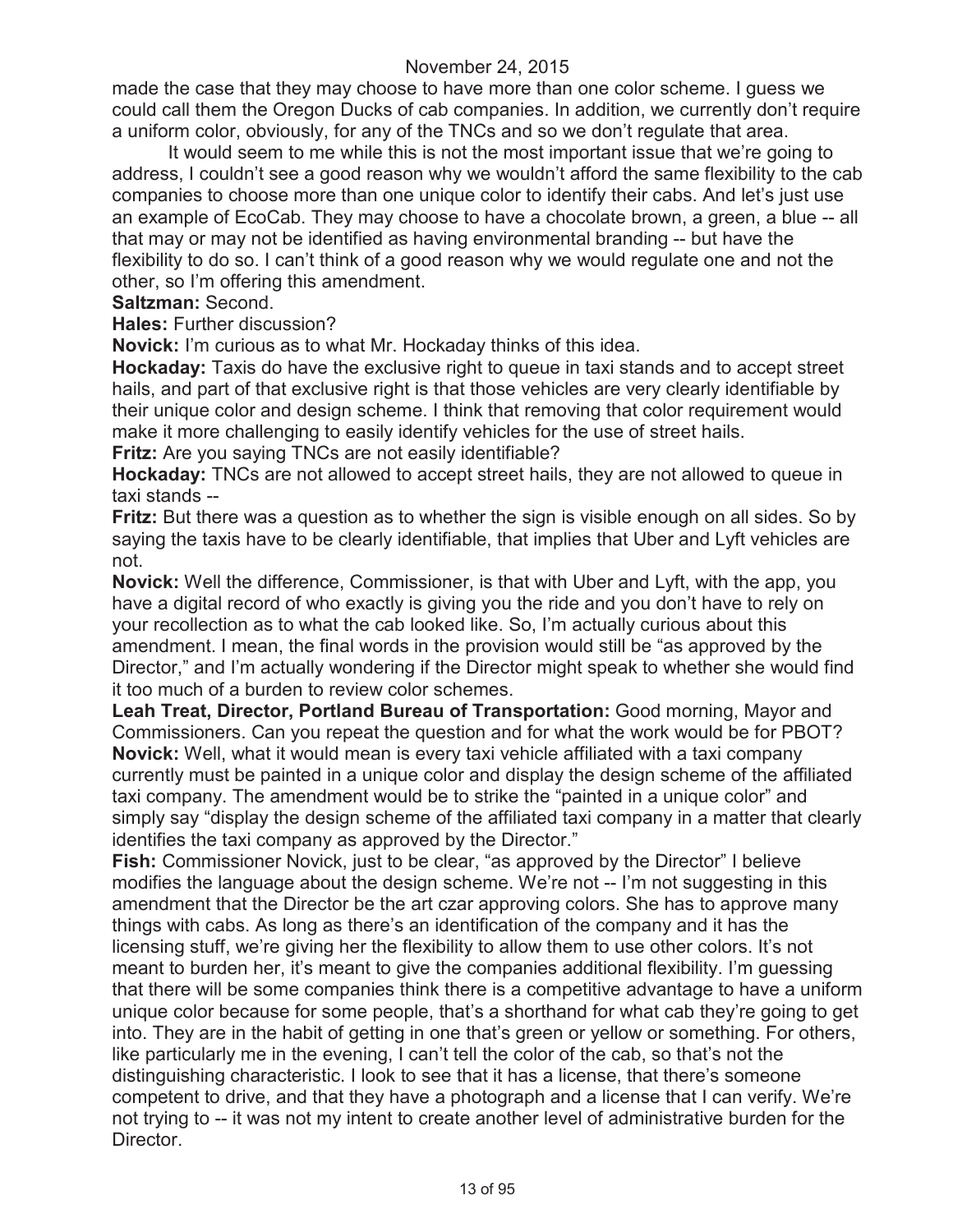**Novick:** I do think, though -- I mean, what the Director would end up doing is determining whether the design scheme clearly identifies the taxi company, so I think it would become sort of a judgment call as to whether a taxi company that uses multiple colors is, in fact, clearly identifying itself.

**Fish:** We could take the "as approved" out. I think that was originally -- I believe that is in the existing code to give you the flexibility to make sure that there isn't someone gaming the system or doing something that creates havoc in the marketplace. It keeps you in the mix so that you're using your good judgment, which is why I kept it in.

**Treat:** OK. So, from a public safety perspective, I think because there are street hails allowed for the cabs, it is important that they are clearly identified as a taxi. As long as that is still included in the rules that it be clearly identified and the company associated with it, I don't administratively see an issue for us and I think we're still protecting people who would be hailing cabs on the street so they have visual identification of a cab company.

**Fish:** And let me be clear -- this is not intended to erode or dilute in any way the other requirements of what's a cab -- the licensing, the standards. This might give someone the flexibility to use a light green, green, heavy green, green with a stripe or something. Again, I don't think this is the most important issue before us, but it does seem like it creates a little more of a level playing field to give the cab companies that option.

**Treat:** I don't see any issues with it, but I welcome the cab companies to testify on that later.

**Hales:** We'll take testimony on this as well. Could we take a vote on accepting this amendment?

## **Vote on amendment.**

**Novick:** Aye. **Fritz:** Aye. **Fish:** Aye. **Saltzman:** Aye. **Hales:** Aye.

**Hales:** OK. Anymore amendments?

**Fritz:** Commissioner, are you going to present the other one on the TNC -- the trade dress signage?

**Fish:** No, I'm happy to have a colloquy, but we talked about that yesterday and I was persuaded to defer on it.

**Fritz:** We've heard testimony that the Uber and other decals are sometimes difficult to see, and your amendment specifies how clear they must be. Can you give me a summary as to why --

**Fish:** When we raised this issue yesterday about requiring a PFHT vehicle decal with a specific number for each vehicle and require that to be certified, you and Commissioner Novick had some strong feelings about that. Why don't you share those with us again? **Hockaday:** Absolutely. The trade dress requirement for TNCs is not the only identification requirement that the TNCs have. They actually are required to provide more information to consumers, and it's primarily built in with the app. So, not only to the vehicles have trade dress in the front and these new rules required that they will required in the front and the rear, but the app itself has to clearly identify the driver, picture of the driver, name of the driver, a description of the vehicle, the license plate of the vehicle. So there's actually more identification requirements for the TNCs in that regard for the consumers.

**Fish:** And when we were discussing this, Commissioner Fritz, someone in the room actually took out their phones and showed me old rides and the identifying information on the phone, and it struck me based on that that in fact the customer gets more information on his or her phone that then becomes a permanent record than we would be requiring in this on the car. So, it struck me as a nice to have but not a need to have. **Fritz:** OK. Thank you.

**Hales:** OK. More amendments, if any? Alright. Thank you very much. Anything else you need to put into the record before we take testimony? Thanks very much. Let's go to the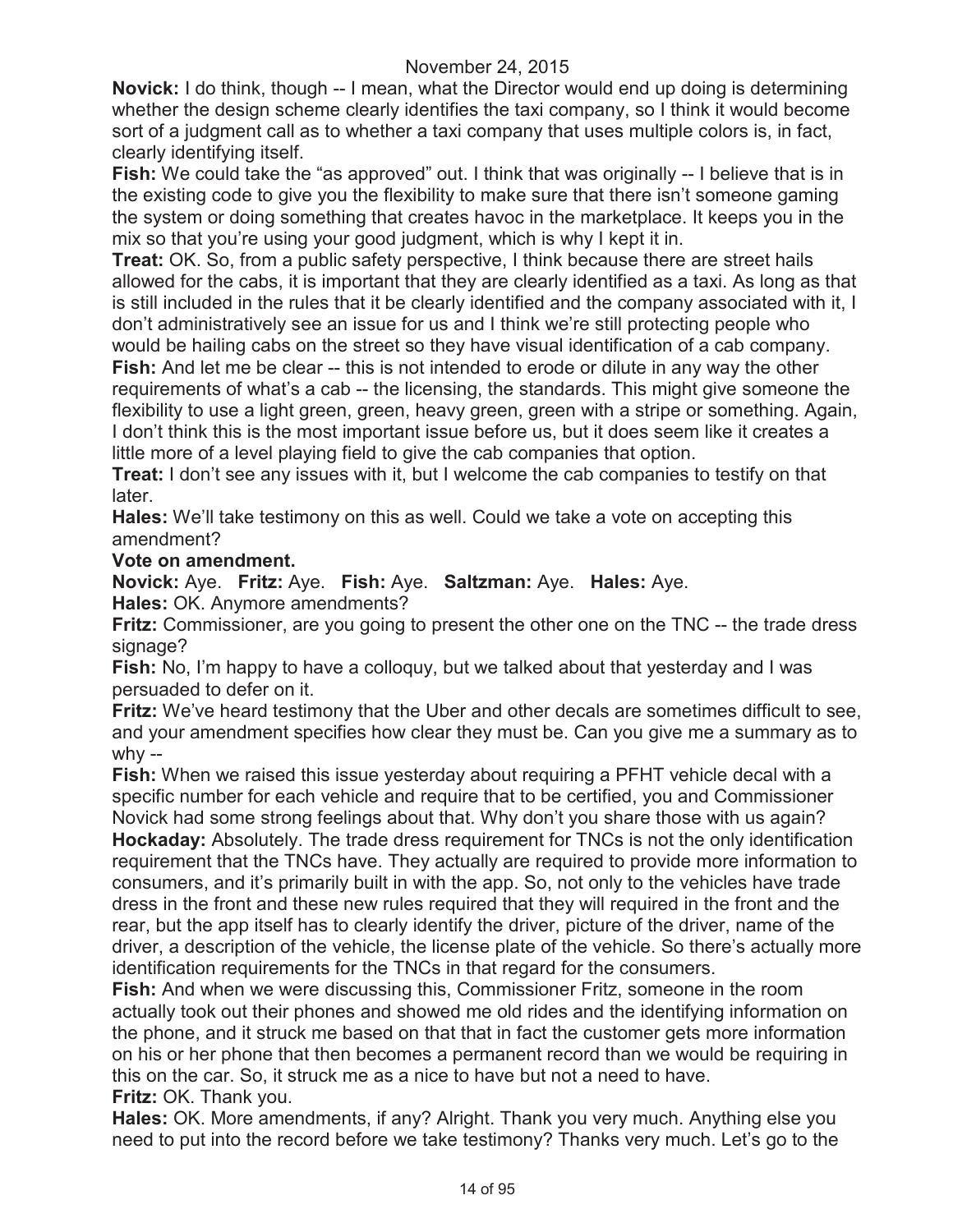sign-up sheet from the last hearing and call any of the folks that were there and didn't get a chance to speak and give them that opportunity now.

Parsons: OK, we have 12 today. First three, please come on up.

**Hales:** Good morning, welcome. Go ahead while they're getting settled.

**Peter Newell:** Hi, City Council and Mayor. My name is Peter Newell. I'm a Lyft driver. Lyft has been a life-changing event for me. For 15 years, I've worked two jobs, 40 or more hours a week, and have not been able to make ends meet. With Lyft, I now am able to work a single 55 to 60 hour a week job. I'm making well over \$1000 a week on a consistent basis. For those who think that Lyft is a part-time job for college students taking away fulltime jobs from taxi drivers, they should be aware of the fact that Lyft incentivizes their drivers to work 50 hours by allowing them to keep 100% of the fare that is taken in on each ride. Lyft is satisfied with simply taking the \$1.55 service fee they add to each drive. Because of this, I'm now able to see my wife. I actually have a date night with her every week. And when she needs me to come home and take care of some emergency around the house, like the water heater that blew up, I can just stop my job and go home and deal with the issue. I don't have to worry about going to a boss and seeing if I can keep my job if I go home and put a new water heater in.

There's a few things that people have been misspeaking about in previous testimony based on supposition with no knowledge of how things work. In the first phase of the Lyft app, I'm free to do anything I want. Frequently, I take a nap. I'm not driving around because driving around will not get me a hail because I'm not allowed to take hails. So the first thing I do after I drop off the customer is I find a safe place to park where I'm not interfering with traffic. And I can be sitting off to the side of the road. I might catch up with email. I might get some lunch. I can take a nap. And I don't have to worry about missing a ride when I'm taking a nap and I get a ride offer, I get this really loud obnoxious noise that wakes me up. If I'm driving and I get a request, I don't have to be looking at my app to see if I'm going to get a request while I'm driving to get to a place to park because my app is so loud, I can hear it. I can reach up and touch the app without looking at it. Touch the bottom of the screen and it will start to navigate me to my passenger. So, I never have to see where I'm going, I never have to look at my phone at all. So, there is no danger involved with the app.

**Hales:** You mean it gives you audible commands --

**Newell:** Yeah, it will either give me my choice of Waze or Google Maps, whichever one I have preset, but it will automatically start to navigate me to the passenger and it will announce the name of the passenger to me so when I arrive at the location, I can ask the passenger without having looked at my phone, "is this John?" So I know that the right person is getting in my car.

In my app -- in the app when you request a ride from me, there is not only a picture of myself, but there's a picture of my car, it shows my license plate number, and it has a brief bio of me so if you have questions you can ask of me if you'd like. [beeping] **Hales:** Thank you. It's very helpful. Appreciate that. We need you to wrap up because you're out of time.

#### **Newell:** Absolutely.

**Hales:** Thank you. Go ahead, Stephen, please.

**Stephen Kafoury:** Mr. Mayor, members of the Council. My name is Stephen Kafoury. I represent Broadway Cab and I'm working with the Transportation Fairness Alliance. I wanted to make one comment before I read this testimony having to do with the \$500,000 that is incorrectly stated is the minimum requirement for taxis presently. That is a very old number, Mr. Mayor, and it is obsolete at this point. All our taxi companies carry well over \$1 million insurance presently. And while \$500,000 would be a better figure than \$50,000 -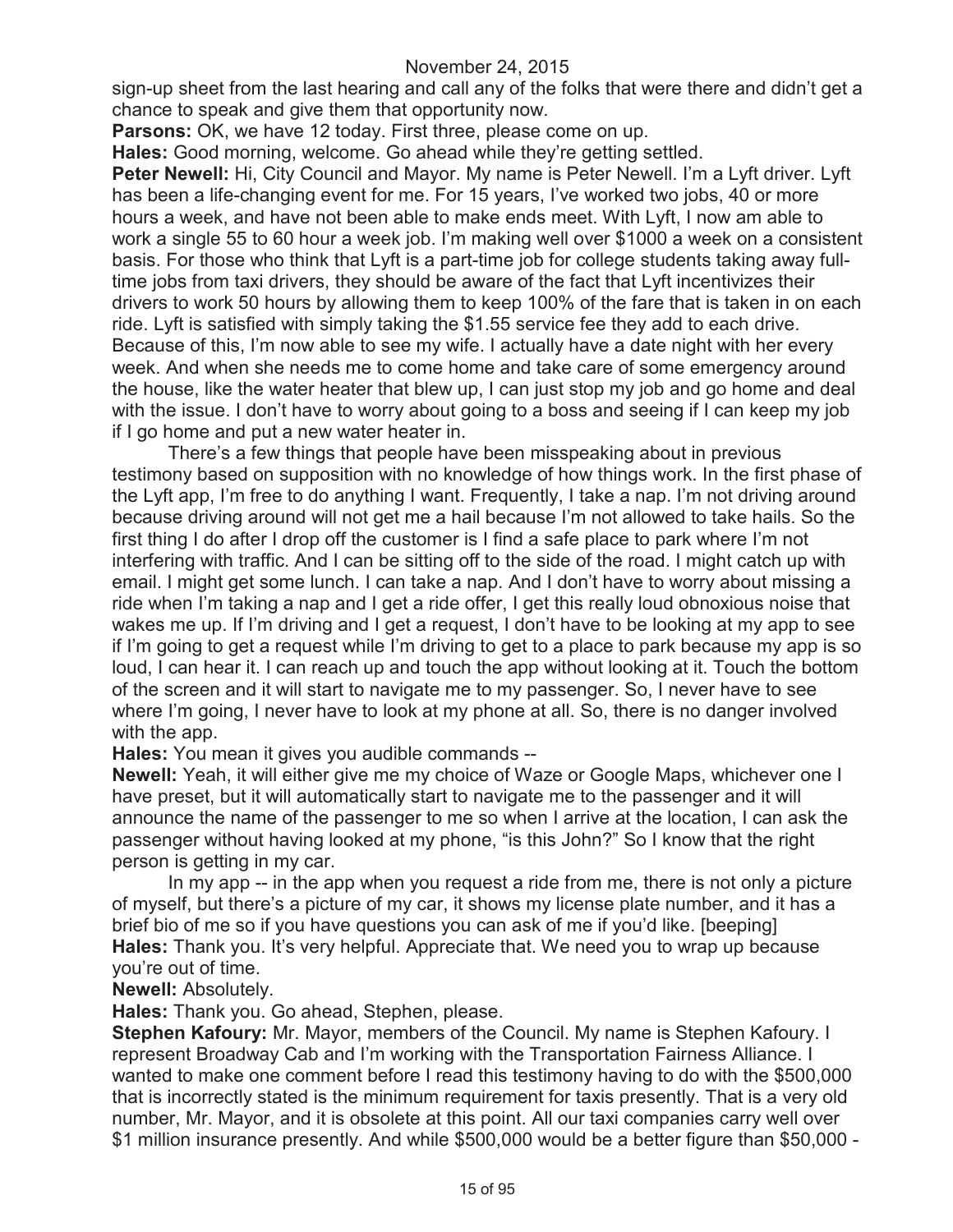- which is ridiculous -- it still is an obsolete number and we would be delighted to have the minimum raised for taxi cabs as well as TNCs to a million dollars.

**Hales:** We'll have some questions about that, but go ahead and with the testimony you want to read.

**Kafoury:** Mr. Mayor, "because we don't want to" is not a sufficient reason for a transportation company to refuse to offer protection for innocent people who may be harmed by the company's vehicles, but it was the best Uber could do at the meeting you held last week. Uber wants \$50,000 of coverage. Notice Uber did not say "we can't afford it." That would have been a ludicrous statement for a \$50 billion company to say, especially when looking at comparing with the Portland taxi cab companies that have well over \$1 million, 24 hour/seven. Even very small companies can afford it. There's no problem about Uber affording a million dollars.

The period one is an important period for the TNCs. The reason that Uber and Lyft are able to be successful in our market is because they can say to their people who wants rides, we can be to your place within two or three minutes to pick up a fare. There is only one reason that they're able to do that and that is because -- as you just heard -- they've got thousands of people out there with their apps turned on. Those people are effectively working for Uber and Lyft because if they weren't, Uber and Lyft would not exist. They cannot exist without thousands of people with their apps on.

You heard about the \$50,000 as some national figure. Let's look. Where did this come from? It did not come from an analysis of good public policy. It did not come from anybody representing consumers or people who had been injured in automobile accidents. It came from a group of insurance companies meeting with Uber because Uber didn't want any insurance at all in phase one, and then they killed a little girl down in San Francisco and there was a big public outrage and they knew they needed to do something. So, they worked together with insurance companies -- and this came to me straight from the insurance company lobbyist, this is not something that I made up or heard on the internet - - the insurance companies made a deal and said, alright, how about that we have a low rate for Uber and we can pick up the rest of it? This would give us the opportunity to sell a lot of insurance policies.

This has nothing to do with public concerns or worry about who gets injured, this has to do with a cozy arrangement made between Uber and some insurance policies. And then how do they get this in various cities and counties and states around the country? By their huge lobbying effort, not because of good public policy. And where some cities stood up and said, "no, we want to protect our citizens with \$1 million" Uber then went to the legislatures and got the legislatures to overrule, saying, no, cities cannot have higher requirements --

**Hales:** Let's let Mr. Aleme testify, and then I've got questions for both of you on this subject. Go ahead.

**Tesfaye Aleme:** Thank you. Good morning, Mayor and Commissioners. First of all, I want to say something that over and over is commented. We're not asking to stop Uber and Lyft to stop operating. We're asking equal treatment of insurance, permitting, uniforms and inspections, background check, all of these kind of things. We're not asking that Uber and Lyft has to stop. But let me go to my point.

I would like to offer my support to the testimony that will be provided by Wendie Kellington. I also believe that the proposed code requirement and insurance rating of A.M. Best A-minus is excessive and will cripple small companies like mien. For three years, I have done business with American Service Company. They're a leading provider of insurance to the taxi industry. They are a proven reliable company with a great record of fast claim payments. They do not have an A.M. Best A-minus rating, but they're excellent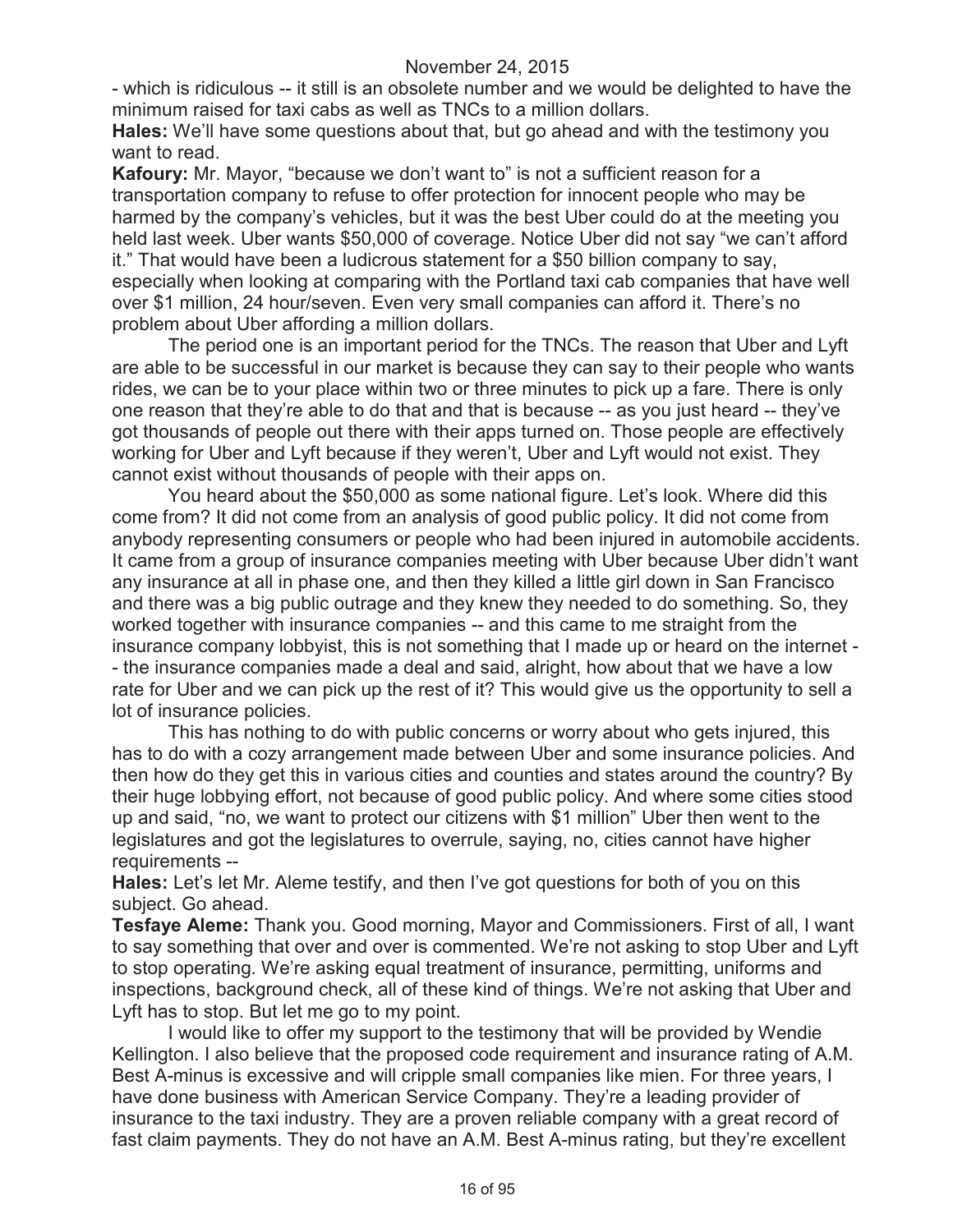at what they do and more affordable for a smaller business like mine. I also ask you to amend the proposed quote to add a second rating agency, Demotech, to the insurance rating system. No public policy is served by giving A.M. Best companies monopoly or by any level aid. Huge companies really do not work for all companies with fighting claimants.

Finally, the code should be expanded to allow PFHT operators to buy equivalent insurance across all periods from carriers with a B rating or better. That's the critical request. I ask you to please take action on it today.

And I just want to say something that I'm surprised by in my own analysis. When we're talking about period one, period two, period three, I was surprised when I was trying to analyze a year and a half's worth of accidents. From all of that, over 65% of the time, the accidents were period one. And all of the time, we have to have insurance.

The other thing that I will say is we are required \$1 million. That's what it is. And we cover -- you know, the drivers cover collision coverage. So, everything is covered here, but I'm struggling to pay the insurance premium every month, and now I'm seeing -- I'm looking to a company that has \$41 billion not to pay even a million dollar coverage for its vehicles and drivers. That's just asking equal treatment for all our providers.

**Hales:** Can I go back to your first issue and then I want to talk with -- I have questions for both of you about the insurance issue. So, we're separately in this code package changing the rating requirement for insurance companies that applies to your business and other taxi cab companies? To me that is a new issue. I had not seen this before.

**Aleme:** OK. What happened is we were insured by American Service Company, which is a Demotech. And then we were told that your insurance company is not acceptable by the City code. So, what happens is the next renewal time that I'm going to renew in December, I have to look for A.M. Best rating, A-minus, A insurance company so that I have to pay more insurance. That's one of the things that we have been talking to staff and they're saying, "we don't know. This is a code." So, imagine if you're allowing personal insurance for Uber to be driven by a personal insurance and now you're trying to tell us you have to have an A-minus rating when we are a company, it's just not -- you know, a place where you have a contradiction. Can you please see this and rectify all of these things? And we need -- these companies that are A.M. Best B rating companies are the best companies. You can have rating levels where it says very good. Those are companies that are rated by their own level of insurance.

**Hales:** So this was an administrative decision by PBOT, it's not part of the regulations -- I'm not saying it's not an important matter, I'm just trying to figure out where this came from. So, this was an administrative decision by the City to require you to have a different rating basis for your insurance company?

#### **Aleme:** Yes.

**Hales:** OK.

**Aleme:** Yes, that's what we were told. Because it's a court, we can't move. And now, we're deciding to change to another insurance company that has an A-minus rating. **Hales:** OK, I get it. We'll have a chance for us to get some further information from staff about that.

So, back to the insurance issue for a minute. We have been debating this for a long time, and I've been thinking -- albeit maybe a little more slowly about this than I should have. There's a warm side of this issue and a cold side of this issue. The warm side of this issue, we want to make sure that we are giving the citizens of our city reasonable protection from harm. All of us want that. You want that. Everybody wants that. Then there's the cold side of this issue, which is it's a proxy fight between the taxi cab companies and the TNCs.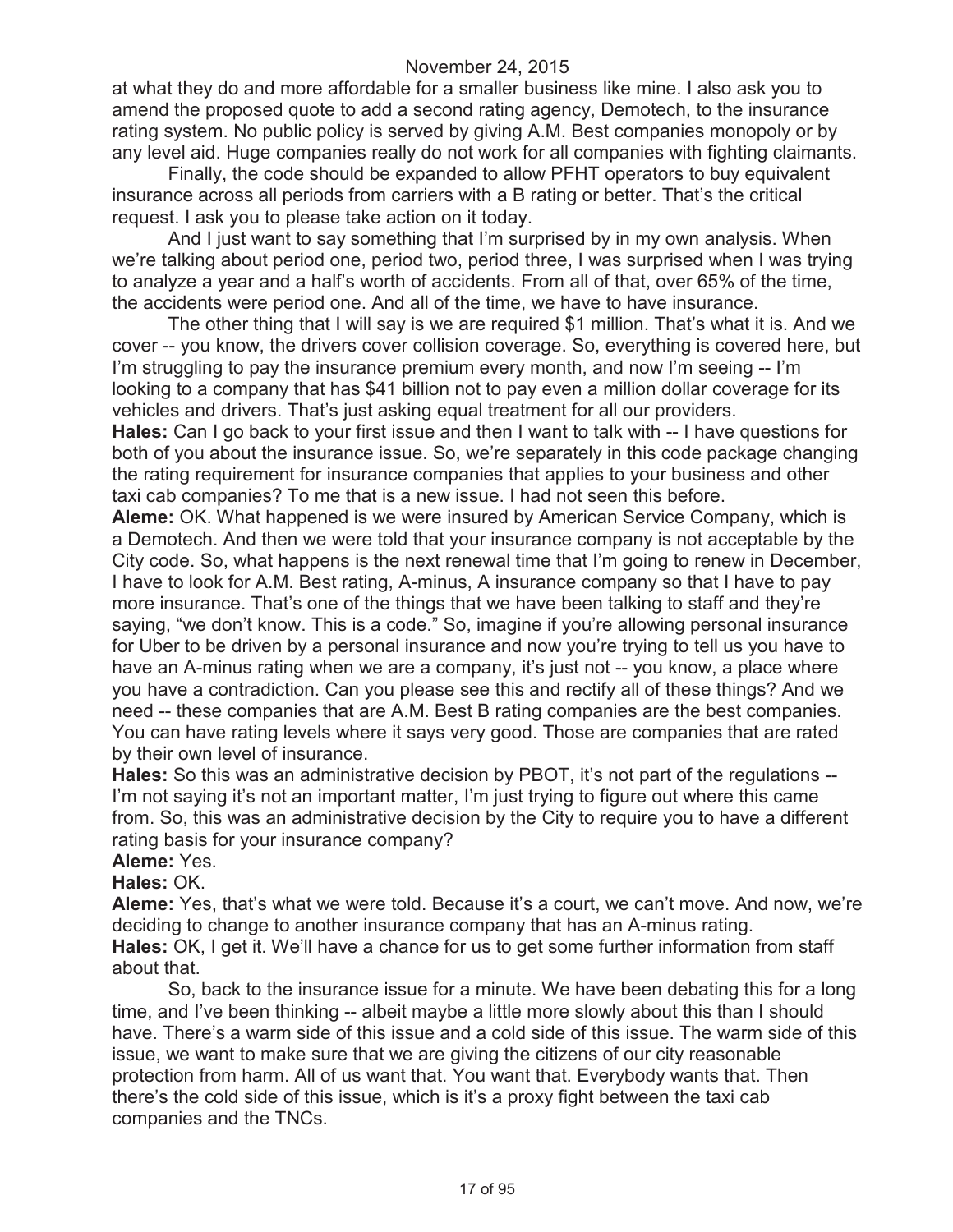So, let me spin a scenario for you, Stephen, and have you respond, and that is, let's stipulate -- I think you got it right -- that Uber and the insurance industry were having a big fight all over the country, nationally. Somebody can correct my understanding of this if I don't get it right. There were having a big fight nationally all over the country. They also had some catastrophic incidents like the one that we've heard about in San Francisco. So, they reached a national agreement about providing insurance for themselves, for their drivers, and otherwise, right? I won't get into all of the details. But they reached a national agreement. And maybe it is true -- I don't know this, I have never seen their national agreement -- maybe it's true that that national agreement says you won't go hop-scotching up the scale of agreeing to cities that require you to do more. Maybe that's part of their deal. I don't know this, OK. Maybe it is. And so, if we were to require a higher level of insurance than that agreement and if they have that understanding with the insurance companies, they might leave the Portland marketplace. Would that be a good outcome? **Kafoury:** Mr. Mayor, that's a very interesting question because this is exactly what happens all over the United States and as far away as close as here as Eugene. It's a typical tactic of a company that's basically a bully -- and you know, we've talked about this --

**Hales:** I understand that and have experienced that and what's -- [speaking simultaneously] -- what's the outcome?

**Kafoury:** Here is an outcome. The outcome is this. Alright, if you're not going to play our game, we will take our ball and go home. And taking their ball and go home extends out to the city limits. And they go out there and sit and wait and wait for political pressure to happen on the City Council. And they send an email out or however they get out there - apps out with text messages or whatever -- to all their riders out there -- they have a fabulous data base -- and they say, "don't you like Uber, don't you like Lyft? Don't you want to have us come here?" And all these people send you text messages. You will get 10,000 texts saying, "oh, please, don't take Uber away." And this is what happens all over the United States. Next thing happens is that City Council -- [indistinguishable] -- excuse me -- says, "we can't afford this. I can't have 10,000 people not wanting me. I'm up for reelection. Let's renegotiate with Uber." This is the pattern over and over again. It has nothing to do with public policy.

**Hales:** And I understand that description may actually be very close to what could happen. **Kafoury:** Absolutely.

**Hales:** But I'm saying, would that be a good outcome if they left and took their ball and went home? We were back to the situation that we were in when we first had our own head-on collision with Uber, and they stopped operating in the city in the -- stopped operating in the part of the metro area where we write the rules, and continued to operate in the rest of the metro area where no one has written any rules. So there were 600,000 people in the City of Portland, and there's 1,600,000 people in the rest of the metro area. The 600,000 people live in a city where the City Council is adopting regulations about TNCs. The 1,600,000 people live in cities or counties where they have chosen to not write any rules at all. So if they left Portland, we would go back to a situation in which they were operating completely unregulated in two-thirds of the metropolitan area by population, and not operating at all but perhaps carrying out the political campaign that you just described in the area where we govern. Would that be a good outcome?

**Kafoury:** Mr. Mayor, let me carry that scenario out. Last legislative session, last spring, I had a bill representing Broadway Cab asking for \$1 million insurance for TNCs through period one, two, and three. The bill -- although it came very close -- did not pass. And the reason it did not pass is that people, especially Portland legislators, said "I want to see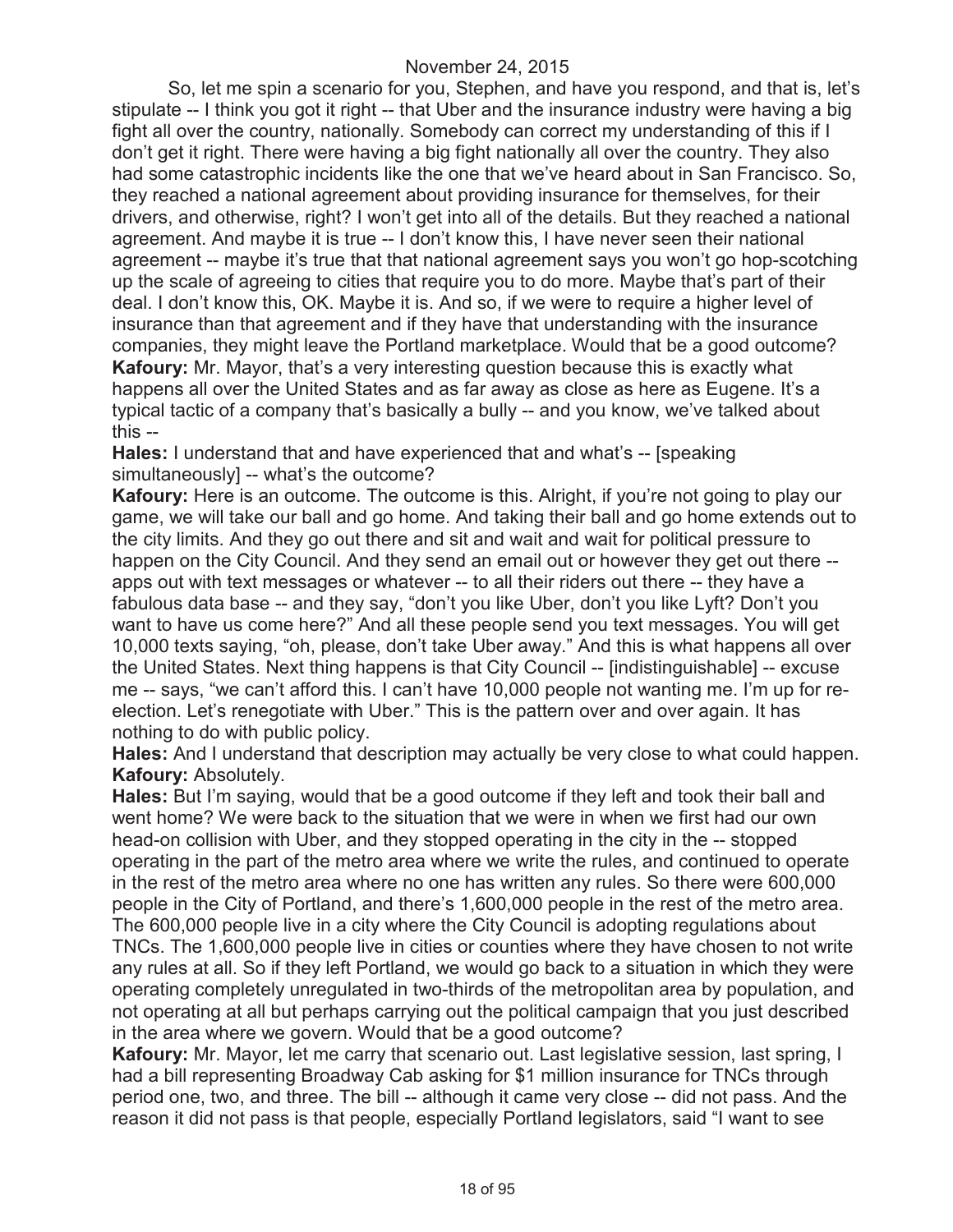what the City of Portland does first. I don't want to be at odds with my Mayor and City Council."

We have a bill prepared today for the February session. If this City Council says, yes, we want to have a higher limit, we want to protect our citizens, I think we will pass that bill which will cover Coos Bay, cover Eugene, cover Salem, cover the Portland suburban area so that everybody in the state that gets into a TNC taxi cab -- and I use that phrase advisedly because they are taxi cabs -- everyone that gets into a TNC taxi cab will have insurance if they get hurt and everybody who's in that community, if they get run over, will get hurt.

And I think -- if I may add one other thing, Mr. Mayor -- talking about how many accidents there are is interesting but not really relevant. It takes one accident where a person is permanently disabled, or one accident where a bread winner is killed, and you run that \$50,000 up real fast. So, in the next couple of years, if we have only one accident where someone is badly hurt, then it was worth having that protection. It doesn't cost very much. Uber can afford it.

**Hales:** Right, well, you're speculating that they would submit to this requirement. But -- **Kafoury:** Ultimately I don't think they can afford not to be here in city of Portland. It's too much for them, number one. Number two, the city of Portland agrees to raise this limit, I think we will have a statewide legislation that can pass. This is not a Republican legislature down there, Mr. Mayor, as we've had in other states like Idaho and Ohio where Uber lobbyists have gone into a friendly atmosphere. We've got a Democratic legislature that is very supportive of consumer protection. And if you put that together with the support from the City Council so that the Portland legislators say, "this is what my City wants to do," I think we can pass that bill. Interestingly, it's suburban legislators who are carrying the water on this issue, Mr. Mayor.

#### **Hales:** Thank you.

**Fritz:** Can I ask another question about insurance? And first make a comment that I believe that a person injured or killed in a crash -- their estate would come after the City if we have knowingly approved commercial drivers with a lesser level of insurance, and I think that they have a good chance that they would prevail. My question is going back to the very beginning of these sets of hearings about being certified for insurance in the state of Oregon and a question as to whether the James River corporation or insurance company rises to that level that we expect. Can you refresh my memory about that issue? **Kafoury:** Mr. Mayor, Madam Commissioner, yes, the Port of Portland requires \$1 million insurance phase one, phase two, phase three. These people are covered by James River insurance. You all have in your office files certificates of insurance copies that we provided for you. I realize that this has been a period of time in the last couple of months where you've had 10 or 15 huge, huge issues and not enough time to focus on insurance copies that we give to you. But you'll find in your files insurance certificates from James River, \$1 million, Port of Portland, phase one, phase two, phase three.

**Fritz:** Is their company the A.M. Best rated company?

**Kafoury:** I don't know about that, Madam. All I know is that we have -- this issue was raised to us by EcoCab -- you will hear testimony from them -- and by smaller cab companies here in Portland. There's a real problem. And this is an easy problem to solve, and I don't think it will harm anybody's protection that they get a first-class insurance. **Fritz:** Thank you. I'm hoping that we have some insurance representatives here. **Kafoury:** We do.

**Fritz:** OK.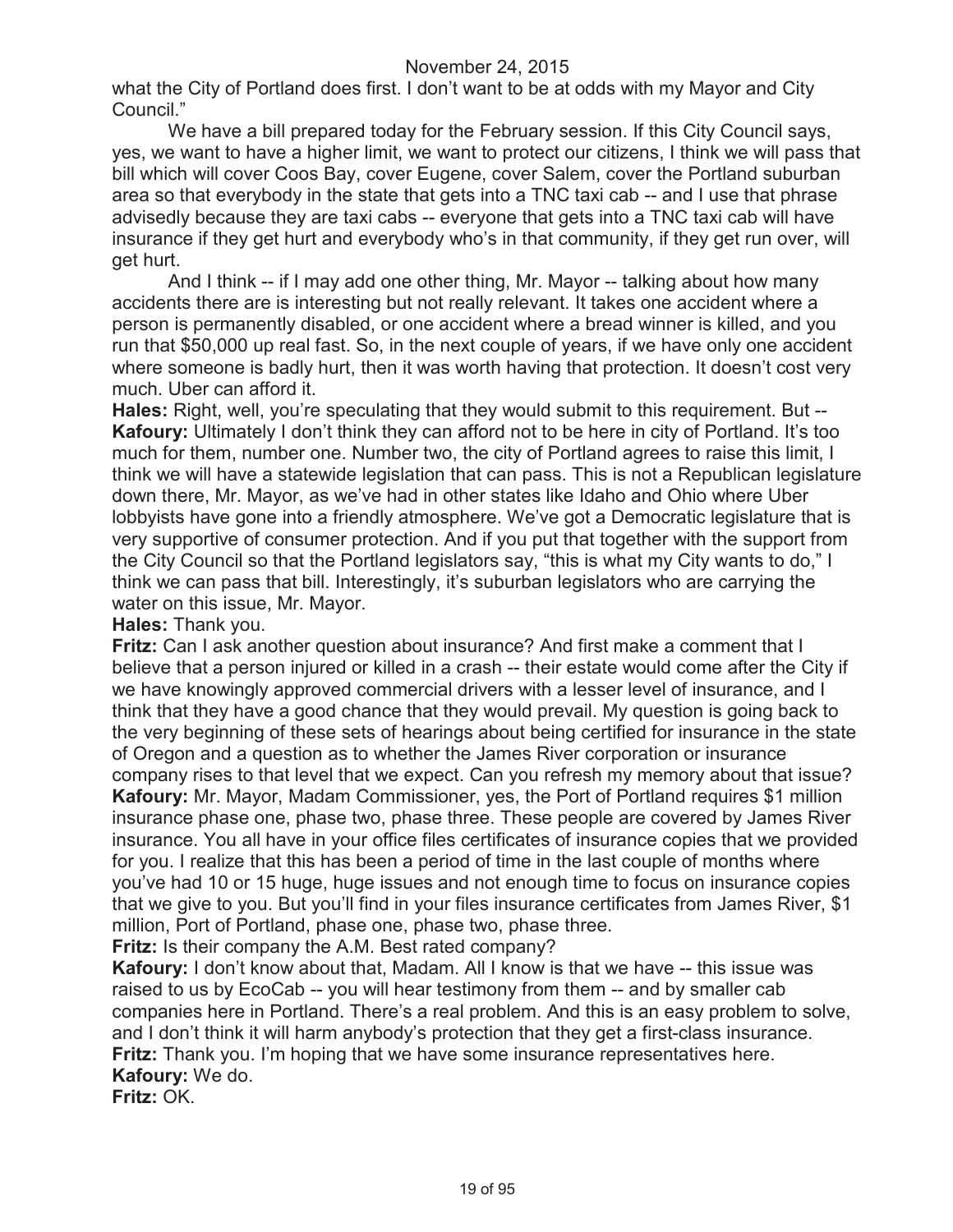**Hales:** Good to hear. OK. We may have other questions for you later, but thank you very much. Thank you all. We'll get an answer from staff on that issue. Let's take the next folks, please. Good morning.

**Ron Knori:** Good morning. My name is Ron Knori, CEO of EcoCab. We are one of the newest entrants to the Portland market, having receiving licenses to serve the public with a unique for-hire riding experience, namely a great ride in a non-polluting Tesla driven by a fully-qualified driver who's an employee of my company receiving a living wage and health benefits. Thank you for the opportunity to appear on this important subject.

Like others who are trying to bring disruptive and innovative service to underserved Portland consumers, we are finding market that is hungry for high-quality on-demand service. But we are prepared to do that without asking you to radically deregulate the system that provides consumer protections, public safety, and other valued public policies. If you want riders that are protected, drivers that can earn a living wage, and a for-hire transportation system that exists on a level playing field, I respectfully suggest that you reject the task force recommendations. There's a lot of good work that was done by this task force, and it's useful to have the data about the unmet needs of service in our community, but as a guide for public policy, the report is fundamentally flawed.

The pricing strategy leads to the undermining of city and state consensus on living wages and fair working conditions. By setting a minimum price per mile, this will ensure a minimum living wage. Unequal treatment of taxi cab and TNC business models are baked into the operational regulations in the form of exempting TNCs from certain requirements or allowing them to externalize costs that must be internalized by taxi cab companies. For example, why cameras in cabs but not in TNCs? Why can Uber come in any rainbow of any color they want, but taxis must be a uniform color?

Insurance rating monopoly by Uber's favorite insurance rating company, A.M. Best, puts taxi cabs at a financial disadvantage, especially when other acceptable options such as Demotech exist and could provide price competition and relief for small business cab companies.

The Portland City Council is right to demand innovative, high-quality service for the consuming public, but I am here as just one of many companies who can promise you that you can have disruption and innovation without sacrificing core values in our community. Please tell your staff to go back and remove the fundamental flaws in the product you are reviewing so that you can truly offer the public a for-hire transportation industry that protects and promotes our community. Thank you.

**Hales:** Thank you. Wendie, would you like to be next?

**Wendie Kellington:** Sure. Thank you, Mr. Mayor and members of the City Council. Wendie Kellington representing EcoCab. Thank you, Commissioner Fish and Council, for your amendment regarding taxi cab colors. That's a step in the right direction. We really appreciate that, thank you.

I also want to point out that the reason we care about this insurance rating issue is that the A.M. Best A-minus rating does not ensure that the City of Portland is protected. The City of Portland wants to be a named insured. But if you're named insured with A.M. Best A-minus, James River, which is non-admitted in Oregon, that means if they fail, they don't pay into the state safety net and City of Portland has no liability protection. That is a big deal issue. That's an issue for the City.

I want to let you know that the proposal before you purports to be even-handed amendments, but it's really a stacked deck between taxis generally, and specifically against this new entrant into the marketplace built on a business model that is totally aligned with express City policies. If the City stands for innovation, fair wages generally and for taxi drivers specifically, and for clean air, why would it adopt amendments to lock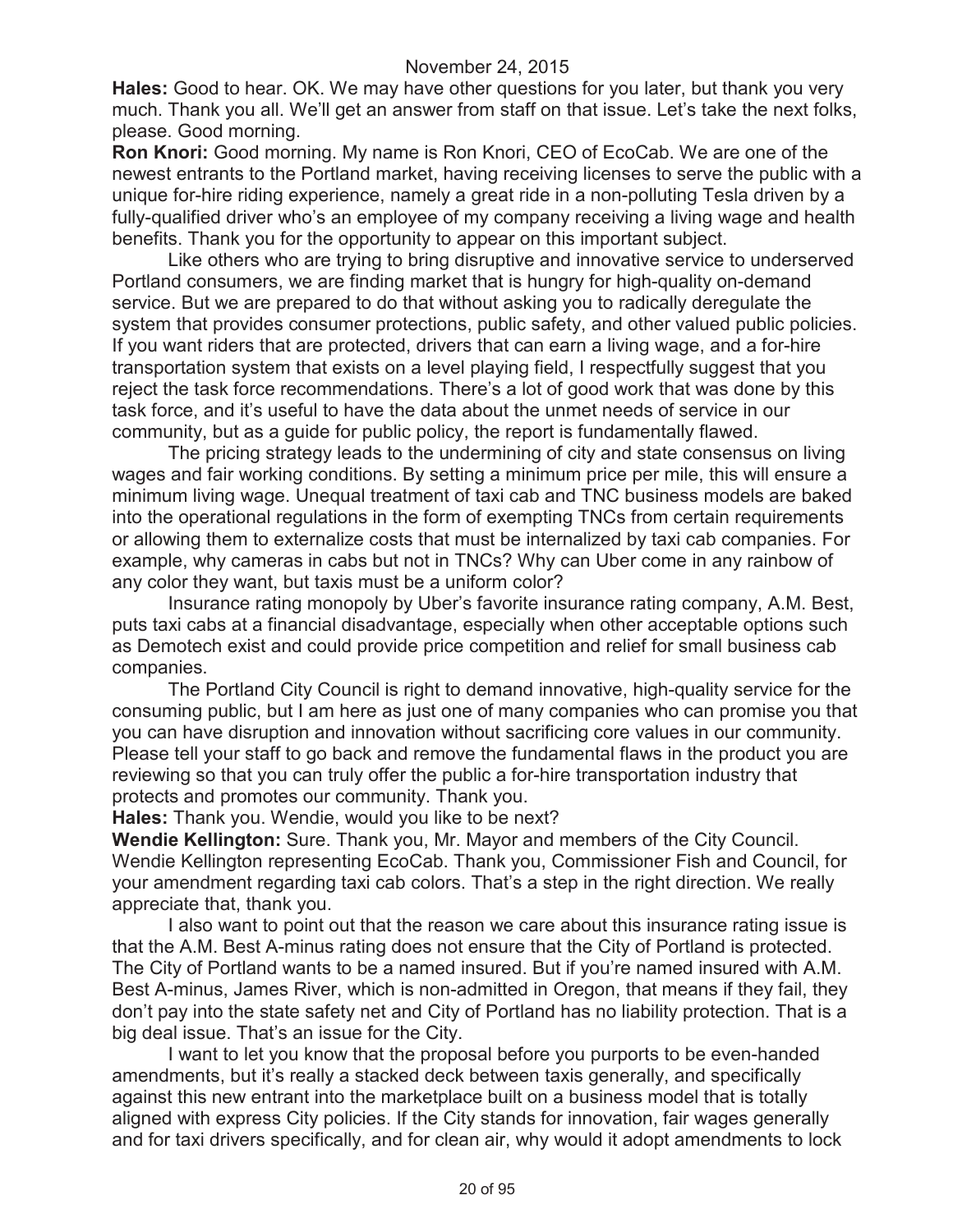taxi meters and taxi fare systems into a 1960s vintage technology that encourages Walmart-like predatory pricing practices designed to drive out competitors like EcoCab that pays its drivers a living wage, benefits, and complies with the City's sick time off policy and law? Why would it adopt a draconian regulatory model that falls disparately on small, zeroemission taxi companies to buy expensive insurance that only benefits Uber and Lyft but has no relevancy to established City policy and to maintaining the safety of the City's system? Why would be force a choice between new electric vehicles that are incompatible with old-school taxi meter technology in favor of gas guzzlers that are compatible with that old-school technology?

I have provided you with three things and I hope you look at them. One is some modest proposed amendments that would address those three issues. In addition, I provided two articles for you that talk about the new taxi operating system that is not a taxi meter designed to replace the antiquated jumble of meters, navigation devices, and credit card machines currently found in many cabs with the single cloud enabled smart phone. This is the technology that is moving forward in San Francisco, New York City, Philadelphia, Boston, and in Washington, D.C. If you have questions about that, please feel free to let me know.

With respect to base fares, if base fares are not required by the City as they used to be, then it will be impossible for companies that do pay living wages, that do observe compliance with the City's sick time off policy, that do carry this ridiculous amount of insurance that Uber doesn't have to carry to compete in the city marketplace. So, you end up with no zero emission vehicles, taxi drivers making less than minimum wage, lots of gas guzzlers on the road -- because that's what we're encouraging -- and inadequate insurance, and I don't think that is the kind of innovation that the City stands for. Thank you.

**Hales:** Let me follow up again with the same basic question as Mr. Aleme. So, you raised a bunch of new issues about other regulatory impacts on EcoCab. Are these changes in the City's regulations that are incorporated in our proposed rules -- our proposed ordinance here today? Or are these other administrative decisions by the bureau that you're disadvantaged by?

**Kellington:** It's combination of both. So, under the current City code before the proposed amendments, the City had interpreted its code under Frank Dufay's leadership to allow it to accept insurance that was less than A-minus, A.M. Best if they felt that it was equivalent and adequate. And that had been the determination that the City had provided. Information was provided by Demotech rating as being an equivalent rating system that deals like metrics like does an insurance company pay, is it rate, is it admitted -- all of these other things that were important to City. And the City interpreted its old code to say yeah, fine, no problem. The City's old code used to say with respect to colors, words to the effect that the cab companies painted in the colors of the company some distinctive logo, and that was recently interpreted to mean, no, it has to be one color. So, the proposed amendment actually ratcheted down the color of the company. That's a problem for EcoCab and other sort of electric vehicle-based companies because it's real hard to come by electric vehicles. And when they're available to purchase, you need to buy what you can buy, and they don't all come in white. That's the issue there.

There are some things in the proposal that are new in the sense that the proposal is trying to address innovation. It's trying to recognize this new type of technology. But in doing that, it doesn't recognize all of the new technology that is available to taxi companies as well to kind of come into the now and to be hailed and pay and all of those things with an app. And so it says, OK, Uber gets to have that, but taxis stuck with old-school stuff that the industry is moving away from. As a matter of fact, you can't get a new electric vehicle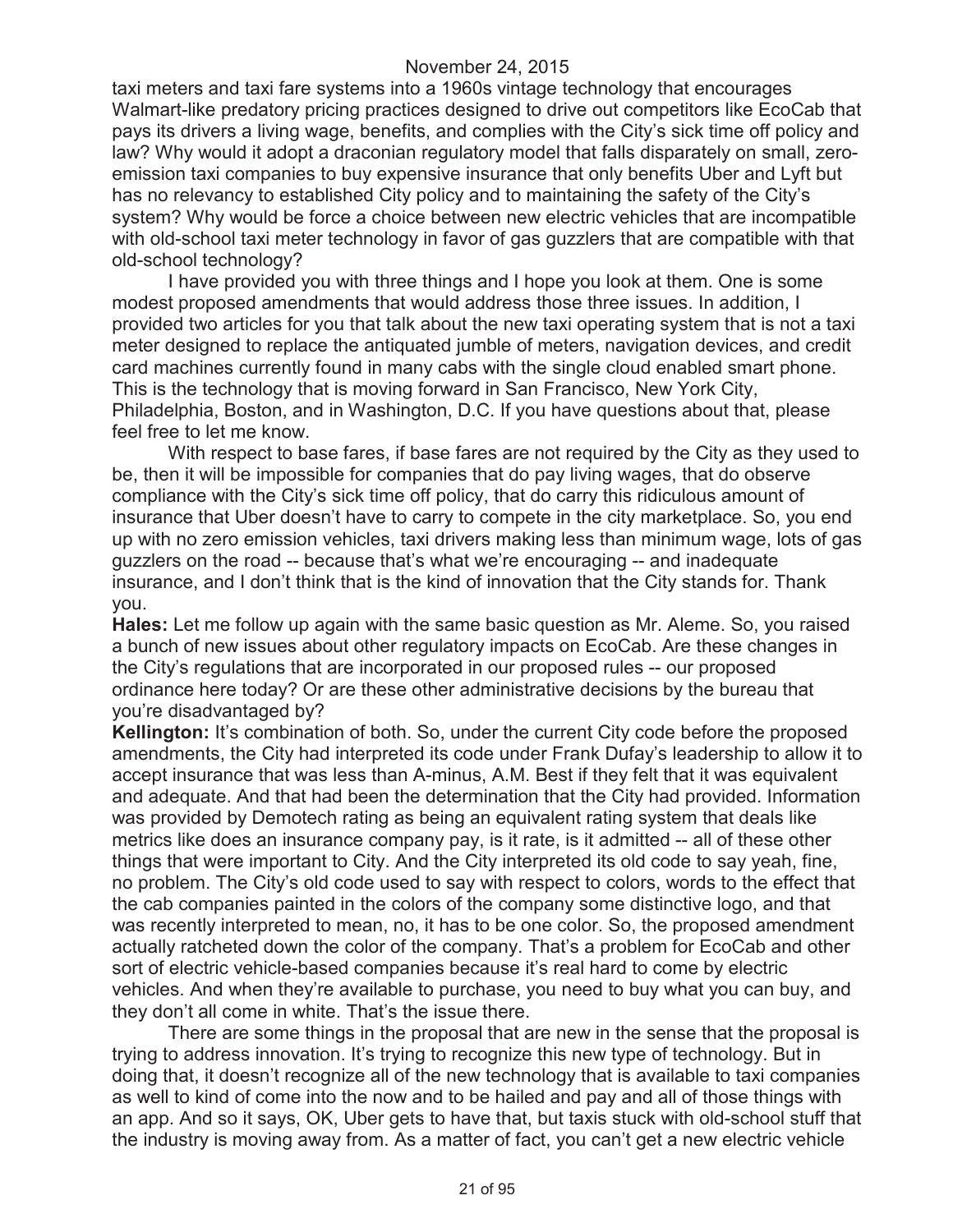that is compatible with the taxi meters. You're having to take these beautiful electric cars and Frankenstein them to get to work on the old technology. So, that's the new problem that's being introduced. It's stifling your innovation, and there are simple amendments that I proposed to address these issues.

**Novick:** Ms. Kellington, this is the first I've heard of the issue of having a hard time dealing with the old meter technology. I'm certainly willing to have a discussion about that, but it will be hard to act on today when it is the first that I've even heard of it.

**Hales:** It is helpful to hear this, but it's new to me also.

**Saltzman:** Aren't these types of things that you could petition to have addressed in the rules?

**Kellington:** No, that's the problem. The rules say taxis have to have taxi meters that have -- that couldn't be GPS-based, which is what these new systems are, and they have to be certified by the national type evaluation program, NTEP. And NTEP has a subcommittee that is dealing with GPS systems -- you know, these kinds of apps that I gave you these articles about, as well as the Uber-types of apps -- but they're just not ready yet. They don't know how to certify these systems.

**Fish:** I have a solution. Why don't we propose that in the implementation phase of this for six months or a year or whatever, the Director has the explicit authority to waive any code that doesn't present an unreasonable risk to public safety and health if, in a case like this, there is some benefit to innovation or cost or experimentation or whatever? I would be very comfortable, Commissioner Novick, giving the Director a catch-all for anything during the implementation phase where you're putting an essentially a round peg through a square hole. And there's a case made that it doesn't impact public health and safety, but there's a public policy reason to provide a delay or an exemption -- mostly a delay, I would think, because we're talking about a phase-in. It would seem there ought to be that provision anyway and what kind of Council oversight over that would have to be determined. **Fritz:** Let me just ask the City Attorney -- is it legal for the Council to delegate authority to waive code to a Director?

## **\*\*\*\*\*:** [inaudible]

**Fish:** I'm not even suggesting potentially a waiver. There could be -- since all of the laws - since we routinely deal with things called implementation schedules and phase-ins and things of that nature, it just seems to me that we could classify certain things as subject to a phase-in and give a little more latitude during the phase-in period.

**Novick:** But Commissioner, I don't think it is a matter of phasing in. I think what EcoCab is asking for is a change to long-standing rules about taxi meters, and I'm reluctant to suggest that the Director should on her own undertake a review of those rules. I think that this is an issue that we can take up as a stand-alone issue as to whether we need to change the rules for what taxi meters look like.

**Fish:** Commissioner, I'm pitching one of a number of options. We could do -- an alternative would be to have an informal -- the equivalent of a recap process for PBOT where as these issues come up, they can petition the Director and Commissioner-in-Charge. If you think it is meritorious, then they would come back to us for tweaks from time to time. **Hales:** Let me suggest this. I think this is a very good discussion. I want to later in this hearing call the Director and relevant staff up to talk about some of this. Because this is new to us. That's fine. Not being critical of you. But this Council has to deal with lots of arcane issues, whether it's, you know, what the height of an apartment building should be as it steps down to an adjacent neighborhood, or whether an assistant pool leader is a classified member of our union or not. Likewise here, we've got arcane details about insurance that this Council has been wrestling with for months while we've been trying to resolve the question of do TNCs operate in our City, and how? Now you've raised a new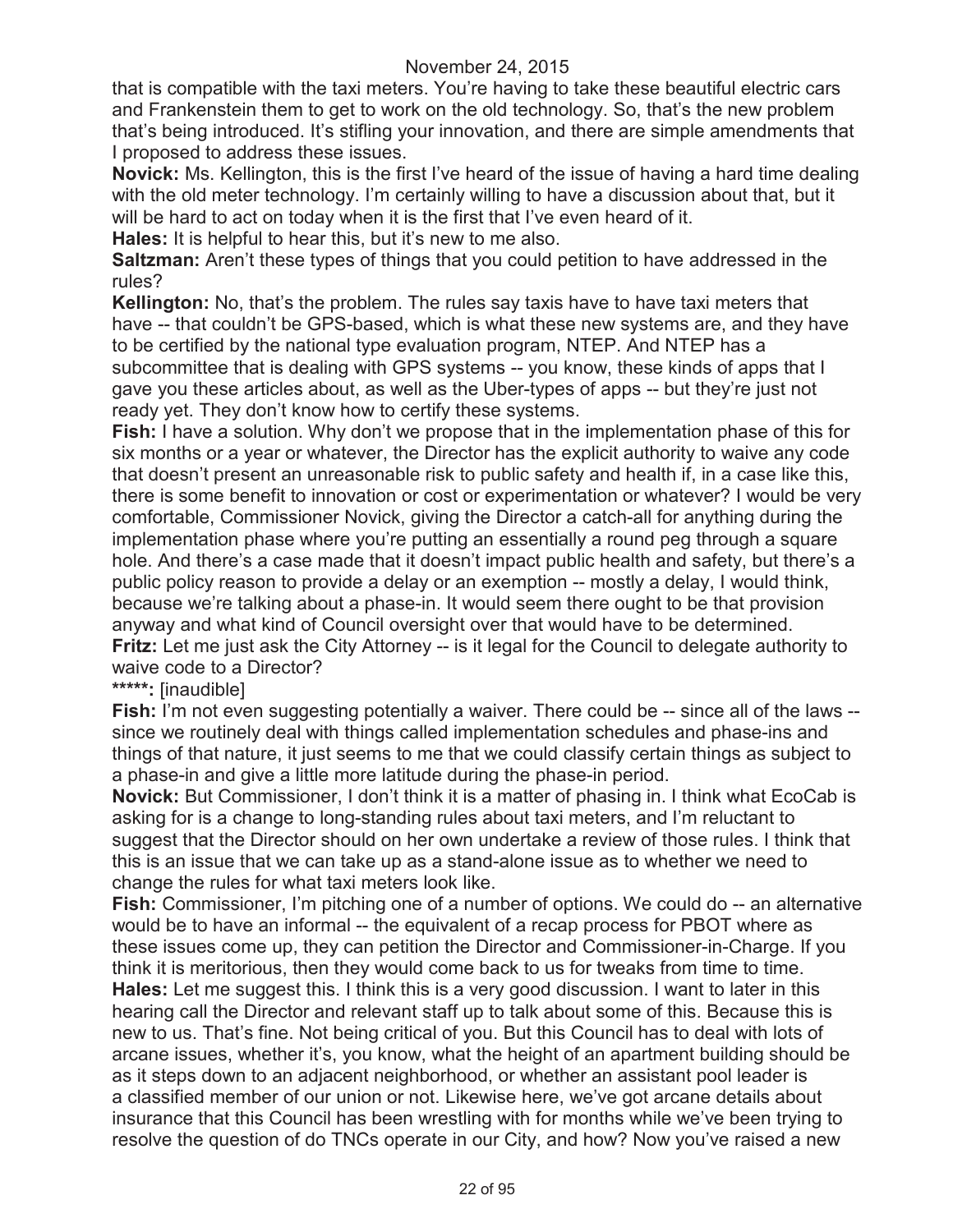set of issues about do our existing regulations disadvantage cab companies, and is that even more of a problem now that there's TNC competition? And Mr. Aleme's concern is similar. So, I like Commissioner Fish's suggestion in concept. We'll get to whether or not it works in reality. But someone needs to sort through these technical issues and make a decision. That could be the City Council, but maybe not, because what kind of meters you use is probably not best decided by the five of us.

**Fish:** And I think that is why I think at least each of our bureaus has some administrative process for pursuing hardship appeals. I'm just flagging.

There's a related issue you raise that I want to give you the chance to elaborate on. So, we have been thinking about the insurance issue primarily through the lens of consumer protection. We're thinking about the driver, the passenger, and the person from the public who could be injured in an accident. Basically, the three people -- the driver, the passenger, and someone crossing in front of a car getting hit and injured. We've been trying to figure out how to fairly appropriate liability in those circumstances. We've talked about minimum standards, we've looked at different periods, we've asked the question who is primarily liable, we've looked a little deeper into insurance law generally, we've had a spirited disagreement about what the limits should be, but we have not spent a lot of time looking at this question from the point of view of City's liability. And I would say that using the Mayor's metaphor, this is one of those cold issues that we ought to get right. So, I haven't heard a lot about the interplay between a rating and the extent to which the City as a third-party insured has confidence that its liability is covered by an insurance company. Could you just -- it's not an issue that we're necessarily experts on. Could you just go a little deeper on that question?

**Kellington:** Sure. Thank you, Commissioner Fish, that's an excellent question. So, there are essentially -- as relevant to that question -- two kinds of insurance policies and companies. There are companies and policies reflecting admitted status and non-admitted. And non-admitted companies and non-admitted policies don't pay into the state's insurance safety net. And so, when they are too big to fail and they fail, there is no compensation available. There's no safety net for any persons associated with that policy, whether it's a claimant or named insured. And that's where the City comes in, because its laws -- bless you, thank you. Now you're going to have my cooties.

**Hales:** Or you'll have his -- one or the other.

**Kellington:** Thank you. And so, the City is a named insured, but it would receive no compensation when that company fails.

A.M. Best is a rating company whose matrix is predominantly limited to "how big is the company?" That's what A.M. Best is interested in. How big is the company? They're not really very interested in other metrics. Demotech is interested in other metrics. And so too big to fail, that's important. Admitted, not important. Not admitted, that's important. Do they pay claims? That's important. And so back in the day, the City of Portland accepted Demotech A-minus or even B-rated insurance companies because the City of Portland was protected. Those companies paid into the safety net. They, you know, had good histories. They were solid companies. And the taxi companies were able to provide an affordable product with the City being protected.

Well now, A.M. Best, James Rivers, a non-admitted company. So, if James River has made a bad bet on Uber, and if Uber has to start paying during, you know, period one, and James River fails, the City of Portland is out of luck because it has no coverage. The insurance companies -- sorry -- the taxi companies don't like that because they want to have the safety net. They don't want to be sitting there looking at an injured claimant or the City of Portland and say we're going to somehow try to accommodate that claim. That's the issue.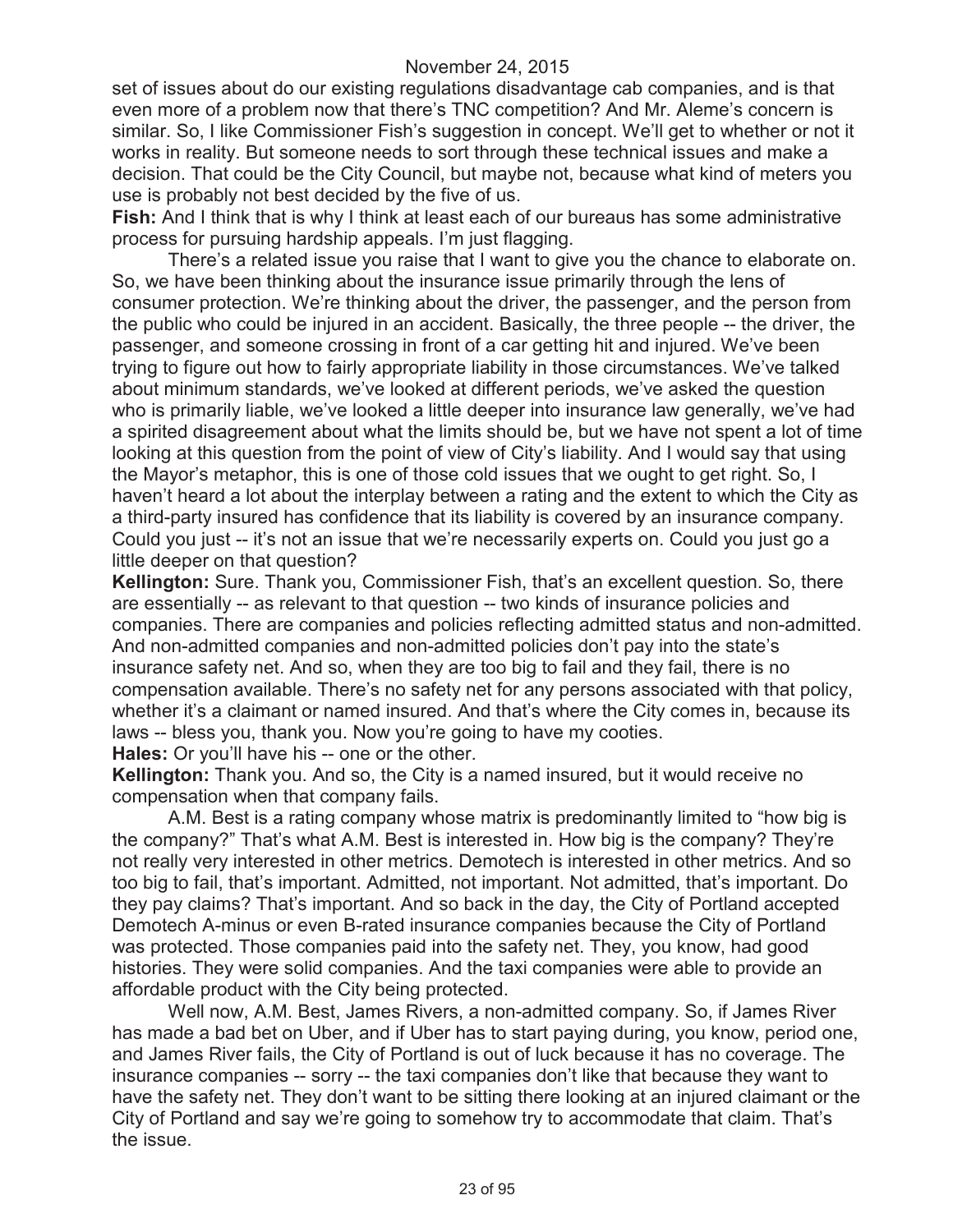**Novick:** Mayor, I do want to get along with the rest of the testimony, but Mr. McGair is prepared to respond to a number of statements Ms. Kellington has made. **Hales:** OK, good. Let's proceed.

**Kellington:** I just want to mention to you, this issue about the GPS. These new electric cars that we've been getting have this brand new software that is incompatible. This is a brand new issue. It goes to the point that I think particularly, you, Mayor Hales, care about, and that's being nimble enough to respond to innovation, and that's why we need the amendments sooner than later.

**Hales:** OK. Thank you.

**Saltzman:** I would point out with respect to your suggestions for meters that as a passenger, I would not be able to tell what the fare is if I'm in the back seat trying to see this.

**Kellington:** No, you would. It would be an app-based system, same thing that Uber uses, and that is what we're looking for. And if that's not well-written, it should be. You could ask your staff to come back with something better if you're interested.

**Saltzman:** What if I don't have an iPhone and I hail your cab, how do I know what the fare is? I like to watch the fare on my meters.

**Knori:** Can I answer this?

## **Hales:** Please.

**Knori:** Thank you. These GPS-enabled meters are used throughout the world. They're just now starting to get used in San Francisco right now. We would always make sure that the fare was clear and visible to the passenger at all times, according to code. The only thing that we're asking for is we can use a GPS-enabled meter versus one that's physically connected to the car. Because every time they have a software update, it does --

**Kellington:** You would have that information. That could be a code requirement to have that information, whether it's on an app or whether it's sitting on a meter. You would have it. The only difference is the source. GPS is the source.

**Hales:** OK. Thank you. Welcome.

**Brian Honeyman:** Thank you for letting me speak. My name is Brian Honeyman, I'm the president of EcoCab. I have just recently been brought in to and hired by EcoCab, so I'm a fresh perspective. I actually come from -- I've only been in the role for three months. I come from the franchise industry where I've worked with a number of large international franchises. One was a security franchise where we would hire hundreds and hundreds of patrol vehicles. So, there's some relative information there.

I've been asked to speak because I thought I would share some brief experience from the last eight weeks interviewing people. I have a sample of 350 resumes that I've reviewed. I've completed 142 interviews, and I've hired 25 new drivers. In that, when I first saw some of the documents we've been discussing, livable wages was one I could speak to from my franchise experience. I don't have a lot of taxi insurance experience but I'm getting that pretty quickly.

However, living wage. I've met lots of drivers from all the different taxi businesses and companies. Some currently employed, checking us out. It's Teslas, it's electric, it's new, it's a wage, there's insurance, there's vacation, and so on and so forth. It's attracted a lot of people. I met a lot of people from Uber and Lyft -- some working and some not working. Obviously, those not working will certainly have a bias and I understand that.

Here's some of the learning that I've experienced. Earnings have dropped excessively and it's hard to pay our expenses is what I hear from taxi drivers. From the others, it's that there's a lot of drivers now and it's sure hard to make \$10 an hour. It's challenging. Wait times at the airport. We go to the airport and will wait at time three hours before we get called up to get a fare, and we sure hope it's a fare where it's not close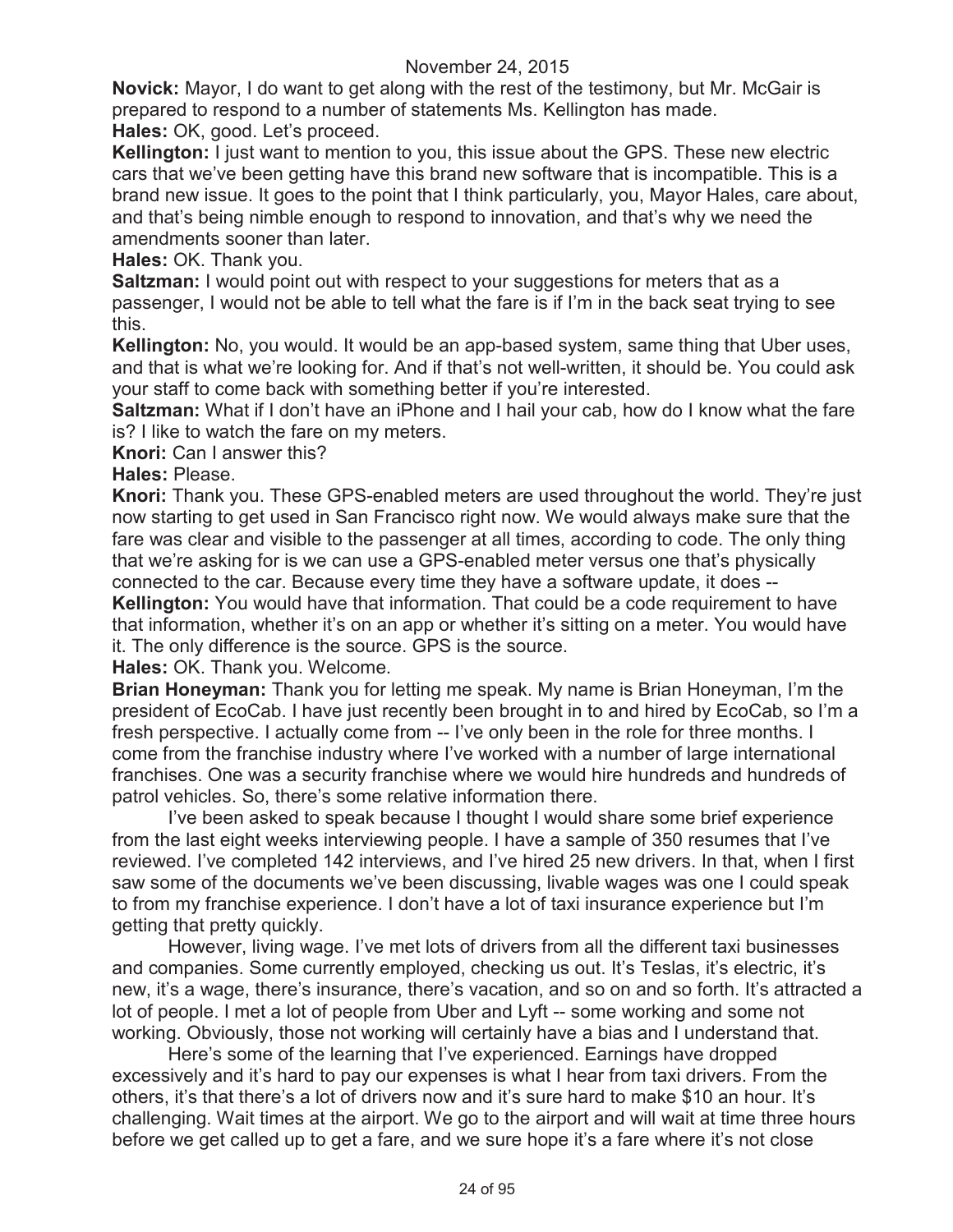proximity where I'll earn \$20 and have to get back in line and hope it's not another threehour wait. Extrapolate that out over a 12-hour shift and just ask, is there going to be a cap on the amount of people in the market driving taxi cabs or either Uber and Lyft?

Within the last couple of weeks, I saw something on a morning news show where there was an Uber spokesman. And some of the numbers -- and I was trying to make them work -- \$4.3 billion in wages and 400,000 drivers. Factor that out and they get about \$8750 in earnings. They made the statement that the average driver works 10 hours a week, which I'm fine with. But just working those numbers trying to figure out some expenses which I don't know but just being logical -- it was hard to try to come up with even \$9 an hour. So, what's the quality service that we would get representing the city of Portland to people in the city and our residents if we're going to be attracting someone? [beeping]

Just briefly, I have also been the executive vice president for a security franchise where we would hire hundreds and hundreds of drivers that would be in patrol vehicles. Any driver for the company went through a background check, obviously, and they all had to be fingerprinted. We provided fingerprinting service. It's very cheap. It's quick and easy and much more thorough. And there were cameras. The cameras that were in the cars were not expensive because I would be the franchisor, so we would have all the drivers asking. It was a safety tool looking inwards, it was a safety tool looking outwards for all sorts of people outside the vehicle, and from a quality of attracting the right driver with the right wage it was a skill development. You could be sitting there looking saying, OK, are we doing the right thing for people? So it was beyond just security and it wasn't an expensive thing.

**Hales:** Thank you. Questions? Thank you all. Let's take the next, please. Good morning. **Alan Loden:** Good morning. My name is Alan Loden. I've not spoken like this before, so I'm a little nervous. I have been in the taxi business for 30 years. I have driven cabs in four or five different cities. I had built up quite a large clientele in two of those cities based on my attitude and the way I am fair and honest with my passengers.

You want to deregulate the taxi industry, but you have a lot of regulations for Uber. If you are going to accept Uber, I think you need to accept it in its entirety just the way it is, including its business model and the way it operates. Uber allows drivers to drive their own vehicles. Maybe someone does not own a wheelchair accessible vehicle. Uber allows drivers to drive any time they want to. Uber does not require a certain driver to drive certain hours to make sure someone is available 24 hours a day. If you are going to allow market forces to dictate the taxi business, then the customer will call whichever company has a suitable vehicle for them at the time they want it, whether it is Uber or Radio Cab or whoever.

As an Uber driver, most if not all my negative experiences were because the riders did not know how to operate the app. I got wrong addresses every day several times every day, starting the relationship off on a very bad note. This happens to probably all the drivers. Uber is aware of this and does nothing about it. All Uber has to do is make the rider type in the exact address they want to be picked up at. Guess what? No more wrong addresses. This would only take a few seconds and the riders can save the address so they only have to type it in once and it would create less stress and heartache for everyone involved.

You'd be surprised how many riders literally go less than half a mile. At least, they go short enough distance that only the \$5 minimum is charged. Out of this \$5, Uber takes \$1 for safe ride and then takes 20% of the rest, \$4, which would be 80 cents. Can you imagine how difficult it can be to motivate yourself to be overly exuberant when you know you're only going to get \$3.20 and you're pretty sure you won't get a tip because the app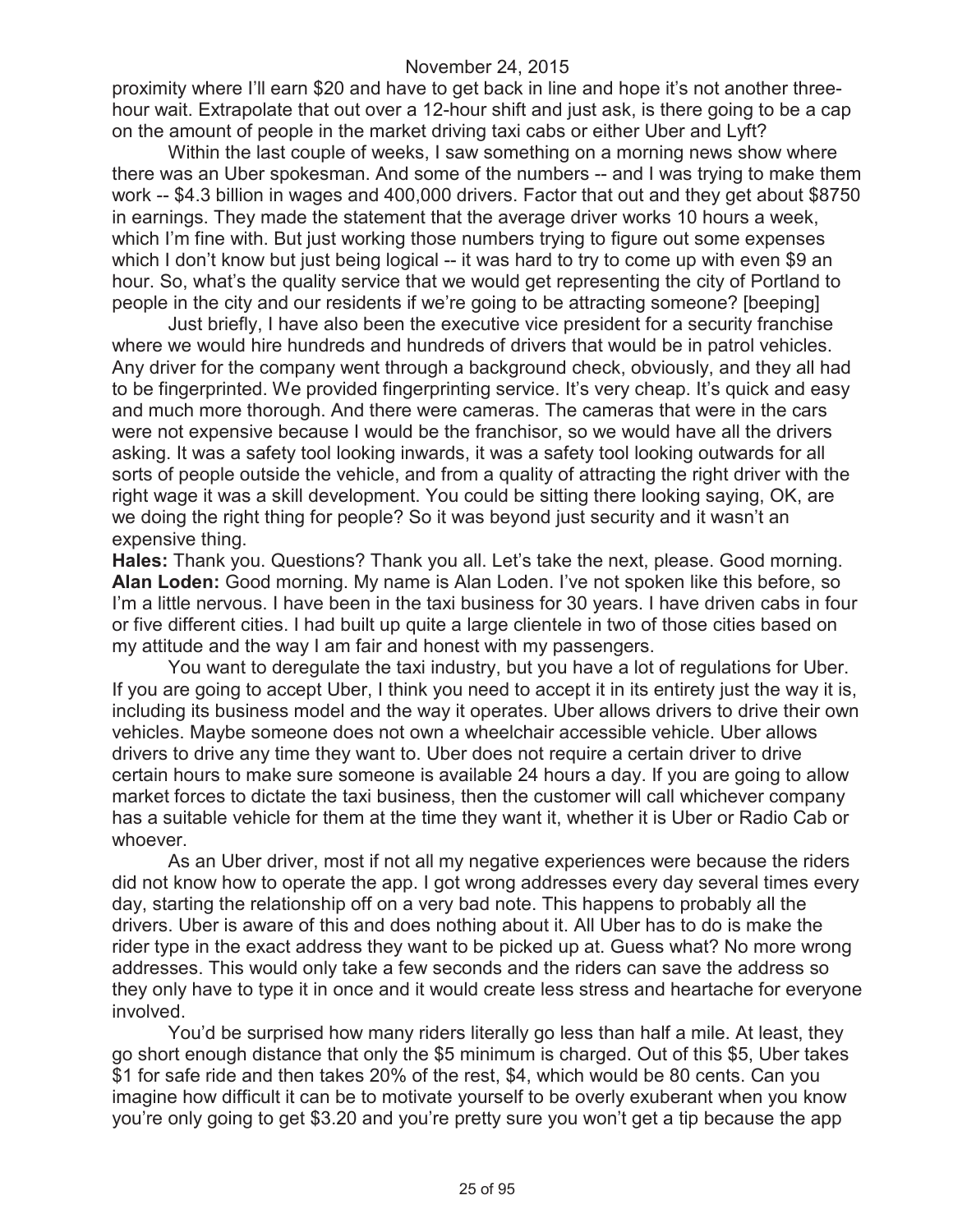does not allow it, Uber discourages it, and even encourages drivers to refuse tips. That is only one more point where Uber is not driver-friendly, but I won't talk any more about that.

Uber drivers and riders rate each other on a scale of one to five stars. A rider can give you a low rating for any reason. Maybe by mistake, maybe just having a bad day, personality conflict, misunderstanding. [beeping] One of my riders gave me a low rating because I used a Garmin GPS unit. Why? Your --

**Hales:** Need you to wrap up soon. Go ahead.

**Loden:** -- guess is as good as mine. You must maintain a 4.6 stars or you can be deactivated. If half your riders give you five stars and half give you four stars, that's a 4.5 average. You can be deactivated and not get less than four stars. In a court of law, you're allowed to defend yourself. You're allowed to confront your accuser and you are assumed innocent until proven guilty. With Uber, if a rider gives you a low rating, you'll never know which rider it was or for what reason. The rider gave you a low rating, you're guilty, you're fired. That's it. Goodbye.

**Hales:** Thank you very much. Have to cut you off there.

Loden: Can I just take five more seconds?

**Hales:** Five more seconds. Go ahead.

**Loden:** If one rider gives you one star, you need nine riders to give you five stars to retain a 4.6 average --

**Hales:** We understand that issue.

**Loden:** Can you imagine showing up for work and being told that 10% of your constituents were not happy with you yesterday?

**Hales:** Thank you. I'd actually be happy with 10%. [laughter] Go ahead.

**Loden:** Well, you didn't let me finish saying that would be fired because 10% weren't happy with you yesterday.

**Hales:** It has to be 51, but we'd all settle for 10%.

**Fritz:** That's his point, though. 10% could get him fired.

**Hales:** I know, I understand. Go ahead.

**Lightning:** My name is Lightning. I represent Lightning Watchdog PDX. I think this comes down to leadership on the insurance. The City needs to understand your first obligation is to protect the public. We all know this insurance is too low on the TNCs during period one, two, and three -- or at least one -- and we need to increase that limit to 500,000 plain and simple. Now, if Uber and Lyft have a problem with this like you said, well, they just leave. Leave. Just leave. The public safety is number one. You have plenty of money to pay this and if you're not satisfied, just leave. You have outlying areas you can still do your business. That comes down to leadership of the City. That comes down to protecting the public. You make that rule to them. If they don't like it, leave.

Another issue I have again is pertaining to the caps. I never wanted these caps to just open up the floodgates and let as many drivers as possible. My biggest concern again is on the public transportation, also, streetcar, TriMet, bus. We need more data to see if we're beginning to lose profits there. It's very important to the taxpayers, to the people that maintain these systems, to the values in being able to add money on the infrastructure transportation. If we're losing money, we're going to continue to lose money in all these other areas. So I want to have again take a closer look at this. Now again, from my position, if Uber and Lyft is not happy, leave.

I have always had a concerned on the traditional taxi cab companies. Why not just allowing them as a pilot project to have no caps, operate for a year, and decide if we want to let Uber and Lyft back in the market? I don't think we need them here. I think the traditional cab companies can pick up and begin to pick up the customers faster. And they were basically held down by how many caps they could have. If we release that to them,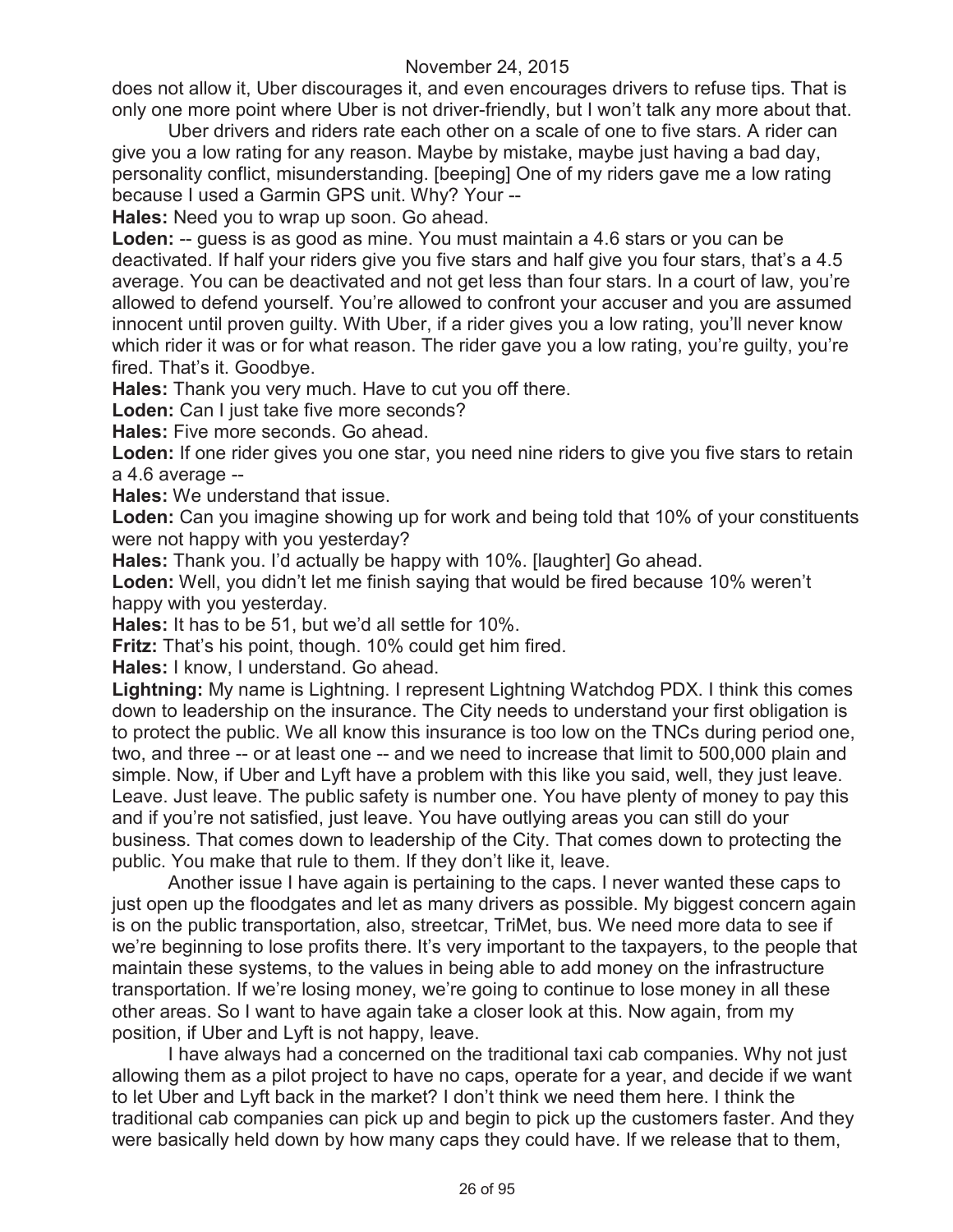push Uber to the side right now because they don't want to pay that higher insurance, and let's just see what happens in the marketplace. I can assure you, these traditional taxi cab companies will step up. They will provide more quality service. They will pick up their customers on a faster time frame. They need to be given that chance. We don't need Uber and Lyft here. Uber and Lyft is a \$50 billion company. They aren't going to lose of value by not being in Portland. Thank you.

**Hales:** Thank you. Good morning.

**Patricia Montgomery:** Good morning. My name is Patricia Montgomery, not Patrick Montgomery -- to show you it's ironic that I'm talking about fingerprint checks today because then you'll know who I really am. [laughter]

I think that there needs to be some driver oversight in the city. There's no oversight. You got all these people operating in the city and nobody who is watching who. The International Association of Transportation regularly recommended bio metric fingerprinting as a gold standard. I strongly support the City following this gold standard to protect the citizens of Portland. Other big cities like New York City, Columbus, Ohio, and Houston do the same. I was looking at this article that says equally important TNC background checks are name-based checks rather than fingerprint-based checks, which increases the errors. In April in Houston, somebody had 24 aliases and five different birthdates and 10 different names that got through as a TNC driver. Uber argues the time to conduct fingerprinting will delay drivers getting on the platform. If that's the case, the City can issue temporary permits. The continuing stories in the media about Uber drivers committing crimes are not the soccer moms making an extra buck, they are often dangerous criminals who have slipped through the cracks of the current background checks. Biometric fingerprinting would prevent this from happening, and I think it's a very important issue that we protect our citizens in this city.

The second is the vehicle signage. I think the cabs are all at a disadvantage. They are required to do all the extra stuff, and I think maybe it's time to let transportation providers fully painted, but let's not go so far as to eliminate safeguards but instead require all providers have distinctive branding that can be accomplished with an exterior decal that can be easily identified in the dark and rainy nights.

I'm alarmed by the trend of hearing about citizens waiting for Uber rides climbing into the wrong vehicles. I've seen downtown people jump into anything they can get at any time, especially at 2 o'clock in the morning. This trend is dangerous particularly for a woman because it creates too good of an opportunity for predators to prey on citizens. This just happened a few weeks ago in Portland -- someone got in the wrong vehicle. In addition to a brand decal, a vehicle should be required to display a decal issued by the City of Portland which confirms that the vehicle and driver meet the requirements of 16.40. These tiny stickers -- you can get this on Amazon. I can put this on my vehicle and go to work for Uber tomorrow and cruise the streets and I can almost guarantee you at Friday or Saturday night at 2:00 a.m., somebody will jump in my vehicle. Thank you. **Hales:** Thank you very much.

**Fritz:** Does your company require fingerprinting now?

**Montgomery:** Yes, because we've gone to the bigger contracts. When you have the Portland Public Schools and medical transportation contracts, they require that. I don't know if you guys recall when the SAT, specially attendant transportation vehicles came into service in the late 1990s, early 2000, that they didn't require the fingerprinting and they had a young lady who was mentally disabled and she was taken out to Lake Oswego and raped in the park. They came back and required the medical transportation had to have fingerprinting. This is really an important issue because you're making a decision to protect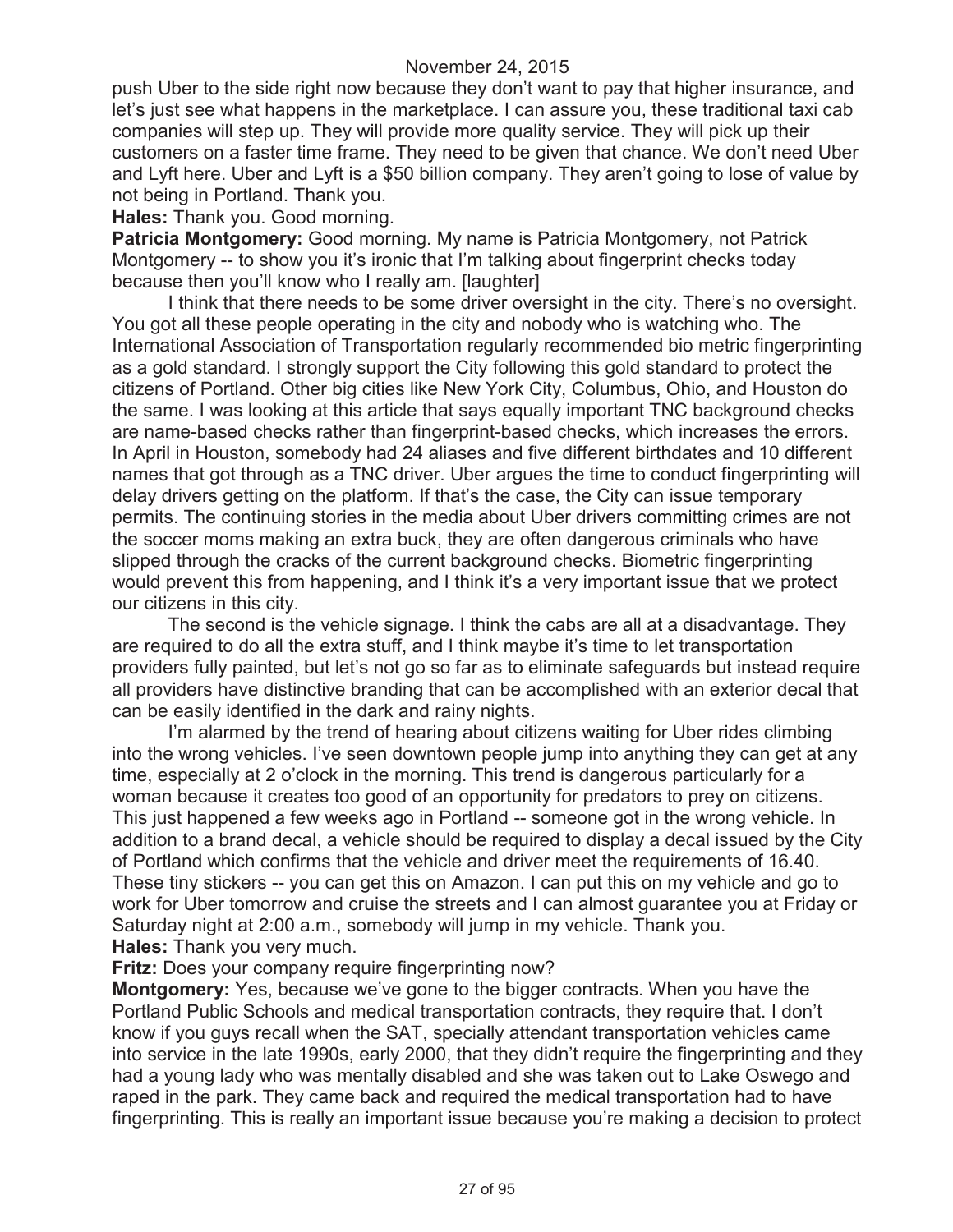the citizens of this city, and there are a lot of people that have too much easy access like this to get into vehicles and are not protected.

**Hales:** Thank you.

**Montgomery:** Thank you.

**Parsons:** We have eight more signed up. A couple have signed in since we started. The next three, please come on up.

**Hales:** Good morning.

**Teal Abor Abel:** Good morning. Thank you for hearing me today. My name is Teal Abel, I'm with New Rose City Cab Company. We have been around 44 years. We're the smallest cab company in the Portland area. Currently, we have a \$1 million automobile insurance, 24-hour dispatch, and cameras in our vehicles.

Prior to April 2015, there were approximately 500 taxi vehicles in the system for-hire vehicles, as you know. Currently, as I don't have exact figures, I had to do rough estimates, there are approximately 1250 taxis, 5000 Uber vehicles -- excuse me, Uber - and 1500 Lyft. The Ubers were -- that was the number last disclosed at the last City Council meeting. That brings a total of 7750 vehicles, essentially. According to your report, you're saying that 60% of those rides are being taken by Uber and Lyft. So, that would be about 4650 vehicles that are being used as Uber and Lyft vehicles that are taking rides from the Portland area. 20% of that goes out to California and other areas as far as the income from those. The 20% number essentially is the 4650 that is that 60%, and then 20% of that is approximately 930 vehicles. So basically, the revenue from about 930 vehicles or roughly twice the amount of the previous -- 20%, excuse me, 930 was double the amount of the 500 vehicles that we had before April. So, you're using the revenue from those vehicles double the amount to go into California and other places. So, all that revenue is not kept local.

The other issue is that essentially, you're not only stripping the regulations, but you're essentially using -- before April, we had consistency with the amount of fares that were used so the public also knew exactly how much they were being charged, and they also knew what responsibility the cab companies had for those passengers. Right now with using period insurance, this changes the responsibility and it allows the Ubers and Lyfts of the world to point the finger at other people and other responsibilities. There was an incident with a person that was traveling up via bike up Williams. They got sideswiped by an Uber car in I believe it was period one insurance -- the article didn't quite specify -- but the personal subsequently went end over the passenger or the driver's side door and now has lost three teeth. [beeping] He currently was told by Uber that they have -- they are not holding them responsible -- Uber is not holding any accountability. The insurance company, the private insurance company that the driver had given to the person who was injured is saying that it's not valid, so he has to sue Uber and Lyft -- or excuse me, has to sue Uber for his damages. That's a big problem. We've set unprecedented numbers of cabs -- excuse me, of taxi TNCs in the marketplace, over 7000, which is the highest number that's ever been in Portland. We've never had that, let alone in a nine-month period.

**Hales:** Thank you very much. Very helpful.

**Abel:** Thank you.

**Hales:** Welcome.

**Mike McDermott:** Thank you, Mr. Mayor. My name is Mike McDermott. I'm here to discuss with you an important point about passenger safety. Just gave Council Clerk over there five Uber decals to give to you guys. I bought those for about \$5 each and nobody checked to see if I was an authorized Uber driver. There was no background check. Nobody checked to see if I had insurance. There wasn't any vehicle inspection. And that's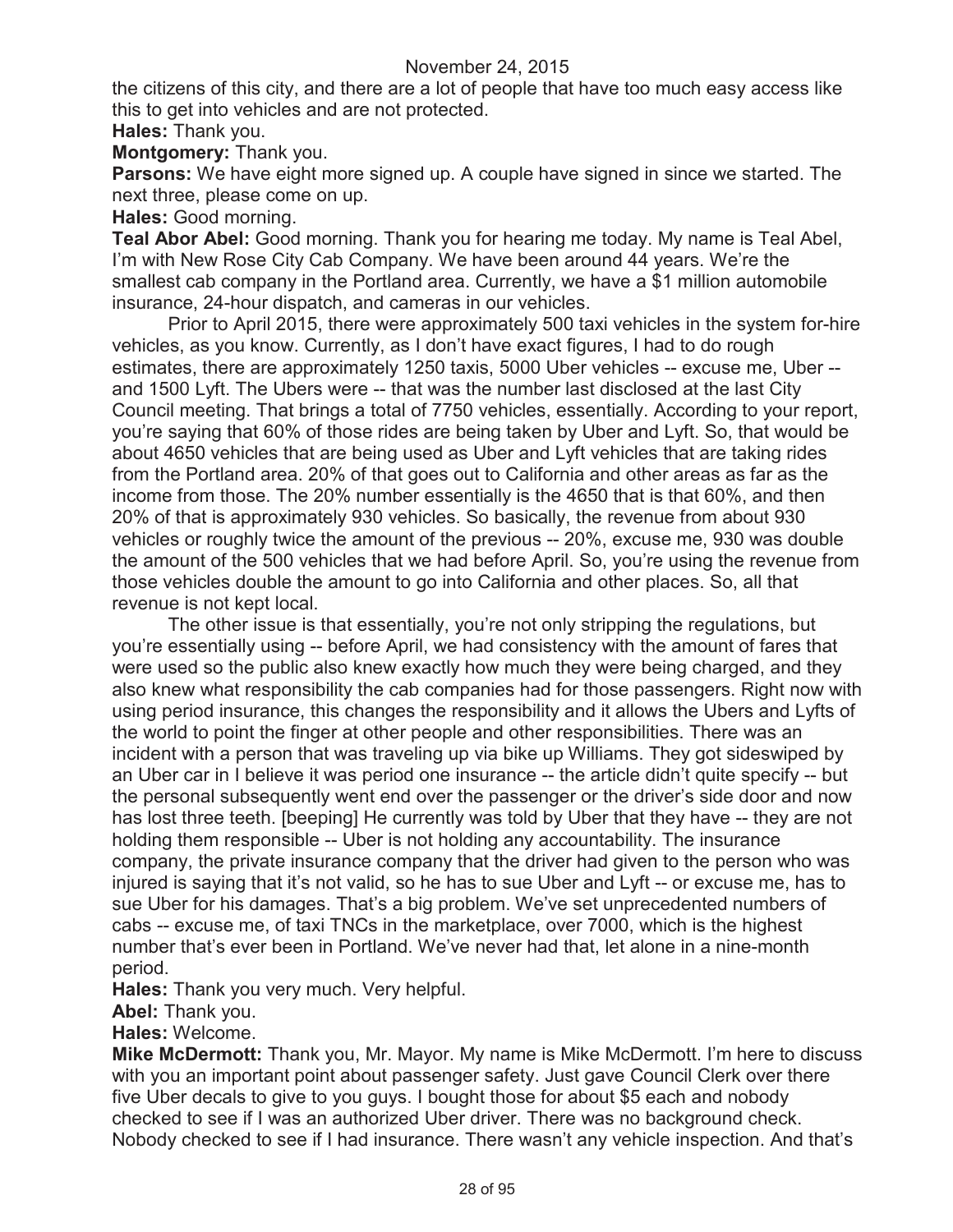how easy it is to impersonate an Uber driver. This quick example highlights critical safety risk. Anyone can easily impersonate an Uber driver. It seems to me that the City has important obligations to safeguard passengers. The only way is for the safety to issue vehicle decals that identify each vehicle by number and are issued only after the operator has passed a background check, shown proof of insurance coverage, passed safety inspection, and shown a DEQ certificate of compliance. Uber will say only people on platform are registered drivers -- registered Uber drivers and that Uber passengers need to take responsibility for assuring that the drivers are with Uber. That's fine and dandy until it's at night, it's raining, and with the passenger who has had a couple of drinks. It's easy to imagine that the passenger jumping into the first vehicle with an Uber decal that shows up without double-checking the driver photo and license.

Commissioner Novick's proposal suggests merely putting decals like these in the front and back of the car with no permit ID numbers like cabs currently have. This is irresponsible public policy and will place Portland passengers at risk. I urge the City Council to amend the proposed private for-hire transportation code to require City-issued vehicle decals which include an identification number, ensuring that vehicle meets all the requirements under Chapter 16.40. I don't think that's difficult to accomplish, yet it seems like with the warm and cold debates we're talking about here, it seems like the City Council is willing to compromise on public safety. I've heard it in the insurance, I've heard it in the trade dress issues, I've heard it in the background checking. The City Council is willing to compromise public safety to -- and from what I heard you say to Mr. Kafoury, do you want Uber leave town? I mean, if that's really what you're afraid of, Mr. Mayor, then yes, let's have them leave town until they really take our passengers' safety and put that at the forefront. But it seems like they are not willing to do it. They can afford to do it, Mr. Novick, Commissioner Saltzman, they can do it, but they don't do it.

**Hales:** Thank you. Please go ahead.

**John Orr:** My name is John. I'm a Radio Cab driver. You know, the other day Uber and Lyft were imploring you to wait for Oregon data and I think national data is actually more valuable because in a more mature Uber market, you have the drivers on the road are used to looking for suction cup rings in the front windshield when somebody hits them after driving carelessly because you can hide this. That's what happens. And that shifts not only costs but that helps their stats because their model requires that their driver in period one gets a rejection from their primary insurance and they'll cover it up some tiny miniscule amount. The way you are setting this up mandates that drivers are either claiming liability themselves, committing insurance fraud, or get the claim denied by Uber. That's in your regulations.

This is a letter to Uber from the City Auditor requesting Mark Wiener's lobbying contract. He was e-mailed a list of the City task force as it was formed, and I think that until this issue is cleared up, Uber says they are going to responds by the December 6th deadline -- or December 4th -- sometime early December to get the contract back to the City Auditor. Until this is cleared up, the integrity of the whole process is called into question. I think we should wait to finalize anything until this issue is behind us and the City Auditor has had a couple of weeks after receiving them from Uber.

Now on to something I prepared. I once heard a quote I really liked from you, Mr. Hales -- measure twice, cut once. I like that.

**Hales:** We have. Measured about four times in this case, but keep going.

**Orr:** I'll come back to that. I mentioned the City Auditor. Alright. Still waiting to hear back from Uber, which is an ongoing theme here of Uber eventually getting back with cities or Portland's Auditor requests. But I'm curious why Mr. Wiener, Uber lobbyist, received a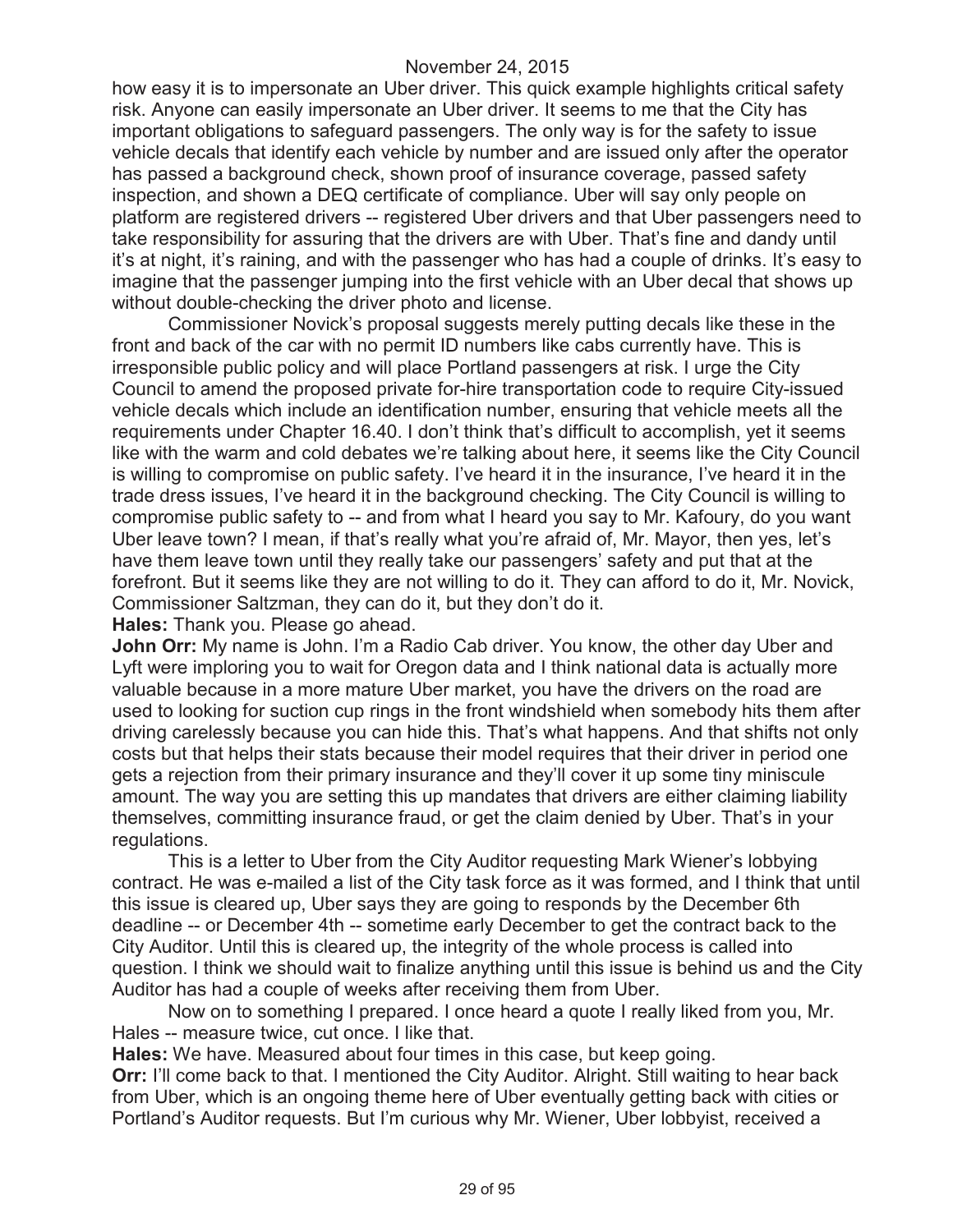copy of the names on our task force from the City. To mem that calls into question the integrity of the entire process.

So back to your analogy, Mr. Hales, it appears our measure isn't merely out of calibration, it's been tampered with. So for the integrity of the process, we need to wait for that investigation.

So, trade dress and cameras. These have been keeping cab passengers safe for decades. Why change that? You know, again, Uber's response "we don't want to. Full commercial coverage. Why change that? It's not that we can't afford it, it's that we don't want to. I would be curious -- maybe you can ask an Uber representative -- [beeping] -give me just a moment -- because they are coming in here and they're eating their lunch and it's because they raised a ton of venture capital, they operate at losses -- both companies last fiscal year operated at huge loss. It's because one, their lobbying expense, two, because they give out a ton of free rides. They could easily -- I bet if you compare that number of dollars given to their drivers in free rides that were given to their passengers but they paid it to their drivers -- compare that to what it would cost to get full trade dress visible from all sides so you don't have people hopping in to a car with some predator, to get front and back-facing cameras, to prevent tragedies before they happen instead of having a rating system that responds after they happen. And full commercial insurance so that when a tragedy does happen -- like the pedestrian couple that got hit by a NW Couch by an Uber driver, the company responded by saying he wasn't on the platform at the time. Maybe he was picking up street hails. Because you have to be naive to think that's not happening. How much would that cost compared to the free rides they are giving away? They could compete on a level playing field without asking you to reduce their expenses relative to us and using that money to give out rides and after all the freebies probably much lower cost that we do. We can't afford to give out 10, \$20 off.

**Hales:** Need to cut you off, you've gotten extra time. Thank you very much. Thank you. Let's take the next folks, please.

**Orr:** You were mentioned by the City Auditor, too, Mr. Hales.

**Ryan Hashagen:** Hello, Mayor and Commissioners. My name is Ryan Hashagen and I run Portland pedicabs. I'm very surprised to be here today as I and our industry were repeatedly told by City staff there was no reason to attend innovation task force meetings as it would not apply to our industry, yet two days before the first hearing of this code, our industry received a new code that not only included us but completely overhauled the rules around our industry with no input from anyone in our industry. The final report of the innovation task force said in highlighted text, quote, "non-vehicular forms of PFHT, such as pedicabs and horse-drawn, are not addressed in these recommendations." PBOT staff indicates it will be reviewing the program for non-vehicular PFHT at a future time. So, I'm surprised to be here.

We had been told in the last week these changes are just small edits or formatting but they overhaul our training, driver certification, and our operations. All of these issues are ones the TNCs and taxis spent two years discussing for industries. This is déjà vu for the private for-hire overhaul of 2009 where the pedicabs were thrown in as an afterthought with boiler plate language requiring automobile insurance and driver licenses. We actually have insurance in excess of the proposed TNC phase one insurance. We have \$1 million, but we can't buy auto insurance.

Commissioner Saltzman and Council in 2009 saved the day with a thoughtful amendment that created a task force for pedicabs that was supposed to report back to Council in 60 to 90 days with a separate code written for pedicabs and non-motorized providers. It took four years of us working within the system to make this a priority for revenue and PFH staff. After four years, we got a unanimous vote from our task force and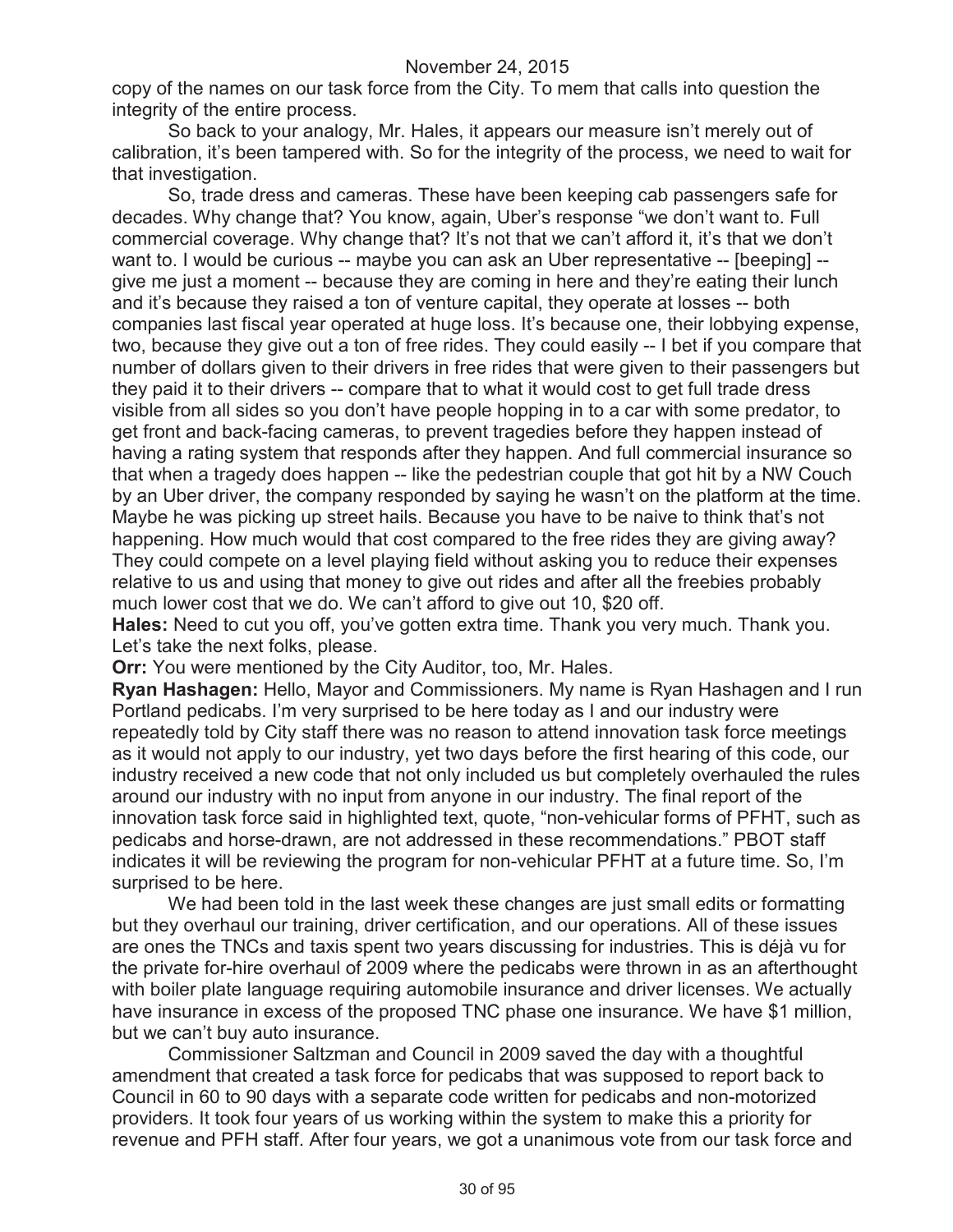also unanimous from the private for-hire board of review -- which is pretty remarkable - supporting a new code, section, 16.41, non-motorized transport, which was written by the City Attorney and was specific to our industry. We're waiting for a Council date for this code rewrite when Uber showed up, started making threats, and hiring lobbyists, and our industry got pushed aside.

As the City overhauls Uber and TNC taxi codes, we were told not to attend the transportation meeting as they not apply to us, then we were thrown in at the last minute. Amendments were made today to the most glaring and embarrassing oversights like requiring us again to have auto insurance and drivers' licenses. This new code is not the same as the previous code. It is not just minor edits. It completely changes how we run business. Bans on things like dynamic pricing reminds us of being previously thrown into boilerplate taxi language, just this time it's Uber code.

I urge you to stick to the original plan and not include pedicabs in this overall as we had no involvement in this process that dramatically affects our industry. We were told this was about TNCs and taxis and the task force did not apply to us. The TNCs and task force got a two-year process to address these issues, whereas pedicabs got two days. Please use the original plan of separating non-motorized transport from the code into 16.41 and allow our industry to provide input on the new rules that affect our livelihood. **Hales:** Thank you.

**Fish:** Do we need a motion to strip them out?

**Hales:** Let's get staff back up and find out what's in the package. Go ahead.

**Fish:** I think Dan and I were prepared to bring such a motion.

**Hales:** I understand, but let's find out their thinking. Go ahead.

**Kirk Foster:** My name's Kirk Foster, I'm with Wapato Shores Transport and also still the SAT rep on the private for-hire board as long as it still exists. Two points I want to bring up related to taxis and TNCs. One, the fingerprint that Patricia brought up. There's no reason not to do fingerprints. It's easy, it's cheap, there's a new organization that's putting their terminals in places like UPS stores all over the place. It's easy. There's no reason not to do it. The molestation case she referred to in the late '90s taught TriMet and all other regulatory bodies that work in the state that fingerprints are necessary. The City of Portland is the only government agency that we work with anywhere in the state of Oregon that does not require fingerprints. That's something everyone should think about. City of Portland is way behind the times on the fingerprint issue.

Insurance, also. The new insurance language references making TNCs primary. We do have a contract with Lyft to supplement their WAV service in which we provide their insurance, and so we're providing Lyft with 1.5 million coverage in all periods whenever they are using us as supplemental. The code would prevent that and actually reduce the level of insurance by making them primary. That's something that should be addressed as well

Those are the points I intended to make. I, like Mr. Hashagen, are in the same boat surprised to be here on this topic because our industry, the NEMT and SAT industry was told the same thing throughout this process that we didn't need to participate because our industry would be addressed after the fact as well. Nothing in the WAV industry or NEMT - which is completely different from taxis and TNCs -- has never been discussed in any depth at any of the meetings, and our code has been completely rewritten as far as our requirements as well.

And there are a lot of things that are specific to our industry. For example, this new code rewrite that appears to have just been a copy and paste job from the TNC regulations requires all of our employees to have a business license to work for us. It requires all of our employees to own a personal car so that they can have personal auto insurance in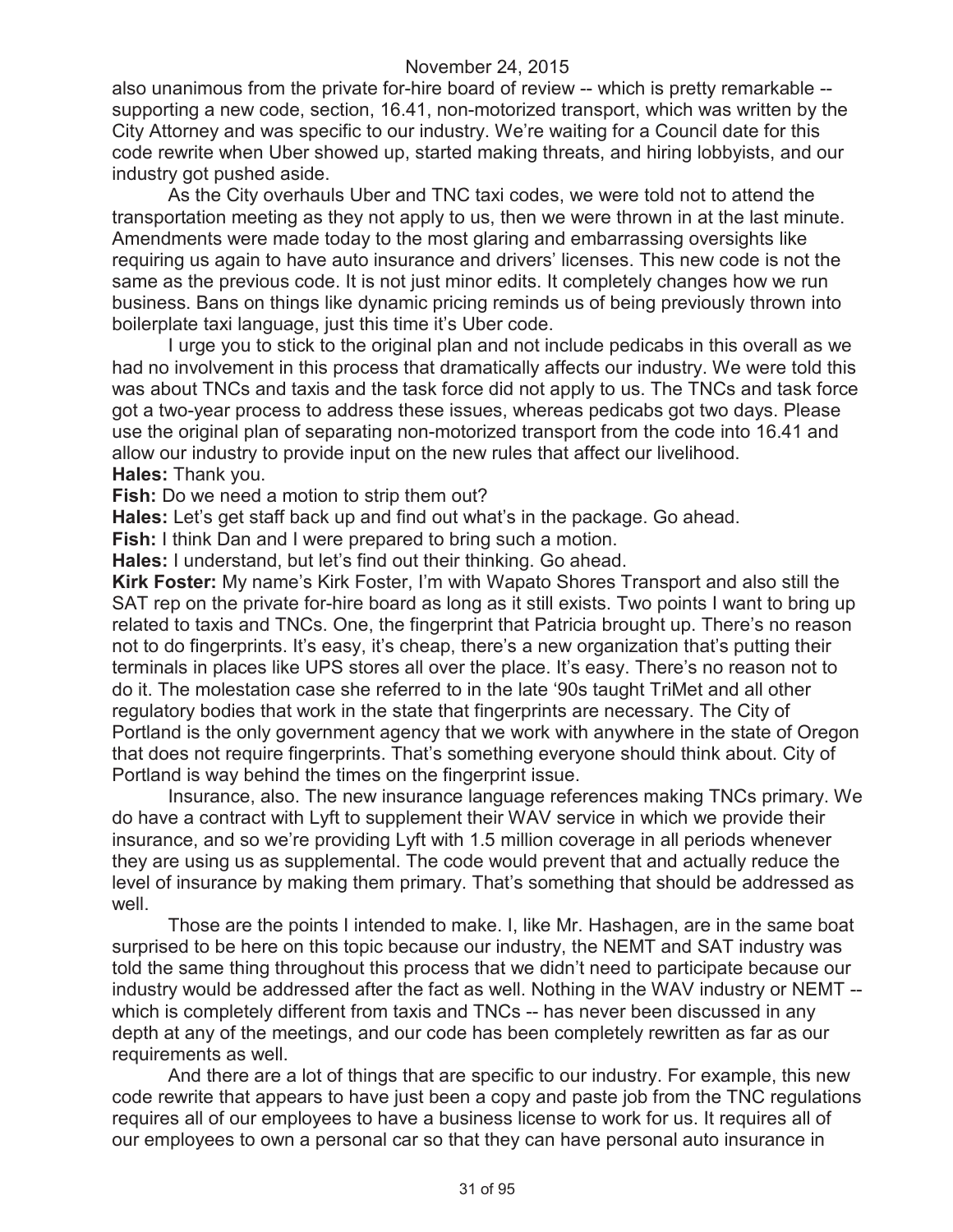order to work as employees. We have \$1.5 or \$2 million coverage, depending on our region and the state, and yet my employees are supposed to go out and buy a car? Most of my employees don't own cars. I'd have to let them go unless they go buy a car and get personal insurance under this code. It just doesn't make any sense. Why would any of my employees need a business license under this code?

The reason I bring this up is because these things are easy to change but I bring it up because there's been a complete and utter lack of process in the other industries. I think there should be an amendment to remove those and revisit those later as well because no other industry other than taxi and TNCs has been allowed any participation or comment on this. And those basic things are things I would like to point out.

I have not found a single member of City staff, the PFHT staff that says they were allowed to read or vet this prior to being submitted to Council. Nobody on City staff saw this first. There are tons of mistakes like I just referenced. There are clear errors made in this that would have been picked up by anyone with experience in the industry or by City staff had they had an opportunity to review it. Again, I have found no member of City staff that was able to review this prior to being submitted to Council. And so, the whole thing really needs to be taken a look at and at least allow the City staff to review it before you vote on it, which hasn't really been done at this point.

Another thing that I wanted to point out that wasn't put in -- you're talking about lack of coverage for WAV transport being a huge part of this, even though the WAV industry has been basically excluded from most of the discussions, because that's us, the NEMT part that were told to wait --

**Fritz:** Could you tell me the acronyms? I'm getting lost. I know what the WAV is, the wheelchair accessible vehicle, but what is the --?

**Foster:** NEMT is the national reference for nonemergency medical transportation that looks to be adopted by the new City Code. SAT is Portland's acronym for specially attended transportation, which is essentially the same thing functionally.

**Fritz:** That's the one when you're providing it, you have the primary insurance rather than the TNC. Is that correct?

**Foster:** Yes, that's the contract we have. We provide primary insurance during all phases as well when we're providing that WAV service for them. But that's a separate side point. **Hales:** OK, we'll get staff back up at the end of the hearing to get information about what is being done or not done in this code proposal.

**Foster:** It should be brought up. There's another issue --

**Hales:** SAT and other parties to the transportation system other than the two we have been hearing from at great length on this controversy, which are cabs and TNCs. So we might need you to come back, but let me get them up here.

**Foster:** There's one other point for the WAV coverage that needs to be addressed. I believe it was in 2012, there was a motion was made to reduce the age of WAV vehicles to 10 years. There was a great outcry, a lot of companies would not be able to replace their fleet fast enough to go into that, so the City made an agreement with all WAV providers, taxi companies, everybody that if you had a vehicle was permitted with the City prior to 2012 an continuously permitted, that vehicle could be used until it reached the age of 15 years. The code rewrites eliminates the agreement the City made with the entire WAV community. And again, had this been reviewed by people familiar with this, that would have been caught. But it wasn't caught. So, you have lots of companies that have an agreement with the City that they can use any vehicle until it reaches 15 years as long as it was permitted prior to the change in 2012, I believe it was, and yet that has been completely eliminated. So, you have a significant portion of the fleet -- which I've been trying to get numbers but nobody seems to have the exact numbers. I would estimate in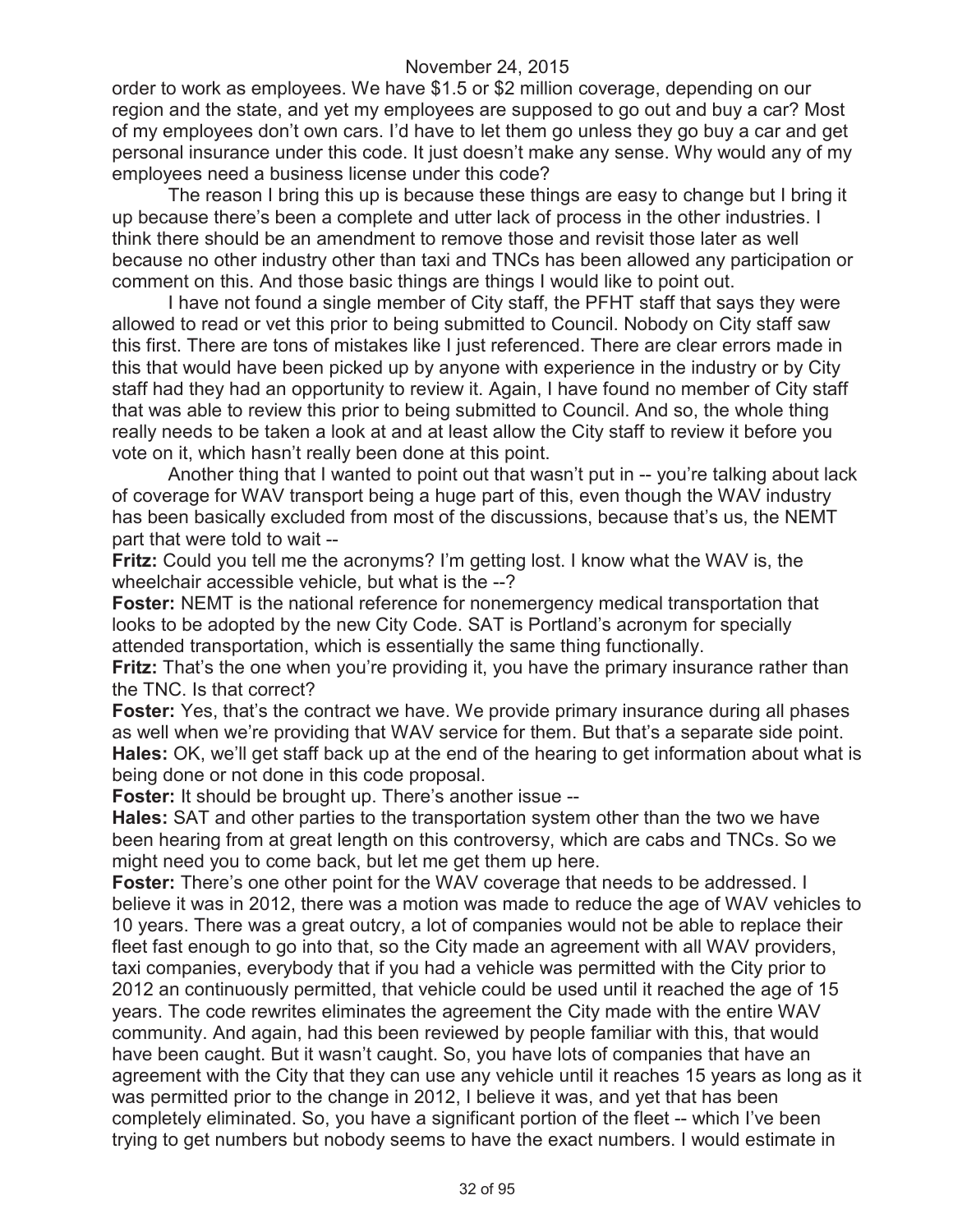the neighborhood of 30% of the fleet that will have to be decommissioned immediately when this code takes effect because they are more than 10 years old. And all the providers have that assurance from the City that they can use them for 15 years. And that of course was missed, too.

This new code is rife with examples of things that were completely missed because staff and the provider community was not allowed to even look at this before it was sent to the commission.

**Hales:** OK. Thank you. Yes, please.

**Nona Carrasco:** Nona Carrasco, Radio Cab. You know me by now. I wanted to talk about the 50 cents per ride idea. It is my understanding that this is to further enforcement and accountability of the TNCs. I am all for accountability and I am all for further enforcement, however, this is not the way to go about this. This 50 cents a ride would either fall on me, a cab driver, who -- my income has already gone down as it is. Last week, I worked six nights. I worked Saturday, Sunday, Monday, Tuesday, Wednesday, Thursday. I took Friday off because I needed a day off, and then I worked Saturday, Sunday. I took last night off so I could be here today, and I will be working the rest of this week. Last week, I still made about half as much as I did last year when I only worked four nights a week. So, that would either fall on me, that 50 cents a ride, or it would fall on the shareholders which would triple the amount of permitting fees that they are already paying for the City plate on the back of each cab, or it would fall on -- as Novick said -- our consumers, our riders.

Every person I get in my cab -- nine out of 10 times, those are loyal cab customers. They would never take TNCs. I've actually talked with them about this lately and they said, "why would I want to pay even 50 cents for further enforcement of TNCs? I would never take an Uber or Lyft."

Like I said, I'm all for accountability. When I became a cab driver I went in to Radio Cab and I got interviewed by Charlie and Noah, two of the superintendents. After that, I went in person down to the City and I paid the fee to have my background check done by the City in person so I was able to actually prove I was who I was. I'm also all for the fingerprinting. Once that came back, I was clear, which it came back fast for me because I was already in the system as a social worker, and I had worked with vulnerable, developmentally disabled adults for 16 years. I was already in the system getting those background checks every year. That fee was nonrefundable. I also paid for the permit once I passed the test in person. I met the five-year requirement to drive Radio Cab. I also got training, and during training, I was assessed for my knowledge of the city and my appropriateness with my passengers. I now train and assist other drivers. I pick up my cab at Radio Cab, so the superintendents and other staff see me when I come in. They see that I am OK to drive. I also am supervised throughout my 12-hour shift. I have dispatch looking over at me at all times. My cab is clearly marked with the phone number on the cab as well as cab number. How do you enforce rules 24/7 on regular cars with one decal that you can see on the front? I have one of these, too.

**Hales:** Thank you very much.

**Fritz:** I have a question because you and I have had some correspondence about the defensive driving class. Are you as a Radio Cab driver required to take defensive driving class?

**Carrasco:** Absolutely.

**Fritz:** How often?

**Carrasco:** Every two years. And if an incident occurs or anything happens, I can be required to take one immediately.

**Fritz:** Are there other things that happen periodically other than just the first certification that you went through? Are there other requirements to continue being a Radio Cab driver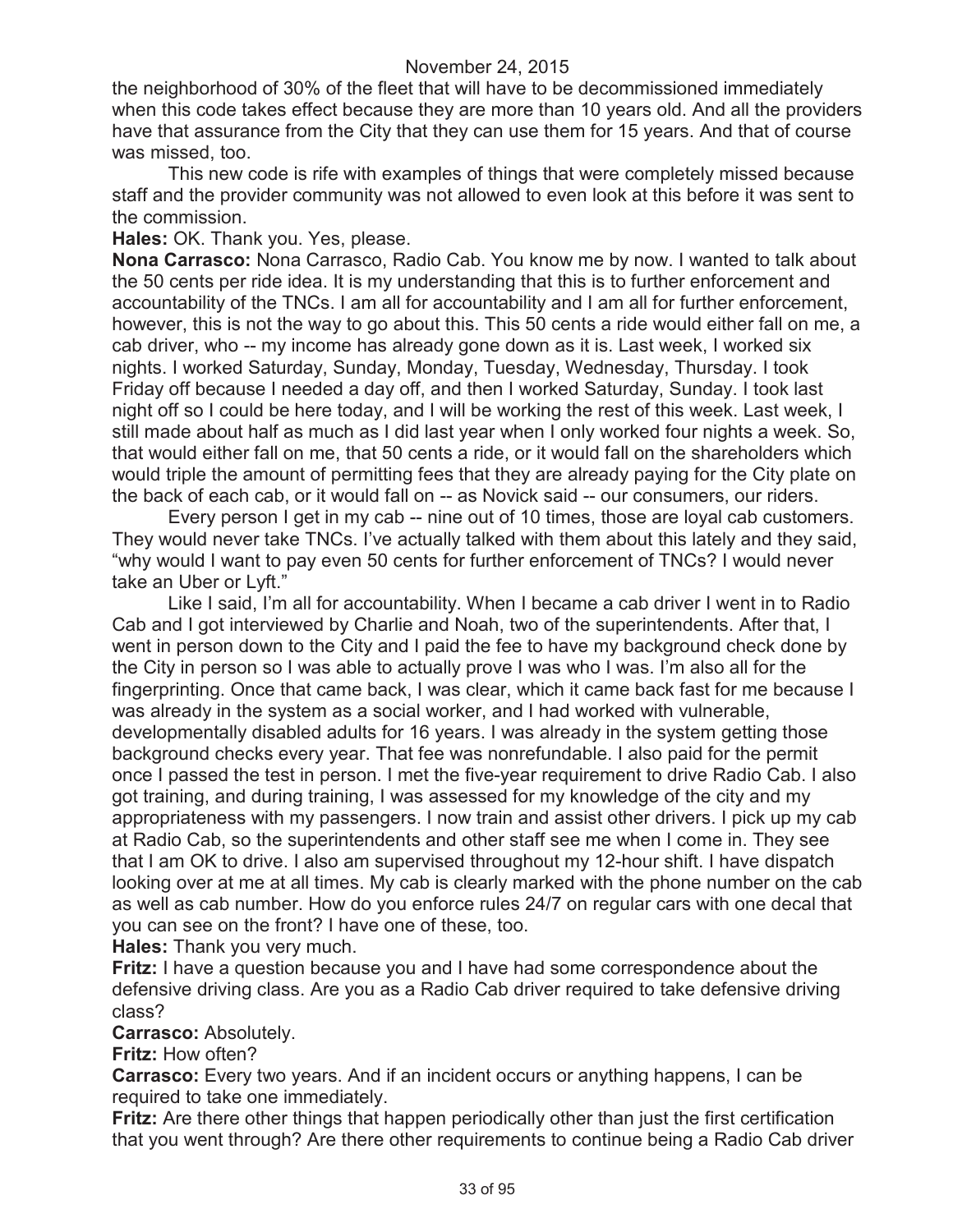that you have -- like defensive driving is every two years. Are there other things you have to keep doing?

**Carrasco:** Well, I also have to get recertified every year.

**Fritz:** Every year you have to get recertified?

**Carrasco:** Yes, I have to go in and renew my permit. I was actually going to bring my permit. My permit also has my picture on it. That's displayed in my cab. I do have some recommendations.

**Hales:** OK. Why don't you -- no, we're not gonna -- this is not a work session. Let me thank you. We're going to get staff back up here. We have lots of questions from the testimony that's come in and I want to make sure we have time to do that.

**Fritz:** I know the cab drivers have put in a lot of time -- if you could just give us your top two recommendations, please.

**Carrasco:** OK. I think that all TNCs should have lived here for at least five years. I would like to know --

**Hales:** The people driving or the company?

**Carrasco:** The people driving.

**Hales:** That's not constitutional. We can't do that.

**Carrasco:** That's a requirement for me to drive Radio Cab.

**Hales:** I don't believe it's the City's requirement but keep going.

**Carrasco:** I would like to know how long the person that hit those two pedestrians last week -- I would like to know how long he had lived here. I'm almost willing to bet he just moved here within the last six months.

**Hales:** OK. Thank you very much. Let's take more testimony, please. Good morning. **Dan DeGrange:** Good morning. I'm Dan DeGrange, I'm with Propel Insurance. I've been providing insurance to the delivery industry in the western United States for the past decade. I want to share with you some important loss data for my insureds in Portland and other cities throughout the west.

In Portland, my insureds claims data reveals most claims occur before period two and three. But before getting into the specific details of the claims data, I think it is important to share with you some statistics about how many accidents livery companies have annually in Portland and other cities. The cities that I currently have insureds in is Portland, Seattle, San Francisco, Phoenix, and Los Angeles. The lowest accident occurrence rate for the livery industry is a half an accident per car per year. So if you had 200 cars, the best-run company would have 100 accidents. The highest accident occurrence for the livery industry that I've seen is almost two accidents per car per year. The high accident occurrence rate almost always occurs in those cities with high driver turnover and inexperienced drivers. The low accident occurrence rate occurs with those cab companies or livery companies that have experienced drivers, and those companies spend a great deal of time and money training their drivers to be safe.

So, let's get into the actual claims data in the city of Portland. Steve Entler, the GM at Radio Cab pulled all of his claim files from the past four years. And in that four years, they had a total of 753 accidents. 221 of those accidents occurred -- if we're using TNC language -- in period two and three. The other 531 had no passengers in the vehicles and would have occurred in period one. So, approximately 70% of the accidents occurred with no passengers in the cabs or in the words -- to borrow from the language of Uber -- the driver had his app on and was seeking the next call.

Mr. Entler was nice enough to also go back another four years and during that period of time, he just looked at individual accidents that incurred losses of excess of \$50,000. There were a total of 17 accidents that incurred over 50,000 during that time span, or roughly four a year. Keep in mind, he only had 200 vehicles on the road at that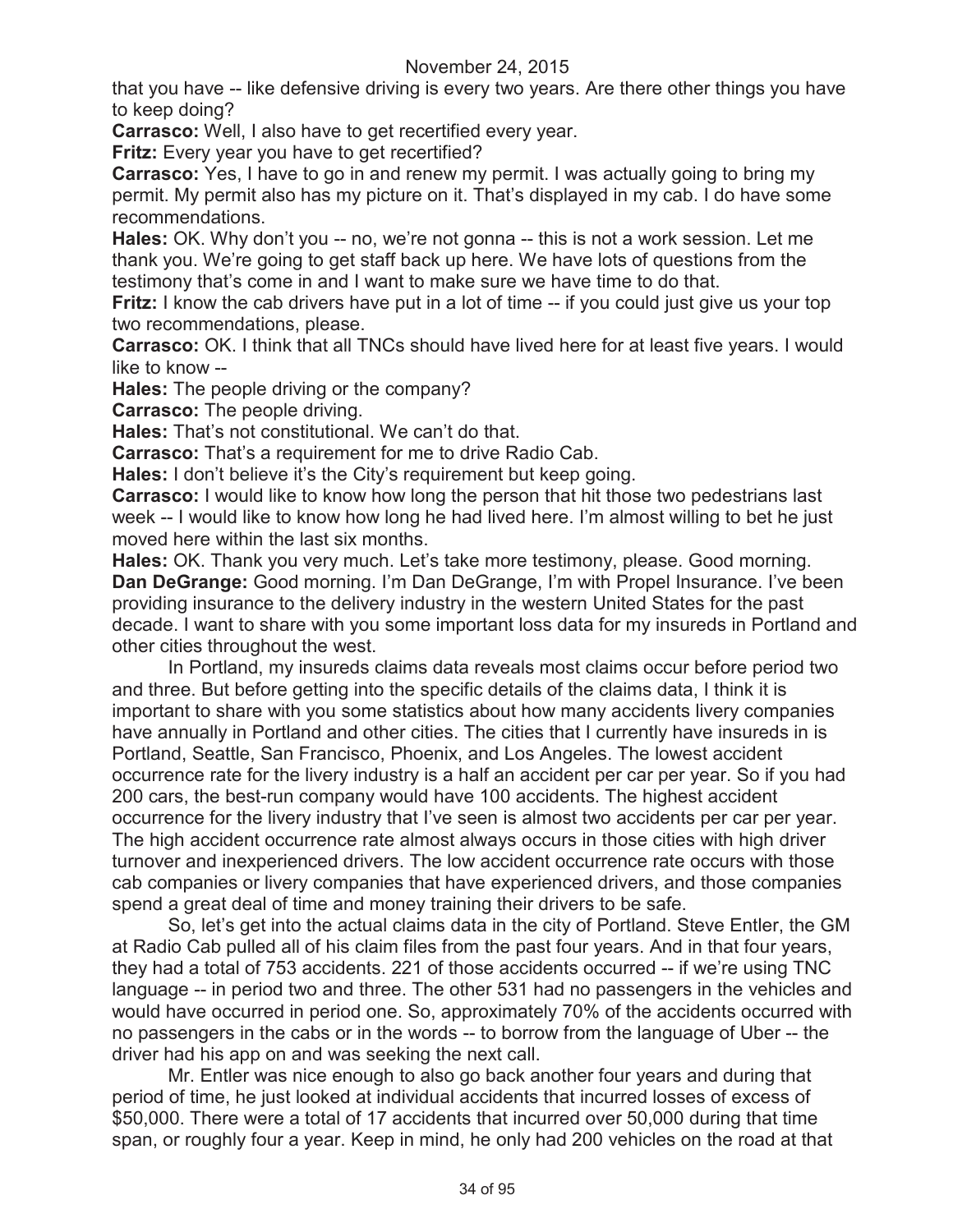time, OK, not thousands like the TNCs. Of those 17 accidents, the largest incurred losses did not occur in period two and three but instead they occurred in period one. The largest one was roughly \$1.2 million, no passengers in the cab, period one. The second largest incurred was almost \$1 million, no passengers in the cab, period one. The third largest was \$264,000, no passengers in the cab, period one.

My other clients -- Broadway, Green, Union, Portland, Rose -- also reviewed hundreds of claims over the last three years and the average percentage of claims that occurred for these other companies was roughly 58% of the accidents occurred in period one.

**Hales:** Thank you very much. If you could make a copy of that available to us, that would be helpful for us to consider, but we need to hear from other folks and move on.

**DeGrange:** OK. I just want to finish. This data has been collected over a period of several years and hundreds of accident files which leads to credible actuarial data. I believe that this is why the liability limit that Uber has with their insurance policy has the lowest limit during the time where there are the most accidents. They have this low limit to minimize their cost for insurance because insurance companies understand this. They understand that most of the accidents occur during that period.

**Hales:** Thank you very much. Good morning. Go ahead.

**Dirk Warninghoff:** Hello, my name's Dirk Warninghoff. I'm a 38-year-old Portland native. I've worked as owner-operator at Radio Cab for almost five years. Personally, I'm being punished by your non-regulated experimental double trial period by about 35% less income, however, I would like to address the suggestions of your new rules as quickly as I can.

All the companies should have the same minimum \$1 million policy as a public safety issue. The whole period one quickly removed my little six by six car before someone sees it as my personal insurance company would drop me is a bunch of baloney. I personally called 15 or more major insurance companies in Oregon and not one of them will insure you if you tell them you're driving for a TNC vehicle. So, almost all of these people who drive around prepared to be committing insurance fraud, because if they call I was in an accident, and I hit somebody, a pedestrian, and I told my insurance company they would drop me, so now the pedestrian is stuck suing a driver with no insurance at all and has no job to pay for to. Why are you willing to put the public at risk? If they are not allowed to not have a 24 hour, \$1 million company and taxicabs -- I am -- then that's collusion. You're not allowed to give them a competitive advantage that I don't have, and you open yourself up for possible litigation.

It seems funny that you're really giving new rules for people who are brand new compared to people that have been here a long time following the rules. As for paying the City's 50 cents a ride instead of the \$60 plate fee, I don't know what you're thinking. Let's say I do 15 rides a day, five days a week. That's my 12 hour shift. My partner does the other 15 rides a day, five days a well. That's \$3600 a year we'd be giving you. Why is that six times the after I was giving you before? I was only giving you 600. That doesn't make sense.

Finally, basically, I'd just would like them to be labeled as much as possible. That would be really nice. Matting on all sides of the vehicle. It's really weird that they even want to argue with you guys about the fact that they have one in the back because -- just like they want to argue that they don't want fire extinguishers, because they are not about that. They are about the bottom line, which is lowest denominator, least profit. Either way, it would be nice if they were labeled on all sides of the vehicle for public safety issues. Thank you for your time.

**Hales:** Thanks very much. Good morning.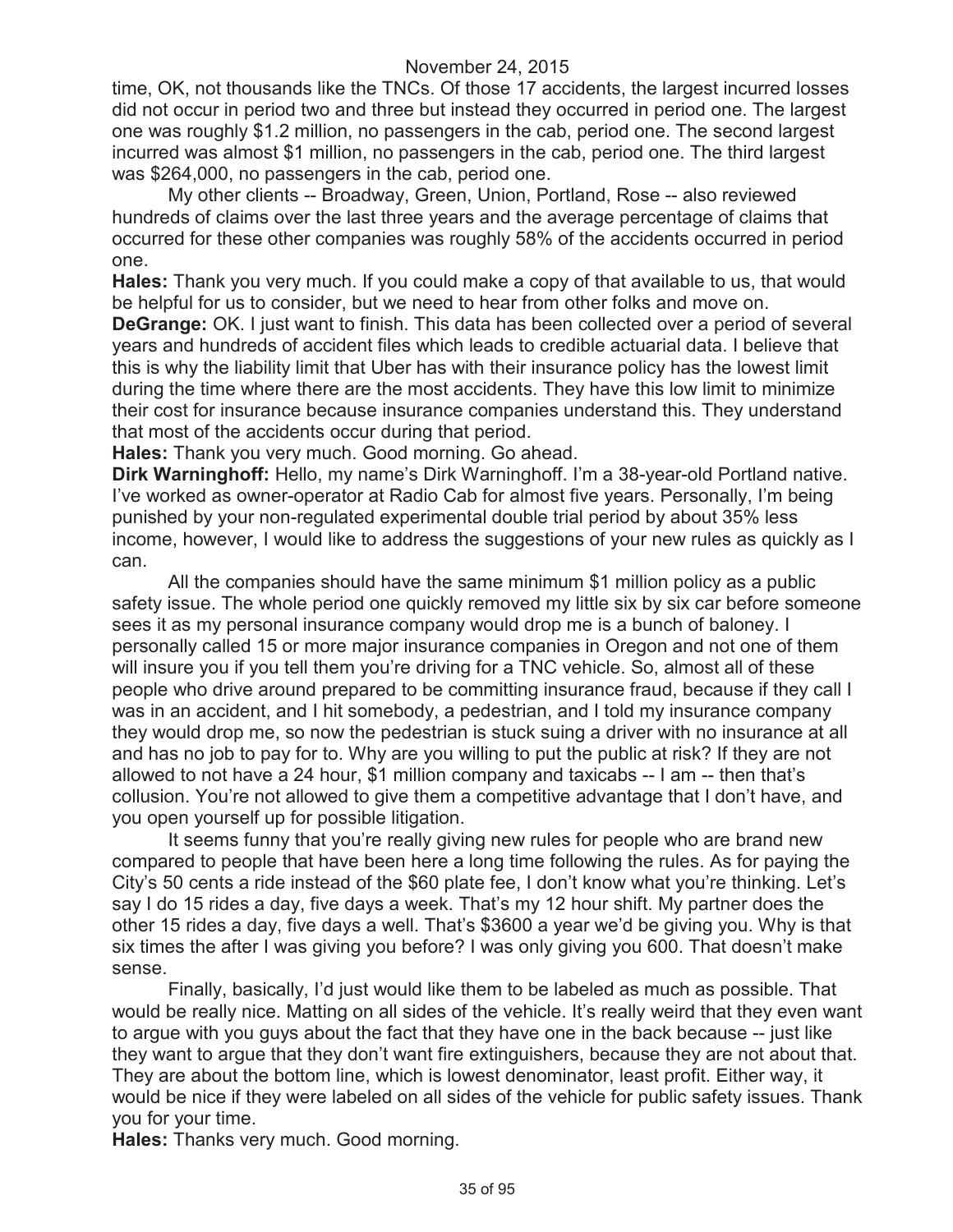**Jeanette Thibert:** Good morning. Jeanette Thibert. Thank you. Commissioner Novick, I have one question for you. You're college educated. You're a leader. Why do you continually insist on devaluing your own life? And now you're putting it in the record. You step off a curb twice a day every day you come to work. At that point, you're a pedestrian. A year ago, your life -- according to this -- was valued at \$500,000. Now, we in the for-hire transportation agreed to value you at \$1 million, and that's what we insured in case for some reason somebody couldn't see you, for whatever happened. We valued you more than you're valuing yourself. As a leader, I'm asking you to reconsider your actions.

Commissioner Saltzman, Mayor Hales, he's throwing you under the same moving wheel. He's valued your lives at that as well. Every visitor to this city, every person who lives here, every person who serves here is worth a million dollars when they step across our streets. And it is a simple task to ask that vehicles be identifiable because an 80-yearold who is not tech-savvy and doesn't have a smart phone doesn't understand the difference between a black and white U on the front of a vehicle compared to a red and white U in this city means this building is unsafe to enter. What's the difference? So I can get a magnet that shows 12 by 18 inches -- it's a magnet and it says the full word "Uber." Not just a U, it says "Uber." Those should be required on the outside of a vehicle for the safety of pedestrians as well.

**Novick:** I have a question. Do you think all of us should be required -- no matter whether we're commercial or non-commercial drivers -- to carry a million dollars' worth of insurance?

**Thibert:** I think at least a half million. All of us? So.

**DeGrange:** Can I answer that question?

**Novick:** Actually, no, I'm addressing the question to you. I think there's an argument that -- I mean, most crashes happen with non-commercial vehicles. I appreciate your giving an answer that -- I mean, Commissioner Fritz has suggested the Commissioner should raise the overall limit for everyone and sounds like you agree with that.

**Thibert:** I have no problems if you want to make it a million and if I were driving my personal vehicle. Here's the irony of this. I own two taxicabs. When you submitted this - up until recently, I didn't own another vehicle. So, how many different ways to you want to put my WAV vehicle out of business? Put me out of business? Because the way this is written -- had my partner not renewed their car and thrown me in on the title at the last minute, a year ago I wouldn't have owned a personal vehicle to have insured.

**Fish:** By the way, Commissioner Novick, since I'm in a public life, I choose to have much higher limits. Let's be clear, on the private side, whatever the limits I have would cover - the insurance would cover up to those limits if there was applicable coverage and someone could go after me personally because I'm behind the wheel. One of the things we're trying to avoid here is something which I have some prior experience with in my life before Council, is the living people make doing this on insurance coverage in the commercial side so that people spend a good portion of their lives trying to establish liability and damages. But the reason individually I have higher limits is because I'm insuring me and my family against risk that we will be sued. Insurance will cover up to the limits, but I'm potentially on the hook, which means our savings, our house, and everything else. And it is different on the commercial side because we can regulate consumer protection on the personal side. If you choose to be irresponsible and keep very low limits and put your own resources at risk as a private individual, that's your choice, but once you're in commerce, I think we hold you to a higher standard.

**Hales:** Thank you all very much. Is that all the testimony? I'd like to call up for questions Leah Treat, Bryan Hockaday, Kate Wood from Risk, Ken again I think should come back up. Pull up another chair as needed. I know we have a lot of questions.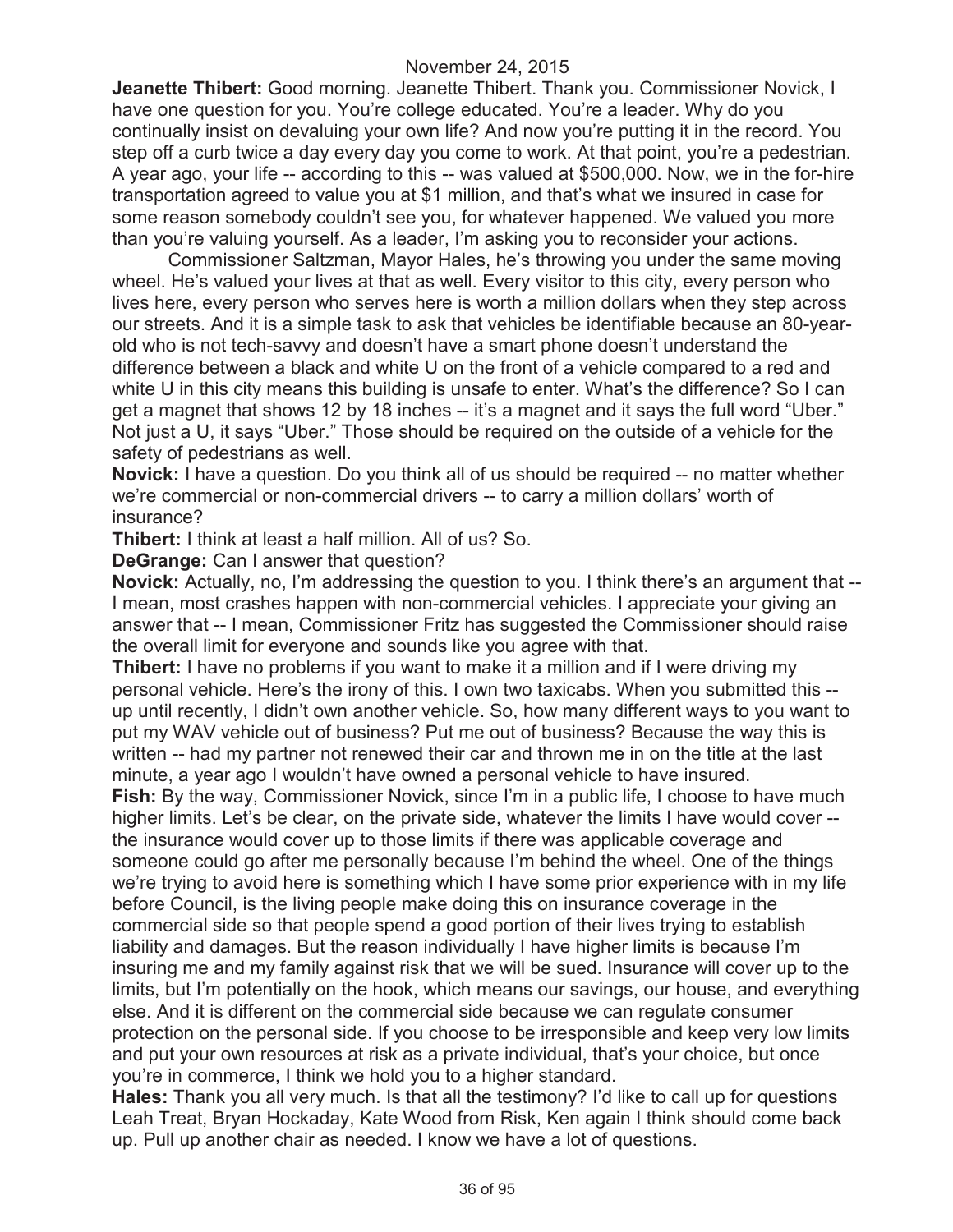**\*\*\*\*\*:** Break?

**Hales:** Take a break? OK, let's take a three-minute mercy break for the Council and come back. You can get organized while we're doing that. **Fish:** We've gone from "compassion" to "mercy." [laughter]

At 11:42 a.m., Council recessed. At 11:45 a.m., Council reconvened.

**Hales:** OK, I think Commissioner Fritz will be rejoining us momentarily. I know there are a bunch of questions, but I guess I'd like to try to get back to some context here, which I tried to do earlier. So, refresh my memory. Again, I think we've had four or five major City Council hearings on this subject over the course of the last year. I think there's a prospect that this hearing could be endless given the constant arrival of new technical issues as we witnessed here today. It's my very fervent belief that it should not endless and we should make some decisions and move on to perhaps addressing some of the issues, but I'll get back to that. But re-contextualize this for me. At this point in the United States, how much of the United States is regulating TNCs and how much is not?

**Bryan Hockaday, Office of Commissioner Steve Novick:** The regulations are mostly occurring in large and medium urban cities.

**Hales:** Right. And it's a fraction of the country, right? Most of the country, TNCs are operating without any regulation whatsoever, right? So I assume there's insurance cases and litigation and that kind of stuff going on in those places, right? So, we'll get back to that.

Then secondly, of the cities that are regulating, if there's a scale of not much to a lot, where does Portland's current standards as proposed fall on that scale? **Hockaday:** I think that Portland has some of the most thoughtful regulations that have been developed in large credit to the task force and because of all the public input that we have received. We're certainly doing some things that are very similar in other cities, but there are some differences in our regulations. For one, we made it very clear to the TNCs that they shall provide service to people with wheelchairs. Most cities have not been able to get that commitment from the TNCs.

**Hales:** And are other cities stricter than our proposed regulations on issues like levels of insurance, fingerprinting, trade dress, and cameras?

**Hockaday:** So, the insurance issue, as has been discussed, is a national issue for the TNCs. It was a very, very contentious issue for the past couple of years. The TNCs were at heated odds against the insurers. They finally did come to an agreement with the current levels that are included in these proposed regulations.

**Hales:** How about the other issues?

**Hockaday:** For some of the other issues, I think that Portland is consistent in the way -- in our standards for background checks and our standards for vehicle inspections. You know, there is a lot of innovation happening in this industry, a lot of groundbreaking work, but there are some things we know work and work well.

**Leah Treat, Director, Portland Bureau of Transportation:** I would add that one of the things that Portland is probably at the high mark on is the requirement of citywide service as well.

**Hales:** OK. My next set of questions are first for Kate. This James River issue and the Port -- can you pick that apart for us?

**Kate Wood, Risk Management, Office of Management and Finance:** I'm really sorry, I just got called over here and so I have not been following this.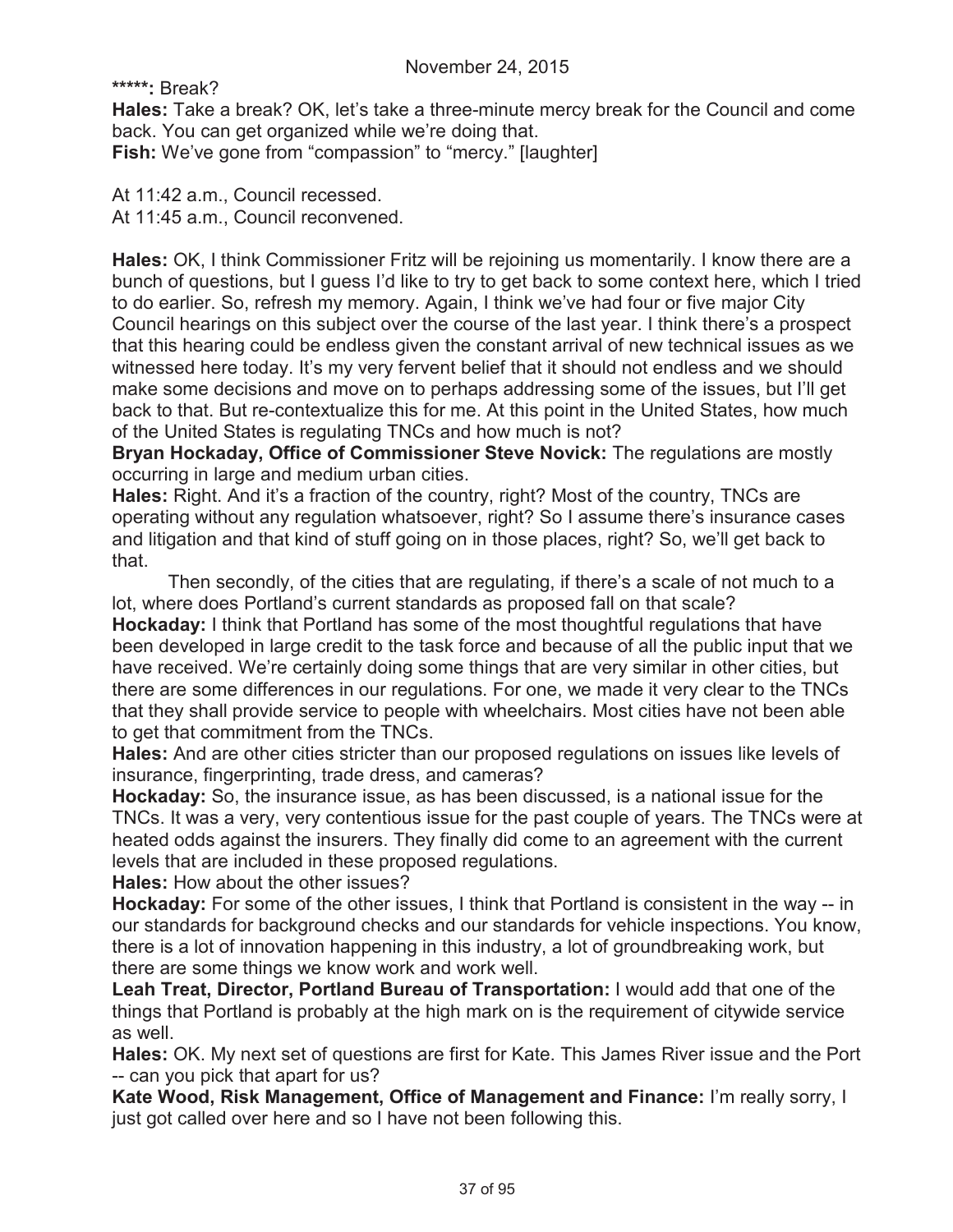**Ken McGair, Office of the City Attorney:** I can do it. So, the code has for years had a requirement that the insurance carriers be rated by the A.M. Best company, which is an insurance-rating agency that rates the level of insurance companies. At some point -- and I think Ms. Kellington is accurate -- the City, somebody in the City approved EcoCab's insurer that was rated less than the A-minus standard by A.M. Best -- I don't recall what it was -- B, I believe -- because that particular PBOT staffer had determined that a different rating agency had given them an A rating and that was sufficient, but neither Risk Management nor the City Attorney's office had been consulted. The Port has the same requirement, an A.M. Best rating of A-minus with a financial size of eight or greater for the insurers. And when EcoCab went to apply for Port permits, the Port said, hold on a second, you don't meet the A.M. Best rating, and they began discussions with us. We looked at it, and we consulted with Risk Management in Kate's shop and decided that, yes, the A.M. Best rating was the standard that the City of Portland wanted to have and because the company didn't meet that, they needed to find a new insurer.

Now, we gave them a grace period. We gave all the companies a grace period that had insurance that didn't meet the A.M. Best A-minus, eight or greater standard to come into compliance. I'm trying to recall, but I believe it was something like the next time your insurance comes up for renewal, we need you to come into compliance with this. That was the kind of workaround we provided.

In the code, the new proposed code, we still used the A.M. Best company A-minus rating. We have taken out the financial size component of the insurers. And I'm not here to quibble with whether Demotech is a better rating agency or A.M. Best is a better rating agency. I rely on the advice of the Risk Management people who say that A.M. Best is the industry standard and that is what is generally used to rate insurance agencies. Now, that could change as new things come into market, but as it stands today, that's what the City of Portland looks at and that's what a number of other jurisdictions look at as well for determining the viability of the insurers. The second piece to what Ms. Kellington -- **Saltzman:** Did we take a look at all -- the issue was raised about some insurance companies are registered with the state while others aren't?

**McGair:** Yeah, thank you, Commissioner Saltzman. That's the second piece of what Ms. Kellington raised, which is the admitted versus non-admitted insurers of the surplus lines carrier. The new proposed code and current interim administrative rules that the TNCs are operating under allow for a surplus lines insurer. Generally speaking, that is a nonadmitted insurer that operates in a number of states -- and the insurance people behind me can probably fill in the gaps -- but essentially, they do not pay into the state guarantee fund. They do not have a product that's approved by the state insurance division, but they are approved as a surplus lines carrier for the state that they're operating in, and they have an insurance product approved in the state in which they are licensed, which I believe for James River is one of the Carolinas -- North or South, I can't remember.

So, it is true that if James River were to fail for some reason, there would not be the state insurance guarantee fund to draw from. But -- and I think Kate can address this -- I don't think the state guarantee fund is a huge amount of reserves there and that would have to cover all the claims in the state, not just TNC or taxi claims.

So, those are the two issues and I think I addressed everything that Ms. Kellington raised in the insurance context, not with regards to the colors and things like that. **Hales:** Back to the colors issue, that's my other more global couple of questions really, for you, Leah. That is, it was news to me today that at least some people believe that the proposed regulations affect pedicabs. It's also news to me that at least some people believe that the proposed regulations affect SAT or special access transportation vehicles.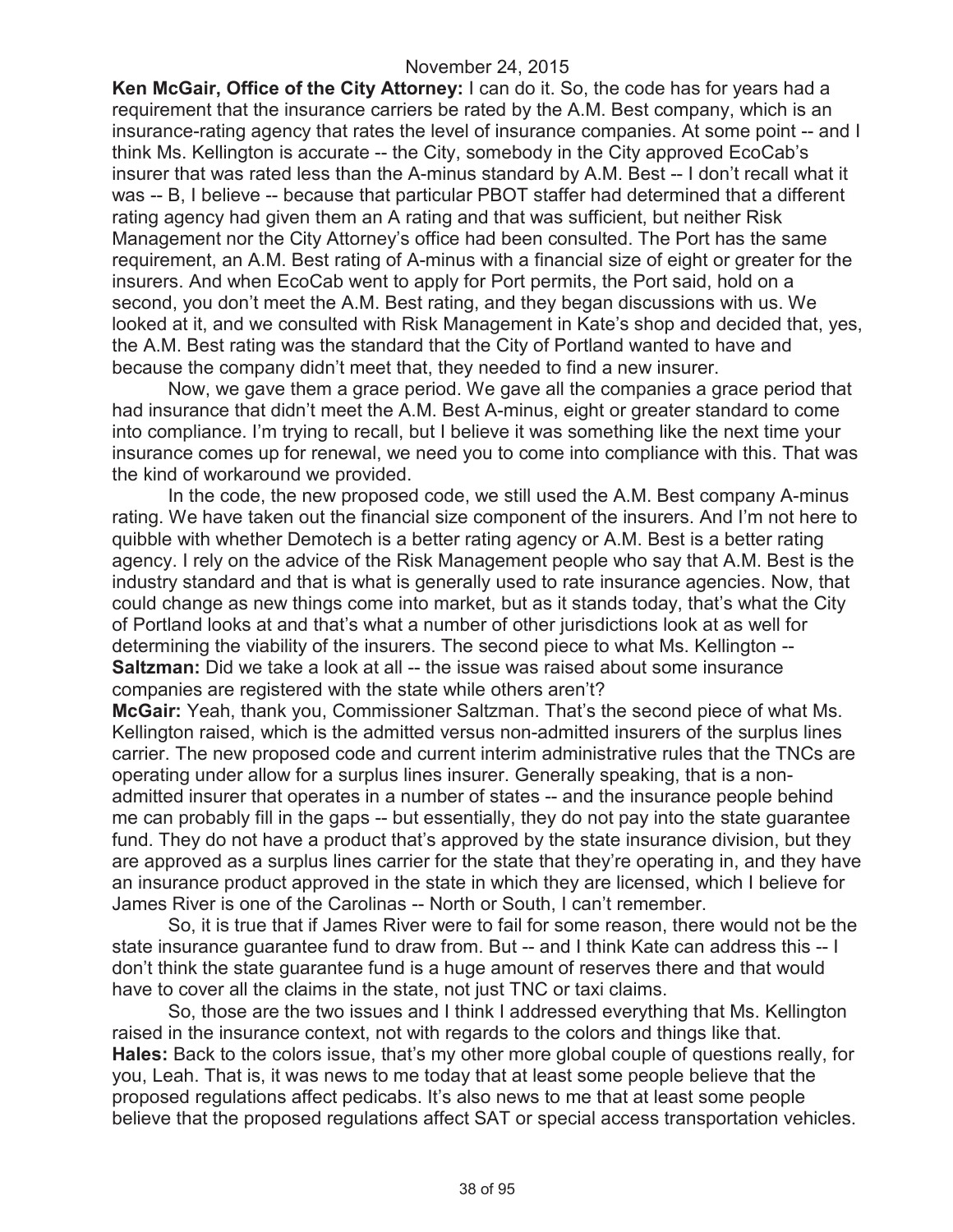I raised the question earlier of what's the level of detail that the City Council should engage in versus you as the administrator of this bureau and some advisory board. We deal with those issues all the time of where's that dividing point and the discussion about the color scheme on the car to me may have dived below my threshold of what I think the City Council ought to be engaged in, but I appreciate the fact that Commissioner Fish saw the problem. To use it to go to other areas, the City Council adopts design review goals and objectives that say we want these goals and objectives and we want them applied to this part of the city, but we don't generally get involved in picking the color of people's window mullions.

**Fish:** But Mayor, what we often do is play the role of referee.

**Hales:** Yeah, I get that.

**Fish:** I think that's why the essential question is, were the pedicab industry involved in the regulations --

**Hales:** Oh, fair enough.

**Fish:** -- because frankly, for me, if they weren't, then I'm not interested in getting into the question of whether this is an improvement or not in the system. That's enough of a red flag that I think we should strip it out, have a conversation, and bring it back. Because we're not the right body to have that discussion --

**Hales:** Right, fair enough. I'm raising the question of how this is going to work in practice. Because it might not be that we've heard every detailed issue. We heard some new ones today, but we might not have heard every detailed issue about how this is going to get worked out in practice. Where is the boundary in this whole scheme between policy that's going to be set by the Council and issues worked out by your authority as bureau director with or without an advisory body? I have lost track of that boundary just this morning.

**Treat:** If I can, a couple of comments. First, I'll start with the pedicabs. It's my understanding that the code that is before you today for approval is the same code that was in existence prior to the pilot being started with one exception -- that there's a requirement for pedicab drivers to have a driver's license. That is the only change that I'm aware of.

**Hales:** That's a proposed new requirement in code.

**Hockaday:** No, we need to clarify. The pedicab regulations and the nonemergency medical transportation regulations are in wholesale the same as the status quo. It was primarily done because we had not intensively engaged with those stakeholders. However, throughout the entire for-hire program, there are some changes that we're making - notably, the City's deregulating fares and we are not restricting the number of permits. And we are proposing that the drivers apply to the company they work for as opposed to applying to the City, which is the status quo. We did that in large part --

**Novick:** Mr. Hockaday, when you say "apply to them," can you elaborate on what that means?

**Hockaday:** Sure. So when the driver wants to work for any taxi, TNC, or pedicab company, their first action is to approach that company, submit an application. The company reviews it and makes sure the driver meets the requirements. The company is then responsible with contacting the City, presenting all the information to demonstrate that the vehicles and drivers meet the City requirements. We are able to pretty efficiently review and approve those applications to get those drivers and vehicles out there on the road. The current system is pretty administratively intensive and prevents us from doing the type of field enforcement that we want to.

**Fish:** We could spend all day -- [inaudible]

**Hales:** Turn your mic on.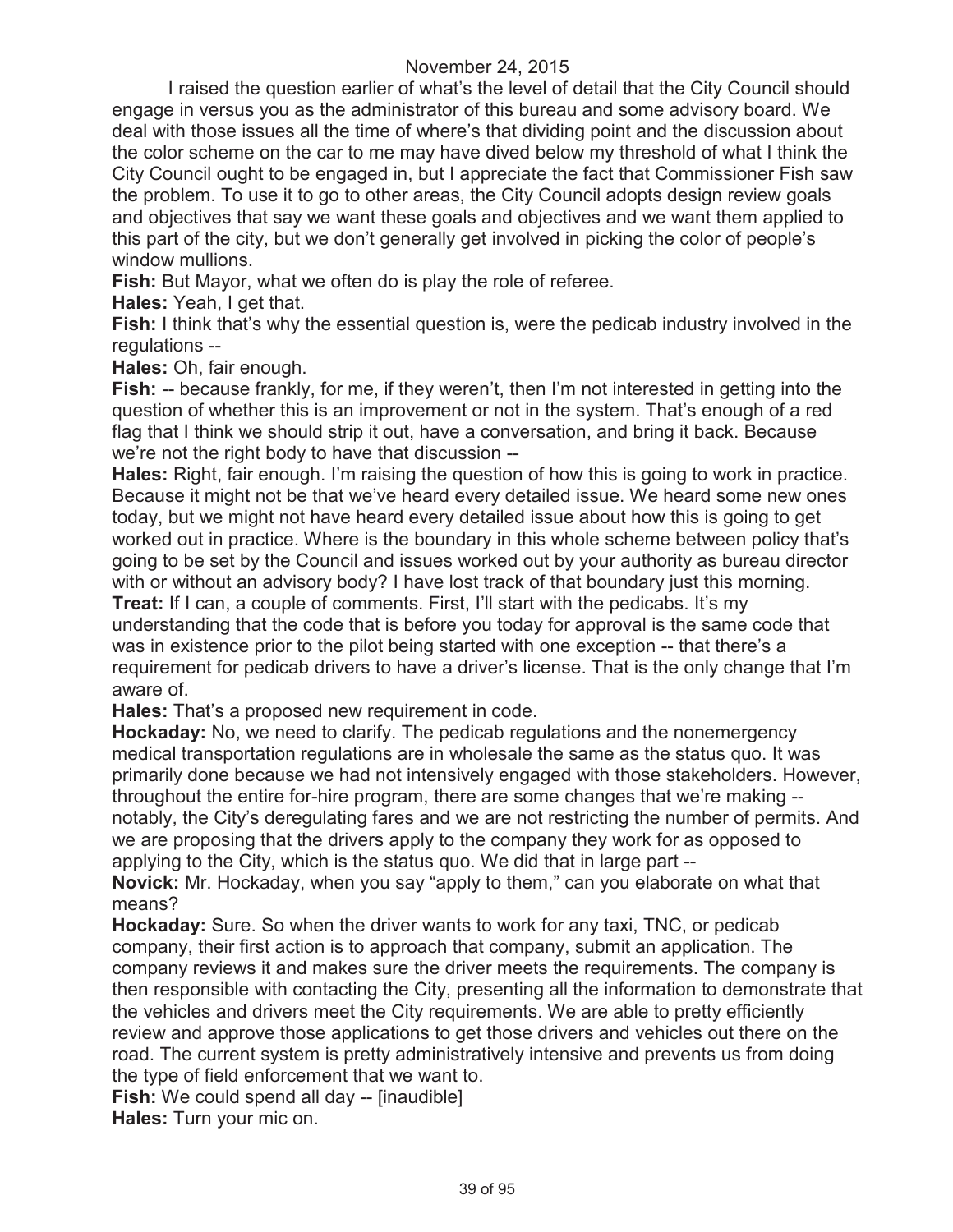**Fish:** Charlie raised the point about what's the right venue to have what discussion. I have to say, I don't think we are the right venue to discuss whether the pedicab concerns are well-founded in the code or not. I think having a follow-up meeting to find out whether there are provisions in this code that impact them and what their views are is important, particularly in light of the fact that we have a representation on the record that they were told that there was no reason to become engaged in this process because it wasn't going to have an impact on their industry. Whether that conversation happened or not is irrelevant because we haven't adopted this code, so we still have an opportunity to say, "what proposed changes impact your industry and are there unintended consequences?" and whatever the fruits of that conversation, you can report back to the Council and we have an option. We can strip pedicabs out altogether, or we can address any inconsistencies. But for me, I'd also like to know what did happen to the new chapter -- the new proposed code in -- I think it was 16.41. What happened to that omnibus set of rewrite? Where is that in this? Is it in your proposal or is it off to the side?

**Hockaday:** Not necessarily sure I understand that question fully. It is Exhibit A within the ordinance itself -- is that what you're asking for?

**Fish:** Well, we were told that since 2009, there's been a lot of work in updating the nonmotorist transportation chapter of our code, and we were also told at least by one person who testified that that package has not been accepted yet by the Council. What's the status of that?

**Hockaday:** Correct. So, the task force, the innovation task force was primarily focused on taxis and TNCs. I do want to make it very clear that we encouraged participation at those meetings, input both spoken and written from any and everybody. However, you know, we did make it very clear to the different stakeholders what the focus of each meeting was and throughout the entire task force's process, it was all focused on taxis and TNCs.

Now, the 2009 recommendations pertaining to pedicabs -- we have not gotten to those yet because again, we were focused on taxis and TNCs.

**Hales:** "Not gotten to those" means not a word has changed, right?

**Fritz:** But I think it has, Mayor, because 16.40 is the pedicab and it says in number nine of 16.40.775 about what you have to have to be a pedicab driver. Number nine says you have to have a year's continuing driving experience. I was here with Commissioner Fish and Commissioner Saltzman when we adopted the pedicab rules, and there was a huge discussion about whether you actually had to be a licensed driver, and the answer was no. So, I don't think that is in the current code.

**Hockaday:** The current code, Chapter 16.40 -- the proposed new code -- has a significant rewrite and restructuring. The current code is very challenging and difficult to read in large part because the requirements for the different types of companies and the drivers are kind of interspersed throughout the entire code. We wanted to reorganize the code by the type of company so it was very clear to the companies and to the drivers what those requirements are. So, there's renumbering of the code, certainly, but the actual requirements are the same.

Now, there were a couple of unintentional edits that did make it into this exhibit which we wanted to correct with this amendment here, and those do address a couple of missed references to a couple of requirements. One of those was driver's license. The current pedicab requirement is that drivers have to have either a driver's license or government-issued ID, and that is referenced three times in the code. There were two occasions where we unintentionally left off the government-issued ID, but we put that back in there. Because we do not want -- we did not intend to have any changes for the other types of companies.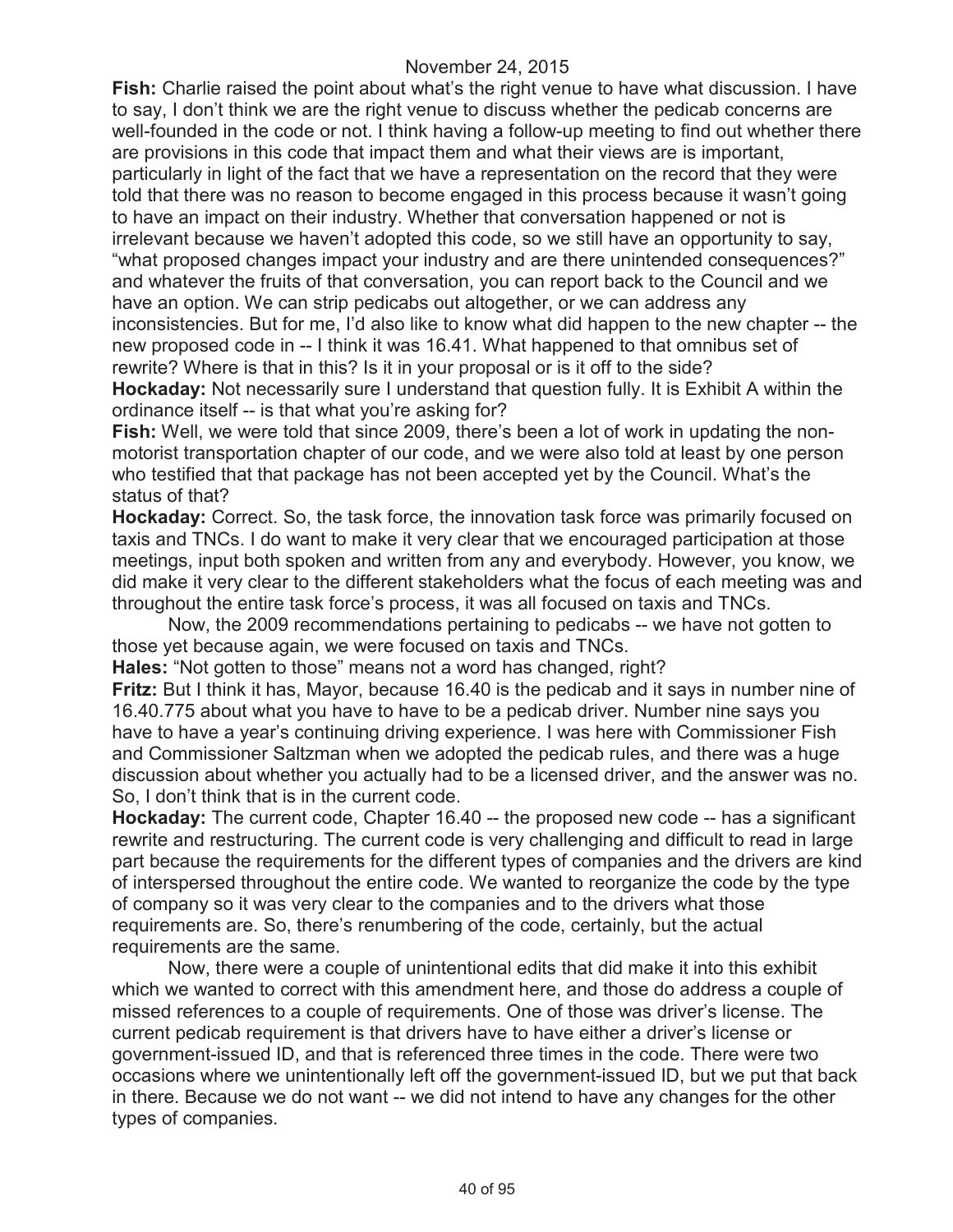**Fritz:** You don't have a change, though, to 16.40.775 number nine, and that requires that there be a year of continuous driving experience. It's on page 126.

**Hockaday:** Yeah, so -- could you give us that reference one more time?

**Fritz:** Page 126, and it's 16.40.775, number nine.

**Hockaday:** Can you see that, Ken?

**McGair:** Yeah, she's referencing the standard criminal background check requirements. **Hockaday:** That would pertain to a driver that presented a driver's license at the time of application.

**Fritz:** No, it says they will not be certified as a pedicab driver if any of the following conditions exist. So that if they can't prove they have had a driver's license for a year, they would not be a certified pedicab driver.

**Hockaday:** That would be correct -- yes, that would be correct.

**Fritz:** That's not what we passed for pedicabs.

**Hockaday:** That would be a new point to me.

**Fish:** This illustrates for me -- look, if we were in Salem and not Portland, at this point the committee chair would say, "I direct an industry representative and committee staff to hold a meeting to go through the language, review any changes in the language that impact that industry, see if there's concurrence, and if there are things that cannot be agreed to, that comes back to Council."

**Hales:** I'm very inclined to do just that. That's my question to Leah -- isn't that what the board is supposed to do?

**Fish:** I'm personally -- I'll just speak for myself. I don't think Council should adopt legislation that has unintended consequences that can be corrected or that has changes in the law that have not been discussed adequately with an impacted part of the marketplace. And while we've had lots of hearings -- as you point out -- about the main event here, we're now hearing some things that haven't been the subject. And we can flag them. We can spend an hour flagging all the inconsistencies, but we could also require staff to sit down with the industry, go through this, and report back to us if there's any concerns. **Novick:** I have a question of timing --

**Hales:** Let Leah answer my question first.

**Treat:** Thank you. Sure. We have had some preliminary conversations with the pedicab industry. I do believe several more are warranted. They have some issues that I don't believe we've resolved to their satisfaction. So, if the will of the Council is to direct us to go and work with them, bring back changes, we would be in agreement with that.

**Hockaday:** We also started -- [inaudible] -- what was the other --

**Fritz:** Medical --

**Hockaday:** Medical, yeah. We have already started that work because we want to move forward.

**Novick:** Can we do that and still move this to second reading?

**Hockaday:** No, no -- sorry, let me clarify. Because the task force has not engaged with the other stakeholders -- we've already known that there are other changes to other types of companies that they want to see made. We have not had those stakeholder meetings publicly. We've had preliminary conversations with a couple of the company owners to get a sense of where they would like to see the new code go. So again, we wanted to preserve the status quo in large part for the other companies beyond taxis and TNCs and town cars, and begin the work with the stakeholders and with the public to update the code throughout the entire -- in its entirety.

**Novick:** OK. My question is can we move to second reading on the broader ordinance next week and still be talking to the pedicabs, or do we need to add amendments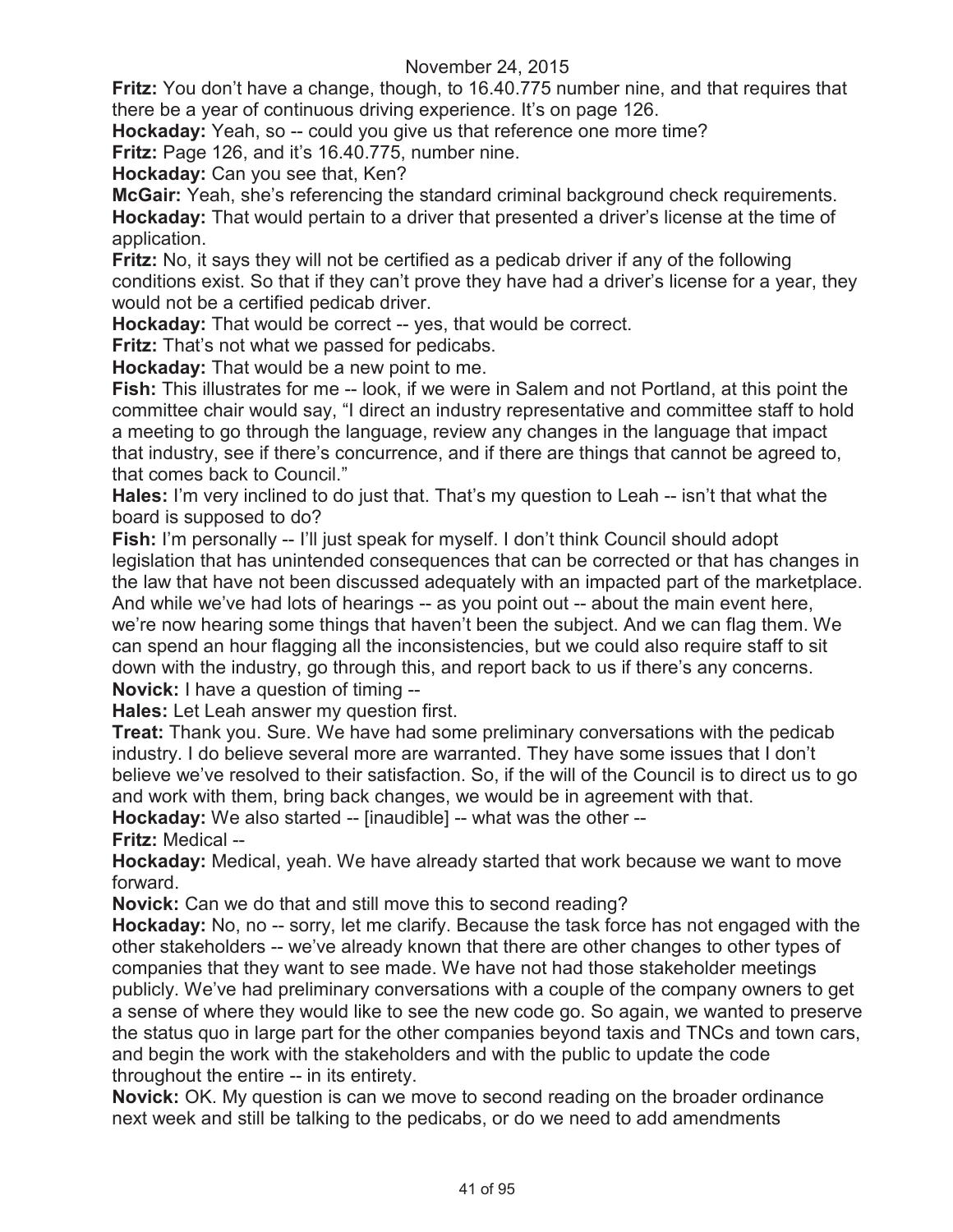saying,"notwithstanding anything else here, what we're passing today has nothing to do with pedicabs" and then have those decisions later on?

**Fritz:** You would have to remove that section and the NEMT section from what we're being passed today. I wanted to go back to the City Attorney and get an answer to my question. Does the Council have the authority to delegate to the Director to waive sections of code? **Hales:** Push your button.

**Fish:** Can't hear you.

**Heidi Brown, Deputy City Attorney:** Mayor Hales, Commissioner Fritz, in answer to your question about whether you can delegate authority that's in the code -- you can't amend the code and just delegate authority if it's not already delegated in the code. I was hearing something about rules of codes and that's why I was trying to determine whether you were talking about -- amending rules or amending codes. Amending code would take another act of Council --

**Fritz:** So no, we can't delegate -- [speaking simultaneously]

**Brown:** You can't just delegate authority without something in the code already authorizing that without an amendment.

**Hales:** We'd either have to take whole sections out of the ordinance, say, "deal with this by administrative rule, give the Director authority to do that," or --

**Fritz:** It's not to amend the code. There wouldn't be anything in the code about pedicabs. **Hales:** Right, that's what I'm saying. That is an option. I'm not necessarily recommending it. In other words, to get to the environment in which the Director and her staff works through these technical issues and resolves them outside of Council, we'd have to do this. **Fish:** Mayor, there's actually very simple way we could do that, which is we could say that with respect to any provision of the code which is different from status quo that applies to pedicabs, they shall not be implemented until the earlier of the Director reporting back with a set of amendments or 90 days. And that becomes the transition period. So, we're just maintaining the status quo for that 90-day period, no changes -- because you've said that intent was to maintain the status quo -- and then they report back either a change to the code tailored to the industry or not. But that way, we're assured of the status quo, and we simply specifically direct there be no change in the status quo until the Director either

comes back or a certain period of time elapses.

**Novick:** Mr. McGair, what do you think about that idea?

**McGair:** I think that works. I know Ms. Brown is looking at it, but I think that works. I would only say 90 days may not be enough given --

**Fritz:** I wouldn't have a "if you let the clock run out, the new code goes into place." I think it would be until the Director comes back.

**Fish:** No change in the status quo for six months or earlier if the Director comes back with some kind of representation. If she comes back and says all is well with the world, then I don't want to hold it up. If she comes back and says there's issues to be worked out, then I want the moratorium in place until that code comes to Council.

**Fritz:** Why have any kind of date? Why not just say until the Director comes back? **Fish:** I'm fine with that.

**McGair:** I want to make sure this is only applying to pedicabs, NEMTs, and SATs.

**Fish:** Unless you tell us it should be broader, at this point --

**McGair:** I would like -- I think you can direct the sections that apply to those particular industries have the moratorium, and we'll figure out --

**Fish:** [indistinguishable] [speaking simultaneously] -- from the status quo. **McGair:** Correct.

**Fish:** There is an existing regulatory system.

**McGair:** There's a code in place.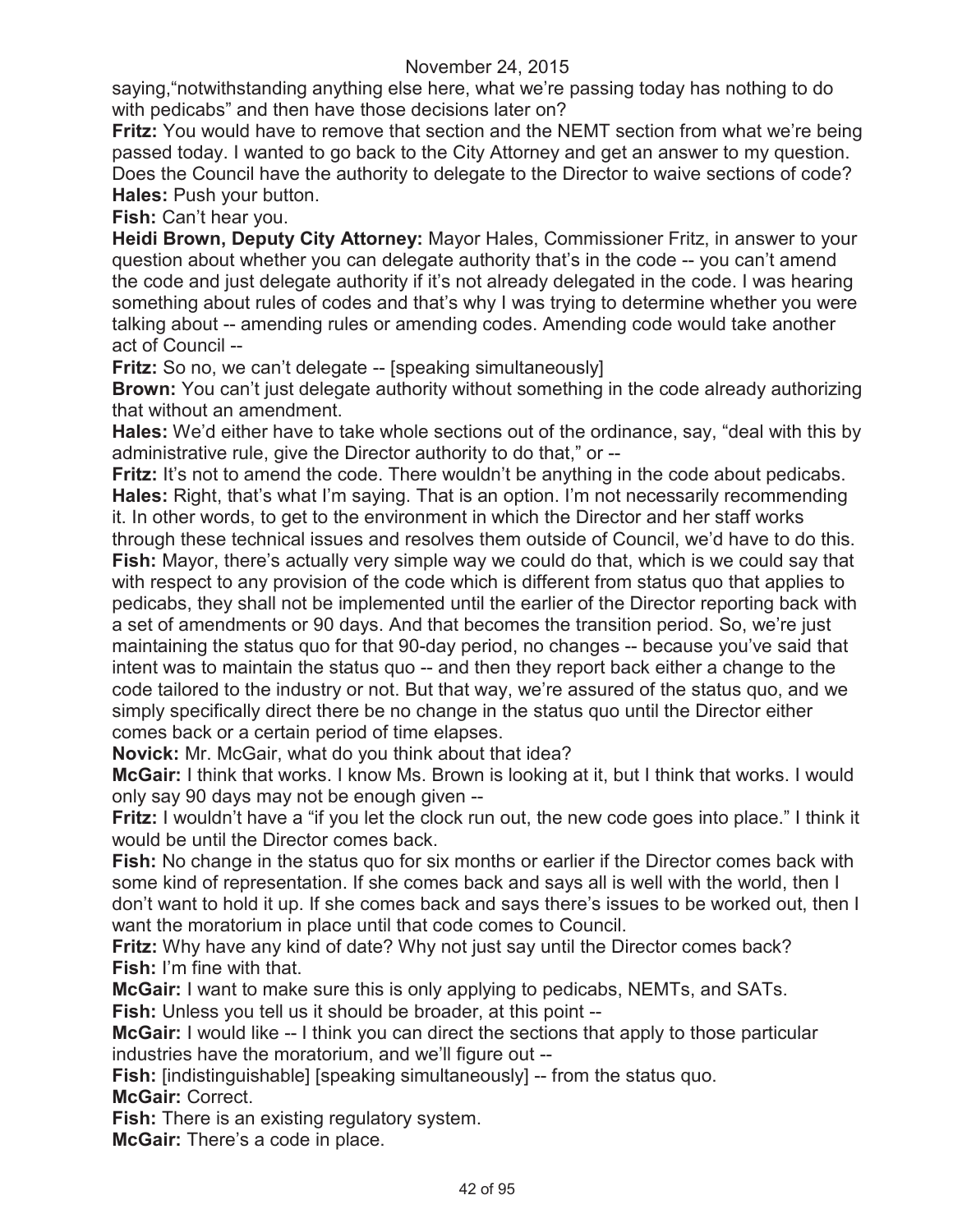**Fish:** We're saying no changes to that code until such time as the Director comes back with a recommendation.

**McGair:** Correct.

**Fish:** I would offer that as an amendment.

**Fritz:** Second.

**McGair:** For the particular industries we talked about.

**Fish:** Just the industries that you've identified.

**McGair:** OK.

**Hales:** That's been moved and seconded. Want to take action on that amendment at this point? I'd be happy to. Let's do, please. Roll call.

### **Roll on amendment.**

**Novick:** Aye.

**Fritz:** Aye.

**Fish:** I very much appreciate both the discussion and the testimony that prompted the discussion. Aye.

**Saltzman:** Aye.

**Hales:** Aye. Good. Got that all for now.

**Fish:** Mayor, can I ask -- since we're posing questions --

**Hales:** Yeah.

**Fish:** And this may be to Commissioner Novick or to our panel. We heard in one of the prior hearings, someone observed that if we impose a surcharge or fee on a fare for the purpose of creating a fund to take care of a laudable public purpose that it may -- under the compensation agreement between the driver and a TNC, a portion of that fund may go into the wrong pocket. Is that true, and is there any way we can regulate that since any fee or charge that we're contemplating in my words was sort of meant to be something in the nature of pass-through, not as a tool to inflate gross receipts so that the 20% off the top gets bigger. Does that make sense?

**Novick:** Yes, but I thought that that's kind of -- I mean, the 50 cents is going to be paid to the City to administer the program, so it's not going to be money that Uber gets. And in terms of -- one way or another -- if we had a regular old permit fee as opposed to a 50 cent charge, then Uber winds up taking that out -- either charging it to customers or taking it out of shareholders or taking it from drivers. The fact of -- how we do it doesn't affect how much money Uber makes.

**Saltzman:** It's designed to be -- I mean, I was sort of the suggestor of the idea -- as a straight pass-through to the passenger. So, it doesn't go through the driver's hands, doesn't go through the cab company's hands, doesn't go through Uber or Lyft's hands, it goes straight to the City from the passenger.

**Hockaday:** And the way we wrote the --

**Fritz:** How would that be done for the TNCs? Everything goes through Uber.

**Saltzman:** Well, they have to remit, yes. It would be on your receipt as a surcharge from the City of Portland. And yeah, the companies do have to remit that to the cities -- to the City. It doesn't count as driver income, it doesn't count as Uber income.

**Fish:** Can't we specifically provide that it shall not be deemed X or Y subject to whatever fee a TNC takes from that transaction so it's clear it's a pure pass-through?

**Novick:** But we're not regulating the relationship between the TNCs and their drivers. The 20% thing is something that Uber has applied but I mean, we didn't regulate how the taxi cabs pass on the permit fees to their drivers, either.

**Fish:** Yeah, but here's the difference. If we keep adding fees and charges which we think are laudable for a public purpose, you may be inadvertently reducing the net income to the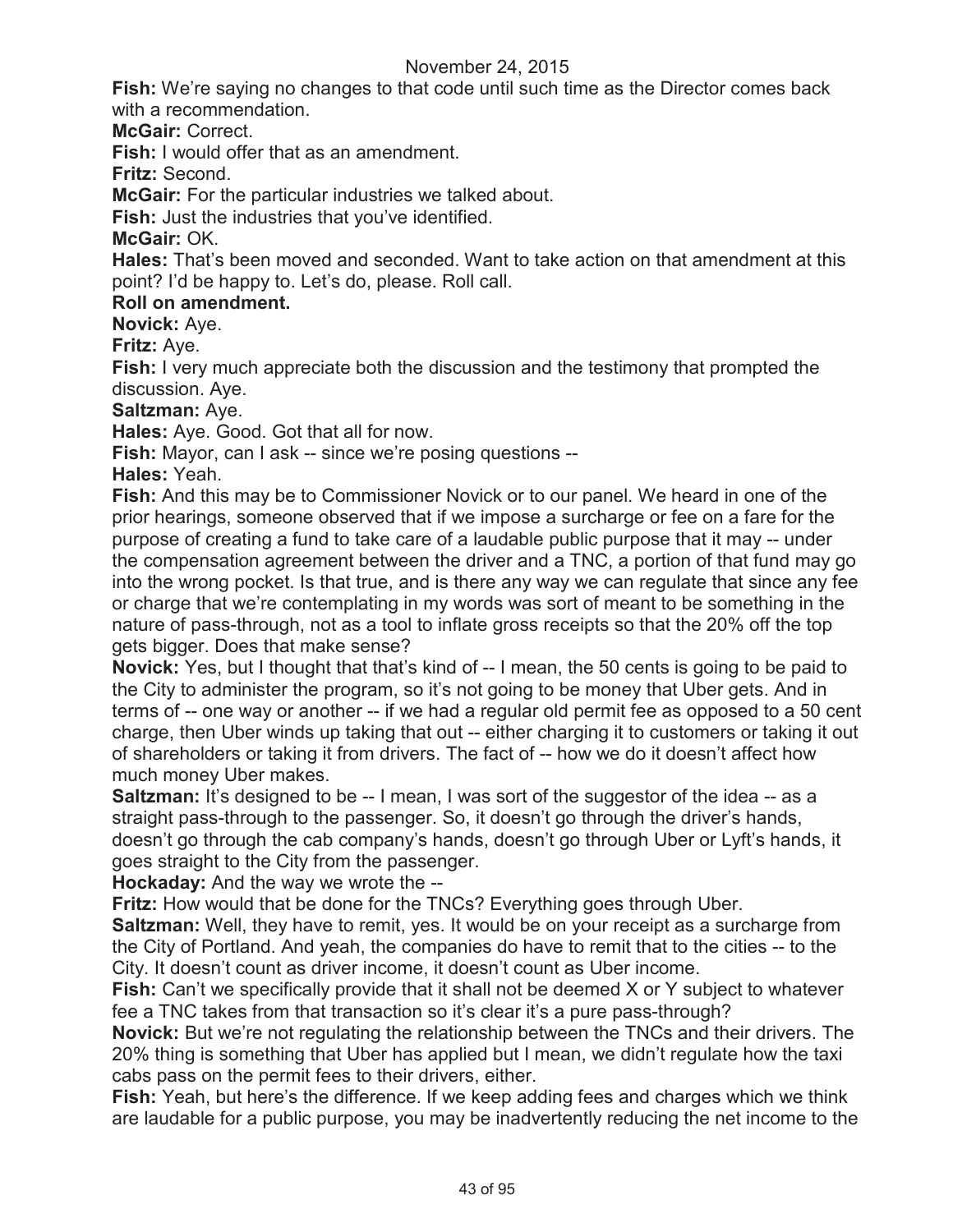driver. That wasn't our intent. It was to create a pool of funds to cover a public purpose, not to adversely impact the driver.

**Novick:** But why would it adversely impact the driver? The driver gets 80% of the fee -- I mean, of the charge. So, you could argue that maybe it gives the driver another 80 cents. In fact, neither is true. It ends up going to the City.

**Fish:** It goes to Dan's point about who is responsible for remitting the payment. If it's clearly the TNC's responsibility, then it seems less likely it'll be part of the formula. If it's not clear in the code, it could end up being partially funded by the driver and that was not our intent.

**Hockaday:** So, the detail of the permit fee -- that surcharge -- is on page 140. It requires the taxis and TNCs add to receipts the 50 cents and with the line item "City of Portland surcharge." We will bill all companies quarterly and collect those fee rates from them. Does that help clarify anything?

**Novick:** Yeah, so the companies will send us a check for the aggregate amount of those 50 cent charges.

**Saltzman:** That's fine. You got it right there. I did have a question about the decals. I mean, I'm a little disturbed to see everybody holding up Uber decals today. What about the issue -- we are going to require that the decals be back in front now, but what about the issue that they somehow carry a serial number or something that shows that the City has issued the decals?

**Hockaday:** So, that goes again back to the whole app. Drivers cannot be on the app on the platform without having been cleared by the City. So, Uber and Lyft provide to us, the City, a list of applicant drivers. Those drivers are not active until we say that they are certified. So, that in and of itself. And the business license is a unique identifying number we're using for the TNC drivers at this time. So, we feel confident -- and maybe Leah can speak to this --

**Saltzman:** I guess I'm thinking of just the sort of the safety angles that have brought up here. You're coming out of the bars at 2:00 a.m. and you see cars with that Uber, or the Lyft mustache, whatever, -- but you know, given that people are holding them up here in the audience, anybody could get those decals. So that's what I'm thinking about. If I saw a decal that had a City serial number on it, I guess I would feel a little more safe. **Hockaday:** So -- oh, go ahead.

**Saltzman:** I guess -- like, if you're coming out of the bars at 2:00 a.m., you may not be as likely to do your research on the driver history.

**Novick:** Although, Commissioner, if you're coming out of the bars at 2:00 a.m., are you going to memorize the identification number of the taxi, either?

**Saltzman:** At least you'll know to look for it.

**Hockaday:** What passengers really need to be looking for is the app because it provides detailed information about the driver and the vehicle, which we have found to be more useful for customers than just a City identifying number. Again, those drivers are not available for street hails, so you're not supposed to be walking into any car. In fact, it was an incident where a woman mistakenly entered a non-TNC vehicle -- did not have the decal on it -- and the Uber driver actually contacted the passenger because on the driver's app, they also get information about the passenger and who they should be expecting to enter that vehicle.

**Treat:** And this is just somewhat relevant in that it's not limited to the TNCs. We have several cases on our files of people impersonating cab drivers as well. This is where enforcement is really critical in this industry.

**Saltzman:** But at least for our cab companies, we're requiring a color scheme, a decal. And Uber drivers, we're only requiring this U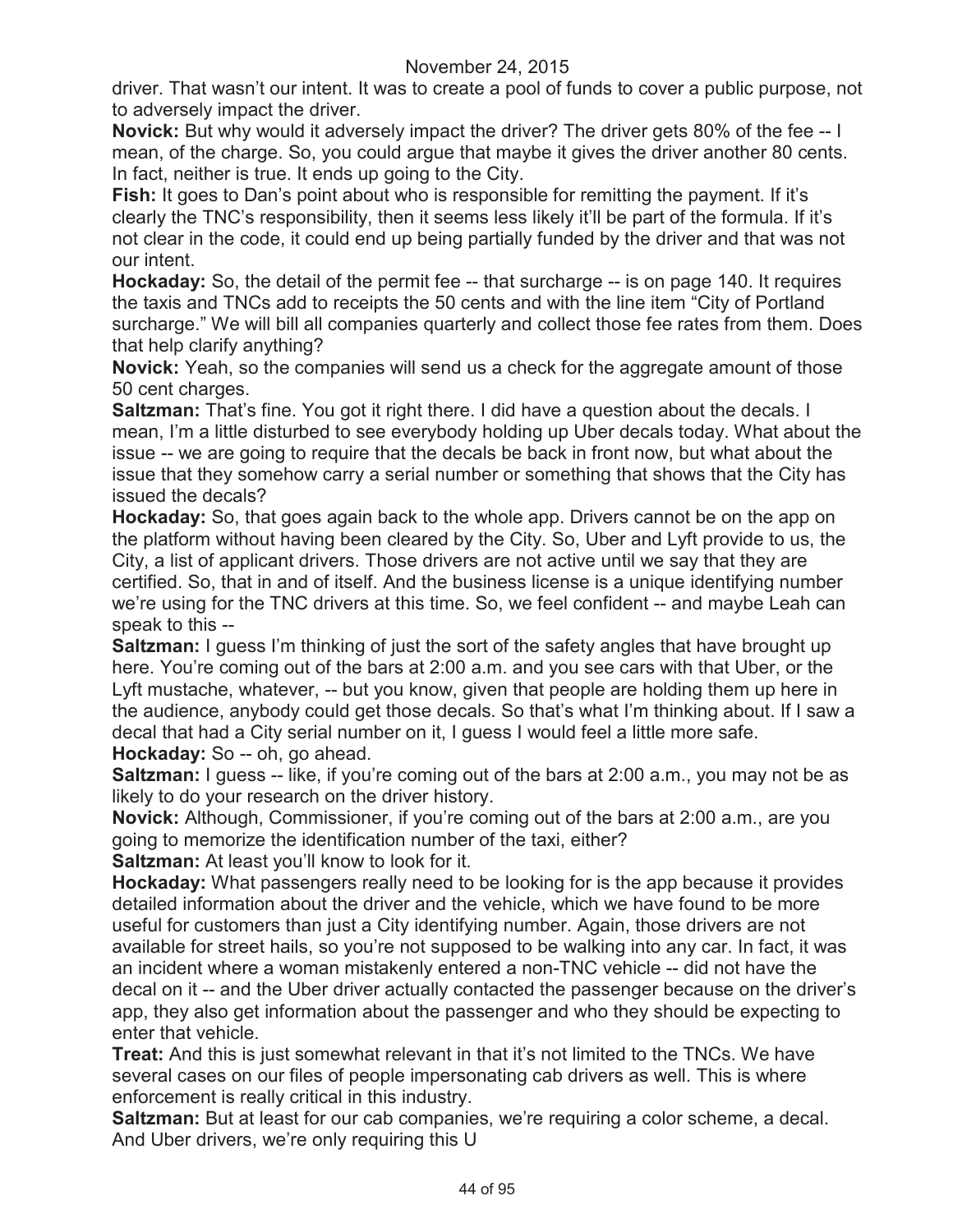**Hockaday:** Again, the app in and of itself is essentially a digital City certification number. **Novick:** The app provides I think more app information about the driver and the car than you normally have when you get into a cab.

**Hales:** So, another issue that came up in testimony -- fingerprinting versus name-based background checks. Could you elaborate on that?

**Hockaday:** Actually, Dave Benson is our resident expert on that. Would you mind if he were called up?

**Hales:** Not at all.

**Dave Benson, Portland Bureau of Transportation:** Good afternoon, Mayor and Council. Fingerprinting. There's a couple things have been talked about. One is biometric or live scan. Currently in the state of Oregon, the only agencies that have live scan where you actually scan a fingerprint and it's transmitted to the state are police agencies, and then there's one private vendor with Department of Administrative Services who has that. Right now, if you use live scan -- although there are vendors out there and I have spoken to state police, I have spoken to one -- there's no direct transmit. It just -- it's live scan. It gets printed on a fingerprint card and gets mailed in the standard way to Salem. Certainly, you can do that. There are private vendors out there that provide that service and then it takes seven to 10 days to run through the fingerprint check.

**Hales:** Why is that? The technological connection is not there?

**Benson:** Well, we just haven't caught up quite yet. The state police is working on it, they just haven't got the systems in place for private vendors to transmit to the state. I think that's where they're going, but we're just not there yet.

**Fritz:** On my iPhone 6, I have the thumb point recognition to turn it on. As technology increases, is that not going to be available to everybody?

**Benson:** Commissioner, I believe relative to criminal background checks, if that's what we're talking about, I think state police wants to get us to a place where you can do live scan and it is a direct submit to the state and will get there, but they're just not there administratively yet. We can still do that with an ink card or computer-generated card. **Fritz:** So fingerprinting -- whether it's quite possible to do it manually --

**Benson:** Oh yeah, it can be done. We can't do it here, but there are private vendors that can provide that service and when you check a private for-hire driver, the state only queries the state of Oregon.

**Fritz:** Why would we not require that?

**Benson:** You certainly can. I mean, it has some limited value. It doesn't -- there's a misnomer that you verify identity. You don't. You're just testing against a known database of people who have either been arrested. Or there's a limited number of folks, like in my previous life as a police officer – physicians and a few others maintain records of those folks. But other than that, if you don't compare against somebody in the system, it doesn't verify identity.

**Fritz:** It would for immigrants, though, because everyone who is not a U.S. citizen gets fingerprinted.

**Benson:** I don't know about retention of those records. I'm suspecting those are kept in the federal system. For those employment checks, state police only checks the state system.

**Hales:** Another issue on my list -- sorry, we're running through multiple levels here. The issue that was raised by both EcoCab being disadvantaged by old school, as they were describing it provisions in our regulations, you know, in terms of meters and those kinds of things. Again, are we changing the rules in this proposal? Are we failing to change the rules? Why are we erupting on that front at this juncture in this process?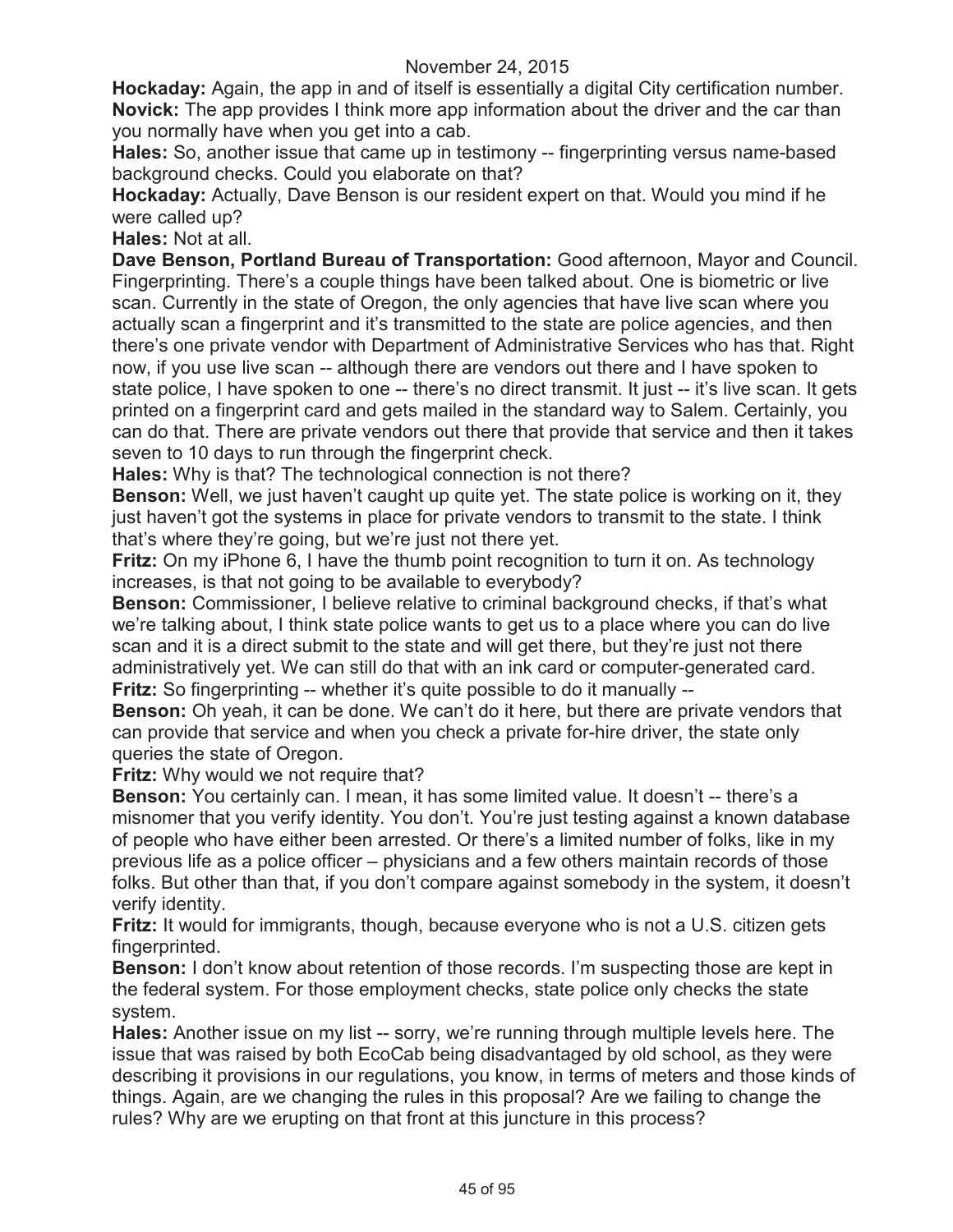**Treat:** It's a good question. We are not changing the rules for meters today. This is a new issue for us today as well, so we're happy to work with EcoCab moving forward on their issues, but this is new for us today as well.

**Hales:** And then we talked about this a little bit, but Mr. Aleme's point about the change of insurance rating. How are we going to resolve that?

**McGair:** So, we have taken out the requirement of certain financial size, but the A.M. Best company A-minus rating still exists.

**Hales:** So the change in the size requirement doesn't solve his problem?

**McGair:** No. We've given them a period of time to come into compliance, which is I believe at their next renewal period. I had a lengthy conversation with Mr. DeGrange yesterday in which he stated to me and I committed to him to continue looking at the Demotech issue with the Risk managers, but he stated to me that there is a larger company that meets the A.M. Best rating that will be writing paper for insurers in the state that do taxi cab insurance products. That should be coming into play in the next -- I think he said the next 30 days.

**Fritz:** What's the problem we're trying to solve with restricting to A.M. Best A-minus rather than the Demotech B?

**Wood:** There's a number of ratings agencies available within the insurance industry. A.M. Best has been the gold standard for a lot of years. All the commercial insurance that we place for the City is A.M. Best rated. Brokerage houses have teams of people that review the rating agency's assessment of different insurance companies, and the problem that I would see for the City is, which rating agency do you want? And if you have multiple rating agencies that rate the particular insurer differently, who do you choose? So, it really is more of a practical matter of how do you select which rating it is that you want to use if the rating agency --

**Fritz:** Is it true the A.M. Best doesn't include promptness of paying claims as one of their criteria?

**Wood:** I don't know. I wouldn't be too surprised, but they really are looking at the financial solvency of an insurer as opposed to their claims handling process.

**Fritz:** Given the litigious nature of car crashes, I would suggest that including whether or not companies pay up promptly should be part of our criteria.

**Hales:** Other questions?

**Fritz:** Yes, I have one. Are TNC drivers covered by state law that says it's a felony to assault a taxi cab driver?

**McGair:** I mean -- if it's a felony -- I'm not sure where the question comes. If it's a felony to assault a cab driver, then everybody would be covered by that. Is that what you mean? Or -- [speaking simultaneously]

Fritz: The state law specifically -- and it's going to that section of the code that says taxis are required to have cameras and cameras are required to have it posted underneath that it's a state law that it's a felony to assault a taxi driver. The state law specifically says taxi drivers and does not include TNCs.

**McGair:** Then I don't know. I would have to look at the definition in state law. Obviously, you have. We'd have to look at the definition.

**Fritz:** Part of the reason for my question is the safety of cab drivers or private for-hire drivers, that's the reason that we put in requirements for cameras was not for passenger safety but for driver safety. And indeed, in researching the Uber driver safety, my main concern isn't for passengers, it's mostly assaults by passengers on drivers. So, what's the safeguard like we have the proposal or current requirement that we're keeping for cameras with a sign that it's a felony, how are Uber drivers to be protected from passengers who may be drunk and or assaultive?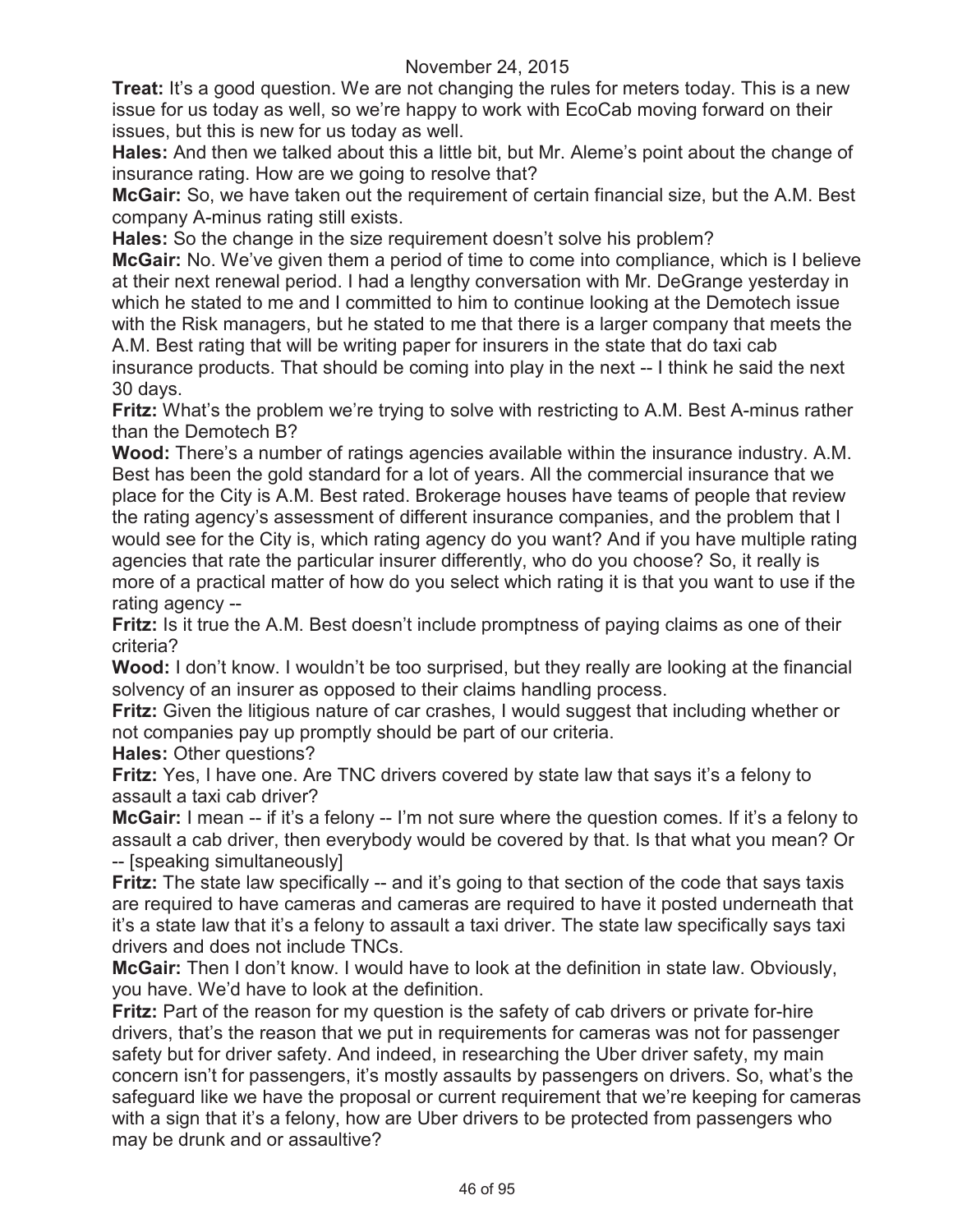**Hockaday:** Well, again, the app does provide some safeguards in this instance that the driver's activities, locations are known through that app. So in the course of an investigation to determine what happened in an alleged assault or something like that, that information would be very helpful.

**Novick:** And the identity of the passenger --

**Hockaday:** Yes, absolutely.

**Fritz:** Or one of the passengers. There may be more than one. There's some question about that. There's no --

**Hockaday:** The identification of the passengers in a taxi vehicle is not captured in the same way with the camera as it is with an app.

**Fritz:** And the Council decided not to have the camera turned on. Moving to enforcement, a case was made in Broward County, Florida that since you have to have a phone to order an Uber, each City employee can only do a spot check once because then that phone number will be collected in the database by Uber or Lyft and be known to be an inspector. So, we're not going to be able to do random checks the way we can with taxi drivers. How do you propose to address that problem?

**Treat:** We currently are doing random checks more than once on our phone and have not been removed from the app, so it has not been our experience in Portland, but I believe we have the authority to compel the TNCs to leave us on the app. We have had instances of those being removed and we have worked with those companies to say people need access to the app, and it has been resolved pretty quickly. Agreement has been reached that we would not be banned.

**Fritz:** Wouldn't they then have the capacity only to direct your request for a ride to drivers they know are certified?

**Hockaday:** That's conceivable in the same way that taxis could only dispatch a pristine driver upon our request.

**Fritz:** Taxis can get hailed.

**Hockaday:** Yeah. You can also call them.

**Fritz:** You can do the spot check on a taxi. Potentially, you cannot -- because part of the verification requirements that you have talked about -- it's the same with the Airbnb. How do we know who's not being reported to us? We assume that any company with people with brains in it would only give us drivers' license numbers of drivers they know have done their entire stuff. There could be an entire shadow community of customers that Uber says "have at it" but they don't connect our inspectors to those drivers.

**Novick:** If we found that our checkers were constantly being directed to the same five drivers, that's something we could definitely look at that. But I mean, there can be shadow communities of anything. There could be people painting their cars to look like taxi drivers and driving around and we wouldn't find them by calling taxi cab companies.

**McGair:** [inaudible] -- interim rule right now says that they can't block us from the app, so that's part of what the rules say now.

**Fritz:** They can allow us on but only give us certain drivers, though.

**McGair:** I suppose -- again, that's conceivable, but.

**Fritz:** Moving on to defensive driving requirements, as far as did you have a concept of what the training will be that's required and will there be annual -- every two years requirement for annual -- recertification and defensive driving?

**Treat:** I can ask Mark or Dave to come up and talk about that.

**Mark Williams, Portland Bureau of Transportation:** Good morning. Mark Williams, program manager for the private for-hire program. Repeat the question for me, please?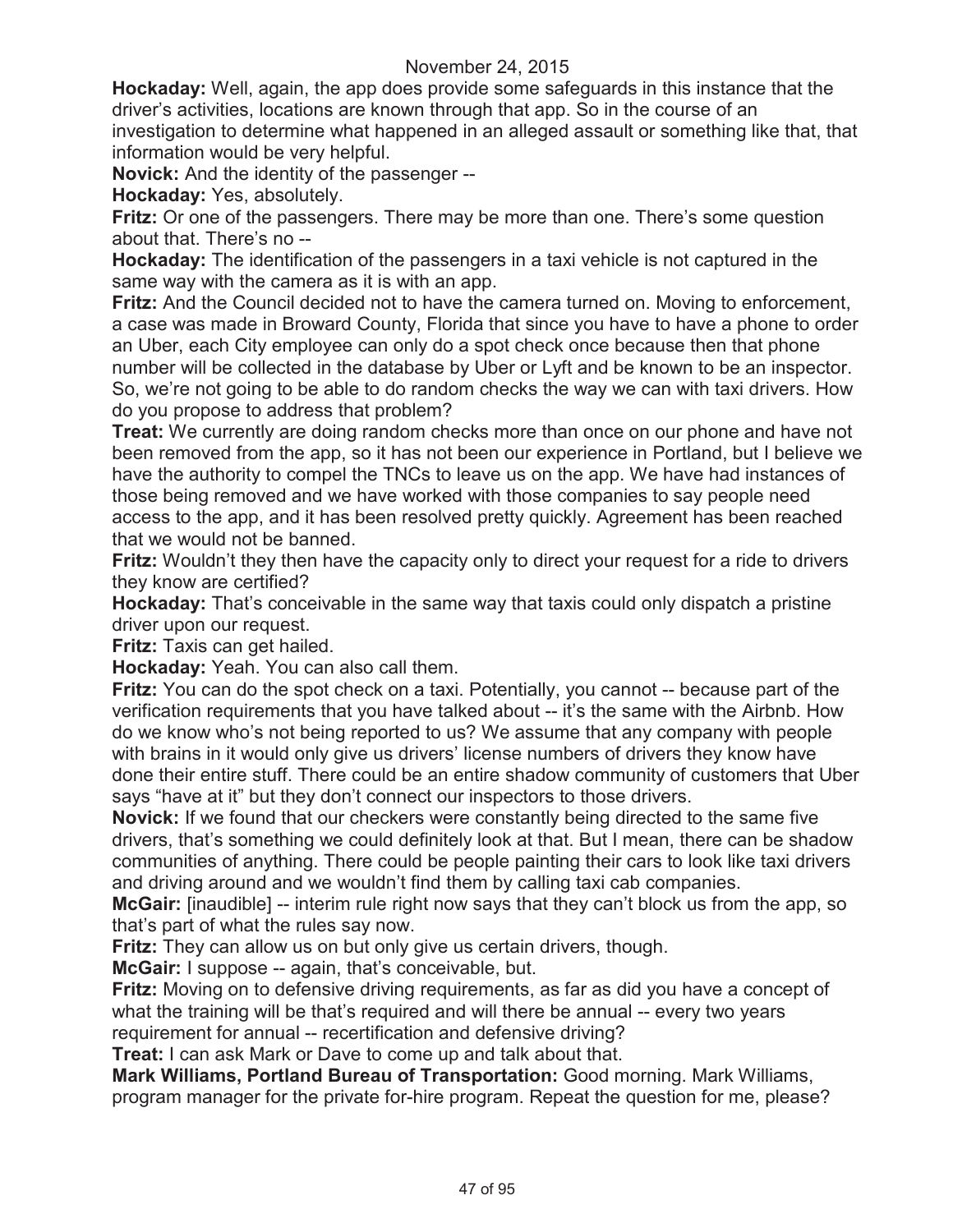**Fritz:** Taxi companies now give their drivers -- every two years, they have to take a defensive driving class. I don't see any reference to defensive driving classes having to be taken in the TNC code.

**Novick:** But the City does not require the taxi cabs to impose that requirement to the drivers, do we?

**Williams:** Correct. I understand that some of the cab companies require that internally, but we don't have that requirement in the code.

**Fritz:** And why would we not if we have the opportunity to have safer drivers? If we're going to Vision Zero here, where all drivers and all road users are more safe, why would we not take this opportunity to get a couple thousand, five thousand more drivers trained in defensive driving?

**Hockaday:** Because PBOT has adopted Vision Zero -- [inaudible] -- that is a new requirement that we have put into the training requirement. It's obviously not -- it's different from defensive driving, but we are looking forward to advancing the Vision Zero priority through this opportunity by required training.

**Fritz:** Why wouldn't we do it right now?

**Hockaday:** For Vision Zero training? We're developing the curriculum right now. **Fritz:** For defensive driving.

**Hockaday:** We never have required defensive driving, so that would be a big departure from the current training and testing requirements.

**Novick:** Commissioner, you brought this issue up to me a few days ago. And apparently in the entire history of the taxi cab industry, this has not been a requirement. That doesn't mean that we shouldn't consider it for the entire industry, I just am hesitant to shoehorn it in today as part of this bigger process because we want to have both the taxi companies and the TNCs and the drivers as part of that conversation. So I'm perfectly willing to have that conversation which we haven't had previously, I just don't know if we should rush to do it immediately.

**Fritz:** OK. Well, I have actually brought it up multiple times before a few days ago. My final question on 16.40.020, the nonsensical part A --

**McGair:** Again, I didn't realize you wanted us to re-write that. That was the existing language that's been around forever -- [inaudible] -- we could bring it back. Obviously we're going to have meetings with various stakeholders -- [inaudible] --

**Fritz:** And I realize these hearings have been very long, but we did actually have that discussion at the last hearing and we were supposed to work together on that. So yes, I would like that rewritten, please.

**Treat:** If I could, Dave Benson has further information to share with you on the Uber and Lyft apps and access to that for enforcement.

**Benson:** Commissioner, I did hear your question about anonymizing phone numbers, and we can do that and we have already considered that. You can go to any store and buy a phone with a data app on it where you can get applications. It has a new phone number on it. And we intend to do that. So we constantly cycle through phone numbers so any of the companies won't know -- and we'll keep changing the numbers, so they won't know who is calling them or who is on the app requesting the ride.

**Saltzman:** And there's an app that does that for you?

**Benson:** No, no, we'll buy phones --

**Saltzman:** Oh, OK.

**Benson:** You can buy a phone with a data app and a brand new number. Nobody knows who is using it.

**Fritz:** You use it, it becomes known, then you sell it again? That sounds expensive.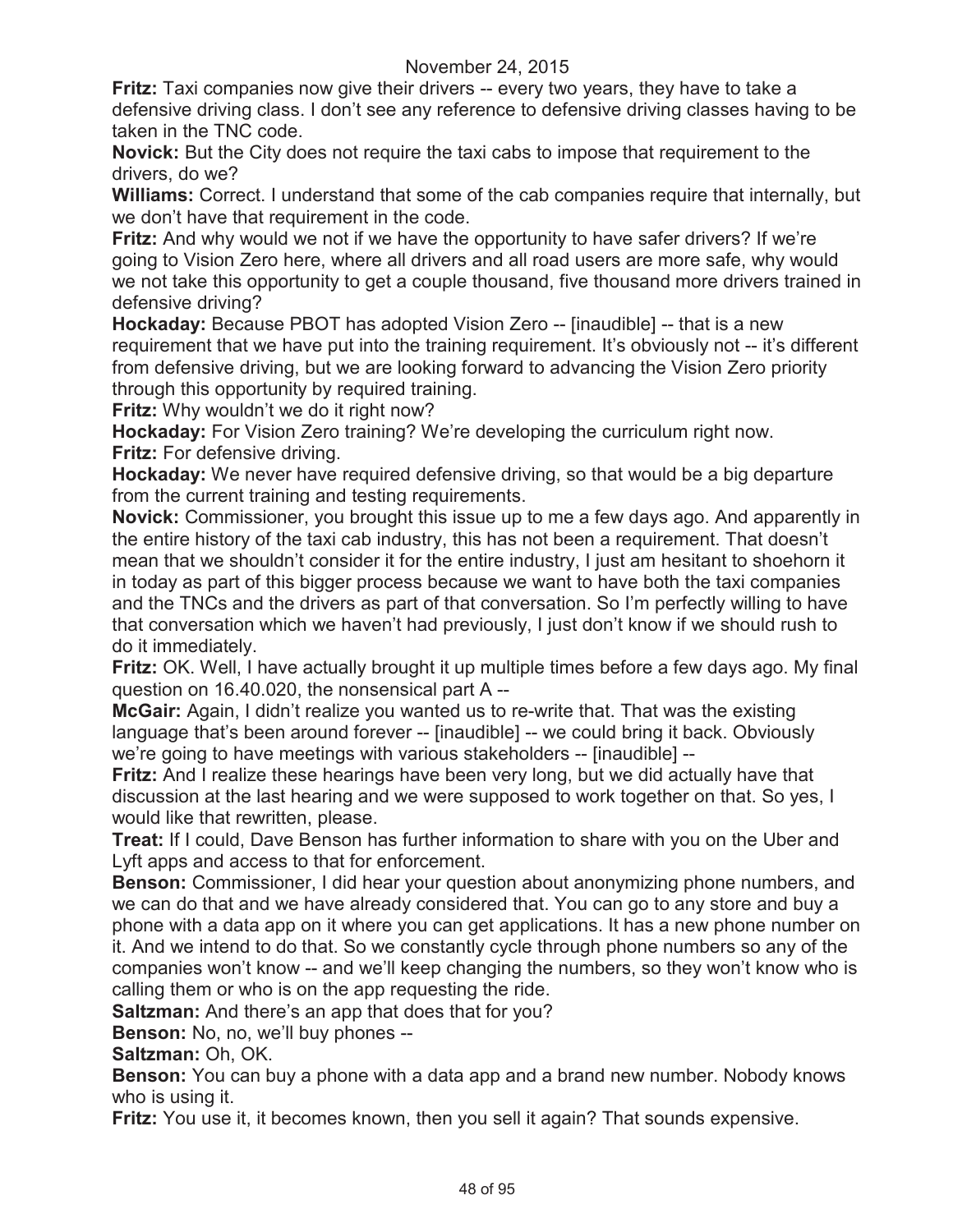**Benson:** No, we just use it. They are very inexpensive. You can use them for short periods of time. They're disposable and we can just get another phone.

**Fritz:** Since we're relying on phone numbers to be verifying people, what's to stop the companies from doing that -- the drivers from doing that?

**Benson:** Well again, if we're constantly cycling through phones and phone numbers, they're not going to know us. As time goes on, we'll go back to the store and we'll get more phones with different numbers. So we'll keep cycling through the numbers so they'll be always a fresh crop of numbers out there.

**McGair:** To circle back on your question about the third degree assault for taxi drivers - one of my colleagues from upstairs brought down the statute for me. They are always watching up there. You're correct, it only says a taxi driver and that would be a change that would need to be made in the legislature to fix that for TNC drivers. It's an analog code in a digital world.

**Fritz:** Just to be clear to our friends, the Uber drivers and Lyft drivers who've come here testifying, you're not covered by collision in the primary period and if you're assaulted, you're not covered for that either --

**McGair:** Well, it's not charged as third degree assault -- [speaking simultaneously] **Fritz:** It's a misdemeanor assault.

**Saltzman:** I did have an amendment I wanted to offer on the decals. I'll just read it. I only have one copy. It's courtesy of Commissioner Fish. It would say that under 16.40.250, it would read "the transportation network company may not dispatch a vehicle unless the Director has issued a PFHT vehicle decal for that vehicle. The Director will issue a PFHT vehicle decal including an identification number specific to each PFHT vehicle upon certification by the Director that the vehicle meets all requirements under Chapter 16.40." **Fish:** Second.

**Novick:** That gets us into the -- we have to think about that because that gets us into the business of manufacturing decals, which we don't do at this point. Director Treat, do you want to address that?

**Treat:** I do, thank you. While I appreciate the spirit of your amendment, it also would be adding some very heavy administrative burden to PBOT staff to be available on a daily basis to review TNC documents and hand out these decals. We currently don't have that staffing capacity. The number of drivers that are on-boarded on a daily basis far exceeds our administrative ability to administer decals to them on a daily basis.

**Fritz:** You could charge for cost recovery.

**Hockaday:** So far we have not -- [inaudible] -- lack of specific TNC decal on these vehicles. I think that might be another issue that we should focus on and commit to coming back to Council to report on any suggestions for improvements on trade dress signage or decals.

**Saltzman:** I was thinking -- I kind of envisioned working this way, that Uber or Lyft, whatever, would print their decals with some sort of serial number on them and then as they assign them to a driver, they would report that to us -- the driver and the serial number of the decal.

**Hockaday:** We're actually already getting information that connects a driver to a vehicle just because we get specific driver information and specific vehicle information.

**Saltzman:** I think it's intended for -- Commissioner Fish and I were just kind of talking about -- so we're downtown, our foot gets run over by an Uber vehicle. Maybe I'll catch the license plate. Maybe I won't even know if it's an Uber vehicle because they are kind of hard to tell, just like a black sedan, unless you really know where to look for the label. And this is just a way of having a particular identifier associated with the vehicle for those of us who aren't on the app. You know, we're not looking at the driver. We're not any of that.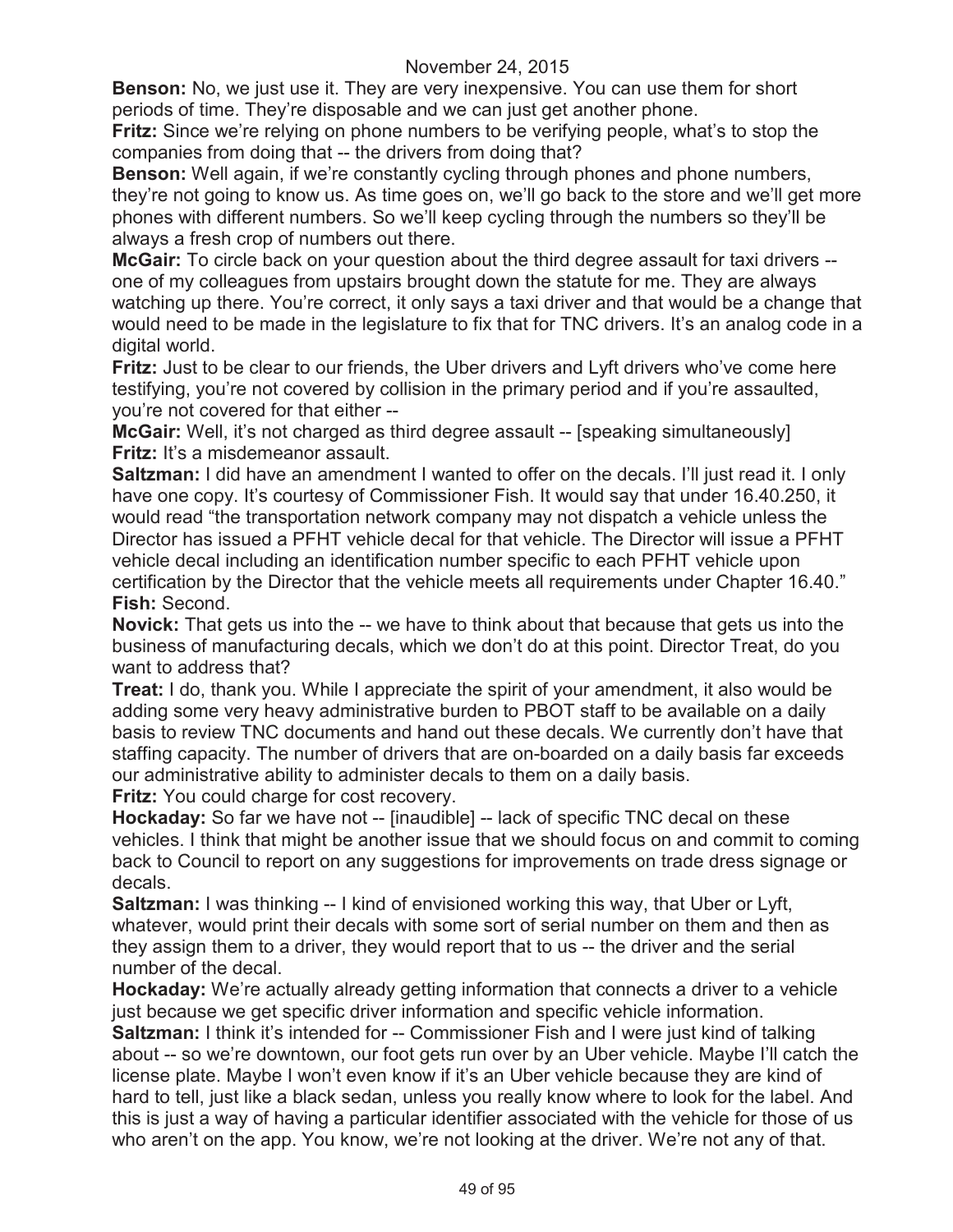**Hales:** I'm struggling to understand the problem we're trying to solve and the scenario you just described. The car has a license plate.

**Saltzman:** Right. Yeah.

**Hales:** So, that's pretty big lettering.

**Saltzman:** Yeah.

**Hales:** So, how are we going to see lettering on a label any better than the letting on a license plate?

**Saltzman:** I grant that point. I guess I would feel -- I would know that vehicle is a truly an Uber or Lyft vehicle if it had a serial number.

**Hales:** I mean, this has been a long hearing. I wouldn't really care if it's an Uber of Lyft vehicle if it runs over my foot, but I would damn sure want to know who it was! So, the license plate is pretty important to me. I'm trying to understand how that would -- given that the driver and the vehicle are linked in the app, I know that that car is driven by this person because they're on the app and registered with us. It seems to me we have the equivalent information of a sticker and maybe more.

**Saltzman:** Yeah, OK.

**Fish:** I guess one point I would say in support of this is that I keep hearing these statistics about all the Uber and Lyft vehicles on our streets and since my daughter moved to Europe, I've had the benefit of driving her car to work. Maybe it's because of my advanced age and what's happened to my eyes, but I almost never see the decal for either car, yet I'm told there are hundreds if not thousands of cars. I think Dan's point is, sure, you hopefully get the license. I've noticed that a lot of cars have dirty plates or they're obscured or the light isn't on so at night, it's harder. I don't see the Uber decal. I think they are discretely placed. I almost never see them, but I'm told they are all around us.

This would have two benefits. One is a clearly-identifying marker, and two, you could also -- I mean, I sometimes get in the wrong cab not because I'm gaming the system but because I'm someplace and I need a cab and I've called a cab, another cab shows up, turns out they're showing up for Dan, but I get in the car, blah blah blah. So I frequently get in the wrong cab, if you will -- I am sorry to acknowledge that publically to my friends who've been left hanging -- but it happens. What's wrong with having a little more formal identification with a serial number that's sort of like a good housekeeping seal that gives the customer an added level -- or the victim of an accident -- an added level of protection? Particularly because what I think Dan is envisioning something that you could run off in a typical printer in an office situation with a little adhesive. What would be so burdensome about that? Because we certainly don't want you, Leah, to get in the business of having to create a whole new shop around this. Couldn't we just impose this on the TNC and have them certify they're in compliance?

**\*\*\*\*\*:** [inaudible]

**Fish:** I think that might get close to the micromanaging the Mayor is going to admonish us on. I would be comfortable with you coming back with a recommendation.

**Fritz:** That would also take care of the enforcement issue. I mean, this is what we didn't do with Airbnb is require that they have the numbers posted for everyone.

**Fish:** I'd like to see it big enough that -- I mean, one of the things I'm always reminded of by my friends at Elders in Action it that has to be big enough for the graying population to be able to read, and that means a sufficient font.

**Novick:** Maybe what we could use a business license number they have to have, and have a strip of adhesive with that number on it.

### **Saltzman:** OK.

**\*\*\*\*\*:** [inaudible]

**Saltzman:** Yeah, that sounds good.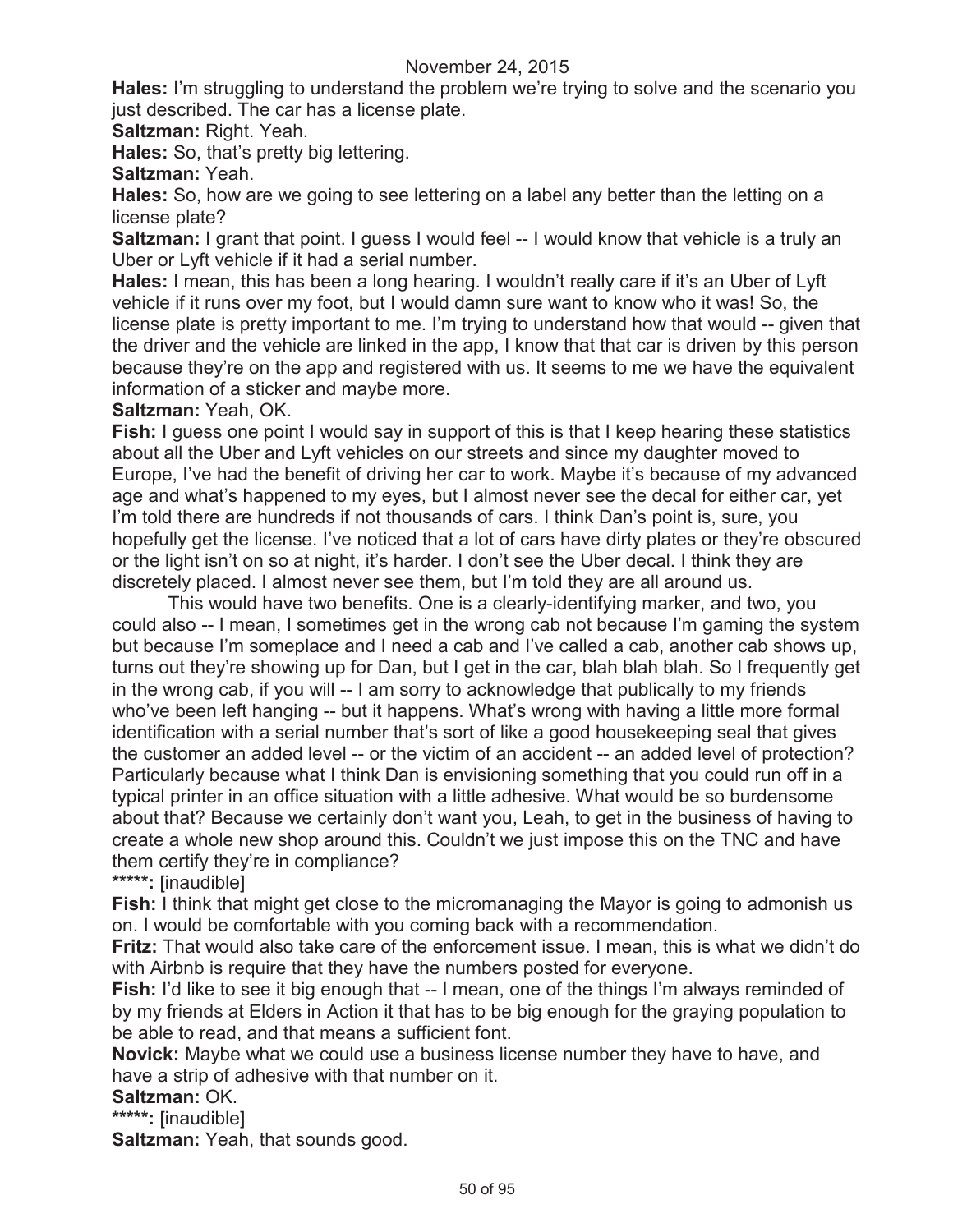**Fish:** Sounds good.

**Fritz:** That wouldn't tell you that they've gone through all the trainings.

**Novick:** Well, but --

**Hales:** Neither would a bogus number. But if it's a business license number issued by the City, I guess I'm not hugely enamored of this idea at all. I don't think we should be issuing them two numbers as a City. Whatever number we issue ought to be the number.

**Saltzman:** Yeah, I think business license number.

**Hales:** OK. Further discussion on this? Let's take a vote on this amendment. **Roll on amendment.**

**Novick:** Aye. **Fritz:** Aye. **Fish:** Aye. **Saltzman:** Aye. **Hales:** No.

**Hales:** But it passes. OK. Now, other amendments?

OK, so you have both amendments that were printed and adopted by Council earlier in this discussion. You had additional verbal amendments. They have been recorded. That gives you the ability, Commissioner Novick, to bring us back an ordinance on second reading as amended by Council discussion. We also have a lot of other requests and follow-up that the bureau needs to provide. Anything else before we close the hearing?

**Fritz:** Do we need to actually move the sections to be taken out with Commissioner Fish's amount for the pedicab -- [speaking simultaneously]

**McGair:** I think you already -- [speaking simultaneously]

**Fish:** The way I framed it was anything at variance with status quo could not be enforced until such time as -- we're leaving it to your good offices to make sure that nothing that's at variance on the status quo is enforced.

**McGair:** Mayor, I don't know that any testimony was taken on that amendment and leave it --

**Hales:** I think testimony was taken on that subject.

**McGair:** OK.

**Hales:** I think we've covered the subject of whether pedicabs and special access transportation is -- that we intended to change the game for them, and we do not. That's why Commissioner Fish's amendment was adopted.

**Fish:** We're about to lose a quorum, too.

**Hales:** We are. OK, so we'll close the hearing. This is scheduled for second reading next week. Thank you.

At 12:44 p.m., Council recessed.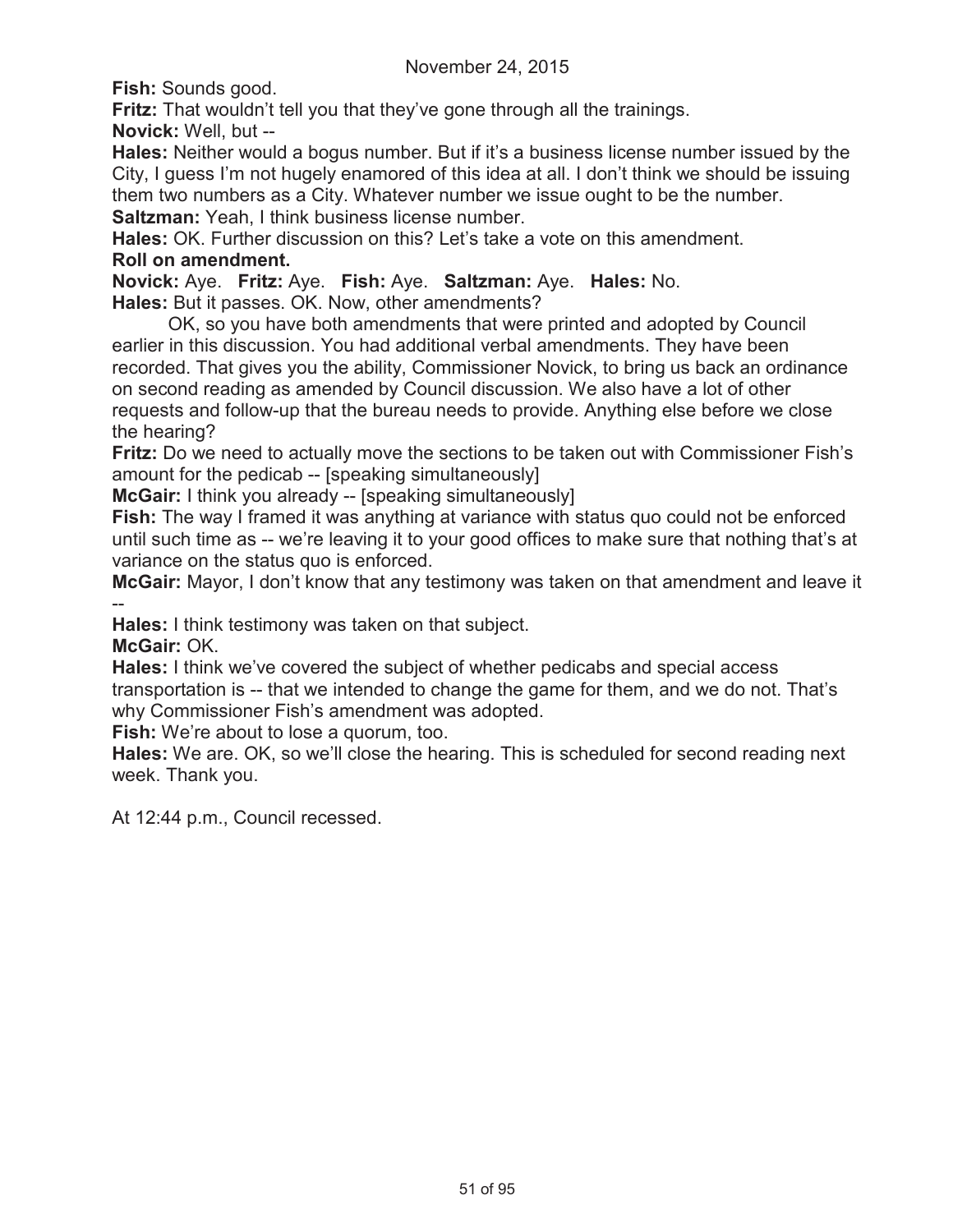#### November 25, 2015 **Closed Caption File of Portland City Council Meeting**

This file was produced through the closed captioning process for the televised City Council broadcast and should not be considered a verbatim transcript. Key: **\*\*\*\*\*** means unidentified speaker.

### **NOVEMBER 25, 2015 9:30 AM**

**Hales:** Good morning, everyone. Welcome to the November 25th meeting of the Portland City Council. Would you please call the roll?

**Novick:** Here. **Fritz:** Here. **Fish:** Here. **Saltzman:** Here. **Hales:** Here. **Hales:** Good morning, everyone, and thank you for your patience. We have a full Council calendar this morning beginning with a couple of communications items. I have one request to pull an item from the consent calendar so far, which is 1216. Any others? OK. Let's move directly to the communications Item 1212.

#### **Item 1212.**

**Hales:** Ptery, are you here? Good morning.

**Ptery Lieght:** Good morning, Council. I wanted to thank the Council for voting two weeks ago to stop any new infrastructure for fossil fuels in Portland. I commend you on that. I also thank you for allowing the Hazelnut Grove to continue to exist here. This is my new home. And congratulations on your ability to be invited to prayers. I will see you there. I've been invited to go there as well as a representative of Right 2 Survive.

In this moment in time here as we're dealing with houselessness, I want to look and really recommend to everyone this really important idea that everything has to change. We have a climate crisis. We have everything coming together as a crisis. And one of the biggest crises that we have in our country is what individual people can do. And good luck to you to figure out how to govern the shift that has to happen. We have to have a change of heart. We have to have a change of how we have our structures. The structures are not working for us.

We have a City Council here -- and I recognize your intent to protect the houselessness and help people -- and yet, the police are still sweeping people. The steel bridge has been swept. We've seen several people come up to Hazelnut Grove saying they were sent here. The cops saying they were going to come up and live there. We are already way over double capacity. Thank you for the porta-potties, thank you the garbage help. This is really helpful. Our community is continuing to be really peaceful. We look forward to your visit.

I understand that you're a City Council. You don't have -- you're supposed to have control over the police department, and I can see it does not necessarily be so in my experience in organizations. You're a City Council and that's all you are, you have other entities, they have their own things, and governing and security and making everything happen is difficult, and I recognize that. That's because our structure is wrong. It's like you have to teach people to be grownup human beings and connected to the planet and connected to their hearts and knowing what's right from within and have those people make those decisions from that place.

Having power over does not work, as we see with this last thing. Not everybody saw what happened to Barry Joe. He asked for an ambulance, he asked for a human being, for assistance, and what he got was police in uniform. That's power over. That's saying, "he's going to be violent so we have to prepare for violence so let's act like he's going to be violent" and then you are going to get violence back. You treat people like animals, they're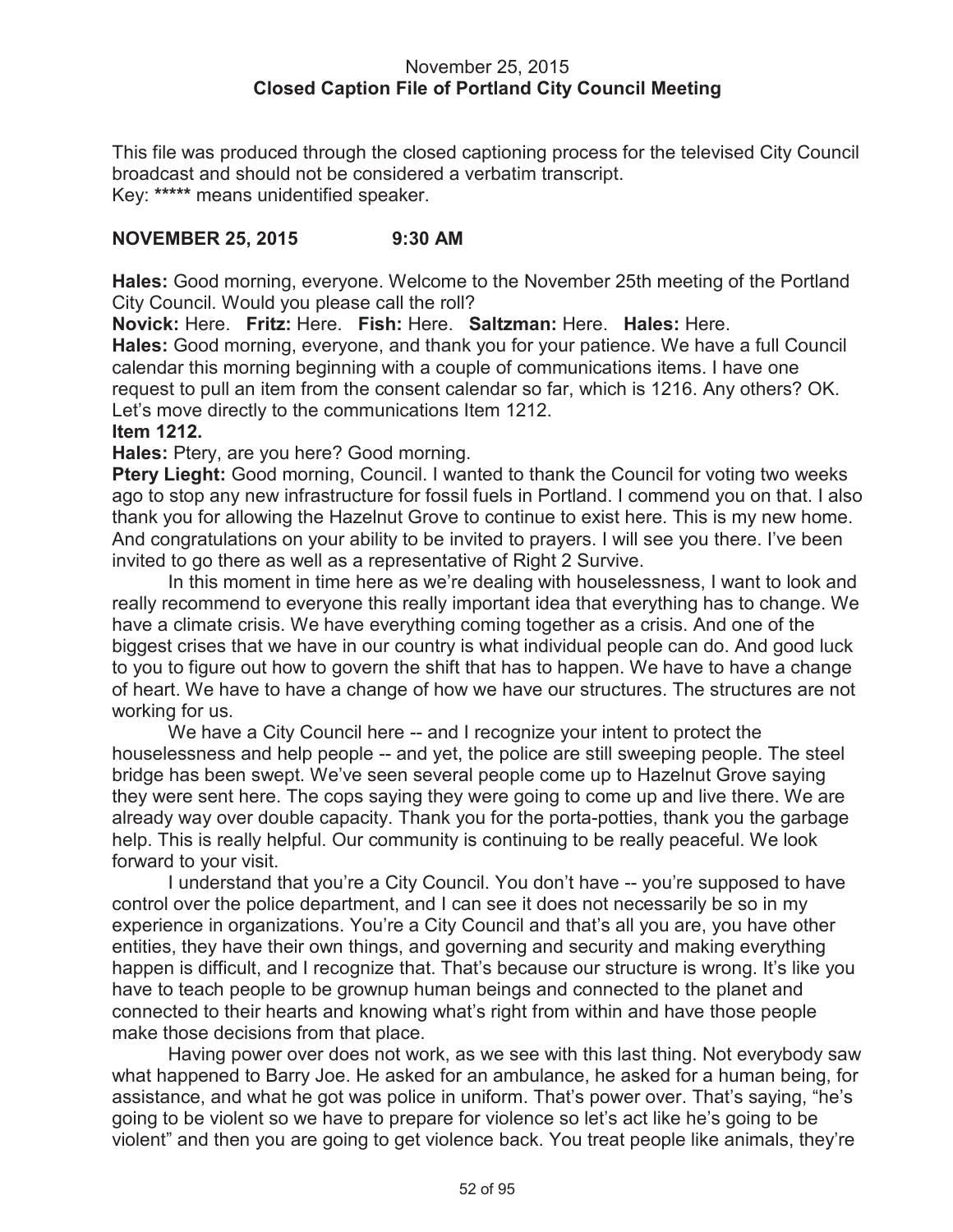going to act like animals. You treat people like human beings who have free choice and creativity and genius -- which we do, every child is born a genius -- what the [expletive] happened to us all? We're acting really stupid. But it's our structures. It's a structure of fear. It's protection, it's a structure -- we have to follow the rule out of our hearts. We had several teachers come over and over to our civilizations trying to teach us. St. Francis is a really power teacher, Jesus is a teacher, Muhammad is a teacher, but our heart is the most important teacher. Do we have the courage to follow the heart? That's what I have to ask everybody.

There are the rules in the structures but we as human beings have to take courage and treat each other and deal with our relationships to each other and our planet. And our houseless folks are our neighbors and everybody knows that, but we get it all caught in our heads. Our black and yellow and indigenous neighbors, they are people and human beings, not those labels.

**Hales:** Thank you very much, thank you very much for coming today.

**Fritz:** Ptery, just one second. As a representative of Hazelnut Grove, I want you to know about the water situation at Overlook Park. We were able to get it turned back on, however, it's going to freeze this weekend, so we're working on a strategy. Tim Crail, my chief of staff, is waiting outside and would like to talk to you about that and work with you on how we can provide services. My understanding, Mayor and Commissioner Saltzman, is that the warming shelters will also be open from tonight through Sunday, so we hope that people will be able to get inside at least for the very cold weather.

Lieght: And I also want to invite any human being who's listening to this -- that they have the option of opening up their doors and opening up their back doors and backyards. You know, we as human beings have that choice. We just need to make it, have the courage to make it. Reach out to another human being, treat them as a human being and you will get a humanness back.

**Fritz:** We are definitely going to be looking at all kinds of new strategies. Thank you very much for your partnership.

**Hales:** Thank you.

### **Item 1213.**

**Hales:** Good morning, come on up.

**Krista Barron:** Hello and good morning, everyone. My name is Krista Barron. This is now the second time I've spoken before all of you. I'm from New York and lived in Portland before coming back in January. I'm here to talk about some issues like needing more showers and laundry facilities for the houseless. You know, there's tons of soap that I've received, but no water or place to bathe. Public bath houses or bathtubs wouldn't be a bad idea. I feel we need these things because it would help to not spread diseases like head lice and, you know, like athlete's foot and body lice and other stuff. I feel that as people -- if anyone is in need -- a desperate, smelly, need -- we should help them and not hurt them. Before I finish talking about these hygiene issues, I also wanted to say that this isn't the only state with these issues. It's all over and where there has been a few showers and no public bath houses and few services that allows people to do laundry. The public needs a place to fulfill their hygiene requests without feeling cramped. Please create more showers. We really need that. Thank you and thank you for listening to me again. **Hales:** Thank you. Thanks for coming. Let's move then to the consent calendar before we go to our time certain items. Again, just to pull 1216 if there are no others, and there are only two more, so let's vote on the balance of the consent calendar, please. **Roll on consent agenda.**

#### **Novick:** Aye. **Fritz:** Aye. **Fish:** Aye. **Saltzman:** Aye. **Hales:** Aye. **Hales:** Ok. Thank you. Now, the next item 1215.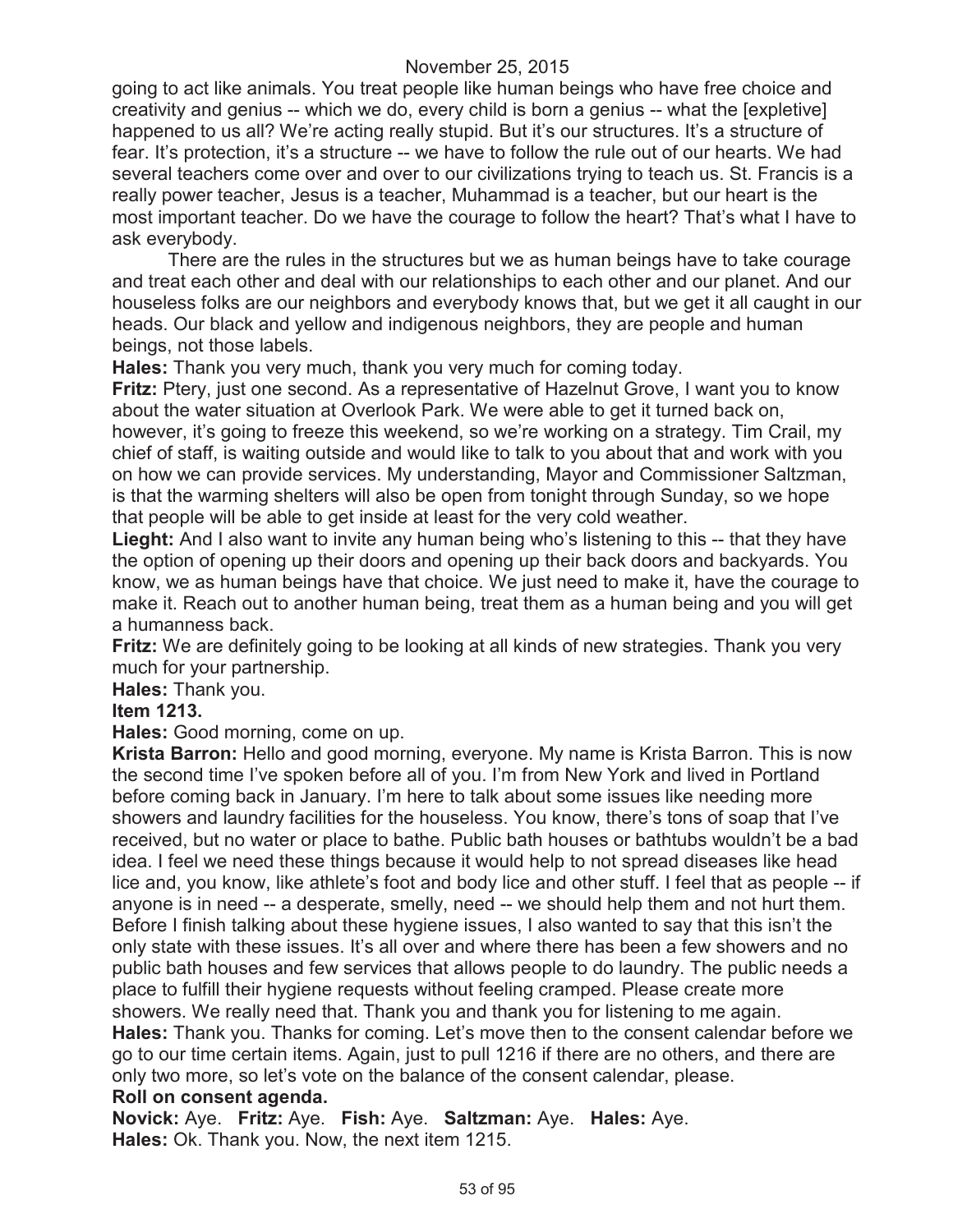## **Item 1215.**

**Hales:** As staff comes up, let me just reset the context for this. This is continuing a Council discussion that we started at a public hearing on October 14th. Obviously, we see a lot of growth in the city, a lot of positive change that comes with that growth like jobs and parking lots getting redeveloped as mixed use buildings, and fewer abandoned houses -- though that's another issue that we need to take on. But like a lot of people in Portland, I'm less happy with what's happening to our existing housing stock in the neighborhoods and the demolition of great, old houses being replaced by much larger, more expensive houses is a problem not just for one house at a time, but for the very character of our neighborhoods. The average difference between a house that was purchased and demolished and the house that replaced it is nearly \$300,000. So, this is not the provision of new affordable housing by any stretch.

Our goal is to reduce the number of demolitions to try to preserve more houses that are in repairable condition, and to generate funding -- the first new funding for affordable home ownership that we will have created since the Council made a commitment to do more in housing funding.

**Fish:** Mayor, can I just -- on that point, we have adopted an amendment saying the funds will go to the HIF without condition.

**Hales:** That's right. So, we hope that what will happen as a result of this tax is that we'll see a diminution in the number of demolitions and that we'll see new revenue flowing to that HIF fund, as Commissioner Fish just mentioned.

We have some invited testimony in panels here this morning, and we also have amendments, so I would suggest that in our usual way we take up the amendments first and then invite our panels and then invite public testimony. So, I have Jillian Detweiler from my office and Thomas Lannom from the Revenue Bureau here to walk us through the amendments that I want to propose, and I know that there are others from the Council. Jillian, is there anything that I've left out in the bigger picture here?

**Jillian Detweiler, Office of Mayor Charlie Hales:** Nope.

**Hales:** OK. So, let's move to amendments. Last month's hearing persuaded me that the tax would be less effective if it provides a rebate for increased density, so I'd like to eliminate that rebate. There are some other ideas I know that we'll discuss today in terms of the changes, but I think in each case we should err towards simplicity and make this thing as simple and understandable as possible. There are some other possible amendments that we should think about extending the effective date to allow Thomas time to develop administrative rules. Think about owner-occupied houses. I know

Commissioner Fish has some interest in dealing with the question of houses that are being demolished in the floodplain by our bureau because they are in the floodplain. So, let's take up each of those and talk first about the amendments, which I think we have in front of you. If we don't, we'll get you copies. First, to eliminate the density rebate and then secondly, to change the affected date. I would propose those amendments – amendment amending 6.08.055.

**Fish:** Mayor, do we have copies of the amendment?

**Detweiler:** I gave copies to Sue.

**Hales:** OK, let's make sure Sue distributes those.

**Fritz:** That's just the one that we just amended.

**Fish:** It will take just a moment to get this ready. You have a complete set? **Novick:** I've got one.

**Fish:** I can make copies if you want. This will be new amendments.

**Detweiler:** Yeah. First thing this morning, I brought 10 copies of the amendments that Mayor Hales is referring to that would eliminate the density rebate. And then prior to the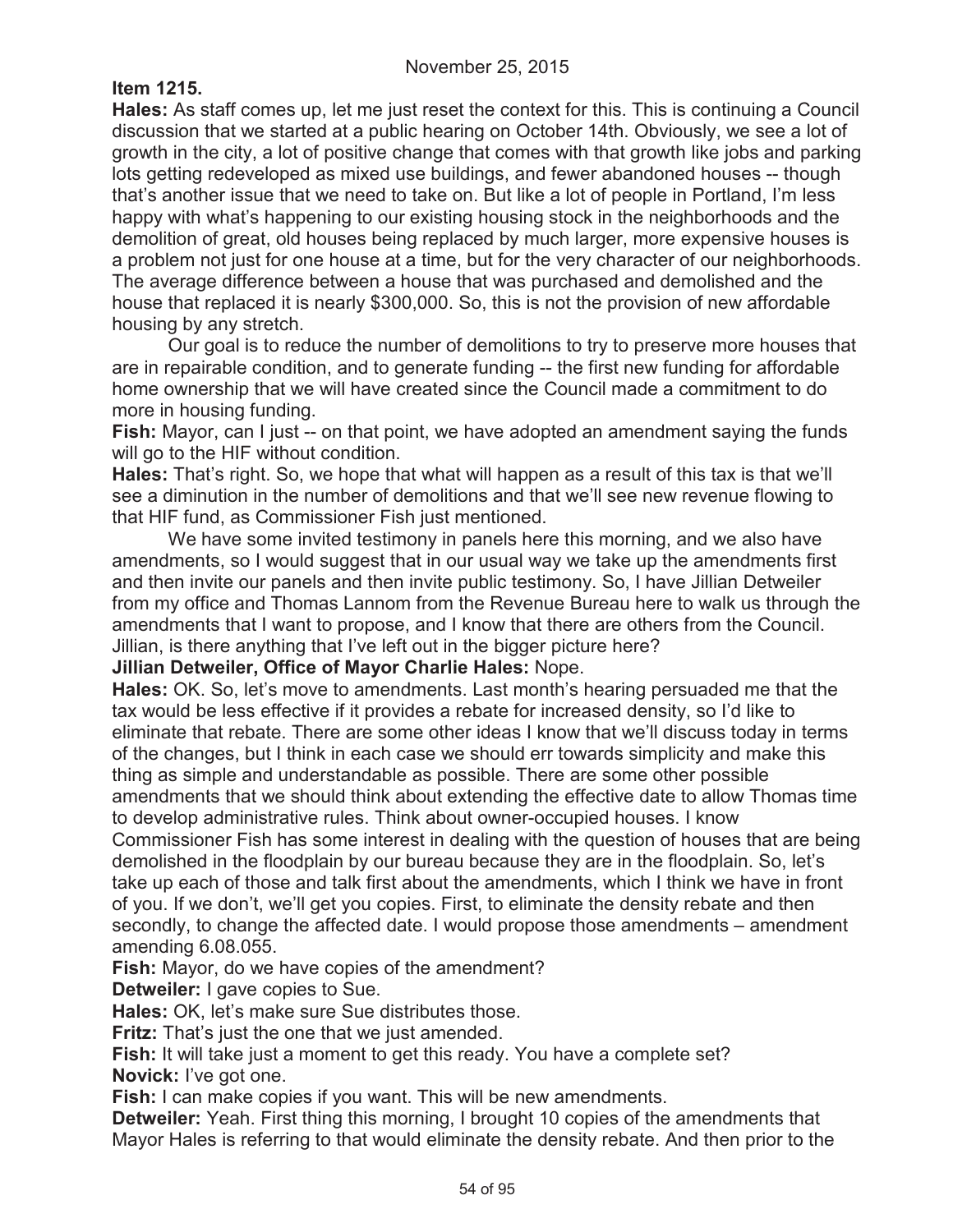hearing, I brought an amendment that would change the effective date to allow sufficient time to develop administrative rules.

**Fritz:** I don't have either of those.

**Fish:** We don't have those.

**Saltzman:** What is the proposed effective date?

**Hales:** The proposed effective date is March 1st, and the tax would apply to any demolition not applied for before February 29th.

**Fritz:** Wouldn't that encourage a spate of demolitions?

**Hales:** One way or another, if there is an effective date at all, there's probably going to be some demolitions filed before the effective date. I think that's a reality no matter where we set the date.

**Fritz:** I wonder if there's a way to do it as an -- well, never mind.

**Hales:** OK, so I'll give people a chance to look at those. And again, I would move the amendment to 6.08.055, the demolition tax rebate section, to remove the paragraph that says "the Portland Bureau of Development Services shall develop guidelines for persons to apply for and retain rebates of up to 25,000 for subsequent housing development that increases the number of units." Remember, this tax only applies in single family zones, so if somebody is tearing down an existing home in an R1 zone -- there we go --

**Fritz:** I need the amendment.

**Hales:** I think it's still the same.

**Fritz:** No, it's not. As we had a little time before Council, we don't want in code that the bureau is going to develop the guidelines. The code should say there are guidelines and that we're going to allow the rebate. So, it's just a --

**Hales:** Oh, up above --

**Fritz:** Yes.

**Hales:** In the paragraph above. OK, so now that section would read "subsequent housing development following demolition that qualifies as affordable housing as determined by the Portland Housing Bureau, applying the criteria established in section 30.01.095, may apply for and obtain rebates up to 25,000 subject to guidelines developed by the Portland Housing Bureau." So that's the affordable housing rebate that remains, but the rebate for tearing down one house and building two would go away if we approve this amendment. Got that right?

**Fish:** So I guess I'm now confused.

**Fritz:** No, this is just the affordable housing one. There should be a second amendment that would take out the --

**Hales:** Help me out here, Jillian.

**Saltzman:** Well, I also proposed an amendment before --

**Fritz:** I also second that --

**Hales:** The crossed out language is --

**Fish:** Jillian, how many amendments does the Mayor have?

**Hales:** Two.

**Detweiler:** Two.

**Fish:** We'll do his package first. Two? Let's call that the Mayor's package A. And what are those two amendments?

**Hales:** The one I just described, which removes the provision that provides a rebate if you tear down one house and build two, and the amendment that changes the effective date from January 16th to March 1st and the filing date by which someone must have filed a demolition permit prior to the imposition of the tax moving that from January 15th to February 29th.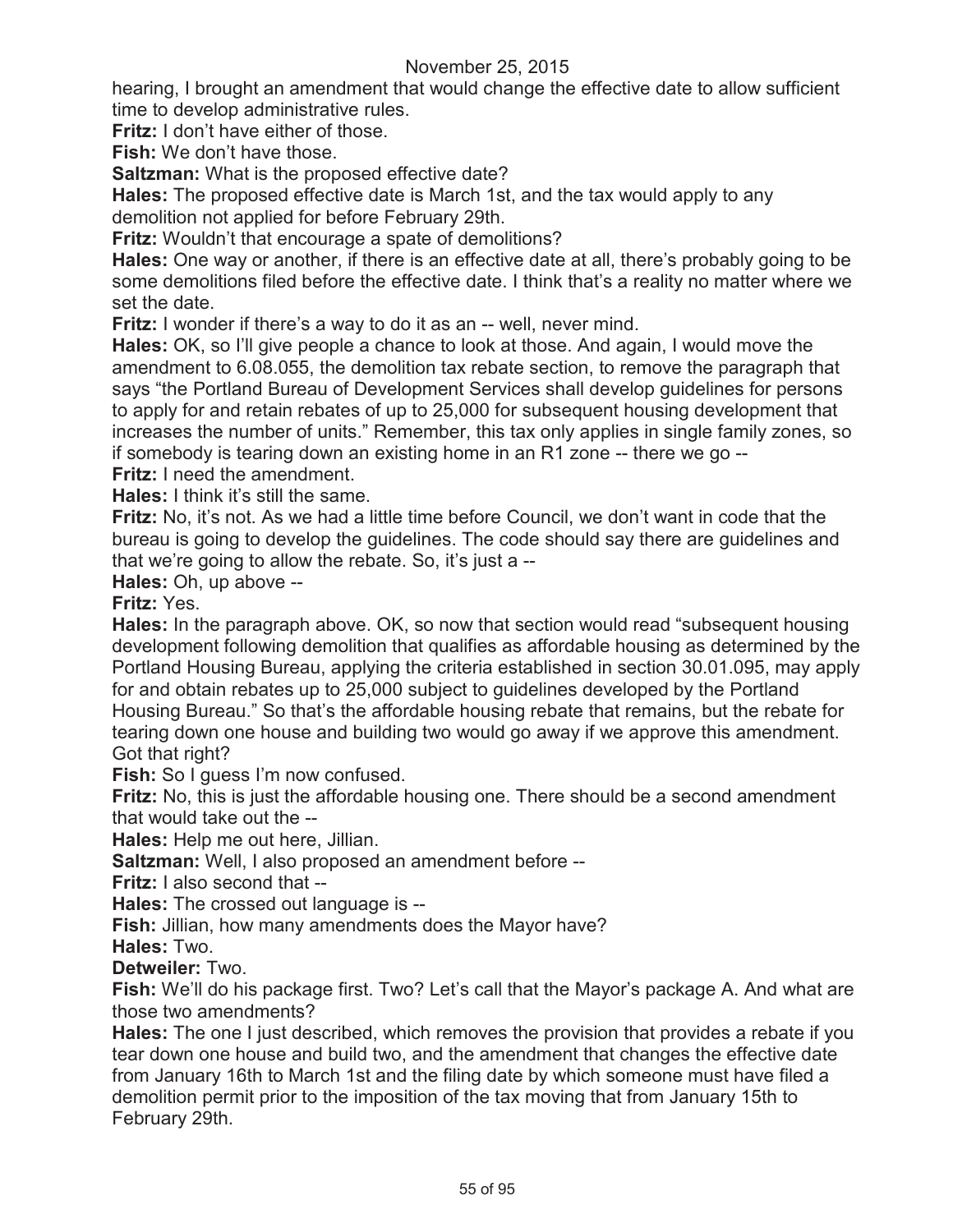**Fish:** I'm just marking this -- the first one has to do with the demolition tax rebate, so we'll call that Mayor 1, and the second has to do with the effective dates, and we'll call that Mayor 2?

**Hales:** Works for me. I would move those two amendments.

**Fish:** Second.

**Fritz:** Just a clarification, this isn't the -- what your staff and I worked on during the break wasn't to amend this bit, so I'm wondering, is it --

**Hales:** Let's take that up as a second --

**Fritz:** No, it's a question about this. Is it the Bureau of Housing who's going to develop the guidelines or the Bureau of Development Services?

**Detweiler:** The amendment that Commissioner Fish is calling Mayor 1 doesn't touch the first paragraph. I think that Commissioner Fish is suggesting we treat that as a third or -- as a separate amendment to amend the language regarding a rebate for affordable housing. **Fish:** Why don't I offer Fish 1? We have Mayor 1, Mayor 2, let's do Fish 1, which is the BES exemption, amend section 6.08.050 A to include a new subsection three as follows: "properties purchased by the City for restoration purposes that are in the floodplain or in the reasonable estimation of the Director of the Bureau of Environmental Services are at risk of future flooding."

**Hales:** I'll second that. I just want to make sure that I understand the way that would work just reading the language. So, in both cases, these are properties that have been purchased by the City. They are either in the floodplain or they are at risk, right? But in all cases, they are owned by BES.

**Fish:** Mayor, that's correct, pursuant to a willing seller program for the purpose of removing the structure and doing floodplain restoration. There is no replacement home and therefore, in our view, no reason to trigger the \$25,000 fee.

**Hales:** Right, I get it. OK, now, Commissioner Fritz, I think you also wanted to amend -- we talked about another amendment.

**Saltzman:** I think there may be up to three competing amendments on the affordable housing exemption. I think Commissioner Novick has one, maybe Commissioner Fritz, and I have one, too.

**Fritz:** This is complicated, isn't it?

**Hales:** Let's get them before, let's get them in front of us so we can understand the difference between those. So again, the one that I have moved and Commissioner Fish seconded as Mayor 1 simply removes the exemption taking down one house and building more than one house in a single family home. The second changes the effective date. The third one, Fish 1, provides for an exemption for the Bureau of Environmental Services for houses that the bureau has purchased or that the City has purchased for purposes of floodplain mitigation. So, we've got that one. Those three are on the table. What's next? **Novick:** I've got two amendments, Mayor. Amendment on would establish the tiered structure for the demolition tax in effect related to the price of the replacement structure. I think that what we've heard the most complaints about are someone tears down a house that's compatible with the existing neighborhood and builds a million-dollar McMansion instead. But having a flat \$25,000 tax that relates to any demolition means that if somebody is tearing down the dumpiest house within three blocks and replacing it with a \$350,000 house that's the same as all the other houses in the neighborhood, the same tax will be paid as if someone is knocking down a \$400,000 house and building a million dollar house.

So, my suggestion is that if the sales price of the replacement structure is equal to or less than 100% of the median Portland sales price -- so in other words, they are not contributing to any more unaffordability in the market -- the rebate would be 100% of the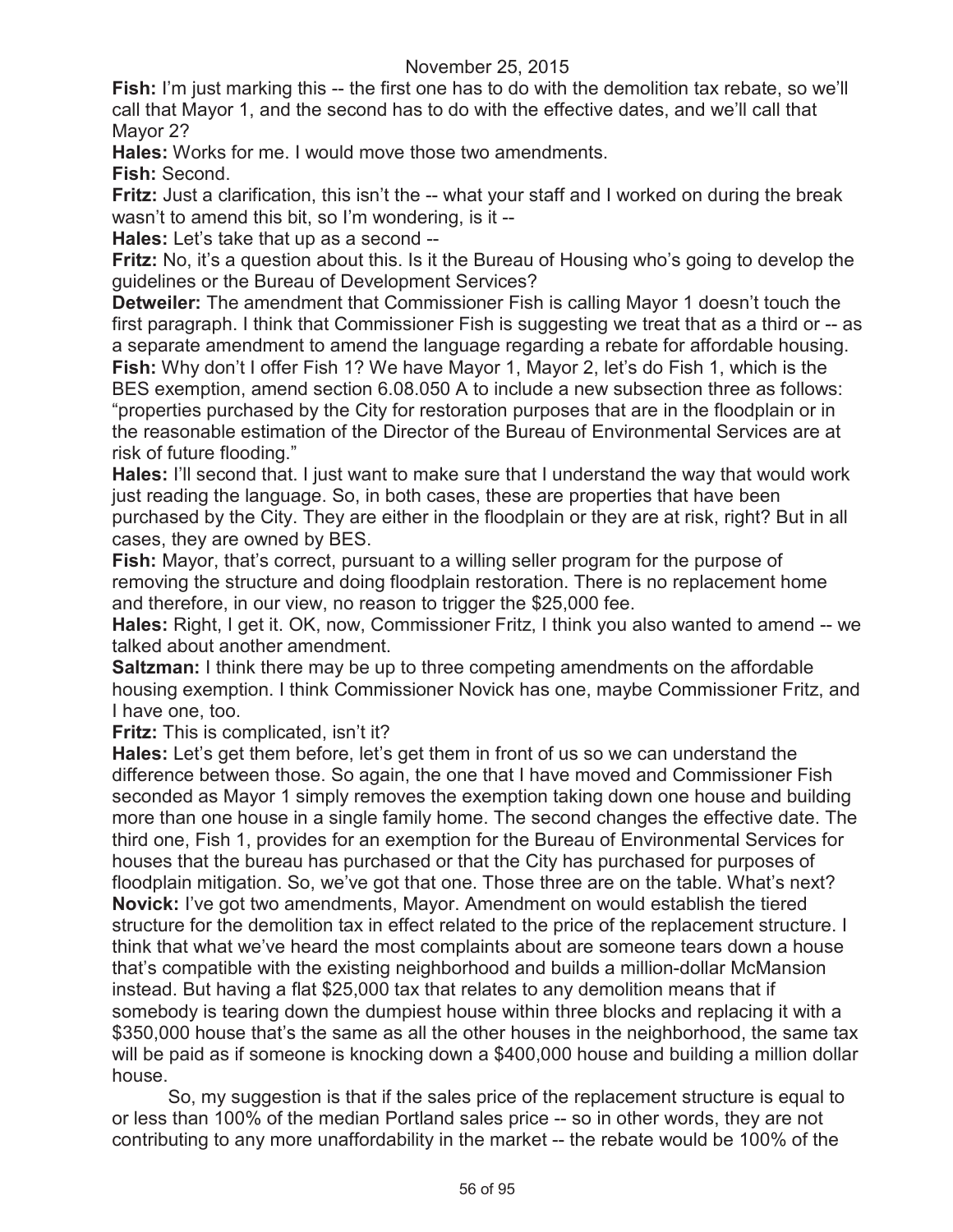tax. If the sales price of the replacement structure is more than 100% of the median Portland sales price and equal to or less than 125%, the rebate is 75% of the tax. If the sales price of the replacement residential structures is more than 125% of median Portland sales price and less than 150%, the rebate is 50% of the tax. So in other words, if the sales price replacement structure was more than 150% of median sales price, then the whole 25,000 will be paid and there will be no rebate.

**Fish:** I will second it for purposes of the discussion and I have a question. So, how does this prevent a scenario where an insider purchases the home to trigger the rebate, and then places it on the market and sells it at the fair market price?

**Novick:** An insider -- OK, explain to me how that would work.

**Fish:** A family member, friend, developer -- someone does a proxy purchase to get the rebate and then a week later wants to put the market on the house, so sells it at below market value to a proxy person to get the rebate and then puts it on it at whatever the full market is.

**Novick:** My understanding is that for the existing Portland Housing Bureau affordable housing SDC waiver, that -- my staff asked yesterday whether there is any guard against that dealing for the SDC waiver, and we were told no, that the Housing Bureau hasn't considered that a big enough problem to try to come up with some way to avoid it. **Fish:** That's because we have a robust system of oversight annually to make sure people

have -- we have mechanisms for doing oversight and covenants, including -- depending on the program -- either a 10 or 60-year covenant which is baked into the deal.

**Fritz:** And it's just multi-family, right? The SDC waiver?

**Saltzman:** There is a single family.

**Fish:** There is a single family.

**Saltzman:** There's a home ownership limited tax exemption, also. HOLTE.

**Fish:** But there is a significant restriction that apply and significant oversight.

**Novick:** I'd certainly would be open to suggestions as to how to have some prophylactic measures.

**Hales:** I like this in theory. I'm concerned about administrative ability. I guess I'm also concerned legally that we may be in a more vulnerable place if it's based on the sales price of the house than if it's a flat tax, but I'll wait for the City Attorney to opine on that. **Novick:** One thing I want to say about this is that if what we were trying to do is deter demolitions, than having a \$25,000 tax is more likely to deter a scenario where you pull down a \$200,000 house and replace it with a \$350,000 than one than where somebody is planning to sell the replacement house for a million dollars --

**Hales:** Absolutely, that's why I like the idea in theory. And from the beginning, we had hoped to have this be more graduated than flat but geared towards a simpler approach. **Fish:** I'm just thinking out loud here, but -- because I appreciate the spirit of your amendment -- but doesn't it work better when we're dealing with nonprofit providers who are in the business of building long-term affordability into single families? So either through a land trust model or something else, and then we have the existing mechanisms. Doesn't it work less effectively in a private market?

**Novick:** That may be true but my concern is the fairness sense of the overall tax, and I think that if you're saying that you're going to have a 25,000 tax that applies to any demolition no matter what the structure is being replaced by or the price is, I think that's a serious problem.

I mean, we need to remember that there are three parties to any transaction, which involves someone selling a house, the developer knocking it down, and somebody else buying it. You've got Helen Homeowner, Dastardly Developer, and Bobby Buyer. And if Helen Homeowner has the dumpiest house in an up and coming neighborhood and wants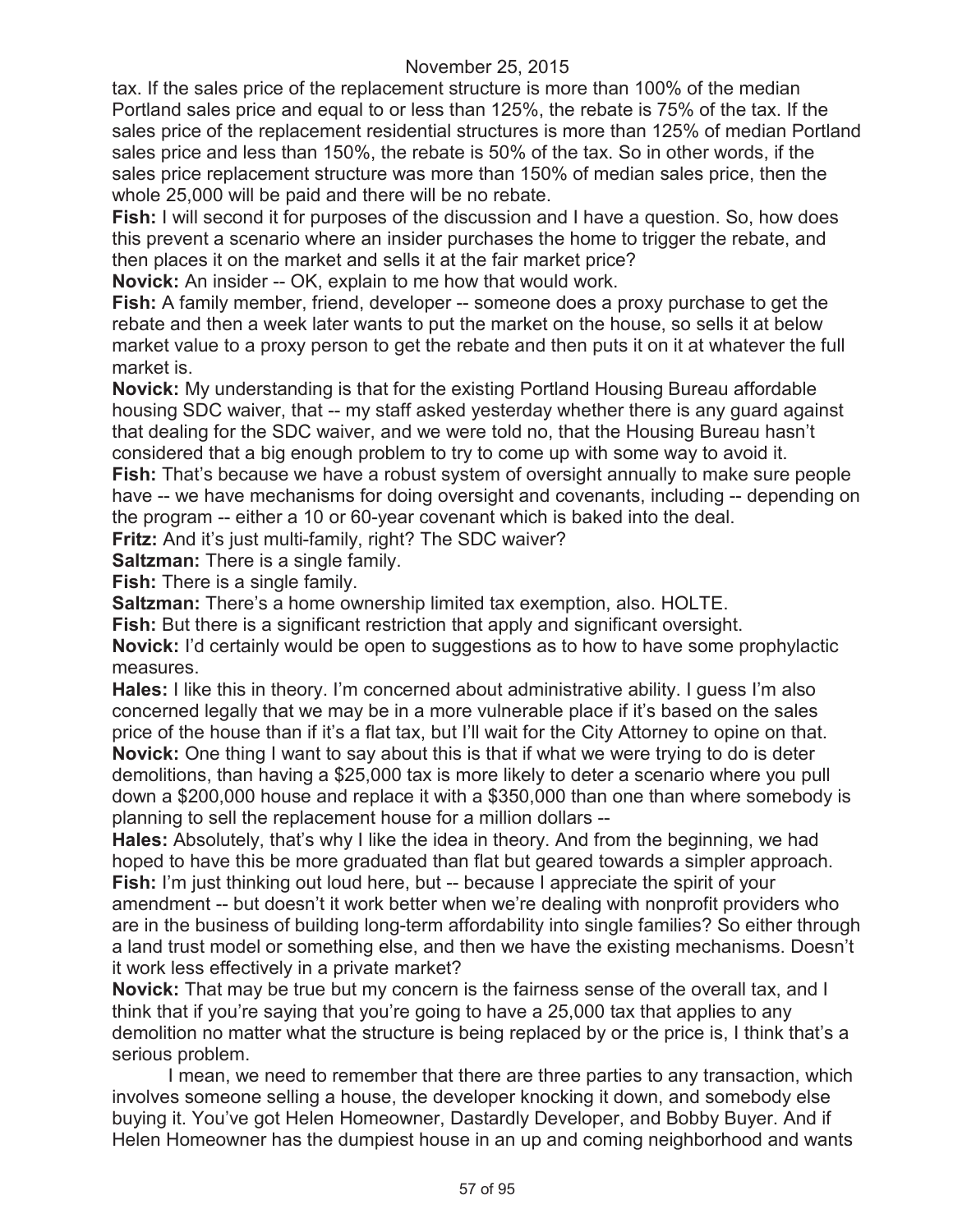to cash in and make some money for her retirement and it's not too much cashing in because the replacement house is only going to be \$400,000, I am worried about applying a \$25,000 tax that will affect both Helen Homeowner and Bobby Buyer, who is somebody who is buying a \$400,000 house rather than a million-dollar house. I think that it tends to be an assumption that Dastardly Developer bears all of the tax but I think that, in fact, the tax will be shared by Helen Homeowner, Dastardly Developer, and Bobby Buyer, and I am more concerned about the impact that at the lower than at higher end of the scale.

**Fish:** And isn't it the case, Commissioner, that if Helen Homeowner decides to spruce up the house so she has a long-term asset, we actually think of that differently than if she is selling it?

**Novick:** Yeah, but Helen Homeowner might not have the money to spruce up the house. **Saltzman:** So, Mayor, I --

**Fritz:** I have an amendment --

**Hales:** Let's continue with the discussion of this one.

**Saltzman:** I think both Commissioner Fritz and myself both have amendments related to the same topic, and I don't think we need more than one of these to emerge.

**Hales:** Let's get those on the table, and then I would like to ask Jillian and Thomas to comment on them.

**Novick:** Actually, Mayor, can I just put my second amendment on the table? Which would be Novick amendment 2, which would say, "the Revenue Division shall study and report to Council by June 2016 about options for administering and enforcing an exemption for existing owners who plan to occupy the new house for at least three to five additional years." And the reason we're asking the Revenue Division to study this is that Mr. Lannom has said that this is a concept that should be explored and we shouldn't run it out there without sort of our due diligence. I think that, again, there's much -- people are much less concerned about an existing homeowner tearing down their own home and rebuilding it. I mean, what we hear about is the original homeowner would have been horrified of this monstrosity that was built when they sold a home. I think that there is less of a concern about existing homeowner doing a demolition and living in a house they'll have to live in themselves. So I'd like to explore this concept of an existing homeowner exemption, but given Mr. Lanham's warning that it will be a complicated issue, I would rather address it now simply by asking them to study it.

**Hales:** Is there a second? Somebody second that?

**Saltzman:** Second.

**Fritz:** I have a simpler amendment.

**Hales:** Alright, we've got that one on the table and now let's hear yours.

**Fritz:** We can go to Commissioner Saltzman's.

**Hales:** OK, Dan.

**Saltzman:** My amendment -- I think we're all operating in the same spirit here, and that is an exemption for affordable housing, and what I'm proposing that we simply follow the guidelines the Housing Bureau sets for the home ownership limited tax exemption program where we determined every year, or the Council determines every year a price, a sales cap price that a home must sell for or less in order to qualify for the SDC waivers and property tax exemption for the purchaser. And so, it simply ties the rebate to the sales price cap that Council sets annually. Right now, currently the sales cap is \$291,000. **Fish:** I'm going to second this, and Dan, I have a question. A question has come up in some correspondence we have all received about whether this should be structured as a rebate or a waiver. And obviously, the difference is primarily whether the purchaser - nonprofit, let's say -- would have to finance the rebate -- excuse me, the demolition fee --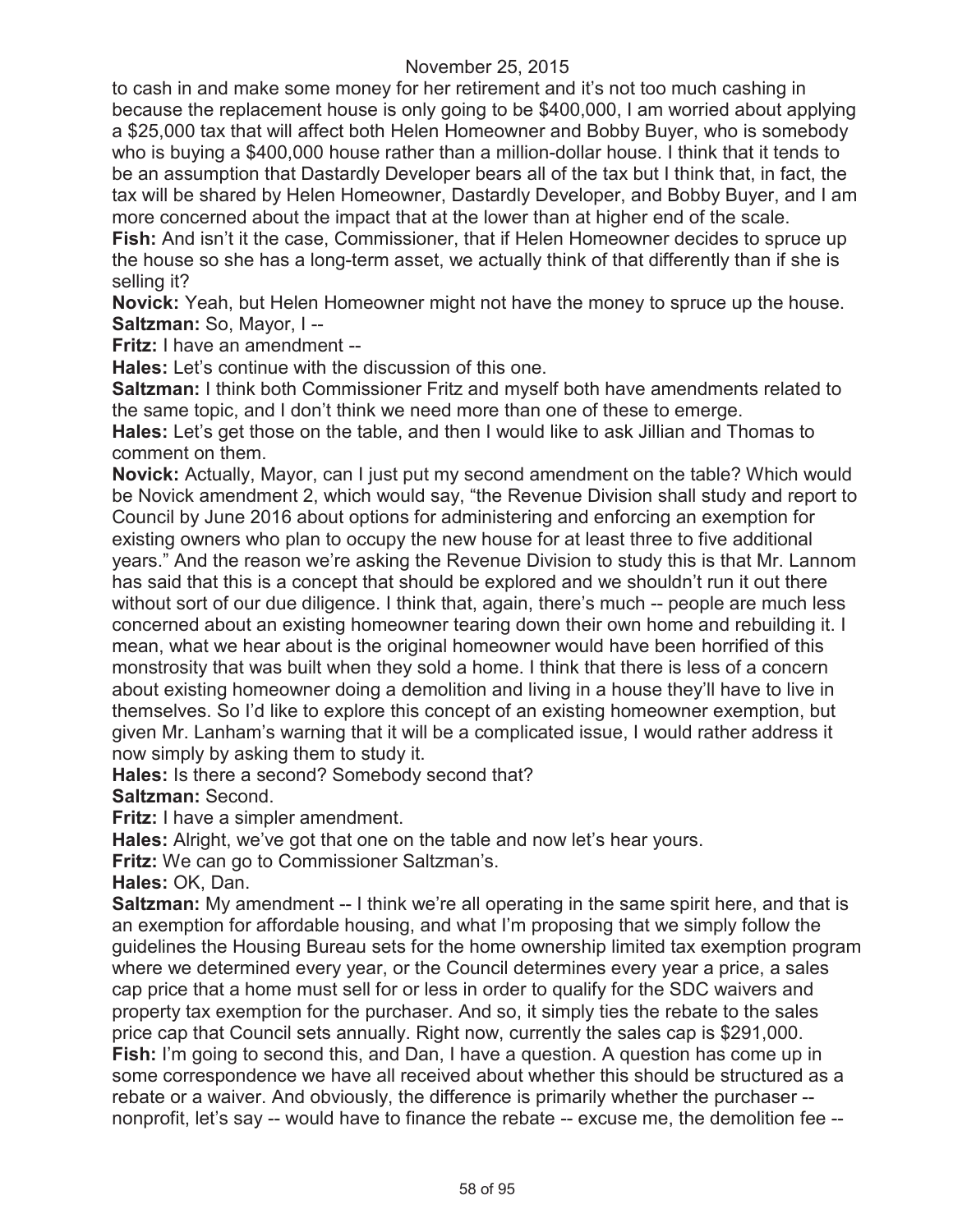in anticipation of getting it back. What are the arguments on either side of that? Structuring it as a rebate versus a waiver?

**Saltzman:** I've been operating under the paradigm we're talking about, which is the concept of a rebate. The point you make about a waiver versus a rebate is a good point. I think it applies to everything we're talking about here.

**Fish:** We've had some folks in the affordable housing community argue that a waiver is cleaner, and they have a track -- particularly when it's a Habitat or a Proud Ground or someone that we know who has a track record of doing this kind of housing, but if you do it as a rebate they have to finance the cost up front and then apply for the rebate. So, is there any reason administratively we wouldn't just make it a waiver versus a rebate?

**Thomas Lannom, Director, Revenue Division, Bureau of Revenue and Financial Services:** Yes, there is. Thomas Lannom with the Bureau of Revenue and Financial Services. So, the issue there is that an event would need to occur subsequent to the assessment date of the tax, and we don't really and truly know the triggering event has occurred until after the fact. So, putting the exemption at the front end is a little more difficult administratively. I'm not sure how I would do that. I would also add that I have not seen the language of your amendment, Commissioner, so I'm not --

**Fish:** Could we delay the collection of the tax until the closing so it has the effect of being a waiver?

**Detweiler:** Commissioner -- Jillian Detweiler from the Mayor's Office. I think that is possible and I think that's something that could be worked out with the administrative rules. Shannon Callahan on Commissioner Saltzman's staff indicated one of her objectives in referencing the HOLTE program is that it is a program that affordable housing developers apply for prior to actually developing and starting construction. So, we would have those commitments in place quite early in the development process and it would at least, I think, give us the opportunity to shorten a period where the 25,000 might have to be carried. I'd like to find a mechanism that treats it as a lien or some other way suspends an actual cash payment where we have that affordable housing commitment.

**Fish:** Is your preference -- we haven't seen Commissioner Fritz's amendment, so I wanna --

**Hales:** Let's get that on the table.

**Fritz:** And actually, Commissioner Saltzman, a friendly amendment to yours, which is the rewording that was suggested in Mayor number 2. This section 608055 is actually the code, so the statement such as the "Portland Bureau of Housing shall develop guidelines" is more what goes in the ordinance rather than the code. So, Mayor 2 reorganizes the code, and says what the rules will be from now on. So, your amendment needs to be incorporated into Mayor 2.

# **Saltzman:** OK.

**Fritz:** So, that's just a --

**Fish:** I would like to offer a friendly amendment to Saltzman 1 because it sounds like it's six of one-half dozen of the other, and we have to work this out between now --

**Fritz:** Actually, I wasn't quite done. **Fish:** Oh, I'm sorry.

**Fritz:** Thank you. It says that they're going to develop guidelines, so I don't know that we actually need to set exactly in stone what those guidelines are as part of the code writing exercise.

**Fish:** Well, it says to obtain a rebate, and I'd like to actually clarify that the guidelines we'll develop have to do with the waiver and not a rebate.

**Detweiler:** I would just add the language we're using in the exhibit A is actually not a rebate, but -- not a waiver but an exemption. It would be the exemption chapter.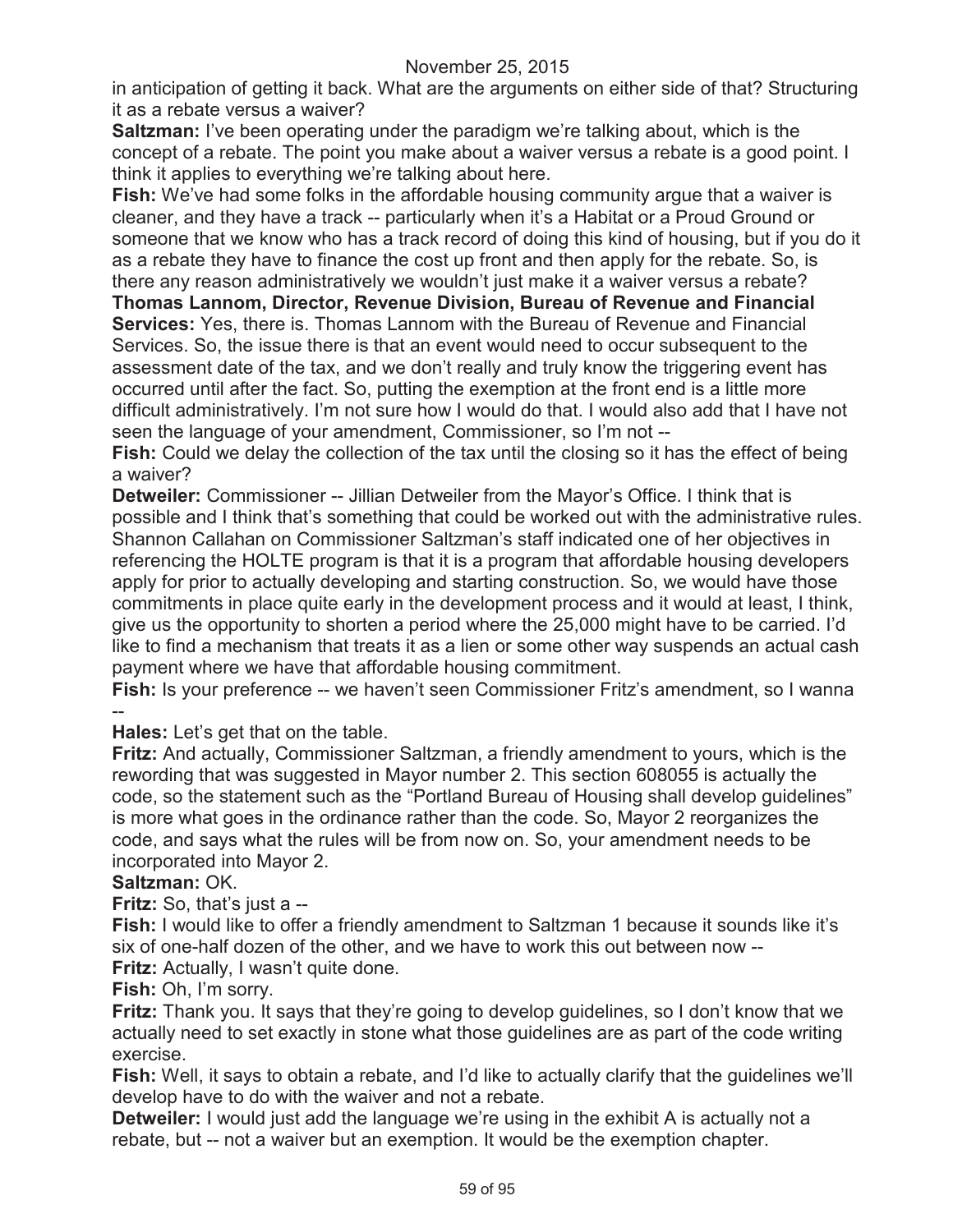**Fish:** I'd like to make a friendly amendment.

**Hales:** That should read "exemption" in the third line of that rather than "rebate"? **Detweiler:** Just to be consistent.

**Fish:** In the course of administrative rule-making, you come back and say that there is another reason we can't do it, let's take that up, but let's state it as the Council's intent. Is my friendly amendment accepted?

**Hales:** Yes, I think so. Dan, is that OK with you?

### **Saltzman:** Yes.

**Fritz:** Thank you. And I'm sorry I don't have this written down because it was a miscommunication between the Mayor and myself as to who was proposing this amendment, but it's an amendment to 608050 exemptions. It would add to A, the demolition tax shall not apply to. It would add number three, demolition permits where the applicant is the homeowner as of March 1st, 2016, assuming that we change the effective date. So what this does is instead of Commissioner Novick's amendment that they have to promise to live there for three to five years, it just says for people who currently own their property and own their property as of March 1st, if they themselves -- not the person that they sell it to or the developer -- if that homeowner wants to apply to demolish their home and build a new one, then they get to do that without having the tax. **Fish:** Second.

**Hales:** Right. That's a separate issue, and I agree with it. I think that it was not processed the into that other amendment because it's a discrete issue. But I agree with that.

**Fish:** Is that labeled Fritz 1?

**Fritz:** Fritz only, yes.

**Saltzman:** I guess my question would be -- given Mr. Lannom, who worked with Commissioner Novick saying we need to study that issue because there could be, I don't know, machinations that we don't desire to occur, I guess I'm curious to know what your comments are on Commissioner Fritz's proposal.

**Fritz:** The problem with that if they are going to do a study, there isn't the exemption as of March 2nd, so a homeowner -- like we did hear from two homeowners who came into the hearing saying that they were planning to do this -- you know, basically demolish and start over on their property. They would not get to do that until we have done the study.

**Detweiler:** Commissioner, Thomas might want to address it. It is simpler to know when somebody owned a home versus trying to document whether or not they both intend to and actually do live in a home for five years into the future. I think that that's -- it's a simpler matter to document when that home was acquired by the person who is applying for the demolition.

**Novick:** It may be simpler, it also is not inconsistent. I mean, I don't see why current homeowners are entitled to consideration that the future homeowners are not. So, we could adopt Commissioner Fritz's amendment and also adopt mine.

**Hales:** I'm going to suggest actually that we take testimony and then later act on the amendment since we've got some disparate views. But we know what the issues are. The issues are, should the tax apply to situations in which someone is tearing down one house and building two. The second is, what should the effective date be in order for it to be a successful rollout and operation of the bureau? Third is should we exempt houses that the City is purchasing because they are in the floodplain? Fourth is how do we deal with existing owners -- or maybe not fourth, but -- and then what about reflecting affordability in the amount of the tax or the amount of the rebate, which we have a couple of different ways to go. I think I've captured the issues.

So I think it would be useful to have both our staff reflect on the amendments that we have in front of them, maybe come back at the end of the public testimony, and two,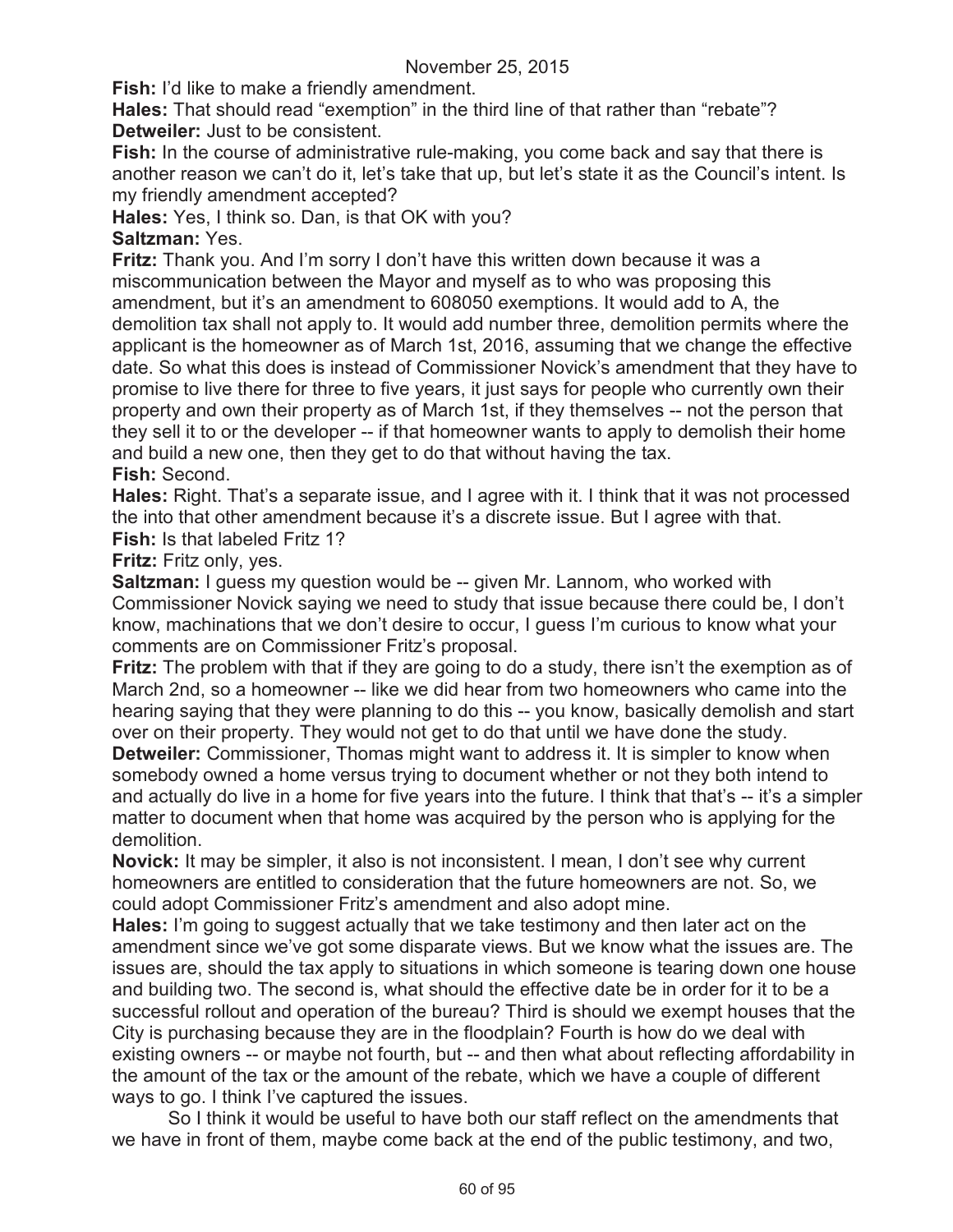hear from people here to speak on if they think we should approve some version of these amendments, and then we can return to a bit of a work session and act on those amendments at the end of the hearing. Does that sound good?

**Fritz:** Yes, and I've reorganized the three amendments on the section 605055.

**Hales:** Why don't you hold that language until the end?

**Fritz:** Alright.

**Hales:** We've got these conceptually in front of us, and any front end comments about that now, Thomas?

**Lannom:** I'm comfortable with all the amendments, except two. Novick 1, I have some concerns about administerability have been covered and the other -- I want to make sure I'm clear, Commissioner Saltzman -- as amended by Commissioner Fish, you would basically go in there and insert instead of "rebates," "exemptions."

**Saltzman:** Correct.

**Lannom:** I'll confer on the sideline here on that question.

**Fish:** It assumes you otherwise meet the requirements of the HOLTE program. **Lannom:** Right. I just need to piece together how we might structure that as an administrative rule.

**Hales:** OK.

**Saltzman:** Before the two of you leave, I know there was questions about the roles of the Revenue Bureau -- or the Revenue Division versus the Bureau of Development Services in setting rules. Do we have that all -- is that clear in our minds who's responsible? Lannom: It's clear to me, I wasn't aware that there was any question.

**Detweiler:** Similarly, I had heard thirdhand there was a concern, but I have not heard that concern from the parties who intended --

**Saltzman:** OK.

**Fish:** Dan, I think we agreed that if there is a conflict, the Water Bureau will break the tie. [laughter]

**Novick:** Mayor and Jillian --

**Fritz:** If you'd like to come up and get my proposed consolidation and see if it works. **Novick:** A question about the density issue. Are we going to hear from anyone at Planning and Sustainability about the impact of the deletion of the density exemption?

**Hales:** There's the Planning and Sustainability staff here, so we can do that as needed. **Novick:** OK.

**Hales:** OK, so I have a couple of invited panels and then we have some people signed up to testify. Let's hear from our two panels. The first one is Alyssa Krueger, Al Ellis, Steve Elder, and Margaret Davis -- so bring up another chair if all four of you are here -- from United Neighborhoods for Reform. Good morning. The box does slide around, so if you need to get closer to the microphone, just slide it towards your colleague. Or Sue is providing one, OK. Good morning. Who would like to start?

**Alyssa Isenstein Krueger:** I'll start. So, I want to read something, but I also have something to say to your thing about the replacing of the \$200,000 home with the \$400,000 home. Most developers use a -- [inaudible] -- formula. So in order to build a \$400,000 house, the home you would have to purchase would have to be priced at \$125,000 to \$130,000. There are no homes in Portland that are \$125,000 to \$130,000. So, that's not going to happen. There just isn't a profit margin on the private market. So I just wanted to pointed that out -- you cannot buy vacant land in the central city for that price, so that just by nature of what is available on the market, that just isn't going to happen. So, I just wanted to point that out.

My name is Alyssa Isenstein Krueger and I'm a real estate broker in Portland, and I represent many first-time home buyers in Portland. I am pleading with you to do something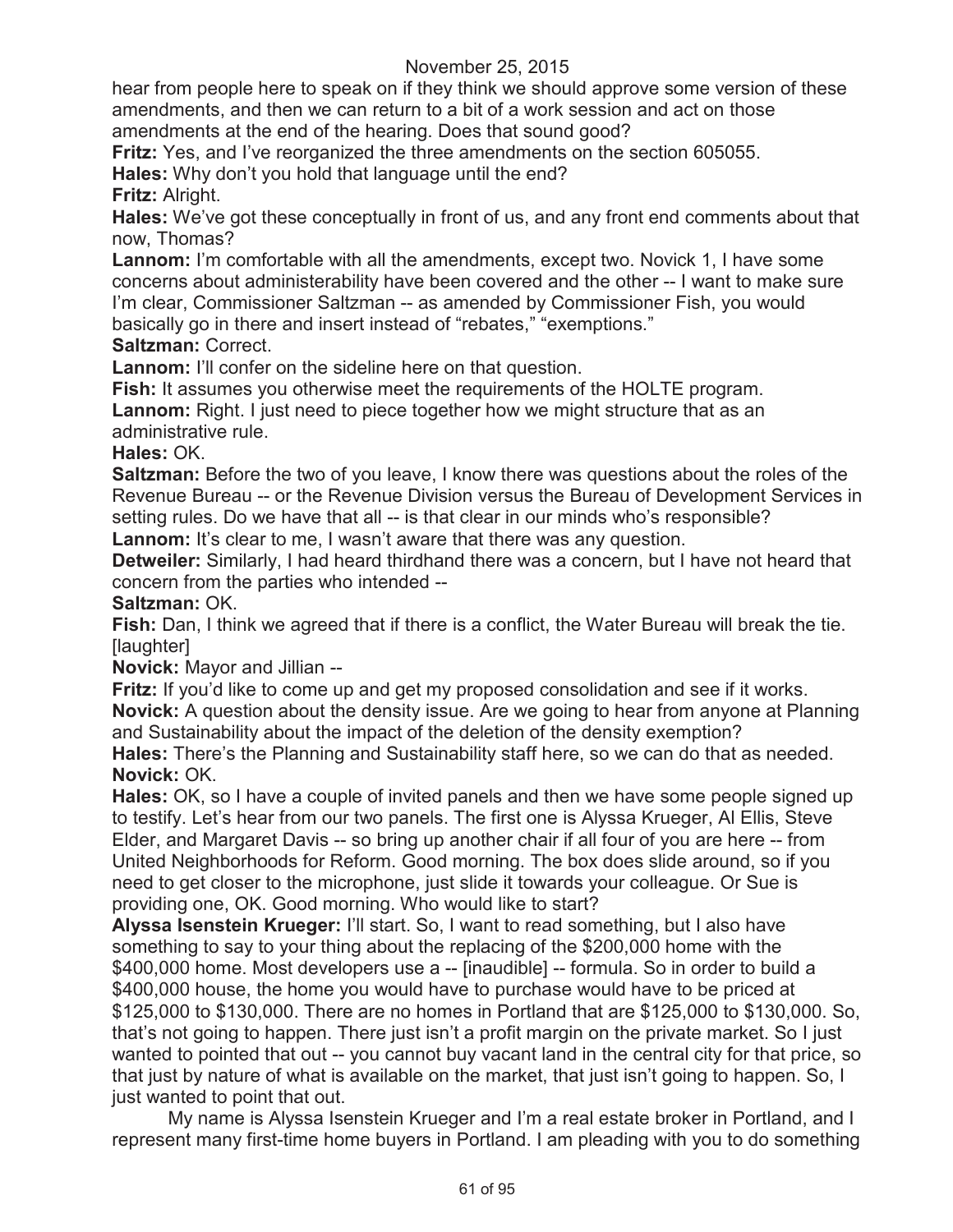to curb the wanton destruction of our viable vintage housing stock. We are losing our starter homes to the greed of the builders who see dollar signs. If builders and developers are going to make profits at the expense of our citizens' access to affordable home ownership opportunities, then they need to pay into a fund to help offset that cost. Demolition tax isn't perfect, but it's something.

The most affordable home is the one that is already standing, and once these homes are demolished, they are gone forever, taken out of service forevermore. By charging developers \$25,000 for each home they demolish for the purpose of helping to fund affordable housing efforts, this at least creates a revenue source to help families stay in Portland who are otherwise being priced out from both rental housing and home ownership, and addresses the cost of the loss of affordable housing to our rapidlychanging community.

Housing prices over the last year have risen the third fastest in the entire country, right behind Denver and San Francisco. The latest Case-Shiller housing price index shows that Portland metro house prices increased on average over 10.1% from September 2014 to September 2015. Looking at data for our closer in neighborhoods, this increase is probably 15% are more. At the same time, wages have remained stagnant and rents have increased in the double digits over the last year as well, which means potential first-time home buyers who are renting are having an even harder time saving for a down payment. With no affordable homes to buy and rents out of reach, where are the families supposed to live? Revenues generated from the demolition tax could help the families with the downpayment or rental assistance so they can continue to live in their neighborhoods.

And it is not just small starter homes being demolished. The home at 3416 NE Alameda was a gorgeous Tudor that was well-maintained and had gardens featured in Sunset Magazine. It was on a double lot, and in May of 2015, Everett Custom Homes purchased this home for \$815,000 cash, \$36,000 over the list price of \$779,000. The home was recently demolished, and a lot was split into two. Last Wednesday, Everett put the two now-vacant lots up for sale at a list price of \$500,000 each. Perhaps if there had been a demolition tax in place, that home would still be standing. In the Hayhurst neighborhood, 3015 SW Idaho was a 1949 ranch-style home that Everett purchased in March for \$210,000. They demolished the home with the plan to subdivide the property. Last Wednesday, Everett put that lot up for sale for \$500,000. And last but not least, 7850 SW 30th Avenue was a 1941 built home near Multnomah Village that Everett purchased for cash for \$398,500 in May. Last week, they listed that empty lot for \$400,000. Had there been a demolition tax, then perhaps these homes would still be standing. So, the demolition tax would hopefully serve as a deterrent for land speculation, which clearly this is. Everett Homes and other home developers are demolishing homes as fast as they can to get to the land underneath.

**Hales:** Thank you.

**Fritz:** Do you really think that -- if they are making \$100,000 on demolishing and selling it off again within a few months, why would \$25,000 make a difference to them? **Isenstein Krueger:** Perhaps they wouldn't demolish it in the first place. They clearly are not making a profit on these things. They went in there, probably got overextended - nobody really knows why, but had there been another \$25,000 added to the cost, perhaps it would have saved the homes knowing that there would not be a profit. **Hales:** Good morning.

**Al Ellis:** My name is Al Ellis, a Beaumont-Wilshire resident and co-founder of United Neighborhoods for Reform, UNR. All four of us are on the steering committee of UNR. I want to thank the Mayor for inviting us to give testimony this morning.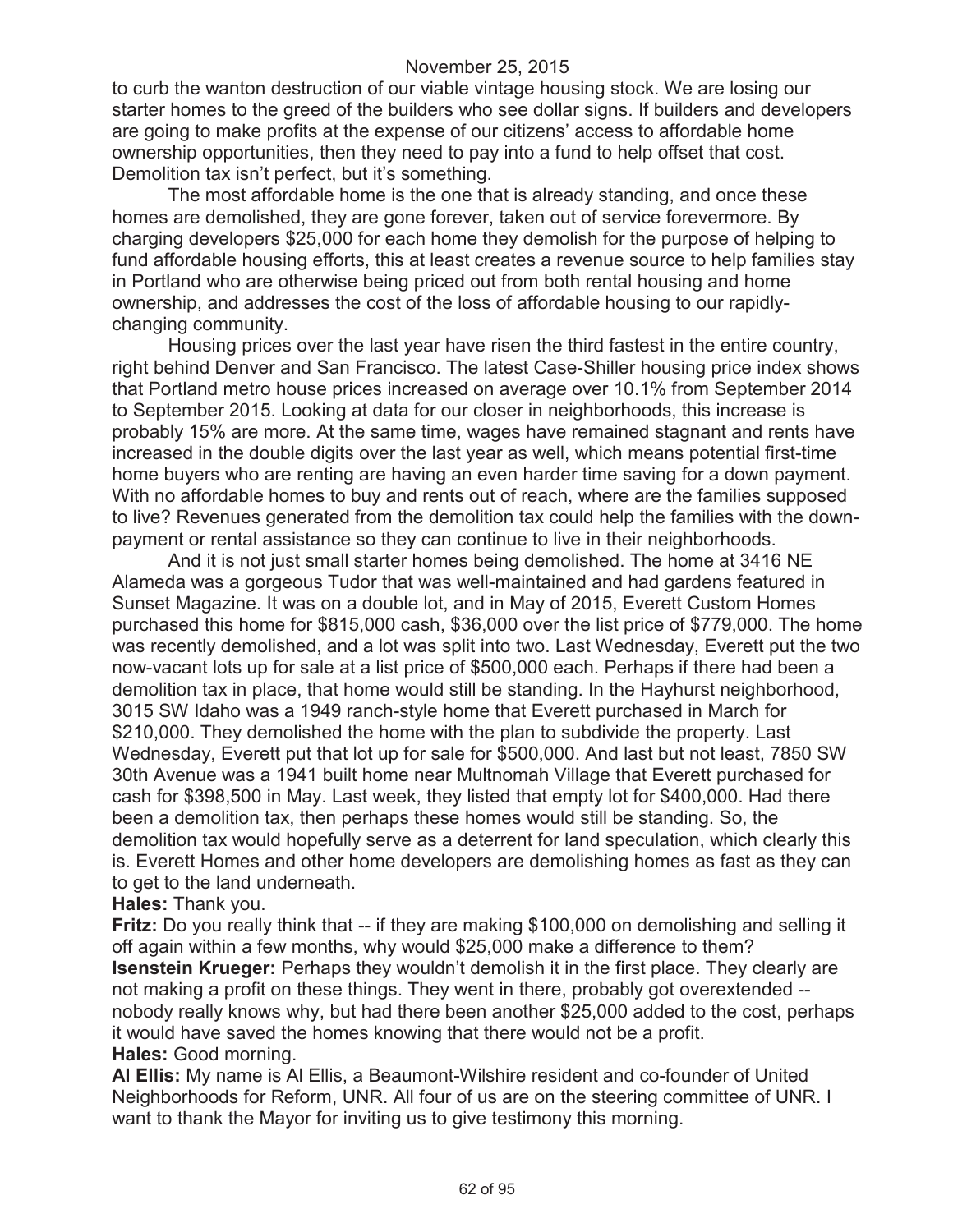The three main objectives of UNR's demolition development resolution, which is endorsed by nearly half of the City's neighborhood associations, closely mirrored three of Mayor Hales stated objectives for the neighborhoods in his State of the City speech last January. One, preserve neighborhood character; two, facilitate affordability; and three, reduce the number of residential demolitions. UNR believes that the proposed ordinance to impose a \$25,000 tax on demolition of single family homes in single family residential zones, subject to the amendments that you're going to be considering, is consistent with the aforementioned objectives and warrants your support.

The recent Oregonian staff editorial characterized this proposal as a NIMBY tax. It couldn't be further from the truth. NIMBY stands for "not in my backyard," the implication being that residents who applaud the Mayor's initiative are somehow only interested in preventing demolitions on their own blocks but could care less if demolitions take place elsewhere in the city. Clearly, the goal of this tax is to discourage destruction of viable homes throughout the city in every residential neighborhood and in accordance with Mayor Hales' amendment number 1, and not to reward the developers who destroy existing homes affordable to average buyers for the purpose of profiting from construction of million-dollar replacement dwellings under the guise of increased density.

The Oregonian editorial also cites aesthetic objections of neighbors as a primary justification for this tax. While the building of a house that is three times the size of the house demolished certainly runs counter to the comprehensive plan's stated objective of preserving neighborhood character, the primary target of this disincentive tax is not the size of the replacement houses but to preserve the existing houses. And where the tax is not successful in deterring demolition, the tax revenue will be used to fund affordable housing programs, which is only fair since every demolition is in effect a cost of the neighborhood in terms of livability and health.

In conclusion, this is more than just a vote to impose a tax. It's an opportunity to send the message that willy-nilly demolitions in our neighborhoods for the purpose of building million-dollar replacement homes with little or no regard to existing residences or the need for affordable housing is not what Portland is all about. Thank you. **Hales:** Thank you. Good morning.

**Steve Elder:** Good morning. My name is Steve Elder, and I am here to speak on behalf of the Mayor's suggested ordinance and the Mayor's amendments to it.

I live in Northeast Portland where I emigrated some three years ago from my native Texas. Since I have lived in Portland, I have been designated by TriMet, the transportation company, as an honored citizen. This entitles me to half-price bus tickets. It's a good thing. I have also been designated by the Oregonian as a NIMBY who would impose my own aesthetic sensibilities of on some poor developers who are just out to try to make a buck. I plead guilty as charged.

In preparation for this for this presentation, I came upon a newspaper account from the year 2000 in which then-City Councilman Charlie Hales said, "you can still build an ugly house in Portland, but we're going to make it hard for you." The issue then, as you may know, was the snout houses, which are bungalows with two-car garages where the front yard usually goes and no discernible front door. A leading developer said that Charlie was our former lobbyist and he's a traitor to his cause, we're all becoming a bunch of socialists. And it passed. And from my research, it passed primarily for aesthetic reasons.

And right now, the City is talking about the issue of demolishing houses and replacing them -- refilling their lots, with -- [indistinguishable] -- that blot out the sky, and I'm saying there is aesthetic justification for disallowing such a thing, but you don't need to stop there. Just listen to what all of the other -- all of my other neighbors are talking about.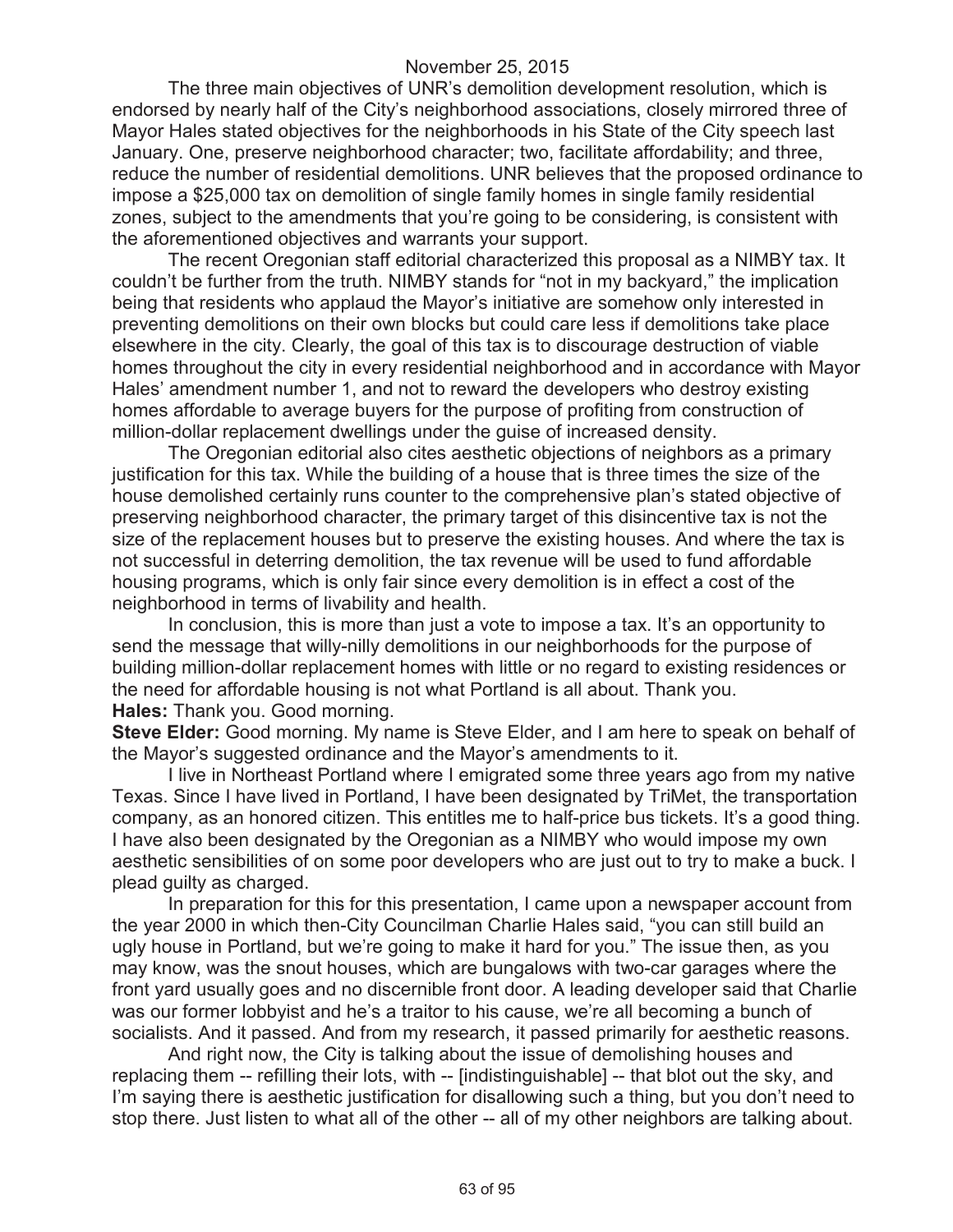About asbestos, about affordability, about lead, about tearing down -- all of this gambit of things that are on the table.

So, what the commission is looking at now is quality of life, is desirability -- being in Portland. And that's why, as I said, I submit that the Council should adopt the ordinance as amended. I would point out a couple of things that -- I would ask that the commission not weigh the ordinance down with amendments and technicalities which would make it very difficult to enforce.

And in suggestion to the notion of possibly escalating or varying the amount of the pinprick of the tax regarding how much is going to be replacing, I'd say if the Council is going to consider such things, then if the Council would consider escalating the bite of the tax to maybe raise it a bit more. In other words, escalate it both ways. Consider escalating it both ways.

And in view of my neighbor, Ms. Isenstein Kruger's suggestion that people are tearing down houses and putting the lots up -- you know, it is being real estate speculators -- I say, good.

**Hales:** Thank you very much.

**Novick:** Sir, what would you think about limiting the taxed instances where it is demonstrated to have been in fact willy-nilly -- [laughter] -- and the replacement house -- [laughter]

**Hales:** Good work. First time that's been defined in a long time. Good morning. **Margaret Davis:** Good morning. I'm Margaret Davis, I live in Northeast Portland and I work with United Neighborhoods for Reform, or UNR. UNR, whose work is endorsed by 43 neighborhood associations, supports the demolition tax as a way to maintain and fund viable affordable housing while also better distributing the cost of trash and build development. The loss of housing is real, exacerbated by developers now, eliminating homes, to merely put the lots on the market. This during a declared housing emergency. Whatever happens with the tax, we need to do much more.

Because of severe public danger related to the release of asbestos and lead dust during demolitions, UNR proposes a temporary demolition moratorium until the City can craft rules on abatement, comply with the new state law on asbestos, and effectively protect the public from exposure to hazardous materials. At meetings of City staff and federal agency personnel, we have seen how slow and difficult it will be to manage uncontrolled hazmat during the demolitions. Let's give them the needed time and the incentive to safeguard people and the environment, maybe even go up to Vancouver, Washington or any other city there and see how they do it.

In September, Oregonian reporter Fedor Zarkhin looked into the release of hazmat during mechanical demolition and a multi-part series. He found huge gaps in oversight of demolitions that allow lead and asbestos to be visited upon unsuspecting neighbors and surrounding properties. Think about the kids who live near a demolition and play on the swing set, then eat a snack afterwards without washing their hands thereby ingesting small particles of lead that Center for Disease Control says has no safe limit in children. Imagine the asbestos fibers embedding themselves into people's lungs later to bloom into serious illness.

Demolitions occur almost daily, and the exposure is exponential. Have you consulted legal counsel as to the City's culpability when all these serious illnesses present themselves? After the Oregonian stories and our visits here, you can't say you didn't know.

A moratorium sounds like scary stuff, but it needn't be. The law is on your side. Under the Portland City Charter, a key responsibility of City government is to ensure public safety. And I have a citation here in your handout. A demolition moratorium is legally defensible and morally responsible. One grounds for a moratorium according to the state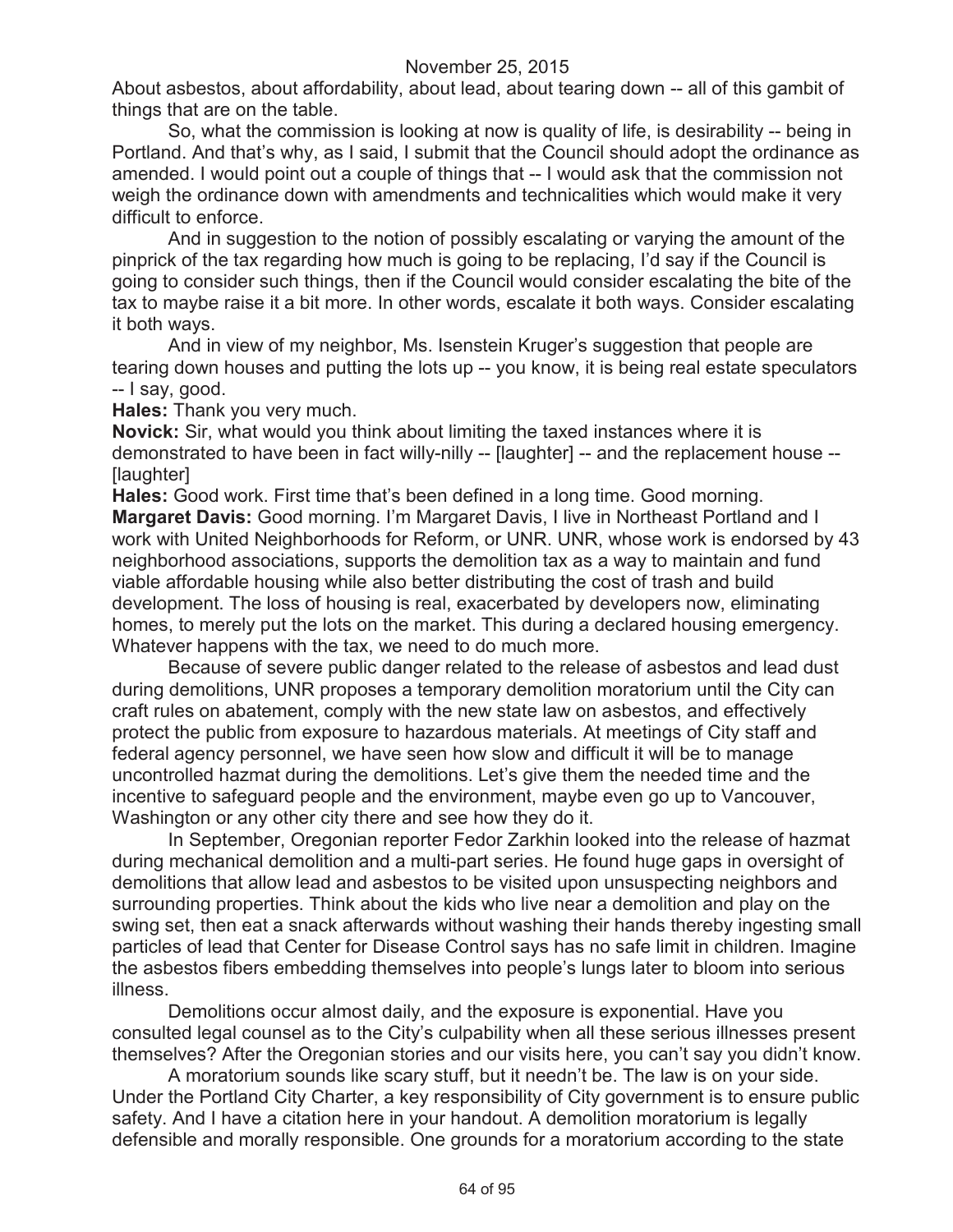law is that it demonstrate a compelling need, including prevention of irrevocable public harm from development.

It has been hard enough watching our great neighborhoods that we created plundered and turned into profit centers for short-term investors. It has been unconscionable to watch our neighborhoods turn into poison centers where we cannot eat what we grow, breathe deeply, or play safely. As you consider demolitions and their irreversible effects and a moratorium, we urge you to be brave, be responsible, be our leaders. Thank you for your service to your constituents. Happy Thanksgiving. **Hales:** Thank you all very much. Thanks for coming. We have a second panel, Ruth Adkins from the Welcome Home Coalition, Tim Pitts from Think Real Estate, and Fred Leeson from the Architectural Heritage Center. Good morning.

**Ruth Adkins:** Good morning. For the record, my name is Ruth Adkins. I am here today representing the Welcome Home Coalition, which is an organization of 115 area organizations working to increase dedicated funding in the Portland metro region, to build, preserve, and support affordable housing. I am here to strongly support the proposed demolition tax. Obviously, this new tax alone cannot fix our affordable housing crisis, but it is one more tool in our toll box of revenue and policy solutions towards an equitable Portland where everyone can find a place to call home.

As you know, Portland still needs an additional \$50 million annually, to build back the missing 25,000 affordable homes. But this proposed tax will be the first permanent and dedicated revenue stream for Portland's Housing Investment Fund, or HIF, so that's very exciting.

We support the Mayor's proposal to include all demolition of single family homes, including lots where additional density planned. To exempt more than 60% of the demolition with significantly reduce the revenue and the community benefit of the policy without creating any new affordability.

Each demolition of a non-condemned home that is replaced by a market rate housing represents a loss of affordable home ownership starter home opportunity, even when density is added. And of course, in this context, density does not mean a large multifamily apartment building, but we really feel like this helps level the playing field for those first-time home buyers. So, we do agree that the tax should apply to all demolitions and single family homes.

If I may comment in regard to some of the many amendments on the table. Obviously, we strongly support the exemption of the nonprofit housing. Really appreciate that is being put forward, and we're sure that our City staff can capability work through the complexities of figuring out how to make that work, but we really appreciate the intent to not add onto the already high cost of providing affordable housing. We need to reduce those costs wherever possible, so appreciate and hope that you will approve that amendment to exempt nonprofit housing and, of course, potentially privately develop housing that includes affordable units.

In terms of the start date, we are in a housing emergency. Recognizing that there needs to be a balance when new policies come in, but the concern would be that folks would do a rush and capitalize before the extended deadline. So, from my perspective, it should be a moratorium because of the emergency on demolitions until we can get the rules worked out and get this in place.

In terms of the current homeowner piece, we certainly appreciate that there may be some homeowners who plan to demolish their homes, but I think for me and for the coalition, the larger concern is really that speculation by developers. That's the bigger concern that this policy would address. And I don't know what would stop a homeowner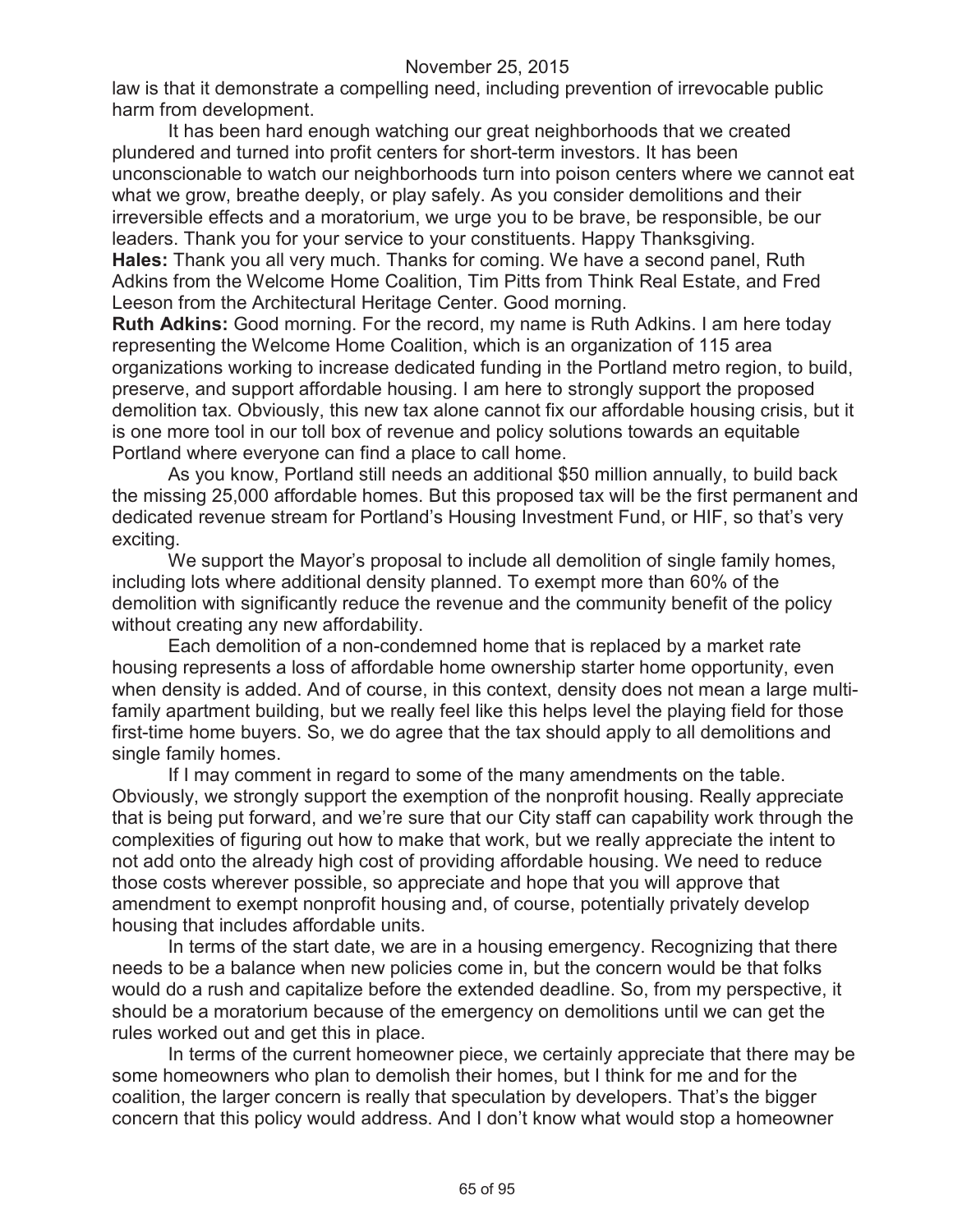from taking advantage of their exemption and turning it around and selling it to Dastardly Developer.

Additionally, we would love it if the tax language were clarified so that it were per unit, not per building lot. In other words, if a four-plex is torn down, the developer should be charged for the loss of four homes, not one, especially since the smaller multi-plexes are really one of the few remaining affordable options in Portland. And we also would love it if the currently existing loophole for partial demolition where you tear down almost not entirely the whole building -- if there is a way to close the loophole, that would be better policy.

On the whole, we are very happy to support the new policy, and really appreciate your leadership to seek new and dedicated revenue streams to permanently close the gap on our affordable housing shortfall. It's a great first step for the Housing Investment Fund and a good stop for housing equity in Portland. Thank you very much. **Hales:** Thank you, Ruth.

**Fritz:** A question of clarification. Does this tax apply to multi-family dwellings? **Hales:** I don't believe so in its current form. Jillian might be able to help with that. **Adkins:** Yeah, in terms of the density goals -- this doesn't apply to that, so I think that that's why we're OK.

**Fritz:** It's an interesting question that I wanted to talk about some more later, because one of our problems of course is demolition of larger multi-family structures that could be preserved and continue to be affordable, so that's an interesting concept.

**Hales:** Good point. We'll get staff to respond to that, too.

**Novick:** Ms. Adkins, on the subject of needing other tools, there's one potential tool that does not exist I would like to run by you. We now have the state -- I think it's the constitutional amendment that prohibits any real estate transfer taxes. Last year in Portland, about 2000 houses were sold for over a half a million dollars. Even if you only applied a 2% real estate transfer tax to those houses, you would raise \$20 million. And I have asked the legislators if they would be willing to send something to the voters saying, "would you be OK with real estate transfer taxes only applied to homes that sold for half a million dollars?" So, I'm curious if you join me in furthering that suggestion. **Adkins:** Absolutely. Thank you.

**Hales:** Tim, good morning.

**Tim Pitts:** Thank you. I'm Tim Pitts, the owner of Think Real Estate. It's a residential brokerage on the eastside, and are I'm here on behalf of many of my colleagues there and throughout the real estate industry in Portland. The past couple of years have been scary, frankly, for us. We've seen rents and prices skyrocketing, houses are being demolished, and a lot of us have a lot of concerns about the direction of the city, and I think that the demolition tax would really address a lot of these issues.

My two biggest concerns are that we have an extreme lack of affordable housing and that we're allowing too many of our historic structures to be torn down. So, I really think we're fooling ourselves in thinking we are building a better city by letting so many historic homes be torn down throughout the city. I think that there should be stricter regulations, and in cases where someone wants to demolish a functional structure, they should pay a large fee.

Builders are claiming, I guess, that the houses being torn down are not houses that anyone would want to live in. But I seen many houses come on the market and sell only to be torn down and in almost every case, these are houses that could have been remodeled and could have been lived in by future residents. I've remodeled houses myself. The first house I bought in Portland was a former drug house off North Mississippi, and it was in terrible condition. We could have torn it down, but we renovated it and kept it as a historic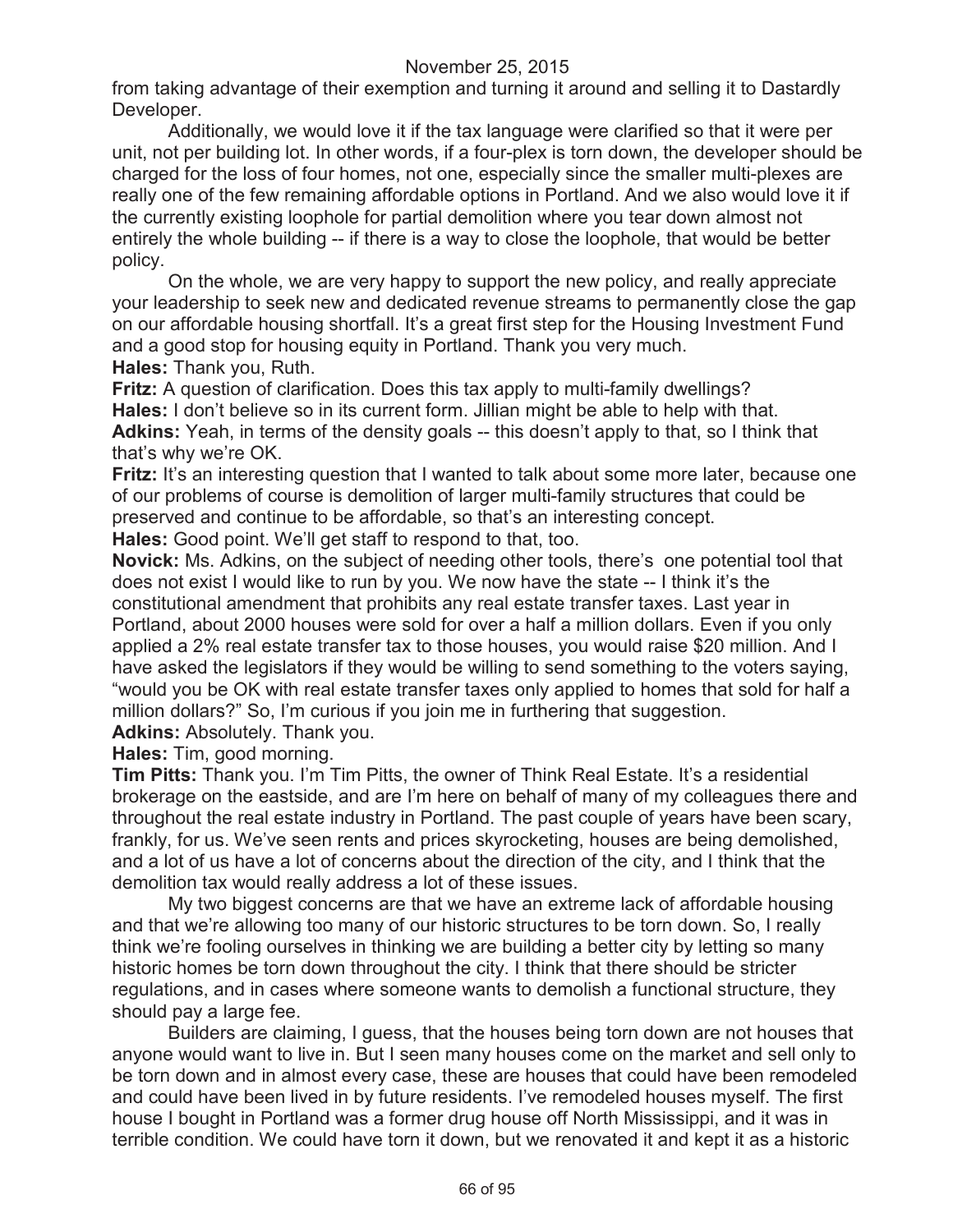structure in that neighborhood, and I'm glad that we did. I think many of the houses -- as I've said -- being torn down certainly could be inhabited by future people. And clients would rather have these vintage homes. So, a lot of my clients want new construction for one reason or another, but the vast majority of Portlanders want to live in vintage structures.

Sadly, the way the market is, buyers can't compete with builders for these houses. Time and time again, buyers get beat out by builders that can offer cash, quick close. And people that want to buy a small, modest house with all the money that they have and fix it up over time -- they're simply beaten out because the seller wants the best deal possible or the most sure thing possible, so they go with the builder who can say, "cash, no contingencies" knowing that they're just going to tear it down. So, I think that the \$25,000 tax, while it might not totally prevent that, would level the playing field a bit and allow homeowners or potential homeowners to get into houses that are affordable and in scale with the neighborhood.

I know builders also say that the old houses are inefficient in terms of the energy usage, but when you look at the fact that they're often tearing down a modest, appropriately-sized house and building a monster house in its place, you really lose the efficiencies. You can't tell me that it's good for the environment, to tear down a functional house and put the house in the landfill -- we're not talking about destruction, nobody's deconstructing houses right now, they're just knocking everything down into is a pile of rubble and putting it in the landfill -- and building a big energy-efficient house that sells for often well above \$500,000. So \$500,000 as some measure of transfer tax would be crazy because 500,000 is the new entry point for a modest bungalow in Portland.

So, I think that we really do need stricter controls for demolishing houses. We need affordable housing. Rents are going crazy. People are not going to stop moving here, rents will continue to accelerate, prices will continue to accelerate, and if we don't do something, then quickly, people were not going to be able to afford to live in the city that they lived in. So, affordable housing definitely needs attention, and this to me seems like a very neat and tidy way to address these two issues.

Quickly regarding the one amendment about homeowners being able to tear down their own house. I know that it's tempting to say that you want to have exemptions so you're not punishing people that own their house, but often builders are buying house says off-market. And so if you have a provision where if the homeowner applies they don't have to pay the fee, there's nothing that's going to stop the builders from partnering with homeowners under a contract, tearing down the house, building a new house, and the homeowner is the one selling it and paying a huge profit to the builder as a partnership, but they're going to avoid the 25,000 tax. So I think if you have some provision like that, I would strongly encourage you to have a three to five-year period where the homeowner has to inhabit it to eliminate that scenario from happening. Which is a bit harder -- you put a lien on the property or something like that -- but that would be necessary because that would be a super easy loophole to exploit.

**Hales:** Thank you, helpful. Good morning, Fred.

**Fred Leeson:** Good morning. Fred Leeson, Bosco-Milligan Foundation. We own and operate the Architectural Heritage Center at 701 SE Grand. We strongly support the idea of the tax. We believe that it will help maybe in some cases tilt a homeowner or a developer towards renovation rather than demolition. You actually get a better bang for your buck economically rehabbing a house than you do starting over. We are grateful to the Mayor's office for proposing that the density exemption be removed. That had the capacity to gobble up the whole thing.

A couple of ideas we had is that the fee should be levied on the tax lot, not just a house. If there's a situation where there are more than one tax lot involved that's going to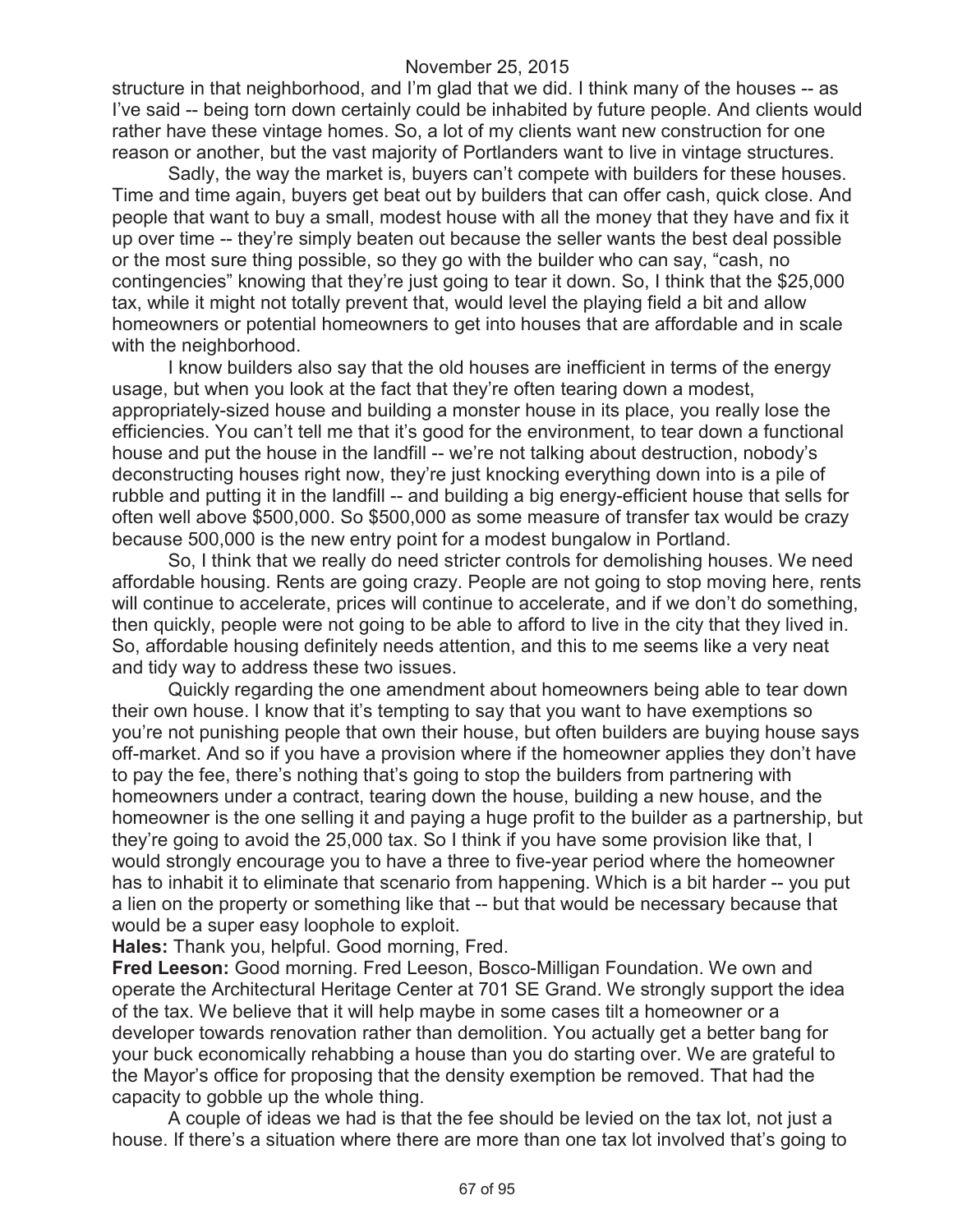be one house. It does happen in some neighborhoods. We also like the idea and would suggest that the revenue generated, because it's coming from a single family neighborhood, should be limited to programs and rehab opportunities in single family neighborhoods. Just something to think about.

Commissioner Novick, I'm concerned about the tiered tax because we know Dastardly Developer will game the system. They gamed the system back when we had the K1 exemption where they would buy a home on a double lot, come in and get the automatic permit for one house, build that house, then divide the lot and build the second house. You got two for one and they had eliminated the delays. I say that in criticism, but it's also extremely human to try to game the system, and people will game systems.

I firmly believe that the most affordable house is the house that's already there. If you're looking for affordable transportation, you don't go to the new car showroom. Thank you.

**Hales:** Thank you very much. Thank you all. OK, let's move to the signup sheet, please, and take public testimony from others that were here.

**Parsons:** We have 14 people signed up.

**Hales:** Good morning. If we could hold the testimony to two minutes that would be helpful, because we have a lot of people signed up. Try to be brief.

**Clinton Wood:** My name is Clinton Wood. I work at ESCO Corporation as an engineer, and my husband and I adopted a two-year-old. We live in Gresham, Oregon and hope to expand our family.

The number one reason we haven't moved to Portland is not affordability, it's actually suitable family housing. There's simply a lack of suitable family housing that meets our needs and a lot of families' needs. The city has grown over 200,000 people in the last 50 years, and in that same time, there's 30,000 less school aged children in the city. We're moving out to the suburbs and not because it's too expensive in the city, we're moving because the housing needs in the suburbs meet our needs.

This new construction that everybody thinks is a monstrosity meets our needs. It accommodates larger families, they attract families with children which in turn can provide more children to attend public schools. They generate higher property taxes for the City than the existing home that's on there that's capped by Measure 5 to provide a safer and healthier environment that these people here even admit that they're full of asbestos, lead, radon gas leaking into the basement, and dumping stormwater into the City sewer system. They're also more energy-efficient.

Tearing down homes and gutting them fills up the landfill just as much as tearing down the house. You call these eyesores, but you have no problem building apartments and low-income housing in the name of affordability. These demo fees will only increase the cost for my family to move into the city. It's not making it affordable for anybody. I'm going to come in and buy a lower-cost housing and displace somebody with lower income anyway, and you didn't solve anything -- [beeping] -- and -- isn't going to solve anything. **Hales:** It means you got about 30 seconds.

**Wood:** Oh, OK. So, what I'm trying to get at is you guys need to attract families like me, and the housing out there is not suitable or meeting family needs. This new housing is. You guys have a lot of social programs that you want to fund, and you should be funding it through higher property taxes that this new construction pays for.

**Hales:** Thank you very much. Good morning.

**Gary Whitehill-Baziuk:** Hi, my name is Gary Whitehill-Baziuk and I've been a real estate broker in the city over 25 years. I'm here today speaking on behalf of a number of my clients as well as several of my colleagues. We find this proposal to eliminate the exemption for multiple units a disservice to the city.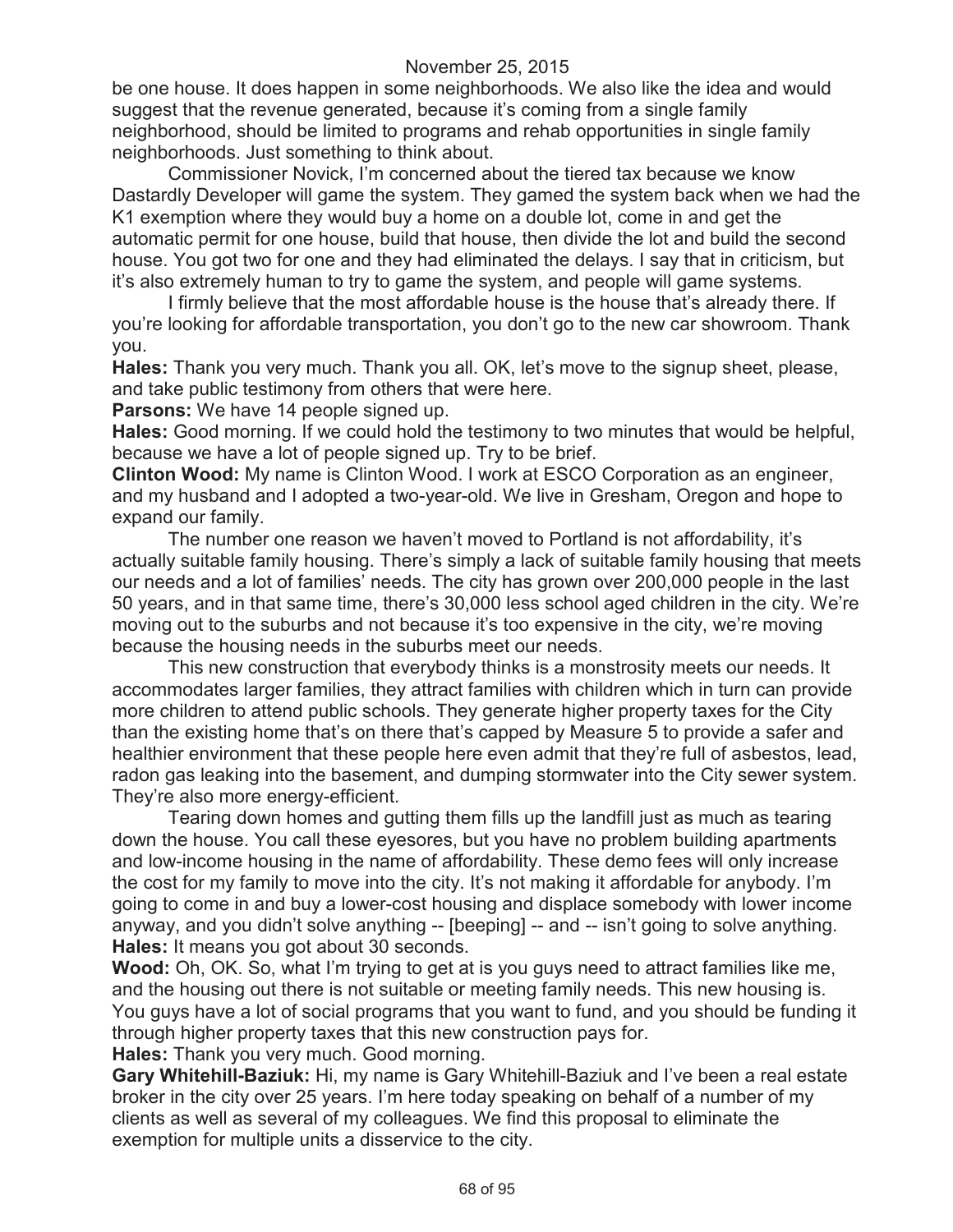We currently have a housing shortage. A balanced real estate market is one in which there exists a six-month inventory of homes on the market. We currently have less than two. This proposal will only add to the imbalance thereby making housing even less affordable. We have two large groups of people who are either in the current market pool for homes or are about to enter that pool. I speak of the millennials who won't be content in their 600 square foot studios on Division forever. They will be looking for affordable homes hopefully in the city. I say hopefully because if we don't fill that supply side of the equation, I suppose they will look in Gresham or Hillsboro or Milwaukie.

The other large group is the baby boomers who wish to downsize. Not all wish of them wish to reside in condos in the Pearl or South Waterfront. So, where do they go? Vancouver? Any constraint on supply not only puts upward pressure on prices but also hurts the economic fabric of the city. Impacts include loss of revenue to local businesses as people move away, less jobs for the construction industry, and lost revenue to the suppliers of products and services to these workers. Additionally, there will be lost revenue in the decrease of property taxes that fund services for the entire state.

Other unintended consequences -- sellers receiving \$25,000 less for their homes because developers will argue to homeowners that this proposal just devalued their home. Another consequence will simply be an increase in home prices. Developers will just simply pass this additional cost on to the consumer. Does not seem logical that if one buys a single home on a 10,000 square foot lot and because of zoning is allowed to build from four to 10 new homes thereby adding more to the supply side that they should be taxed on this.

We as Oregonians value our farm and forest land and do not wish to see our urban growth boundary spread to levels that will create unfettered growth. The City claims that one of the most critical livability goals is to increase density. If density is the goal and prices are already high and supply is low, why is the Council considering placing yet another constraint on infill and applying more upward pressure on home prices?

I realize people are angry that a number of older homes have been torn down that could have been saved, but do not allow the outlier to become the norm and the basis for this proposal.

In closing -- and I speak for many that could not be here today -- I must take issue with the City Council selecting the day before a large traditional holiday as the scheduled time for this important public hearing. It is disingenuous engagement. Though I have no doubt that this proposal was initially well-intended, it is ill-conceived, will fail on many fronts, and will not bring the desired results. This is a critical issue, one that deserves far more discussion and redesign. Thanks.

**Hales:** Thank you. I just want to make sure you understand -- this tax would not apply to a situation --

#### **Whitehill-Baziuk:** R1, R2.5?

**Hales:** No --

**Whitehill-Baziuk:** No.

**Hales:** Like the great project you built in my neighborhood, mixed use over retail -- that's -- **Whitehill-Baziuk:** That's commercial.

**Hales:** Untouched by this tax.

**Whitehill-Baziuk:** What about underlying tax lots?

**Hales:** Single family zones is what we're talking about. So, single family zones --R5, R7, R10. So, not R2.5, not R1.

**Whitehill-Baziuk:** OK, thanks. Sorry.

**Hales:** 2.5 -- sorry, it does apply to 2.5.

**Whitehill-Baziuk:** But not 1 or 2.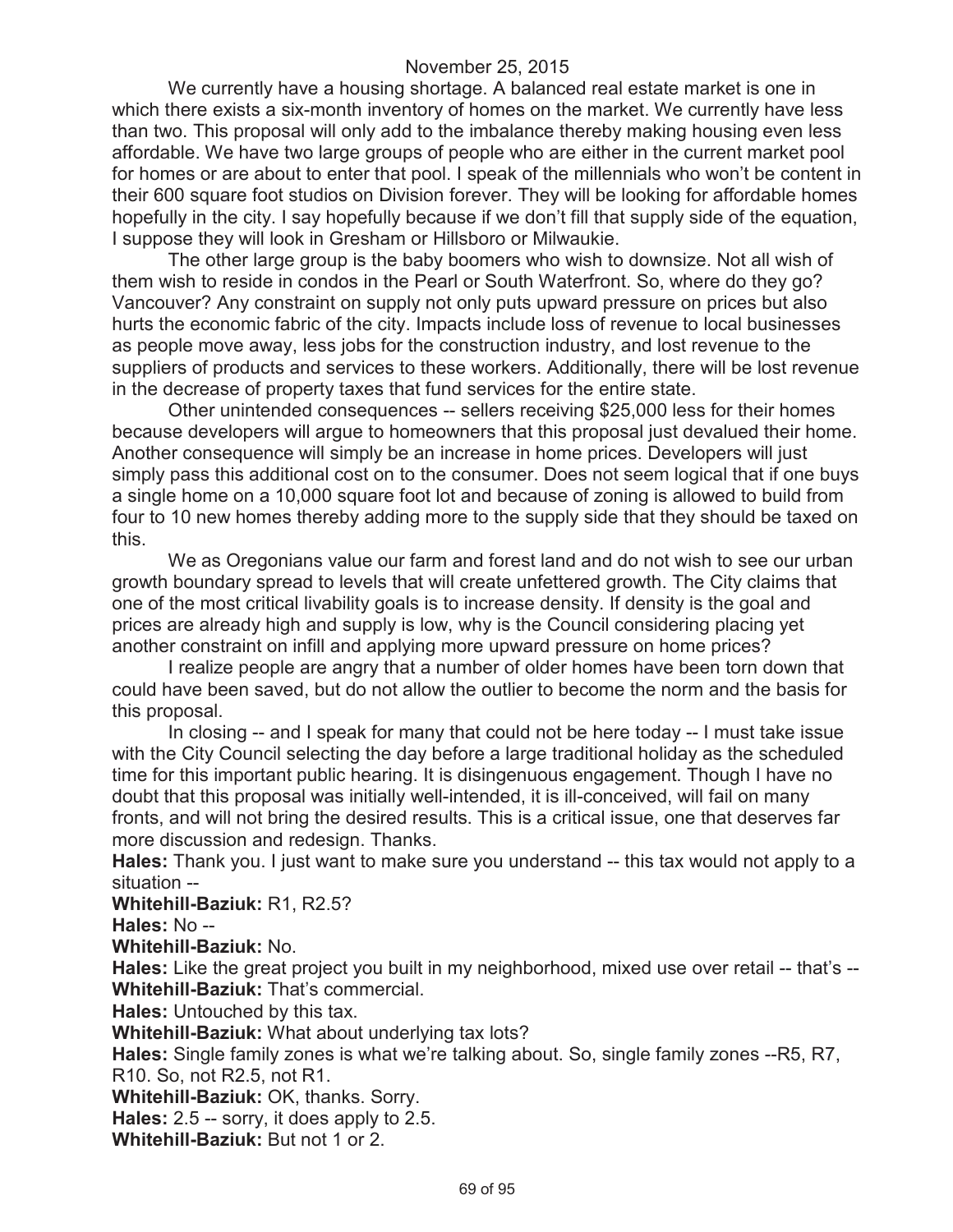**Hales:** Not R1, R2. Those are multi-family zones. For now. Mixed use zones. That project you built in my neighborhood would be in our new zoning code --

**Whitehill-Baziuk**: [indistinguishable]

**Hales:** -- it would still be a mixed use zone.

**Whitehill-Baziuk:** But an R2.5 if it's a 10,000 square foot lot, you're still adding four units. **Hales:** Potentially, yes.

**Fish:** Do you support the money going to a dedicated fund with the Housing Investment Fund?

**Whitehill-Baziuk:** Yes, absolutely.

**Fish:** And by the way, we're not taking a vote today. I think this is the second or third hearing we've had on this issue. Just want you to know.

**Whitehill-Baziuk:** I know, I've been here.

**Fish:** Thank you.

**Hales:** Thank you. Good morning.

**John Maternoski:** My name is John Maternoski, I'm here representing a local architecture firm and a client in particular. I have a couple clarification items. We have a project that has been delayed for a while and we got approval for demolition --

**Fish:** What the firm you represent?

**Maternoski:** William Tripp Architect. It's a small firm. So, the project has been delayed. We have the demo permit. It's since expired. So, we're wondering if the client isn't able to start construction before February 1st or March 1st, whenever the start date is, would we be OK with the demo permit that has been issued previously, or would we need to reapply again and have a current standing permit at the time?

**Hales:** I believe the answer -- we'll get that answer -- I believe you would have to reapply. **Maternoski:** OK, so it would have to be active. OK. Then we have two dwelling units on our site, it's one site. That's been brought up earlier if that would be 25,000 or 50,000. **Hales:** As currently proposed, the tax would apply to each house demolished. So it would apply to each unit demolished, not to each unit built.

**Maternoski:** OK. And then the last thing -- we had a lot of talk about numbers and taxes and all that, but I was wondering if there's ever been mention of more a human element. If you're applying for your demo permit if you can say, "here's what we're doing and here's how it's going to benefit the neighborhood," is there some kind of panel that could review that on a case-by-case basis and give approval or denial?

**Hales:** No, we're not setting that up. Appreciate the suggestion, but that would be pretty unwieldy for us. Thank you very much. Thank you all. Good morning. Go ahead. **Steve Smelser:** Good morning. My name is Steve Smelser. I used to work with you, Charlie.

**Hales:** Good to see you, Steve.

**Smelser:** I'm a homebuilder. I spent my whole career since 1970 building primarily affordable housing. It's what I do. Over those 40 years, 45 years of building homes there have been all kinds of fees increase, systems development fees, rule changes, and I have yet to see one that has made housing more affordable. Every one of them, all they do is drive the cost of housing up. This fee will do exactly the same thing.

Existing housing prices follow new construction housing prices. And if new housing construction prices go up because I have to pay a \$25,000 fee to tear a house down, existing housing prices will rise the same. It happens everywhere in the world. And that's what will happen.

When I buy a house -- and I have bought two in Portland and tore them down - nothing in the last five years but I have in the past, and I didn't build million-dollar houses. There may be some million-dollar houses built but I bet most are not. But when I buy a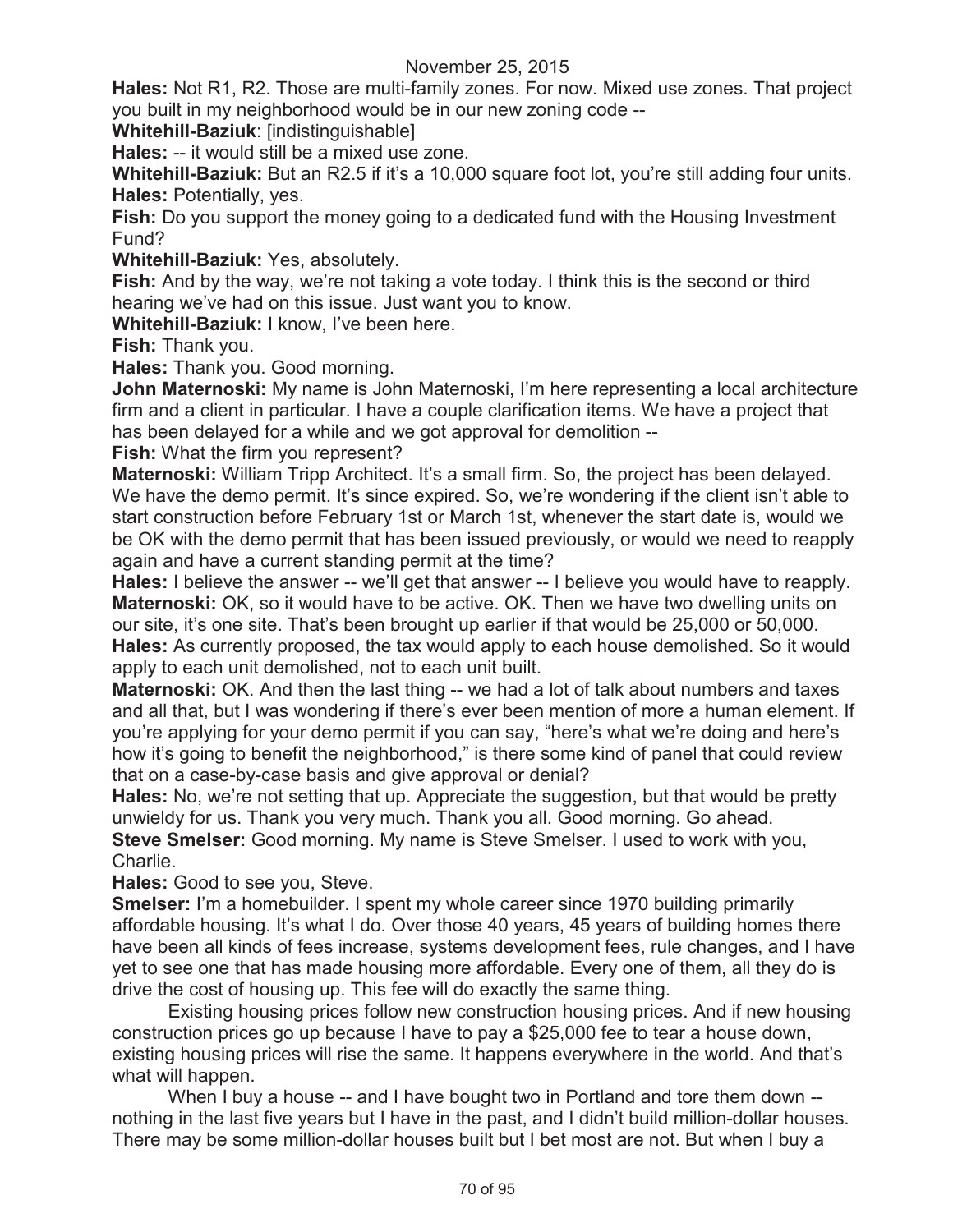house and tear a house down, I tear a house down that was not energy efficient, it was not structurally safe for earthquakes, it was probably full of lead, which isn't safe for kids living in those homes, and we built a new house that's energy efficient, has all the latest energyefficient appliances, no lead, and it's engineered seismically to be safe in an earthquake time. That's what we do.

The last thing that I want to say is the city has blighted areas that you want builders to come in and rebuild. To make it cost \$25,000 extra to tear down a blighted house might be a disincentive to come in and do that, and those areas then remain blighted. **Fritz:** May I ask you a question? What would you say to those who say that presumably developers already selling their new houses for as much as they probably can and that they wouldn't be able to tack the \$25,000 on top?

**Smelser:** It will have to add on top. Builders aren't going to build houses and take a loss. They're going to get what they can get for the market, just as the existing homeowner - when he sells his house, he gets what he can get. You know? They call builders greedy people and stuff, but every homeowner does the same thing -- they sell the house for what they can get.

**Hales:** Thanks very much. Good morning.

**Terry Parker:** Terry Parker. I'm a fourth generation Portlander speaking as an individual today.

Portland single family home neighborhoods are under attack. In addition to working class neighborhoods being torn apart by proposed up zoning in the comp plan, throughout the city, livable single family homes are being demolished at a great rate. The average cost of a new house that replaces a home torn down is 2.4 times more. Many of the homes being torn down are considered to be affordable starter homes, some of them fixer-uppers. Reducing the housing stock of these starter homes also reduces opportunity for lower income people to invest in a house and obtain some wealth through the equity property ownership instead of just continuing to pay rent.

Moreover, diversity within single family home neighborhoods suffer when there's an absence of affordable starter homes. Most of the new replacement houses fall into the category of either a narrow, skinny box or out of scale monster box with a porch superglued on the front side. In most cases, the footprint of the new cookie cutter boxes interrupt the backyard and or front yard ribbons of green add quality of life in most single family neighborhoods. Moreover, the unique historical qualities of neighborhood architecture that make Portland an appealing place to live is lost when the only new single family home comes in the form of various sized boxes. Much has been said about the Portland single family home neighborhoods that have disappeared, including those where the Veterans Memorial Coliseum now stands in areas that have been part of urban renewal.

The city needs to preserve single family housing stock we still have. It must be affordable to all levels of income including families just starting out, the working class, and senior citizens on fixed income. Assessing a demolition tax is a good start to reduce the obscene number of demolitions taking place, but not the entire answer or complete solution to the problem. As an individual and as a member of the UNR steering committee, I fully support the implementation of a demolition tax, the amendment that eliminates the rebate for constructing two houses for one demolished home, and the testimony supplied by UNR.

I would also like to add one other thing. I have a concern about the homeowner not paying the tax because the homeowner could likely be just scamming the system with a developer, joining forces with the developer, so I agree with Steve in this case that --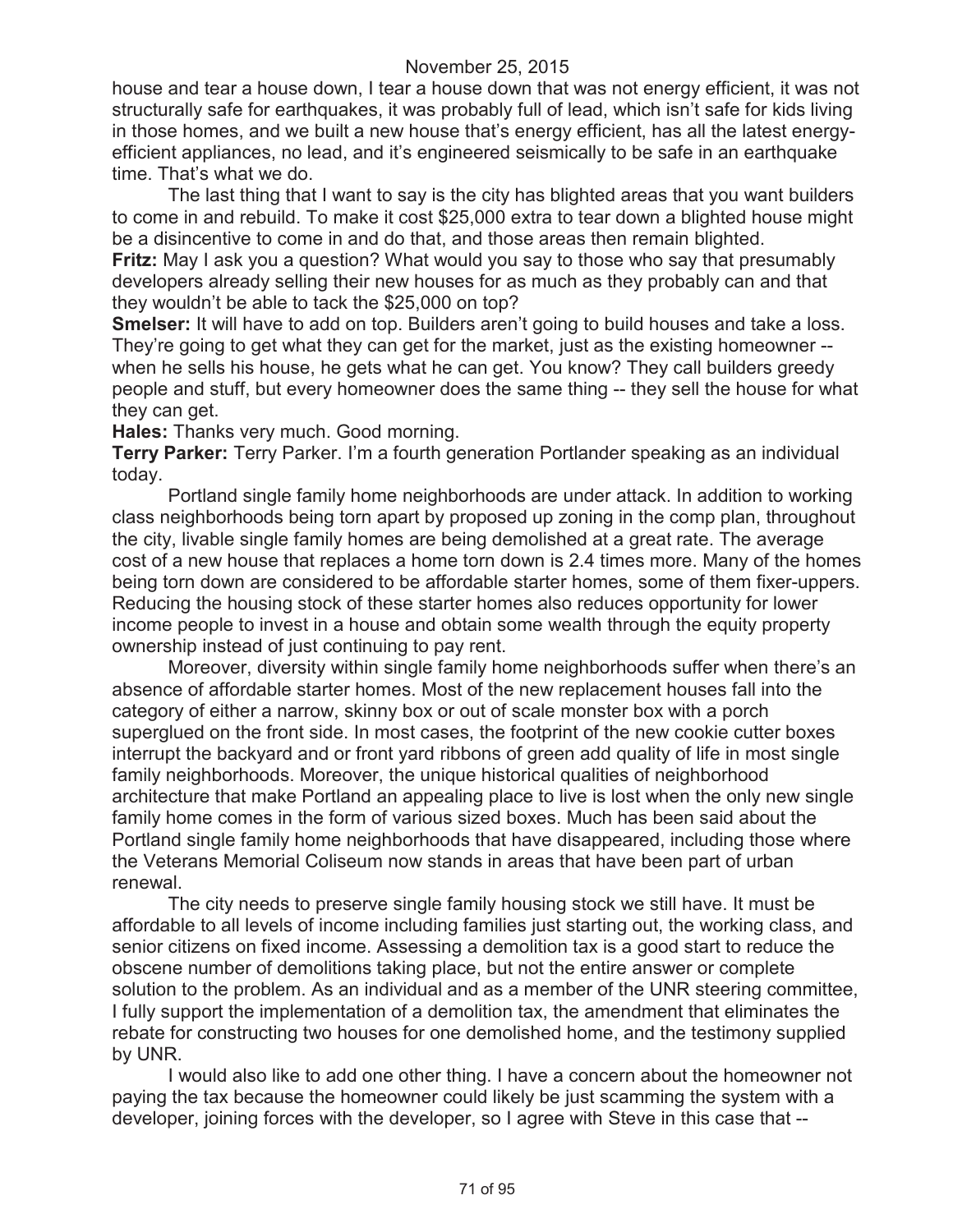Commissioner Novick -- that there needs to be some sort of policy that the homeowner must live in the home a certain period of time. Thank you.

**Hales:** Thank you. Good morning.

**Lightning:** Good morning. My name is Lightning, I represent Lightning Watchdog PDX. I think the ordinance should be adopted as amended but I'm going to state my concern that I still think that 25,000 is too high. I would like that to be reduced by 50%. And again, when the real estate brokers are doing a lot of business with the developers on building new homes and selling the homes, you real estate brokers can discount your fee and make up the difference on this issue, which will go to the Housing Investment Fund. Again on the HIF, I don't want any limitations on where those funds can go. Of course, to affordable housing is the main priority.

Another concern I have is that people selling the houses in the neighborhoods - why don't the neighborhood associations get together with them and say, "why don't you put something, a covenant or something in an agreement that states you don't want this demolished and only will sell it to somebody that wants to rehab the property?" The sellers have that ability to do that, and if the neighborhood associations get together with them, why not implement that? What I don't want to see again is the developers restricted, impeded, and sent away, because we do need new houses being built as the gentleman stated, for his family, and that's an option that should be out there. We should not restrict him from being able to look at those kind of houses.

Again, from my position I think this tax is too high and the brokerage houses should step up also on the additional amount that should go to the HIF fund. If they don't want to, don't deal with the developers. Just have the developers sell it out themselves and cut the brokers out of the deal at 100%. Maybe they'll understand that if they want to step up to the table today and say, hey, let's not let the developers build a house, but hey, if they have a \$1 million home they just did then I want to get that commission -- well, that's kind of a double standard. So, stand by what you say, and a lot of sellers out there I think would be open to not allowing the house they are selling not to be demolished but they also have to understand up front, you need to talk to your broker and have that put in some form of agreement whether in the listing agreement or have an attorney draw something up to make sure that happens. Thank you.

### **Hales:** Thank you.

**Fish:** Lightning, can I just clarify something? It just seems like there's still lingering doubt on this proposition and I just want to clear this up once and for all. The current proposal before us that's already been amended states clearly that any revenue will go into the Housing Investment Fund without any restriction.

**Lightning:** OK, very good.

**Fish:** For any purpose the Commissioner-in-Charge wishes to expend it without restriction. **Lightning:** Very good. Thank you.

**Hales:** Thank you all. Next three, please. Go ahead, Diane, while the others are getting settled.

**Diane Linn:** Good morning. Diane Linn, Director at Proud Ground. Thank you so much. I'll try to be briefer than two minutes because I think I'm here to suggest that you're going in the right direction with this tax. It really could be -- as Ruth said from Oregon ON, I join her voice in this effort to create yet another source, another tool in our extraordinary effort to deal with this crisis we have here in our wonderful city around affordable housing.

No tax is ever going to be universally embraced by the community. We all know that. But tough choices have to be made, and I think this is a source that could be really an additional very helpful tool for us.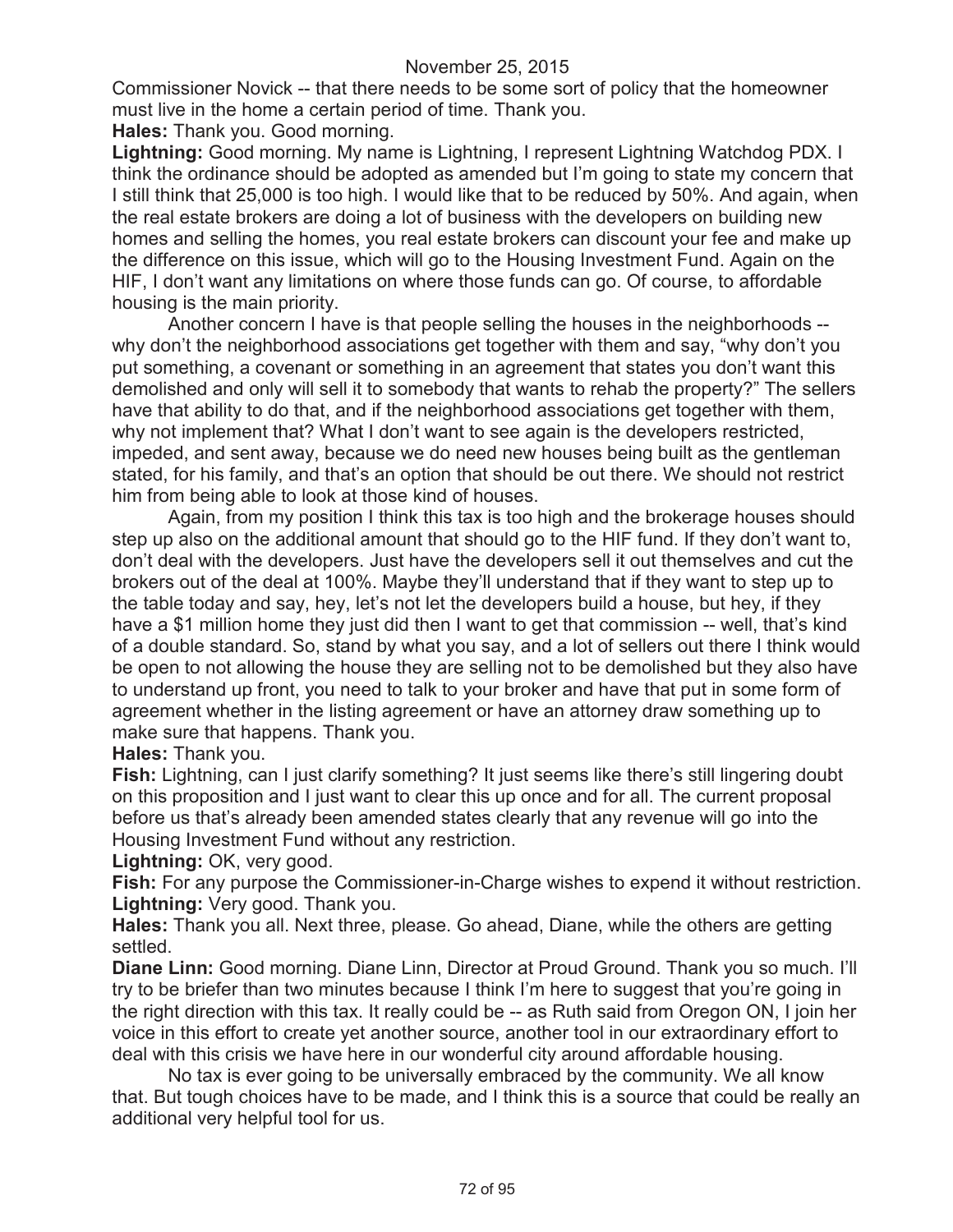The only thing I would like to add briefly this morning is we really do need to start to plant the seeds of permanent affordability every chance we get. If this money could be applied at least in some ways -- it doesn't have to be exclusively applied -- appreciate Commissioner Fish's effort to expand our choices -- we do need to talk about establishing permanently affordable housing so 10 and 20 and 30 years down the road, we're not facing these similar issues over and over in neighborhoods. We'll be working diligently with our partners at Habitat for Humanity, Proud Ground, to promote homeownership as a real opportunity for the use of these funds. How you amend this exact public policy I give you - you know, the best of luck in finding the sweet spot, but please do support this tax so we can apply it to some very important investments and ideally homeownership and other affordability efforts in the city.

**Fish:** Just to your point, I think we should be more flexible in renewing our MULTE program. If we can get an extra 10 years under the program, I think we should have an agreement with the county to do so. I think the 60-year affordability covenant generally that we require a number of our programs is about right. That's for me the gold standard. And if Commissioner Saltzman decides that he wants to use a portion of the HIF to do land banking ahead of affordable homeownership within our community, I think that would be a splendid use of this money. The one thing we don't want to do, though, is start having sources that we put into this fund with strings attached. Then it becomes a less flexible tool that can be used for a whole array of purposes and more an accounting nightmare. So, that's the only purpose behind keeping it unencumbered. But you seem to -- I personally think that you have a number of compelling claims for things around homeownership. **Linn:** Can I just add, please, that the gold standard should be permanent affordability in a perfect world together with all those other measures -- the HOLTE and the other exemption programs -- still the price point is too high for people making 60% to 70% of MFI in the community. I would add that point.

**Hales:** Thank you. Welcome.

**Claire Carder:** Good morning. My name is Claire Carder. I live at 6156 SW Nevada Court, Portland. I'm here to testify as a draft representative about the proposed -- [inaudible] **Hales:** It just does that. Keep going.

**Carder:** \$25,000 demolition tax. The Development Review Advisory Committee is a Council-appointed group of 17 individuals that include all sectors of building and development community within the city of Portland. We represent a broad array, including neighborhood coalition land use committees, minority construction professionals, environmental conservation green building, low income housing developers, publics works permits, small businesses, citywide neighborhood interests, historic preservation, frequent development review customers, design professionals, large developers, large construction contractors, homebuilders, major facilities landowners, home remodelers, Portland Planning Commission, and land use professionals. 17 people that represent the broad array of interests that are involved in development in the city of Portland.

We first heard about this proposal in September at the September 17th meeting we voted to submit a letter to the Mayor's office expressing disappointment that there are been no involvement in this standing City committee in developing or reviewing the idea of a demolition tax. The DRAC met last Thursday at our regular meeting, November 19th. We had a full agenda and it included Jillian Detweiler from the Mayor's office. Thank you, Jillian, for showing up and talking to us about the demolition tax as it is concerned proposed with one of Mayor Hales' amendments but not the array of amendments that has been proposed this morning.

Lively discussion followed. The DRAC voted unanimously to oppose the proposal, and we submitted a letter to the Mayor's office stating our reasons. I have the letter. I don't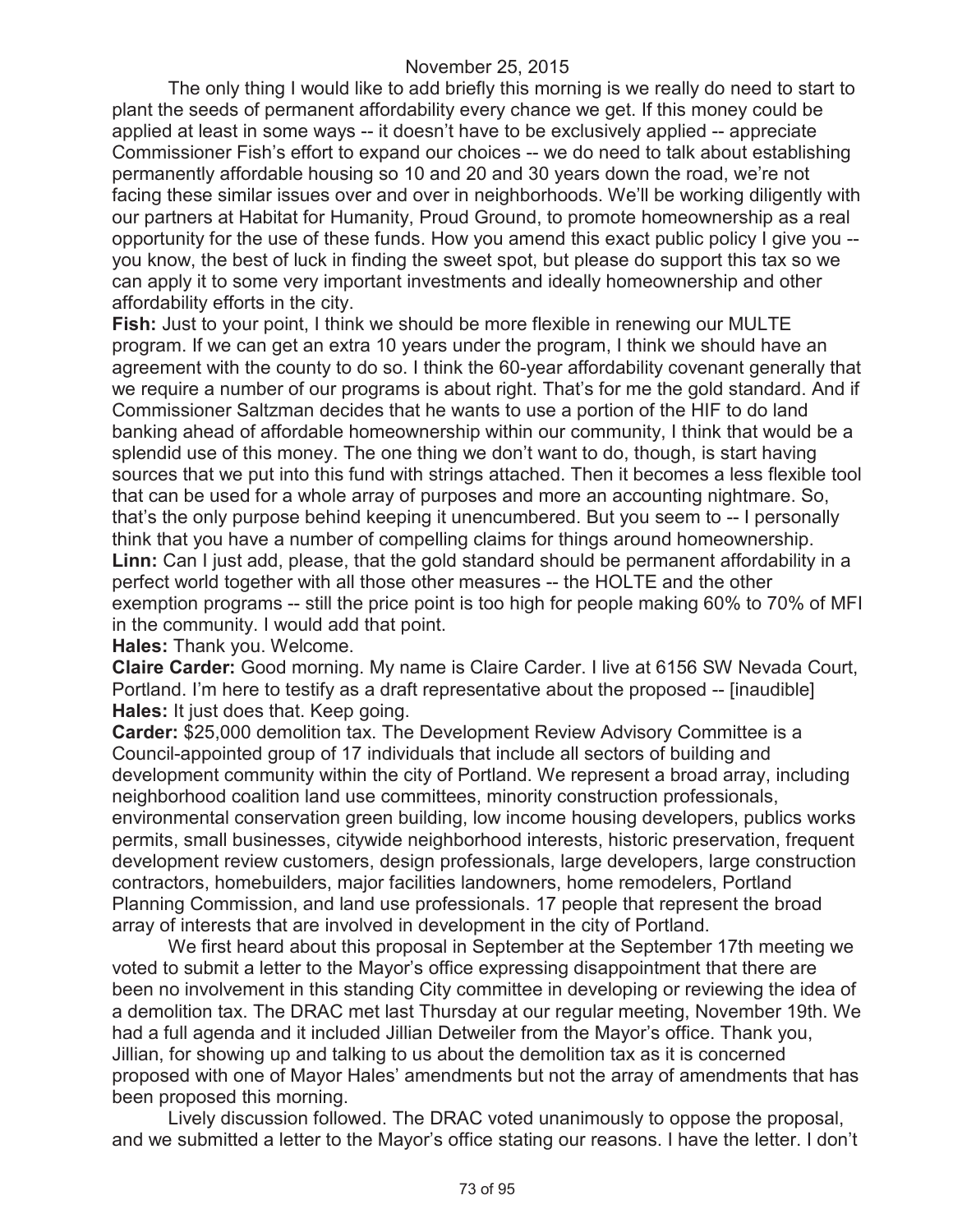know if you have all had the opportunity to -- I'm seeing nods. I'll try to finish up. Opposition as detailed in the letter is based on four main concerns.

The first is it the proposal attempts to use the demolition tax as a one-size-fits-all response to many concerns expressed by neighborhoods and special interest groups, including developers. The larger issues that need to be addressed are housing affordability, planning efforts to increase residential density, loss of neighborhood landmarks, cohesiveness, character, and the need to replace substandard housing stock with safe code-compliant housing. The proposal does not directly address any one of these issues.

Two, the process of developing the proposal was not inclusive and did not involve key stakeholders, including the development community. Since stakeholder involvement was limited, I suspect the proposal pleases none and offends more than offering solutions.

Three, the proposal will negatively impact housing affordability by adding \$25,000 to the cost of housing built to replace demolished structures. That is a basic truth. You know, you can try to tiptoe around it any way you want but it's going to be \$25,000 on top of the cost of housing.

Fourth, the proposal was developed at least in part to address the demolition crisis. And I would say, having been on the inside of the issue for quite a while, is there really a demolition crisis? We have numbers, but we don't really know what they mean. The analysis has been limited. Is the city really undergoing loss of housing that is higher than ever before? I don't know. Is this the crisis, really?

So, the Development Review Advisory Committee really would like to see this proposal withdrawn, and we would like to see larger involvement of the community in crafting a proposal that meets the needs that are expressed. What I have been hearing this morning is housing affordability in the city is a huge issue. The Council needs to step up and needs to look at finding long term solutions to this issue.

**Hales:** Thank you. Let me get you to wrap up.

**Carder:** Thank you so much for your time. I appreciate your attention to this important issue.

**Hales:** Thank you very much. Good morning, Peggy.

**Peggy Moretti:** Good morning. My name is Peggy Moretti, with Restore Oregon, a nonprofit that works statewide to pass forward Oregon's historic places and promotes livable communities. I do want to take a second to wish you a happy Thanksgiving and express our thankfulness for your service to the city.

We have been tracking the growing demolition epidemic -- and we do believe it's an epidemic just by the escalating numbers we have tracked. We are participated in several task forces and proposed practical solutions that will curb the demolitions going on while allowing for needed growth. Our staff is currently serving on the residential infill project, the deconstruction advisory group, have participated in DRAC conversations, and the seismic advisory group.

We support very strongly proposed the demolition tax for two primary reasons. It provides a very important disincentive to counterbalance what the accelerating market forces are doing to spur the 400-plus single family residential demolitions that we will experience this year. We think this tax will slow the pace -- it won't eliminate it, but it will slow the pace of demolitions, allowing the residential infill project to do its work to redefine the single family zoning code in a way that will retain neighborhood character.

The second reason we think this makes sense for the city is that the demolition tax aligns with our sustainability goals. Every time a building is demolished, we're throwing away tons of materials, craftsmanship, history, and the embodied energy that has already been expended. It should hurt to dump that much into the landfill. It has been well-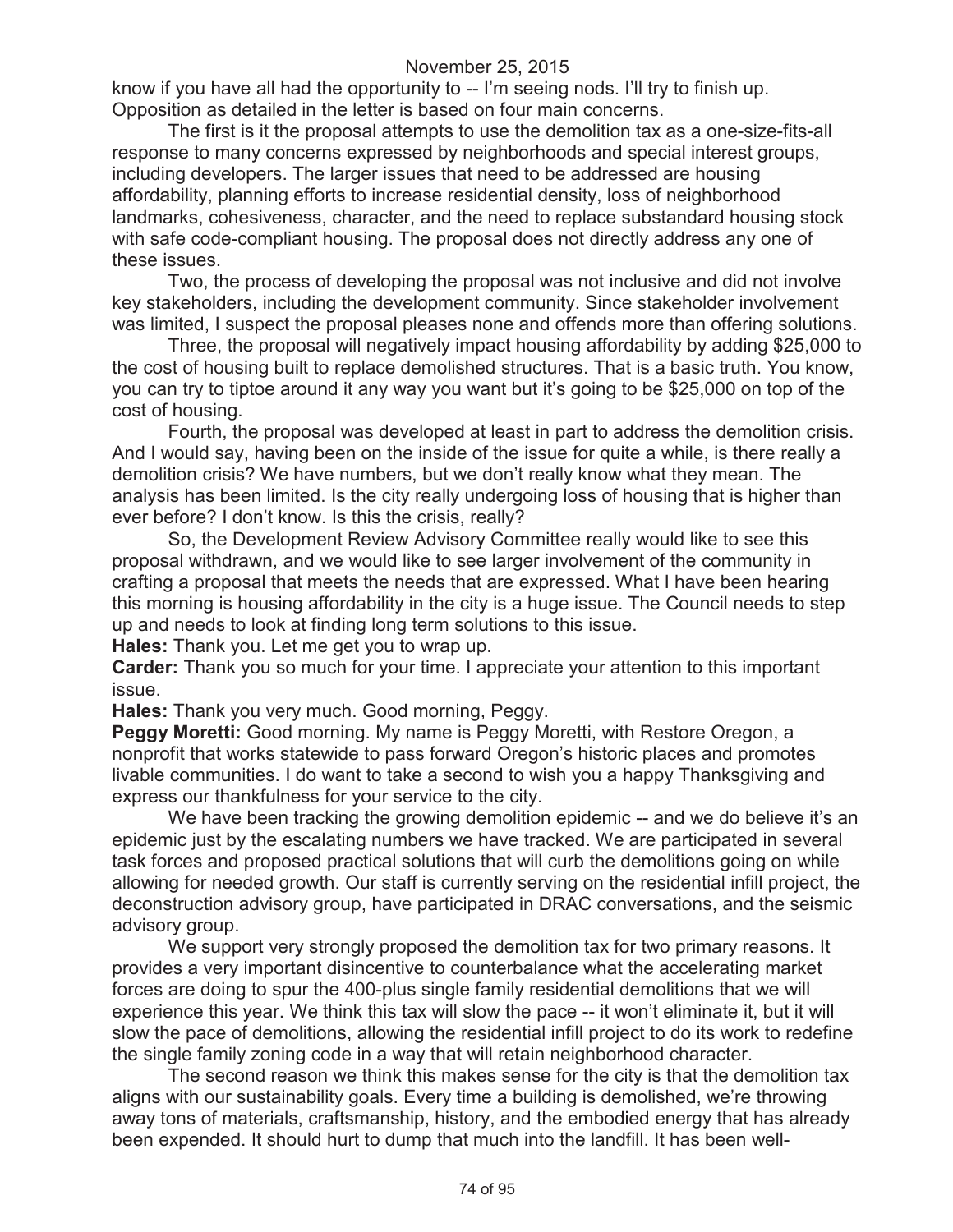documented that it will take decades for a replacement structure to offset the energy thrown away and the energy expended in the new construction.

Some have questioned whether it's appropriate to label this as a demolition epidemic -- Commissioner Novick said that to me last week -- but it does meet characteristics of an epidemic in that it is currently uncontrolled and that the "fatalities" -- I would put quotes around that -- have a very permanent impact on the community. We think the money raised from the demolition tax will not of itself solve our affordable housing issues, but even if only half the current 400 homes demolished end up paying that tax, that is \$5 million towards have very important goal of affordable housing. And of course, we hope some of that affordable housing will be created in historic buildings.

The current situation is costing Portland a lot in the form of waste and landfill, loss of affordable starter homes, the release of hazardous materials, and the loss of neighborhood character that makes Portland Portland. It may make sense to have visit this tax in a few years, and we may even suggest amendments in the form of waiving for a house moved, a house that we relocated, and perhaps reduce it for deconstruction. But right now, the demolition tax offers an important and effective disincentive and gives our neighborhoods a fighting chance.

**Hales:** Thank you very much. Thank you all.

**Parsons:** We have five more.

**Hales:** OK. Go ahead, take the center seat. We don't have to use that other microphone. **Michael Dowd:** I'm Mike Dowd. I'm an architect. I oppose this tax as proposed. I am sympathetic to neighbors of developers tearing down good houses and replacing them with incompatible spec houses, but this proposal needs exemptions to avoid punishing people like me due to the assumption that all demolitions are bad.

Before saying anything else, I'd like to ask you to please exempt -- again at a minimum -- one, people who have lived in their homes for -- for me it would work if you've lived there 10 years -- I have lived in mine 10 -- and want to replace their own homes for themselves. Most importantly, number two, houses in flood zones, especially Miles Street neighborhood. There's very few people in either of those categories, but it would be very unfair if those are not exempted. Please look at the photo on the last page of what I have submitted. That's my neighborhood in the '96 flood.

Moving on, I wrote three lists in the testimony. Seven reasons the tax is unfair, 10 situations it should always be exempted, and five things that should happen instead. I also added five situations that are ironically being ignored here. Please read those before voting.

Today, I'm here as a home owner who definitely will lose \$25,000 I don't have unless you make exemptions. Ten years ago, I bought my house for my family with the goal of replacing it with my dream home. It's under 800 square feet, poorly designed, poorly constructed, in poor condition, and in a flood zone. It has no quality or integrity. Its problems cannot be solved through remodeling, even if the design and structure allowed feasible remodeling, which I doubt. Flood regulations would trigger removing the entire basement, tearing out the foundation, building a new liquefaction-resistant foundation, raising living spaces above flood level, and bringing the house up to current codes. My neighbors are in the same boat -- or boats -- if you don't exempt us.

It's assessed far lower in its land and is only the quarter of the size of the nice new homes nearby. In fact, you read my list of 10 situations that should be exempt from this tax, my house meets every one of those. To protect our neighbors also, the zoning already requires that we go through greenway review and design review so any new house will be compatible. I object to having my affordability knocked down by \$25,000 that I don't have to punish us for positive demolition to pay for someone else's affordability. Plus, since the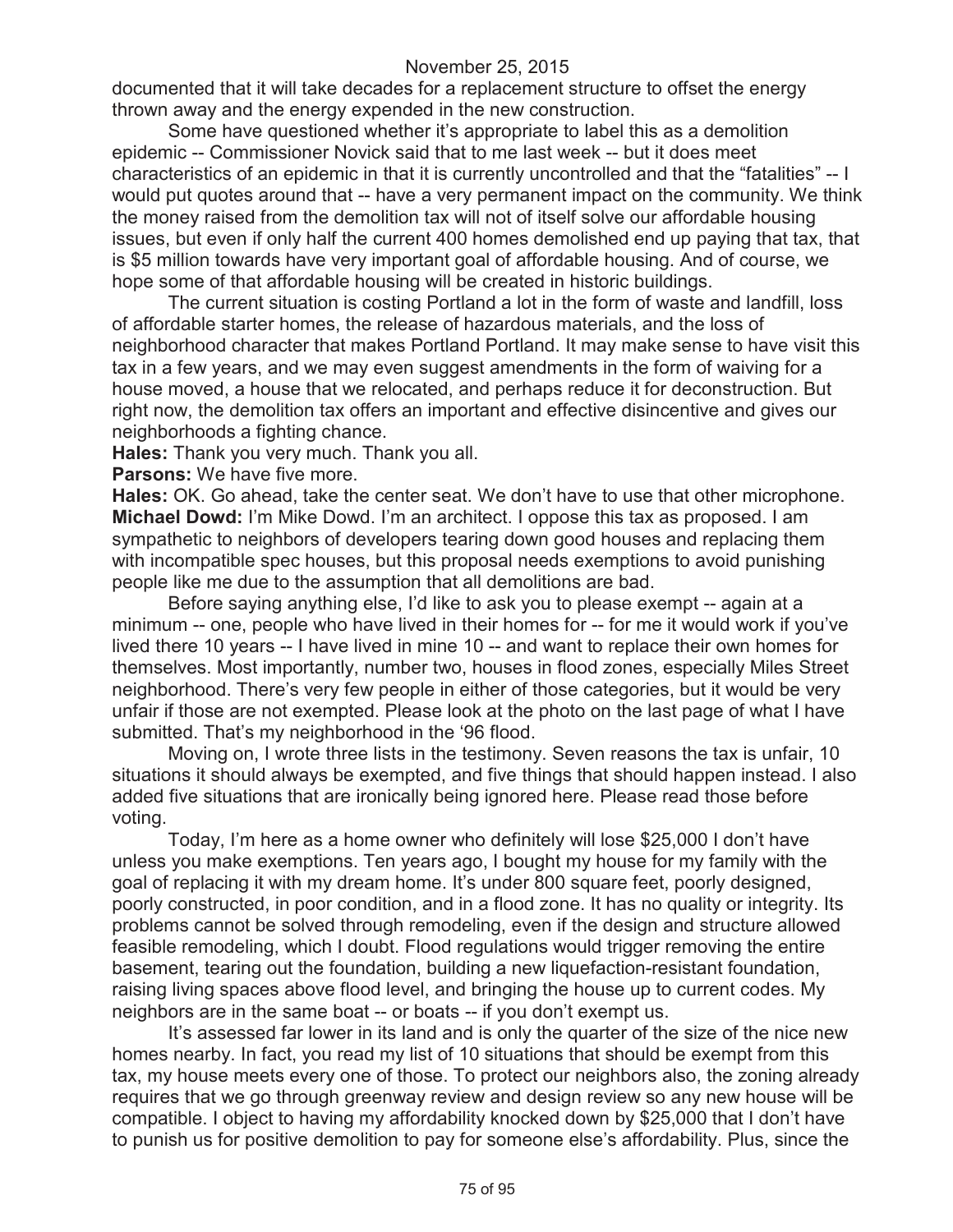home's value is almost entirely in the location not the structure, I'll still be the one paying the tax if we sell it because nobody is going to pay anything near what we paid unless they can tear it down. And since they'll need \$25,000 for that, they'll offer that much less to us.

Summary, 99% of homes in Portland can be added on to or remodeled. Don't punish me for being in the other 1%. We want to be left alone to achieve at our own expense what others in this room already enjoy. Please read and consider my exemptions, and thank you, Commissioner Fritz, for yours -- if you did that one plus the flood exemption, I'd be happy.

**Hales:** Thank you. Good morning.

**Cameron Herrington:** Good morning, Commissioners. My name is Cameron Herrington. I represent Living Cully, which is a collaborative effort for community development organizations in the Cully neighborhood -- Verde, NAYA, Hacienda DCD, and Habitat for Humanity.

Our first major concern, which we relayed to you in written communication you've already taken care of, which was to add an up-front exemption for demolitions resulting in affordable housing. I had a number of really impressive points to make about that. I'll skip those since you've already taken care of that. Our second point is that --

**Fish:** By the way, I'm glad you did that. I still remember one of my favorite hearings at City Council on an issue involving utilities. And prior to taking testimony, we adopted an amendment which cured the problem, but the person was so eager to go after one of my colleagues that he read his comments and attacked the person who had successfully amended the matter because he had to get it off his chest. And you might have guessed, Commissioner Leonard was on the receiving end, but it was quite a moment. I appreciate it.

**Herrington:** I'll save you from that.

**Fritz:** I'm sure they were excellent points, though.

**Herrington:** Thank you. They were. Appreciate it. Our second point is that we strongly support the amendment to remove the rebate in cases where density is added. The intent of having that rebate in the first place presumptively would be to encourage increased density, which is a goal that we support. However, this rebate is completely unnecessary to achieve that goal. It is in situations where density could be added that demolition is most likely to take place already because there's the highest profit margin to be made by the developer. So, they're already going to do that because that is how you maximize profits is by knocking down one house and selling two or three or four. So, we don't need to also give developers a \$25,000 public subsidy to do the thing they were already going to do. That's just a misappropriation of public funds and it also would limit the revenue brought in through this tax by 50%. The Oregonian reported that half of the demolitions that have occurred in the last two years have resulted in increased density. We would be foregoing millions of dollars for the Housing Investment Fund if we leave that loophole in place, which again is completely unnecessary.

Our third point is the ordinance needs to be clarified to make sure this tax is being applied per unit that is demolished, not per structure. If there's a duplex or a quad-plex, that needs to be really clarified. And in our communication with the Mayor's staff, that sounds like it is still ambiguous.

**Fritz:** No, the way I read it -- if you look at the definitions, it says that residential structure means a dwelling unit.

**Herrington:** Yeah, I raised that question with the Mayor's staff and it would be great to really clarify that point as the administrative rules are being put together. We're also very concerned about potentially pushing back the deadline to March 1st without having some intermediate step to hold back on permits being pulled right now. We saw what happened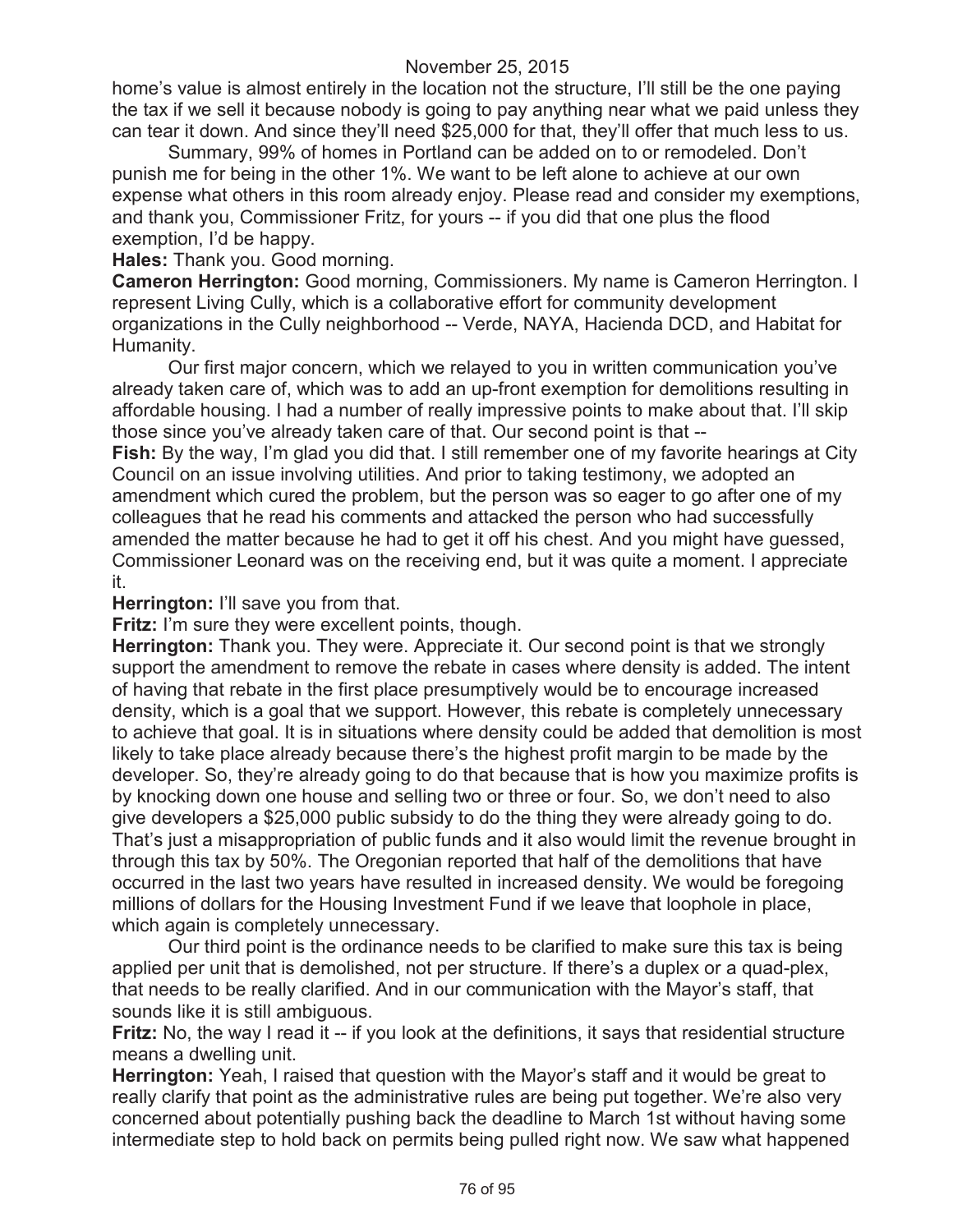when there was a lag time in the 90-day rent increase ordinance. I mean, I was one of those renters whose landlords took advantage of that lag time to jump in with a rent increase under the gun. It shouldn't take three months to figure out how to implement this new rule.

#### **Hales:** Thank you. Good morning.

**Paul Grove:** Mayor Hales, Commissioners, for the record, Paul Grove with the Homebuilders of Portland, or that dreaded D-word as Commissioner Novick referred to earlier. I handed out my testimony. I won't read it. It's there for you to look at at your convenience. It closely mirrors the testimony we submitted in October with the added policy concern or consideration around the removal of the density rebate. Again, rather than go through my testimony point for point, I want to highlight some issues or items that we've heard and really focus on some consequences, frankly, unintended consequences that may be a result of the proposal before you.

The first thing I want to highlight is testimony that we have heard from economists on the issue around does a \$25,000 tax achieve the goal of dissuading a tear-down and impact affordability, in particular the quote unquote "McMansions" that folks have voiced concerns over. We've heard previously in October the answer was no. Moreover, the economists stressed that the tax could result in a potential hardship for less affluent neighborhoods -- I think something that Council has to be mindful of moving forward with respect to this.

The second thing I was going to note but there's been robust discussion is around the not-for-profit developers, the Habitats and others building in and around the SDC waiver line. I think whatever we can do to encourage their ability to move forward with those types of projects, the better. We know it's a hardship for them to carry the cost of the tax and additional financing. I think the same holds true for smaller builders building in and around the median home price as well. It's a real consideration, and there are fewer and fewer building in that range.

The third thing I want to note -- and you heard from previous testimony in October - the retired gentleman from North Portland, he and his neighbor were worried about the impact to their nest eggs. And similar to the cost of a home in the \$25,000 being shifted to the purchase price, the same would hold true for that individual property owner.

And the owner-occupied piece really quickly is very compelling from the young pregnant woman, the couple looking to do a remodel could not afford that. Wanted to do a potential tear-down and rebuild but found the \$25,000 was prohibitive. And you heard testimony today around middle class, work force type housing is a real consideration with respect to this tax.

The last thing with respect to the homebuilder's foundation. I know many of you are very familiar with the work that they do around transitional housing for women around and children. And part of their model, as you know, involves potential teardown of a home. And so, I would ask Council that for those not-for-profits in addition to building around the SDC waiver line that are on the front lines of the housing emergency providing transitional shelters and other types of housing, that we don't have an unintended consequence or impact to the work that they're doing at the end of the day because I think it would fly counter and negatively impact their work.

**Fish:** I have a couple questions.

## **Grove:** Sure.

**Fish:** And I really appreciate your focus on affordability and I actually share a number of concerns you raised. They really relate to the zip code, where these are happening, and general affordability. And I appreciate your support for the exemption language on the nonprofit affordable homeownership.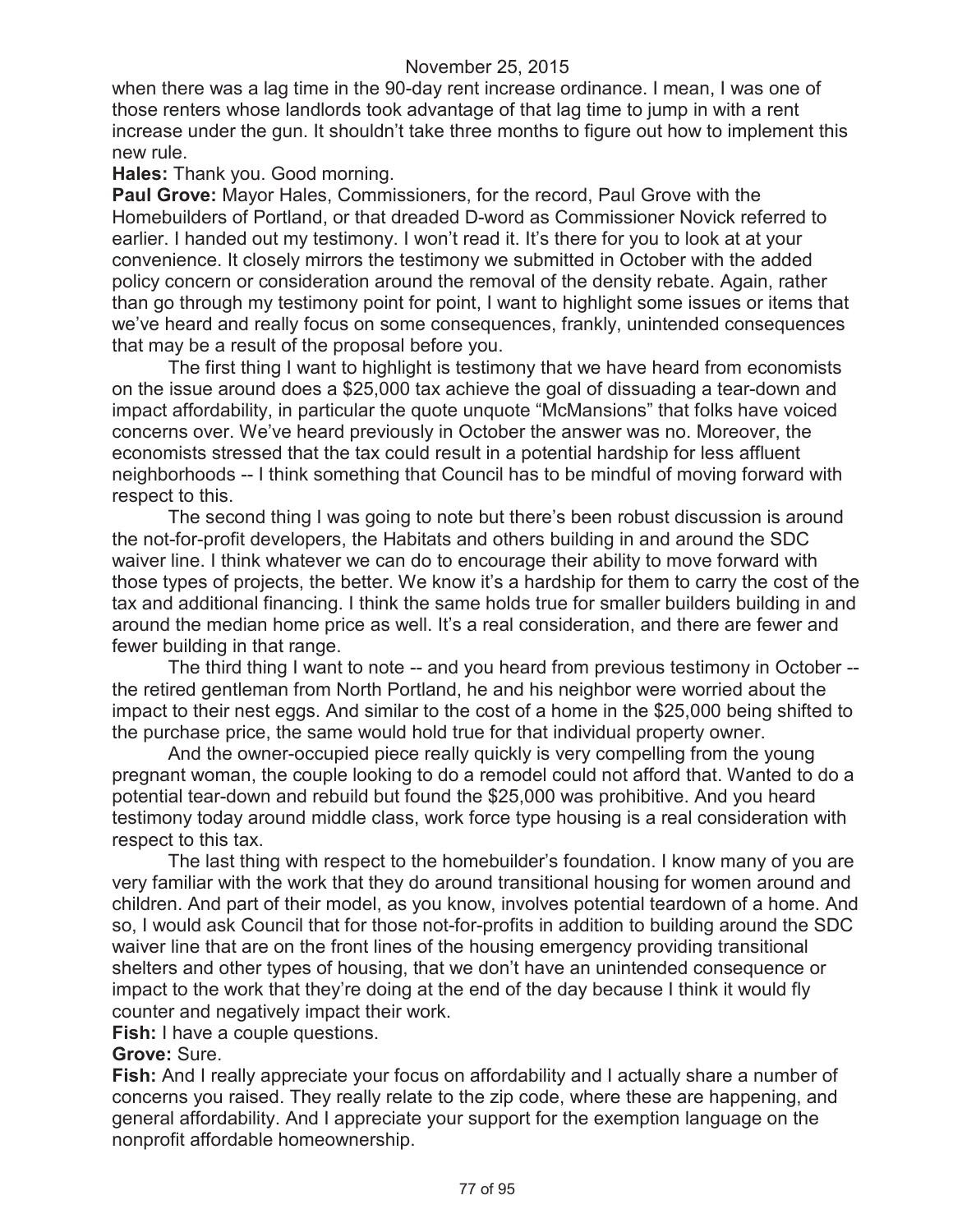Maybe it's because we don't have a lot of great data there's some confusion in this debate, but I'm just curious. I have anecdotal evidence about demolitions that are occurring in Northeast. And almost invariably, they're homes that once were affordable being replaced by homes that are now completely out of reach. In fact, every demolition within three blocks of my house is a home that once upon a time, a police officer and a nurse could afford, and now I don't know who is affording these homes that are coming in at \$850,000 except people that have cash from the sale of their prior home and are taking advantage of historically low interest rates. Where in the city are you seeing evidence of demolitions where homes are being replaced by developers with homes that are affordable to police officers and nurses? Randy Sebastian was in here and I appreciated his candor. He is a prominent developer and he's in the forefront of demolitions, and he's building seven, eight, \$900,000 homes. God bless him if he can find someone to buy those. Where are we seeing demolitions leading to replacement homes that are affordable for cops and nurses?

**Grove:** Commissioner Fish, I appreciate the question. I'll give you one quick example that comes to the top of my head. I know that Mayor Hales has seen the complex. We did a tour and the Mayor graciously provided a lot of his time one day and we could show a variety of homes. One of the projects that we showed him was a tear-down I believe around SE 77th. It was one home torn down replaced with cottage cluster developments, six new homes all around the 335,000 price range. I think that would be an example that immediately comes to mind of a tear-down replaced with increased density at a very affordable price point. So there are those out there. For increased data, I mean I can certainly --

**Fish:** Are they the exceptions or the rule?

**Grove:** I don't have an answer for you.

**Hales:** I think the data -- we've got the data line by line for all the last three years. And the data shows that's the exception. It's a wonderful exception, but as I mentioned earlier, the average difference in price is \$300,000 between the purchase price and the for sale house. That's the difference, just the delta, that's not underlying base. It's a wonderful exception, but it's an exception.

**Fish: It goes to the point, though, because we have -- I have my share of qualms with this** proposal. I'm not trying to mislead you here. But it does seem that we use a very elastic definition of what's affordable housing sometimes in these debates. I guess I'll put it to you -- I'm interested just from a policy point of view. Does imposing an additional \$25,000 on a transaction where the house is going to be sold for between \$700,000 and \$1 million - does that work against any definition of affordable housing goals in our city? You may disagree with the policy, you may disagree with the tool, but is there any conceivable affordable housing goal in the city that that offends?

**Grove:** Commissioner Fish, I think --

**Fish:** Particularly because we have been preempted from other tools we might think are more strategic. Some of our greatest critics have prevented us from using other tools, which in my mind are actually better tools for a number of reasons. But our hands are tied because they have more influence in Salem than we do. On this one, does it offend an affordable housing goal at \$25,000 if it truly is a pass-through to someone buying a house between \$700,000 and \$1 million?

**Grove:** I would suggest, Commissioner Fish, that the issue can be looked at in two lenses. You're talking about housing affordability and affordable housing. So, an affordable housing goal, and does \$25,000 offend the notion -- I apologize, I'm not quite understanding --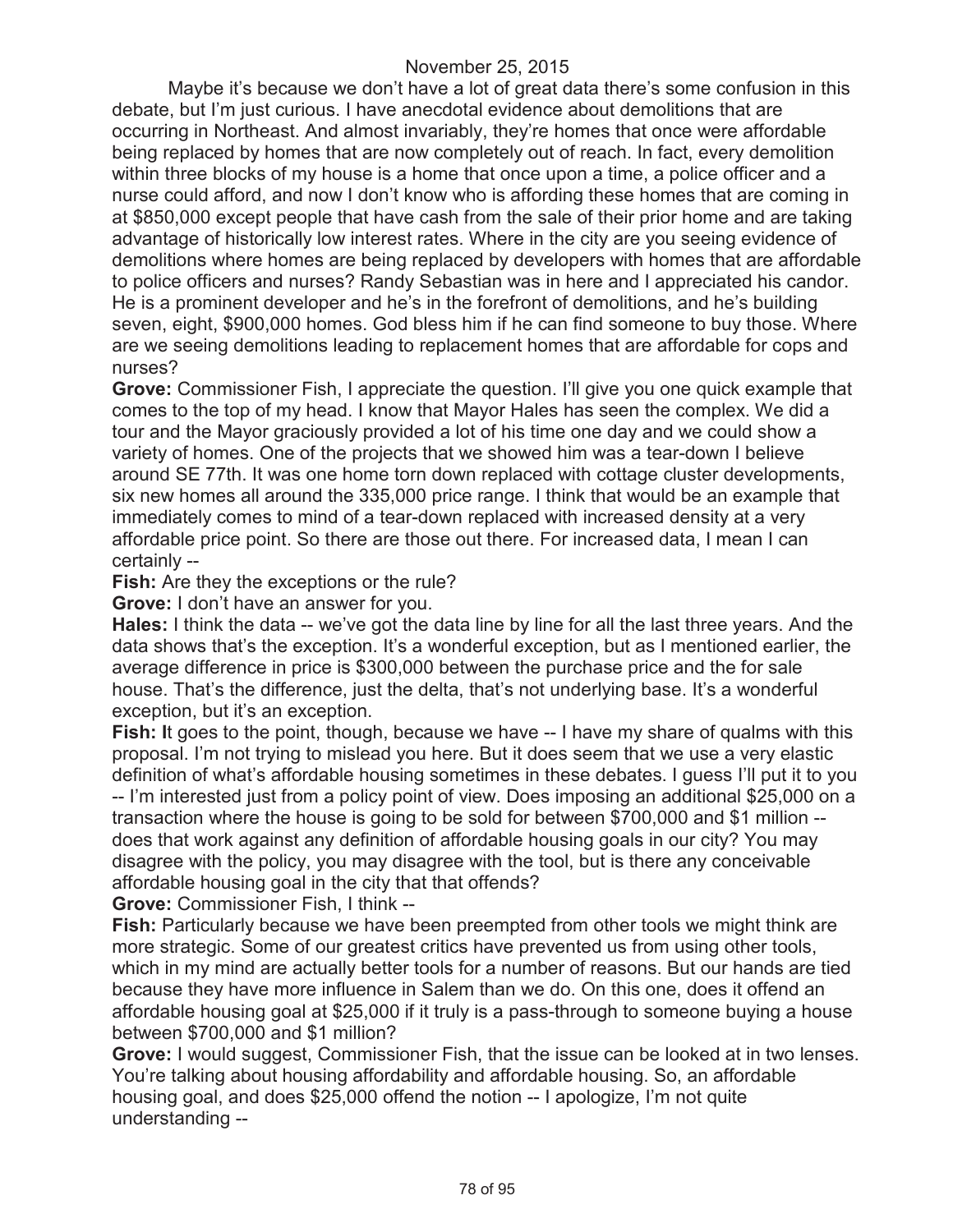**Fish:** One of your members who is thinking about tearing down a house and building a bigger house decides to add \$25,000 -- see if they can collect an additional 25,000 -- in other words, pass this cost through. In my neighborhood, by the way, people are strategically listing prices at a ridiculous number then there's a bidding war that goes above that. So we're in uncharted territory in terms of what people are willing to pay apparently at this high end.

Does it offend any affordable housing goals that I know the foundation cares about and we work on to add \$25,000 to the cost of a house that otherwise is going to be selling for \$700,000 or \$1 million?

**Grove:** Again, I'm struggling with the question. I apologize. Maybe that's just me in the moment not getting my arms around it. But the 25,000 pass-through to support the program or the policy objective that we're talking about today? I mean -- or --

**Fish:** Maybe I'm -- it's the end of a long month. We all have Council hangover from the big rush to get everything done this year. You make a compelling argument to me when you're talking about at the lower end of the housing market.

#### **Grove:** Yes.

**Fish:** Unfortunately, I'm not seeing many examples of demolitions where developers are placing \$300,000 bungalows with \$325,000 bungalows that are affordable. What we're seeing is -- and the data suggests -- we're seeing a huge bump up in price, and people are therefore building bigger homes serving a different market. I'm not here to question the market, but I'm just wondering, since the argument that is used against this is somehow, even at the high end, it works against affordability, I just want to question that. Because between \$700,000 and \$1 million, I'm not sure the conversation should be framed around affordability. Because already people have demonstrated they have the resources to buy a very substantial house, and I'm not sure it makes a big difference.

**Grove:** Sure. I apologize for struggling on the spot with the question. One, with respect to the data -- and I don't have the numbers in front of me and I'm not going to question what the Mayor and others have in front of them -- but I would like to ultimately follow up and see what that looks like. Two, as to --

**Novick:** Mr. Grove, can I throw something out here? My staff informs me the average value of A replacement home in the last couple of years has been around a half million dollars. That suggests that 335,000 is unusual but that 700,000 isn't always what it is either.

**Grove:** And then to the other piece around the large scale homes and the issues around affordability and is this counter to the affordability objectives, I think you hit upon an important point oftentimes in terms of what the market will dictate with new homes being built. But I would suggest that is what is more affordable, two homes at 425,000 or one home at 850,000? I think there are certainly instances where you have two homes at 425,000 and to me that is a much more affordable proposition at the end of the day. **Fish:** And I get that and you therefore disagree with the Mayor's amendment to take that density piece out. That's clear.

At some point, because at the Homebuilders have worked with us on a lot of affordability initiatives -- the foundation does amazing work. I would be interested in continuing this discussion around things we can support together. I appreciate this is a tool you don't support. I'd be interested in what tools we could support. And again, most of them seem to be preempted by the state legislature. I would love to find something that you and I could together go to Salem and agree as a tool that we should use for affordable housing.

**Hales:** Thank you very much.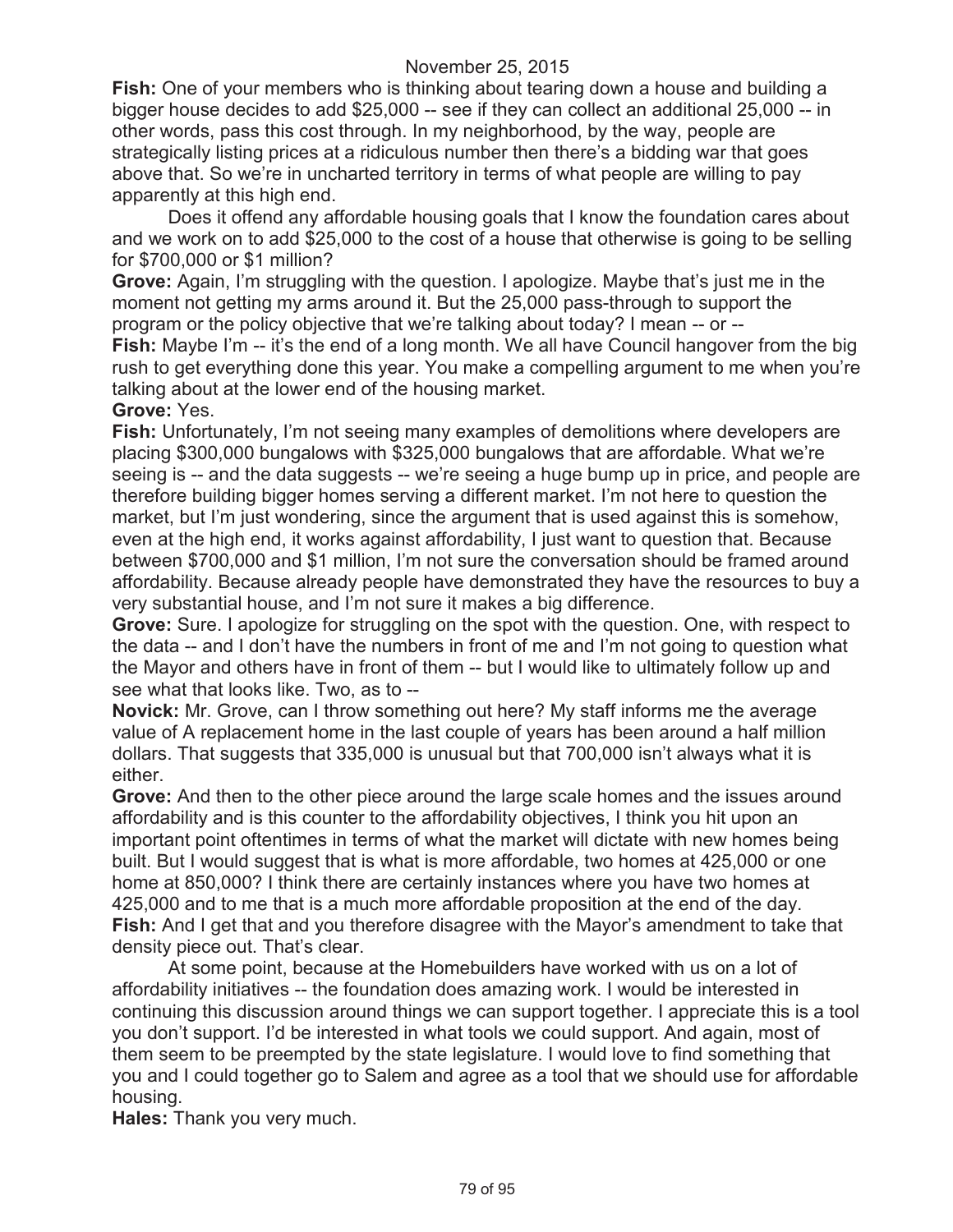**Novick:** Actually, Mayor, I've got a couple more questions. One is how often do you see a demolition resulting in more density in single family zones, which is all we're talking about here?

**Grove:** Commissioner Novick, we had some data pulled for 2015. And this is older data, it's around end of September, early October. What we had seen -- and these were where development was planned and identified -- we saw 165 tear-downs with replaced with approximately I wanna say just under 300 new homes, so I think that's about 175%, 180% increase at the end of the day. If that gets to your question.

**Novick:** The other question is a little off topic, but the issue of asbestos. I too have been - as one of the previous testifiers said -- concerned by the Oregonian's reporting. It sounds like DEQ isn't doing a good job enforcing the asbestos regulations. I'd appreciate today if you have any suggestions to what the City could do to protect people from asbestos while the state's trying to improve what they're doing.

**Grove:** Certainly happy to follow up.

**Hales:** Thank you all very much. Let's take the two and then call staff back up. Come on up.

**Fish:** Jane, when was the last time you batted cleanup? [laughter] **Hales:** Go ahead, Charles.

**Charles Johnson:** Good morning, Commissioners. For the record, my name is Charles Johnson. I just want to slightly quote Commissioner Fish. He said he was not going to question the market. Markets give us cool stuff. Markets also give us child labor, pollution, worker deaths, so I know Commissioner Fish will in the right context question the market, even if it's just real estate. Because the real estate market seen in the journal of commerce and it's seen when you walk down 5th Avenue. 5th Avenue in New York now 5th Avenue southwest in Portland look the same. They're full of buildings that have homeless people sleeping in front of them. That's a small part of the affordable housing thing. I know we have some things coming online hopefully tonight and tomorrow night to start addressing that problem. I'm not sure how much honesty and candor has been in some of this testimony. We know that there are -- first of all, there's no progressive taxation at all when it comes to real estate speculation. So those people already have a huge pass. So primarily, I want to tell you -- pass this, get this on the books, then listen to the people and you'll find that the tweaks that are much more important are going to be to make it progressive and deterrent at the high end. Yes, there might be some anecdotal stories of small homeowners who had some problems. I have confidence in y'all that you can properly interpret the legislative intent for this and that small homeowners won't be hurt, small homes will stay available and on the market at entry level, and you can adjust this so that when somebody buys a \$200,000 home and demolishes it and replaces it with something that comes up to five foot one inch of every lot line and is three stories tall, people can at least look and say, well, at least it's contributing to the community beyond the same property tax rate that I'm paying because they have a hell of a lot more capacity to pay property taxes. Thank you.

**Hales:** Thank you. Good morning, Jane.

**Jane Leo:** Good morning. To be honest I'm not sure what I'm testifying on here. It's been amended, it's been a moving object, but I'm going to ask --

**Hales:** We do this all the time.

**Leo:** I know. Adhering slightly to my original testimony that I prepared but will not be submitted in writing because I have amended it so many times -- I'm asking you not to adopt the ordinance before you, that it is fatally flawed, and will result in negative consequences.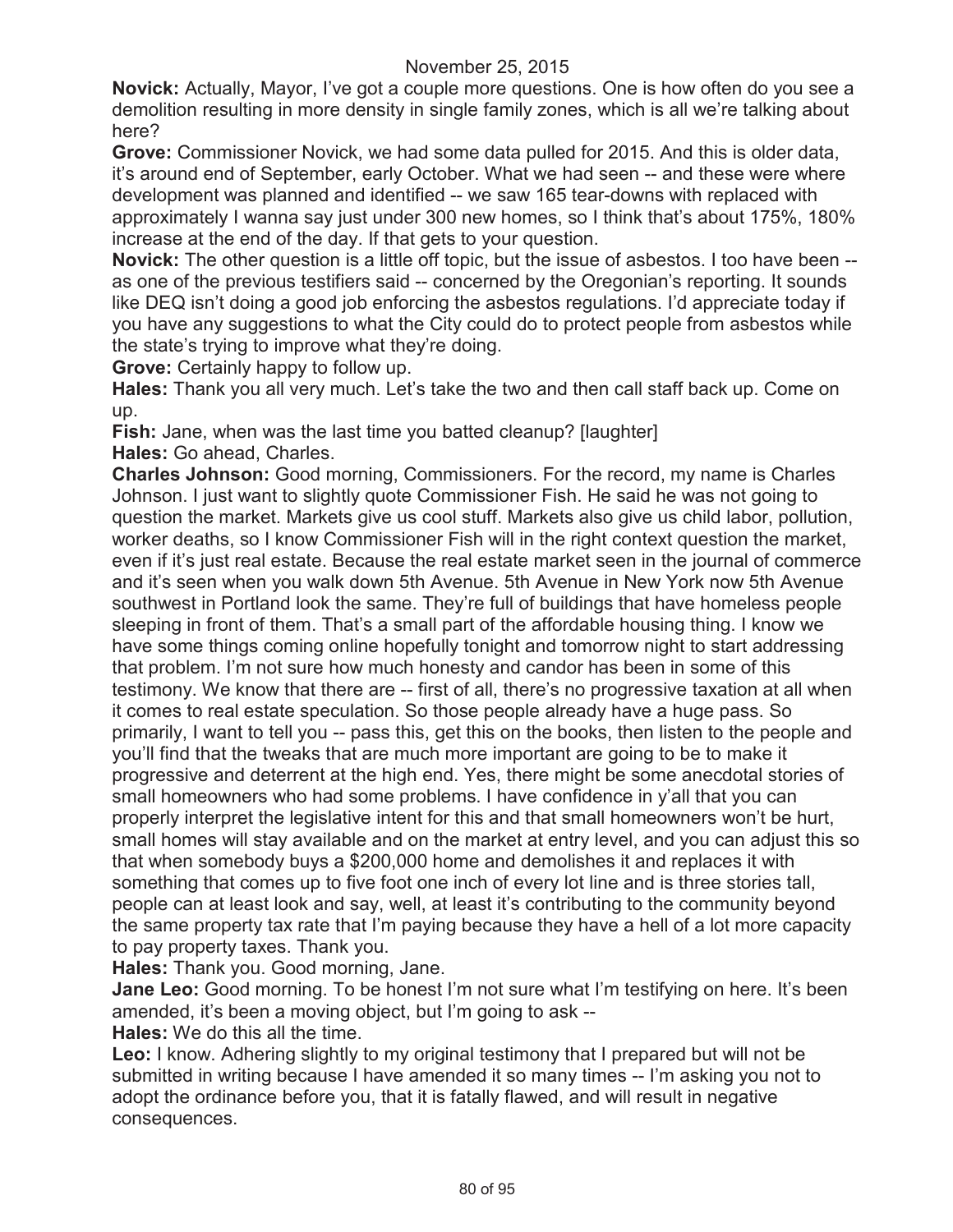For the record I'm Jane Leo, government affairs director for the Portland Metropolitan Association of Realtors. Every day, our members work with the residents of the city to help them achieve their goal of homeownership. Through our realtor home foundation, we provide grants to our community partners such as Hacienda CDC, Habitat for Humanity, NAYA, so they can build housing for their clients who want to be homeowners. Under the proposed ordinance, the City would be moving the goal further out of reach for the city's residents of all incomes.

The ordinance under consideration is in conflict with the City's own policies and negatively impacts those nonprofit builders I mentioned, but also those who are building under the City's -- what is now called the homebuyer opportunity limited tax exemption program. They would be liable for this tax. And I ask that they be exempted.

I'm asking that you retain the density exemption, specifically -- and Mayor, I'm a little bit confused by a comment you made, but I'm asking that density exemption be retained, especially in areas such as what we see on the eastside of Portland where the underlying property is two or more tax lots. So, allowing a builder to build on those two or three tax lots and allowing them to be exempt for the one going down and more housing going up.

Repeatedly, I've heard City staff at meetings sit at meetings at Metro and say that the City can meet its density requirements and that development should be at minimum 20 units per acre. Without allowing density and giving bonuses for some sort of incentive for those densities, you're detrimental to the own comments made before Metro's committees.

Also I am in support of the homeowner exemption and I look forward to working with you on that. There has to be a way in which a homeowner has an opportunity to rebuild their house and create a dream house, whatever that dream house may look like.

In closing, I would ask you not to adopt proposed demolition ordinance. It's an attempt at universal solution where one size doesn't fit all.

In my last few seconds, I want to say to Commissioner Fritz's comment or her question of one of the previous speakers what's the response when they say that the builder is gaining profit, I would ask that the City take a comprehensive and holistic look at all the fees it places on a building permit as to what it can do in that regard to reduce the price of housing across our full spectrum. Thank you.

**Fritz:** Actually, that wasn't what I meant whether I may have come across that way. My question is, aren't developers and sellers already maximizing the amount that they can possibly sell the house for?

**Leo:** The market will always place a limit on it, but for the developers -- who, I do not represent, that was your previous speaker -- every business owner needs to still go home and feed his or her kids so they need to operate on some level of profit margin.

**Fritz:** Right, and I'm not disputing that. I'm trying to elicit a comment on whether or not this \$25,000 will be passed on to the buyer or not and whether we have maxed out on housing prices here in Portland, or whether there's still some room to put them up still further. **Leo:** To that point, if I may -- yes, the cost will get passed on to the buyer in one form or another. ECONorthwest and DHM recently did a presentation actually over the summer months. Many of your City bureau staff there were including your own staff, Mr. Mayor.

And one thing we heard was this city has become and continues to become a city of the very wealthy and the very poor. The person in the middle is not able to afford to be here. And you heard one of the previous speakers make a comment on that. So yes, costs get passed on, and that's where it raises a concern that that first time home buyer is not going to be able to afford that additional 25,000.

**Hales:** Thank you very much. Thank you both. So let's call our staff back up, please. Jillian and Thomas and anyone else that we need. Address questions and then we can walk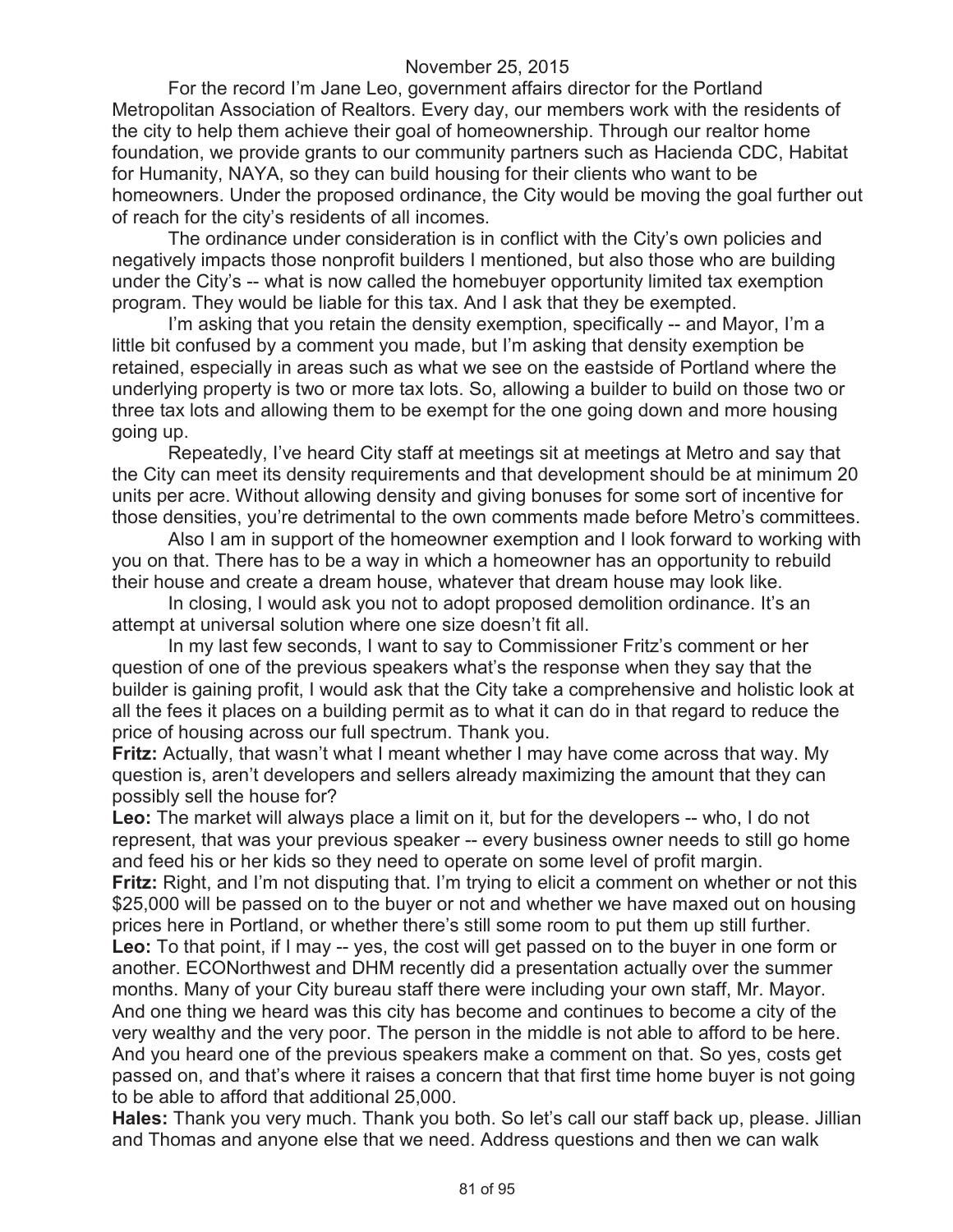through these amendments and take action on them. I think there was some work done on one of them. Yes, there was.

**Fish:** Mayor, is it still your intent to get through the whole agenda today.

**Hales:** Yes, I think so. There's not that much left. I think we can probably address these amendments in 15 minutes and then power through it.

**Fish:** Can I start with some questions?

#### **Hales:** Please.

**Fish:** Jillian, I've offered an amendment that deals with the situation of City acquiring a property in a flood zone with the intention of demolishing the house. And mister -- um -- **Detweiler:** Dowd.

**Fish:** Mr. Dowd in his very thoughtful handout raises the question of houses in flood zones where it's not practicable to remodel the house to address code issues and other needs where someone may be required to essentially take it down to the foundation, fortify the foundation, and rebuild. I don't quite know how to address that today, but is that something that we could -- it seems to me to be a discrete universe of homes in areas where we know there's flooding. And certainly, if he lives at Willamette Park, even with the new pump station we're building there, there's still going to be flooding. Is this a discrete area we could take a closer look at and think about some changes down the road? **Detweiler:** Yes.

#### **Fish:** I'm loathe to legislate on the fly here and we do have an effective date, but I would ask on that one, my bureau and your bureaus sit down and talk about that case that seems compelling, particularly where it's an instance of a property owner that's going to remain in the home but has to do that to address flooding issues. There are some areas of the city where I think that is acute. I just want to flag that as an issue of concern.

Is it your intent to come back to Council in one year with a full report on the impact of this legislation and the data? Is that going to be proposed as an amendment, or just -- **Hales:** My recommendation is that we come back in one year or less -- and the point at which we would come back in less than one year is when we bring forward at least first package of zoning code amendments that will come out of the residential infill project. I think Council ought to look at how the demolition tax is working and how we're trying to shape infill development through plans and policies in addition to tax code. That would be good to do those together.

**Fish:** If this does pass, I would very much like to see a report and presentation to Council within the one year. Mayor, does that need to be done formally or informally? **Hales:** I don't think we need to do that formally. I'll make that commitment to make sure that comes back to Council. Other questions?

**Fish:** Thank you.

**Detweiler:** Maybe we could start with having Tom address Commissioner Novick's desire for the view of the Planning Bureau.

**Tom Armstrong, Bureau of Planning and Sustainability:** Tom Armstrong, Bureau of Planning and Sustainability. I think what you face is a balancing of two values. The density exemption within the single family zones and the added lots that we get from that are actually a small part of our future growth that we're planning on. It's probably less than 10% of the 120,000 new units in the next 20 years, and you offset that with the affordable housing fund revenue that you're generating. In terms of how we meet our future growth projections, I think the affordable housing fund can go a long way towards helping us meet and create that affordable housing that offsets anything that we would lose because of the deterrent of a few infill lot splits.

**Novick:** This might be a question better addressed to your co-Armstrong, but I'm curious about the carbon emission impact. Obviously, there's carbon used in destroying a building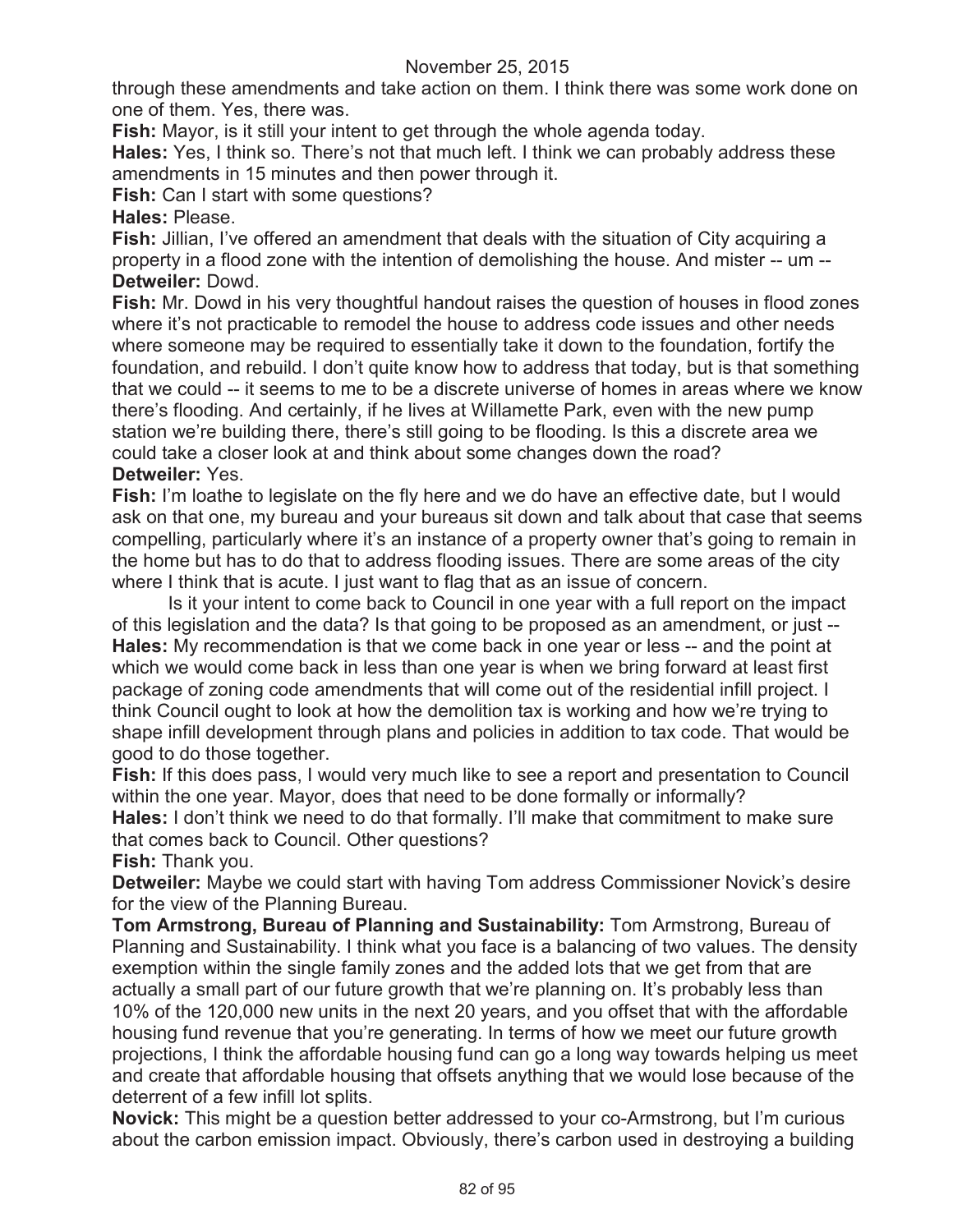and building a new one, but there's also -- I mean, if you're destroying a leaky old building and replacing it with two tight once that are near transit where people are likely to not drive, I would think there's a significant carbon benefit. I'm just curious if the bureau has done an analysis of whether on balance, eliminating the density exemption will be a carbon plus or a carbon minus.

**Armstrong:** I'm not aware of that, especially again in the single family zones. I know more so in the commercial mixed use and multi-family zones you do get that much bigger bump in terms of carbon savings there. But we could bring something back on the tradeoffs in the single family zones.

**Novick:** Mayor, I have to say, I think this is a pretty important issue. We are concerned about the demolition of the planet as well as the demolition of houses, and major argument for our density policies is increased density results in fewer carbon emissions because when people live closer together, then it makes transit more viable, it makes it more likely that a grocery store will spring up within walking distance, etc. So I think that we really need to have some analysis of the carbon impact of this proposal.

**Hales:** I think that could be managed. I think, again, there's a larger context of how much density we're going to provide for in the comp plan citywide. That's where the big impact is. Nevertheless, it's worth having that research done.

OK, other requests or questions for staff? Then you've got a revised amendment for us. Can you walk us through that, please, Thomas?

**Lannom:** The proposed amendment I think gets to the heart of Commissioner Saltzman and Commissioner Fish's desire to not make the low income housing rebate structure but rather something closer to an exemption. So, the proposal would be entirely strike 6.08.055, re-naming it demolition tax exemption instead of demolition tax rebate. And then I can read through this language if we need to for the record, I believe you have a written copy in front of you.

**Hales:** Go ahead and read it into the record.

**Lannom:** Following the issuance of a demolition permit, the owner may apply for and obtain a temporary abeyance on the demolition tax assessment on the basis of subsequent development of affordable housing at the property. The Portland Housing Bureau shall adopt administrative rules for qualifying -- in this first instance of the word "exempt" I would strike from in amendment. So it would read, the Portland Housing Bureau shall adopt administrative rules for qualifying affordable housing exempt from demolition tax using criteria under either section 30.01.095 or the home buyer opportunity limited tax exemption program, because I understand there were two proposals here.

**Fritz:** That's a choice we need to make.

**Lannom:** A choice the Council needs to make, correct. **Hales:** Right.

**Lannom:** And then continuing -- if the subsequent housing development qualifies as affordable housing under the Portland Housing Bureau's administrative rules, the Director - - that would be the Revenue Director -- shall determine that demolition tax -- that no demolition tax is due.

**Hales:** This is in effect a rewritten version of Commissioner Saltzman's --

**Lannom:** Exactly, it gets to the intent -- a more comfort --

**Hales:** And my Mayor 2, that right? Consolidated those. Oh, the effective date.

Lannom: The final piece of this is that if the subsequent housing development does not qualify as affordable housing, the Director shall determine the demolition tax assessment is due and payable.

**Fish:** Thomas, the virtue of Commissioner Saltzman's amendment was it's very straightforward and clear. The virtue of this is apparently has your blessing. But it is a little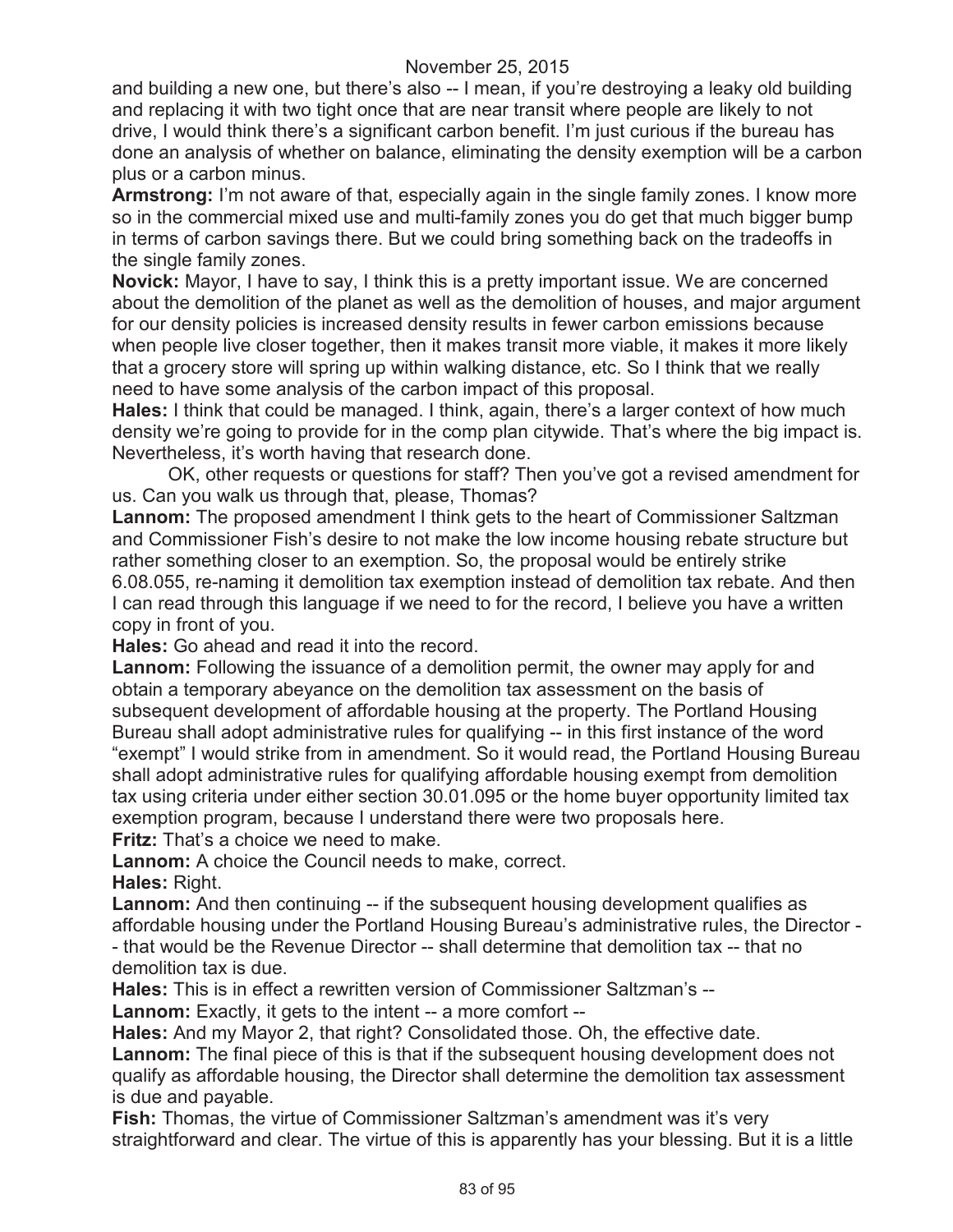harder to read. Just for the record, would you -- why would you prefer this somewhat more convoluted approach? What's the benefit?

**Lannom:** Well, the language is more convoluted. The approach actually isn't more convoluted. The language we had before really tried to offer an exemption for an action that's taken after the assessment. That's just not the appropriate way to structure that. That really would have been more of a rebate. That's why we got the term "abeyance" in here. We think it's an abate assessment. The assessment is still there but we're going to abate it until such time as the Housing Bureau has validated the activity we wanted to see occurred.

**Fish:** The nice thing about an exemption is it takes that cost off the pro forma. Does an abeyance -- what's the timeline between the abeyance and the ruling?

**Lannom:** The timeline really would be geared on how quickly the developer could complete the demolition and subsequent building of the new housing. So, the timeline isn't set. I didn't want to get into a situation where developers rushing to complete a build or otherwise trying to meet an arbitrary timeline for us, the City.

**Fish:** The concern -- I just want to make sure we're all on the same page. Obviously, if the Council wants to provide this exemption -- and I hope they do -- then the timing of the granting of the exemption has to be aligned with an event that triggers the exemption. And so your language is designed to better align those two?

Lannom: That's correct.

**Hales:** Walk us through the choice of using 30.01.095 or the HOLTE standard for what constitutes affordable.

**Saltzman: I'll speak on behalf of the HOLTE. The homeownership limited tax exemption -**perhaps Jillian can speak to the other one. To me, the HOLTE is very straightforward. The Council sets the home sales price cap every year, and we'll be doing that I think next month again for this coming year. It just it's a well-established program known by the development community, known by the nonprofit community, and I just think it's a known commodity with a pretty clear determination of what the price cap is -- in this case, above or below an exemption for the demolition tax would apply.

**Detweiler:** The only thing I would add is we started out floating with the Housing Bureau the idea of the SDC waiver. I think we just didn't think beyond that. And since this has come to Commissioner Saltzman's office, they've looked at a broader range of programs and landed on the HOLTE, and I think that's perfectly fine.

**Hales:** I think I would prefer that, too.

**Fish:** My preference is it be as broadly construed as possible. So I would hate to pick one today and find out that it was unduly limiting.

**Hales:** Oh, I thought you were intending for us to pick one.

**Detweiler:** We are. Direction to the bureau would be --

**Hales:** So which is more permissive?

**Fritz:** We don't have copy of 30.01.095 because it's not part of this proposal.

**Lannom:** The most permissive approach would be to entirely strike everything after "using criteria" in that sentence, Commissioner.

**Fritz:** Yeah, because they are going to do administrative rules, which we'll get to review. **Lannom:** So then the modified language would read, the Portland Housing Bureau shall adopt administrative rules for qualifying affordable housing as exempt from the demolition excise tax. Period. If you're comfortable --

**Fish:** I like that.

**Saltzman:** I mean, you can go that way, but then you're asking us to create a whole new set of rules where we already have --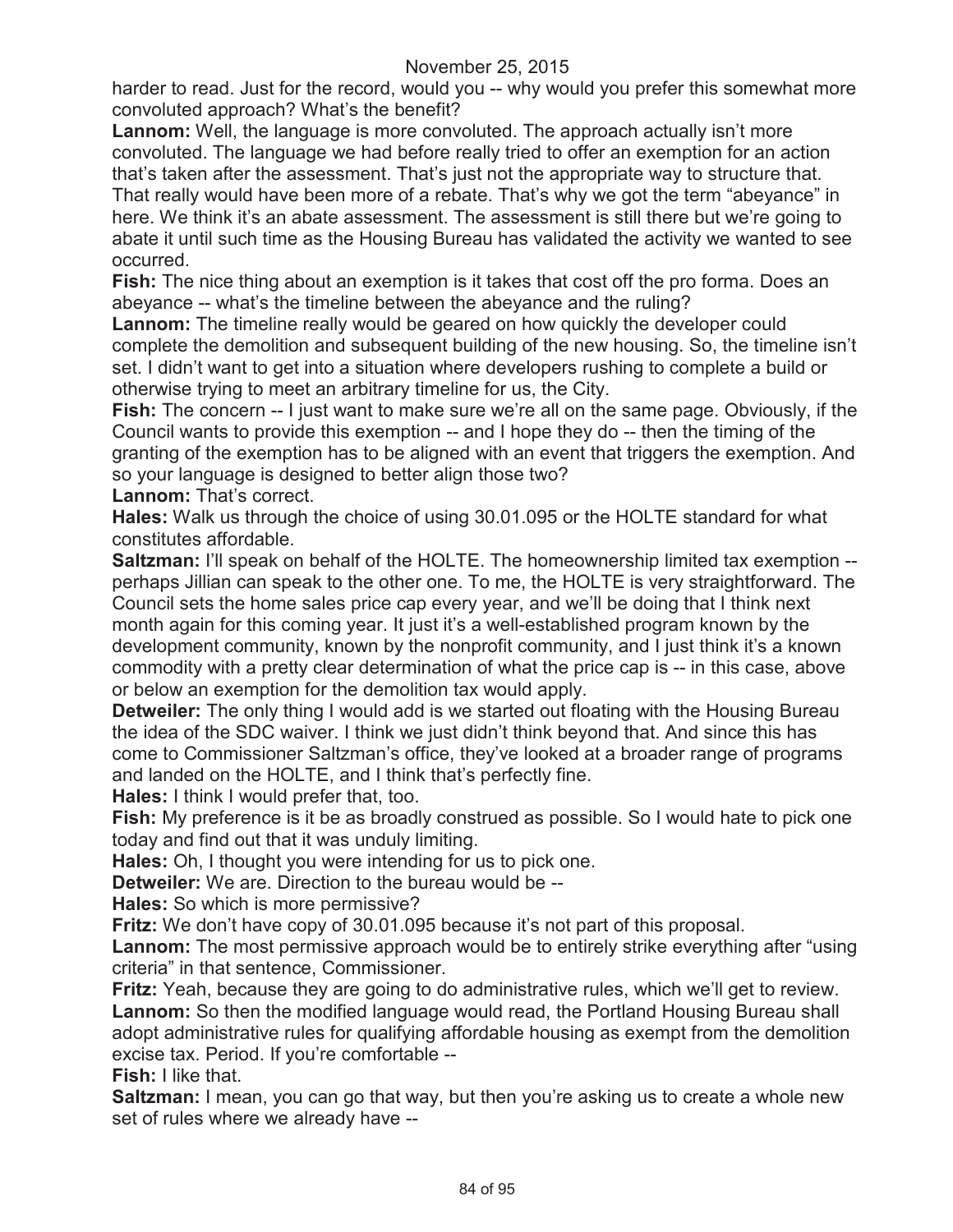**Fritz:** Yeah, but you're the Commissioner-in-Charge of Housing. You can create the administrative rules however you want them.

**Fish:** Encourage you to choose from each shelf --

**Fritz:** I think we're giving you a lot of power here --

**Fish:** The most liberal construction --

**Saltzman:** I'm just trying to keep it as simple as possible. Tie it to an existing program --**Fritz:** You get to choose as simple as possible.

**Fish:** You get to choose. We're giving you the option to pick the broadest possible --**Saltzman:** OK.

**Hales:** You're being railroaded into getting more power here.

**Saltzman:** OK, OK.

**Lannom:** This less complicated proposal balances out my earlier --

**Fish:** Let's strike. Let's take that and delete --

**Ben Walters, Chief Deputy City Attorney:** Commissioner, before you go much further on this, there is a question of legislative delegation in terms of what are the criteria that will help guide the Housing Bureau in establishing this exemption.

**Fish:** I think, counsel, we've got that.

**Fritz:** We have that as the legislative intent. That doesn't belong in the code.

**Fish:** We've made it clear we want him to be as expansive --

**Walters:** There is a requirement by the courts under the concept of legislative delegation that gives guidance to the bureau --

**Fish:** We're giving him the broadest possible grant of authority, and he's going to come back with proposed code.

**Walters:** Code, or --

**Fritz:** How about using criteria --

**Saltzman:** Rules, rules.

**Walters:** This would develop administrative rules which would occur outside of coming back to Council.

**Fritz:** So how about instead of striking that, we said using criteria under 30.01.095 and/or homebuyer limited tax exemption. Would that satisfy your concern?

**Walter:** How about, "using criteria such as" --

**Fritz:** "Such as." There we go.

**Hales:** OK. I like that fine.

**Fish:** I get what we're trying to do, Thomas. It again lacks the clarity of Dan's, but if it's the same intent and we're giving him the broad authority to craft rules with you to create the largest possible exemption for affordable homeownership, then I support this.

**Lannom:** That's exactly what it would do. In fact, the Commissioner and the Housing Bureau would entirely promulgate the administrative rule. We would make it available on our website, but that would be entirely up to Housing.

**Hales:** So, is that --

**Fish:** Withdraw Saltzman 1 and offer this?

**Saltzman:** I'd be happy to if this is the right time.

**Hales:** OK. Commissioner Saltzman withdraws his original amendment and offers this as a substitute. Is there a second?

**Fish:** Second.

**Fritz:** Second. But I think we need to read into the record numbers 1 and 2 because I don't know that Thomas did that already.

**Hales:** Right, so numbers 1 and 2 below B that we just modified says that if the subsequent hoisting development qualifies as affordable housing under Portland Housing Bureau administrative rules, the Director shall determine that no demolition tax is due. And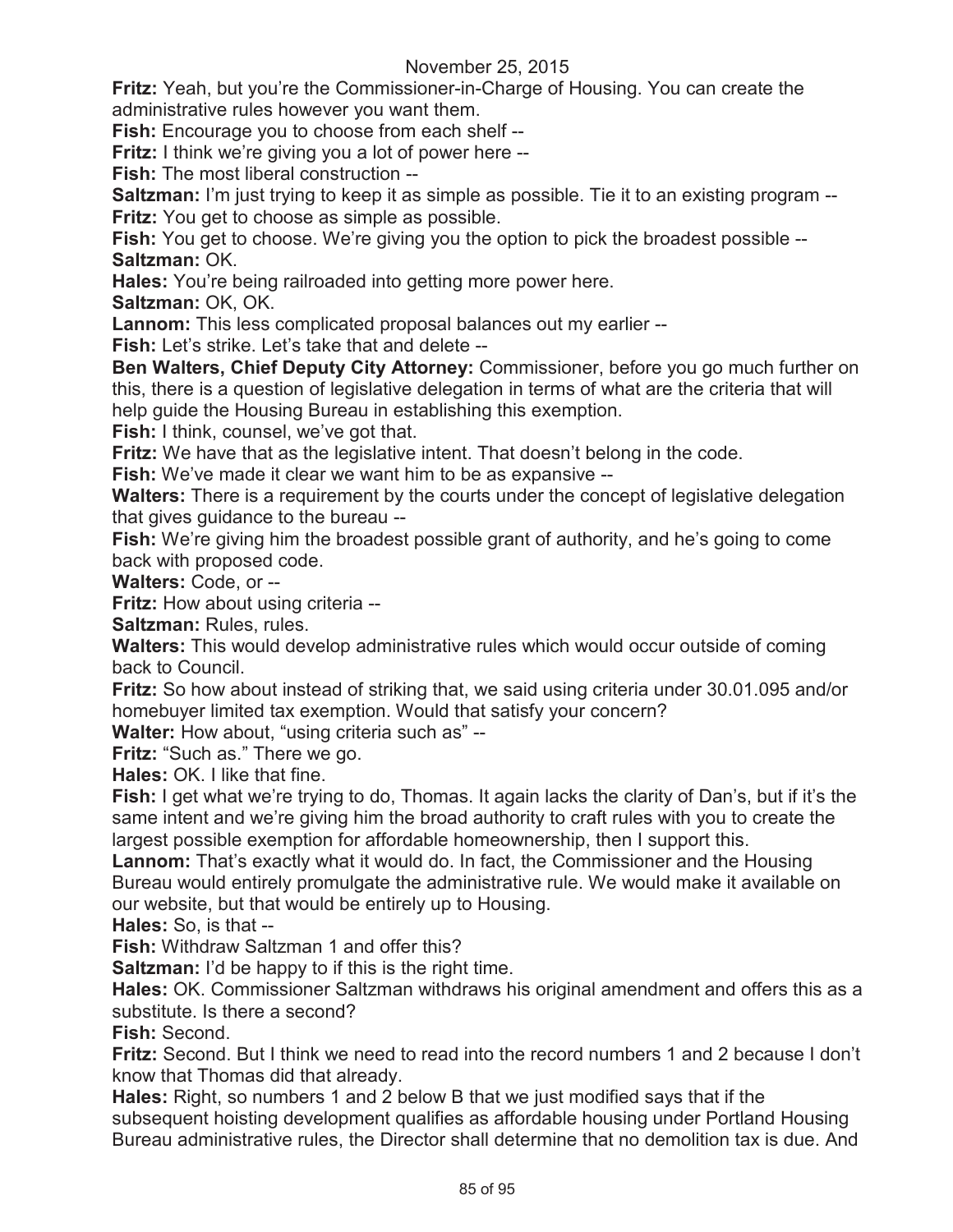two, if subsequent housing development does not qualify as affordable housing, the Director shall determine the demolition tax assessment is due and payable. So, gives that clarity about what happens after the determination. OK. More questions before we try to walk through amendments? Let's do that.

## **Fritz:** Vote on that one?

**Hales:** We could. Want to take that? We have that on the floor. Want to take a roll call vote on this Saltzman amendment as modified by the handout we received from Thomas and further modified by changing "either" to "such as" under B.

**Fish:** This is the Saltzman substitute 1 as amended.

**Hales:** Further discussion? Roll call, please, on that amendment.

## **Roll on amendment.**

**Novick:** I think this is a good amendment. I'm also going to ask for a vote on my tiered version but I don't think these are inconsistent. Aye.

**Fritz:** So, in all my votes on the amendments, I want to be clear what I'm trying to do is a make the underlying ordinance as good it can be. And for multiple purposes, I'm not likely to support the underlying ordinance, however, I think the amendments as proposed are going to improve it. Aye.

**Fish:** Commissioner Saltzman, I very much appreciate the amendment you brought forward, and I appreciate this discussion and the testimony and the commitment we're making to exempt affordable homeownership developed by our nonprofit partners consistent with our existing rules. Aye.

## **Saltzman:** Aye.

**Hales:** Aye. OK, that one is done. Let's go back then to my first amendment, which is the one that removes the rebate for multiple unit development in single family zones. Further discussion? OK, let's take a vote please.

## **Roll on amendment.**

**Novick:** I'm sorry, I was --

**Hales:** This is my number one.

**Novick:** The density one.

## **Hales:** Yes.

**Novick:** Yeah. I don't think that we should act on this until we have an analysis of what the implications are for our carbon use. A couple of weeks ago, we passed a resolution opposing new fossil fuel facilities that I think was primarily because we're concerned about carbon emissions. And I think that if we're taking an action that can relate to carbon emissions, we should have an analysis of that before we take that action. So, absent any analysis presented to us of what the carbon impact is of eliminating this exemption, no. **Fritz:** I think this makes the ordinance more defensible. Aye.

## **Fish:** Aye. **Saltzman:** Aye. **Hales:** Aye.

**Hales:** Then let's go to my second one, which was an effective date of March 1. I guess we might push you a bit, Thomas. I think there's concern both on the Council and around community that sooner is better. Thoughts about that before we vote on this?

**Saltzman:** I would agree. Having witnessed, as everybody knows, the 30-day delay in the renter protection ordinance resulting in a rush to rent increases that March 1st seems too far away.

**Hales:** So we're making it very uncomfortable situation for one of our administrators, but that's our job.

**Lannom:** Well, OK. Let me --

**Saltzman:** What are your holiday plans?

Lannom: We're already pushed back from my initial thought as far as when we could bring this up.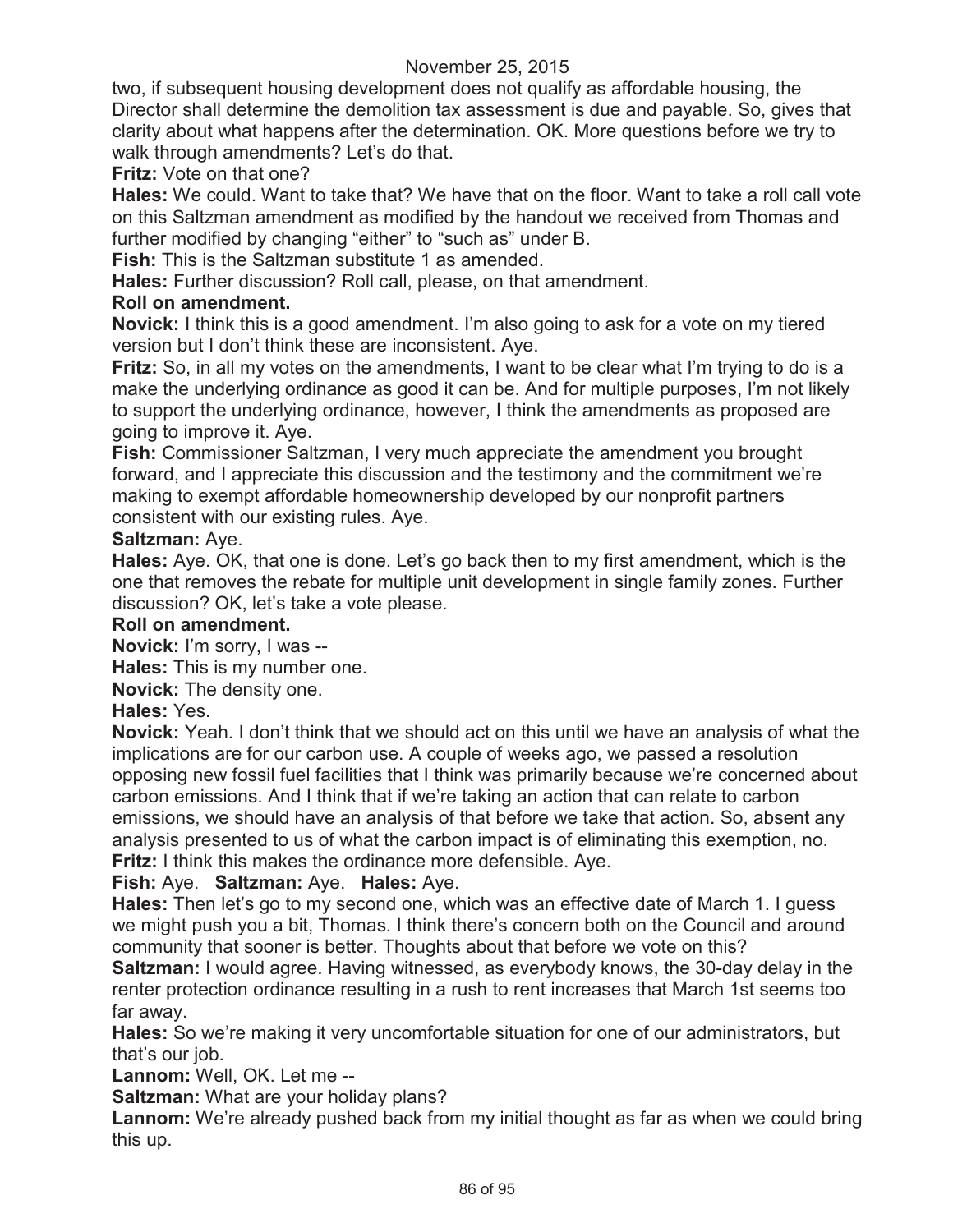**Fish:** February 1 in here. You could come back to us if you need a hardship.

**Lannom:** I was going to suggest mid-February. So, here's the thing that needs to occur. We need to modify databases, get the accounting structure set up, we need to promulgate the administrative rules, which requires 30 days public notification -- there's a process involved there. We've gotta try to hire staff person at Christmastime. There's a laundry list of things. If we make the effective date too early, there's a very good chance I'm going to fail. I would say mid-February if that would work for the Council.

**Fritz:** Colleagues, any time it's 30 days or more, there's going to be people gaming the system. I would encourage us to allow the Revenue Bureau to set up the process with adequate time.

**Hales:** You're right. No matter what -- unless it's tomorrow morning.

**Fish:** Thomas, if we told you you didn't have to work on any the sharing economy stuff, would that free up some time? [laughter] I move the amendment.

**Hales:** OK. Let's take a roll call on the amendment as March 1.

## **Roll on amendment.**

**Novick:** Aye. **Fritz:** Aye. **Fish:** Aye. **Saltzman:** Aye. **Hales:** Aye.

**Hales:** Let's move next to Fish 1, which is the flood plain issue.

**Fish:** And Jillian, just to be clear, we're going to take a look at the related issue that's been flagged and see whether that comes back to Council for that discrete category of homeowners.

## **Detweiler:** Yes.

**Hales:** Further discussion? Roll call on that amendment, please.

## **Roll on amendment.**

**Novick:** Aye.

**Fritz:** Aye.

**Fish:** I really appreciate the professionals at BES that brought this to my attention and made the case for this amendment. Aye.

## **Saltzman:** Aye.

**Hales:** Aye. Now let's move to Fritz 1, which is --

**Fritz:** I actually have an amended -- I said I was only going to have one amendment, but I actually have an amendment to my amendment. This is in response to the testimony that we heard. It just clarifies -- so that the amended amendment is to 6.08.050 exemptions, add demolition permit for where the applicant is the homeowner whose legal residential address was the site as of March 1st, 2016. That's so there's not a lot of speculators of property owners buying things up who are not actually living at the address. **Fish:** Second.

**Hales:** Like that better. Further discussion? Roll call on the amended Fritz amendment. **Roll on amendment as amended.**

**Novick:** Aye. **Fritz:** Aye. **Fish:** Aye. **Saltzman:** Aye. **Hales:** Aye.

**Hales:** OK, now let's move to Commissioner Novick's amendments. There are two, right? **Novick:** There are two. Novick 1 establishes the tiered rebate structure.

**Hales:** Further discussion of that or questions for staff? Then let's take a roll call, please, on Novick number 1.

## **Roll on amendment.**

**Novick:** I think that it is important to acknowledge that there's a difference in the affordability impact of when a house is being knocked down or replaced with a \$350,000 house than when it's being knocked down or replaced with a \$1 million house. The evidence is that the average cost of a replacement house where there's been a demolition is about a half million dollars. I don't mind having the \$25,000 tax applied to a house that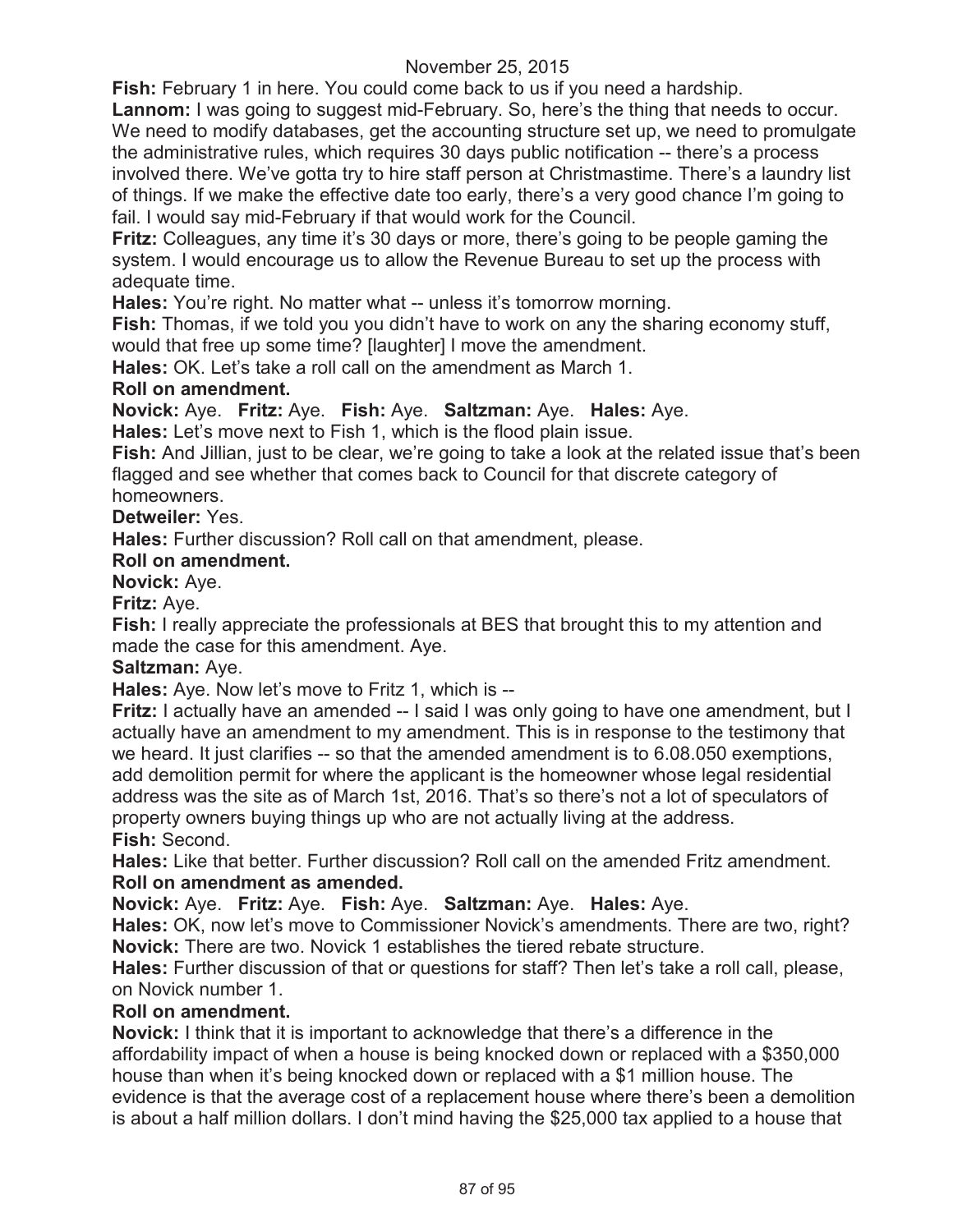sold for over half a million dollars. I do mind it being applied to a house being sold for \$375,000. So, I hope the Council will support this amendment. Aye.

**Fritz:** This really gets at the crux of is this proposal for reducing demolitions, or is it for providing money for affordable housing? What's the primary purpose of it? I think the most persuasive purpose is that it's providing money for affordable housing. \$375,000 is not affordable to a lot of Portlanders. For the median family income, \$375,000 is not affordable. So, the thought of giving a 50% rebate to properties that sell for 150% of median income or median sales price doesn't meet my definition of what's affordable housing. I would like to have something like this. I absolutely support taxing expensive homes more than modest homes and affordable homes. I don't think this quite gets to it. No.

**Fish:** Well, I'm torn on this because the arguments we've heard about affordability and housing that is truly affordable resonate with me I'm not sure this is workable. On the other hand, currently with the interest rates, if you have the credit you can get about \$400,000 of financing -- if you have the credit, which translates to about a \$2000 a month mortgage. We're in uncharted territory in terms of debt servicing. I am worried about the police officer and the nurse that want to live in our community. This is not -- I wouldn't and I don't think Steve would say this has been fully baked, but I think it's a good faith effort at getting at the issue. I'm going to support it even though it may need some tweaking. Aye.

**Saltzman:** I support the intent of this and I think given the discussion earlier on determining what we're now calling an exemption, right, an exemption for affordability, I think that the process that Commissioner Novick has outlined can serve as guidance to the Housing Bureau in developing the rules but I'm just a little leery of putting it into the code at this point. I'll vote no.

**Hales:** I'm going to vote no for now. A couple reasons for that. One, this is a new thing. As we've heard, only two other small cities in Illinois have any such thing, and we're trying something here that we hope will work. And Steve, what I want to see first frankly is the drop in demolitions and then make sure that we tune it with respect to our revenue goal because I guess I would probably put the priorities for this in different order than you did, Amanda. I think they are both legitimate goals, but my most urgent goal is to reduce the rate of demolition. The revenue effect is beneficial, but the rate reduction is the highest priority. So I want to see that first.

I do not expect that this is something that the City Council is going to set and forget. I think we'll be returning to this tax periodically to see how it's working, and we're also going to be returning to it to see how it fits with what the residential infill project comes up with and what we actually want to see happen on the ground. I've always been interested in having this tax be more progressive that it will be coming out of the gate at \$25,000 for demolition, so I'm very interested in this later but I would like to start at the simplest possible form of this for the most. No. Let's take your next amendment --

**Novick:** Mayor, before we talk about that, can I ask you a question? How many demolitions to you expect a \$25,000 tax to prevent?

**Hales:** Well, I'm hoping it will as many as 100 given that we're seeing several hundred a year. Again, it's very difficult to forecast how many demolitions this will prevent. As we've heard in the testimony, there's so many market effects going on in all these different transactions and some of them will be not dissuaded by this at all. Someone will still tear down a perfectly good half million dollar house and build a \$1.1 million house down the street from Commissioner Fish. From what I've been hearing about Alameda and Irvington, it didn't used to happen. In my neighborhood, same thing. Maybe in neighborhoods where houses have not been bid up quite that much, \$25,000 amount will have more actual effect on the transaction. We'll see. I'm hoping that we'll see a 35% to 50% reduction in the rate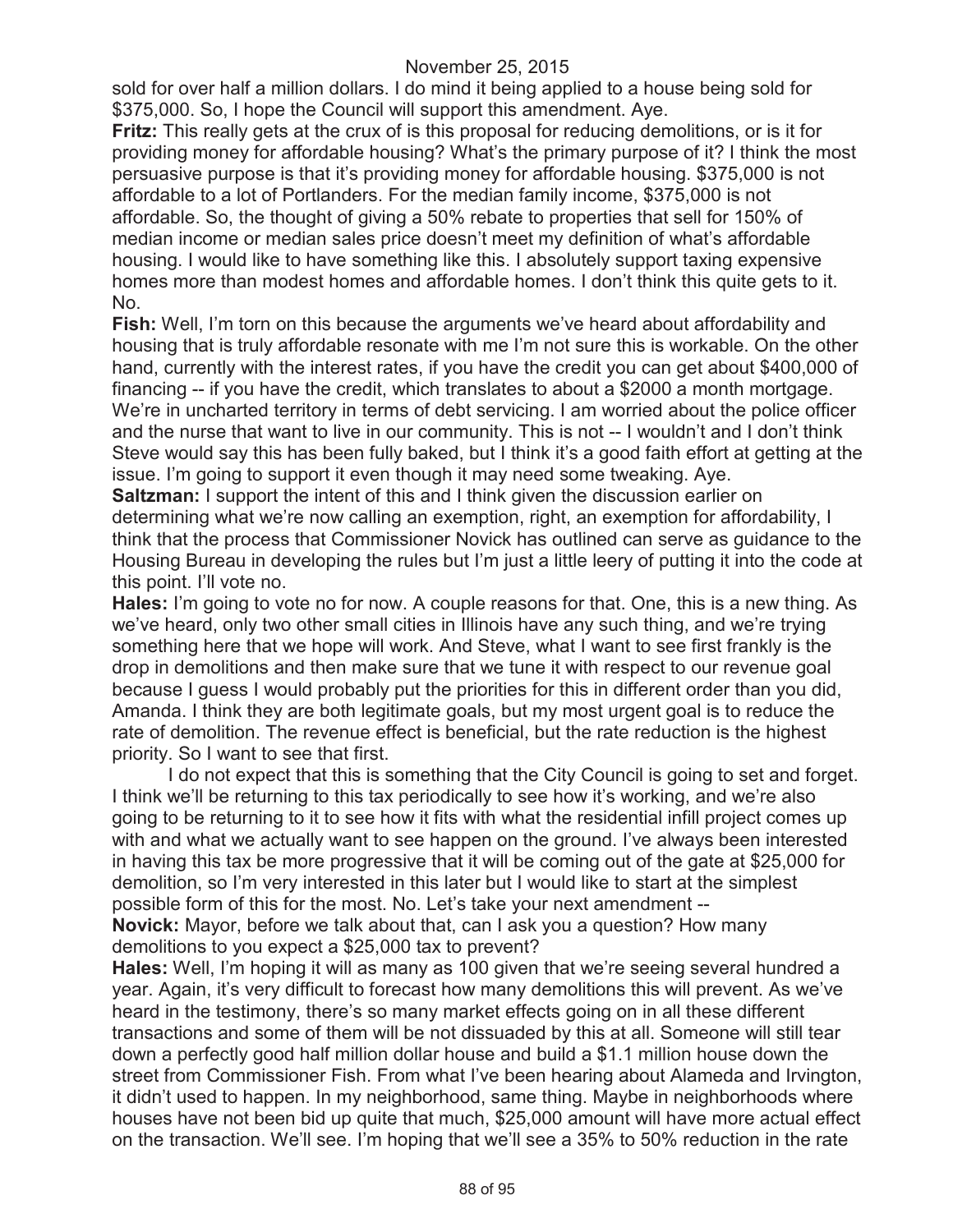of demolitions, but \$25,000 may not be enough to accomplish that. And again, it's not as progressive as I would like it to be, so I would hope to return to that progressivity issue not long from now. Your second amendment --

**Novick:** It's still to say that the Revenue Division shall study and report to Council by June 2016 about options for administering and enforcing an exemption or rebate to the tax for existing owners who plan to occupy the house for at least three to five additional years. By "existing owners," what I mean here actually is not just people who own now but who are existing owners, preexisting owners at the time of the demolition. What Evanston, Illinois, does is you have to have lived in the house three year before the demolition, then you have to live another three years before claiming the rebate. So, it's something like that that I would like the Revenue Bureau to consider.

**Fish:** I love the spirit of this, and I know Thomas would welcome additional staff. Is there a question about whether we can or should do this outside the budget process? **Hales:** Oh, no -- he's just setting a date, right?

Lannom: There's no additional staff added for this activity. It's just something we would put together for the Council.

**Hales:** This is just of the requirement that they come back by June 2016 with options for rebate for existing owners.

**Fish:** Excuse me. I'm sorry.

**Lannom:** To be clear, did Katie's modified language say rebate or exemption be considered?

**Novick:** Yes. Exemption or rebate.

**Hales:** That's in here.

**Fish:** Thank you.

**Hales:** Further questions or discussion about this amendment? Then roll call.

#### **Roll on amendment.**

**Novick:** Aye.

**Fritz:** I agree with Commissioner Novick that this is not mutually exclusively to the previous one and I very much appreciate the intent. Aye.

**Fish:** Aye. **Saltzman:** Aye. **Hales:** Aye.

**Hales:** Thank you. That's an improvement to the ordinance as well. Do we have any others that I have neglected here? OK. So comments, concerns from staff. This will come back for second reading.

**Detweiler:** I just wanted to really briefly address, Mayor Hales, the issue of how a structure with more than one residential unit would be treated.

**Hales:** Thank you.

**Detweiler:** That would be kind of a rare case where there's either nonconforming development -- you know, something was built during the war that has multiple units and is now in a single family zone -- or it could be the still relatively rare case of a duplex, which is allowed on a corner lot in an R5 zone that is being torn down. We think the ordinance could be a little clearer, depending on where the Council wants to go with that.

The exhibit reads that the 25,000 would be assessed when a residential permit is issued. And so, a duplex would be demolished under a residential permit. But we kind of have a conflict with adding a definition for residential structure, which originally came in when we were trying to work with the density bonus. So, that could be probably cleaned up. Now, if the Council wants to respond to the testimony we heard that it ought to be assessing a tax for every residential unit, that would capture duplexes, non-conforming multi-family development, single family homes where there's an interior accessory dwelling unit, we would write it that way. But as staff really understands it now, a duplex would only require one permit and only one \$25,000 tax would be applied.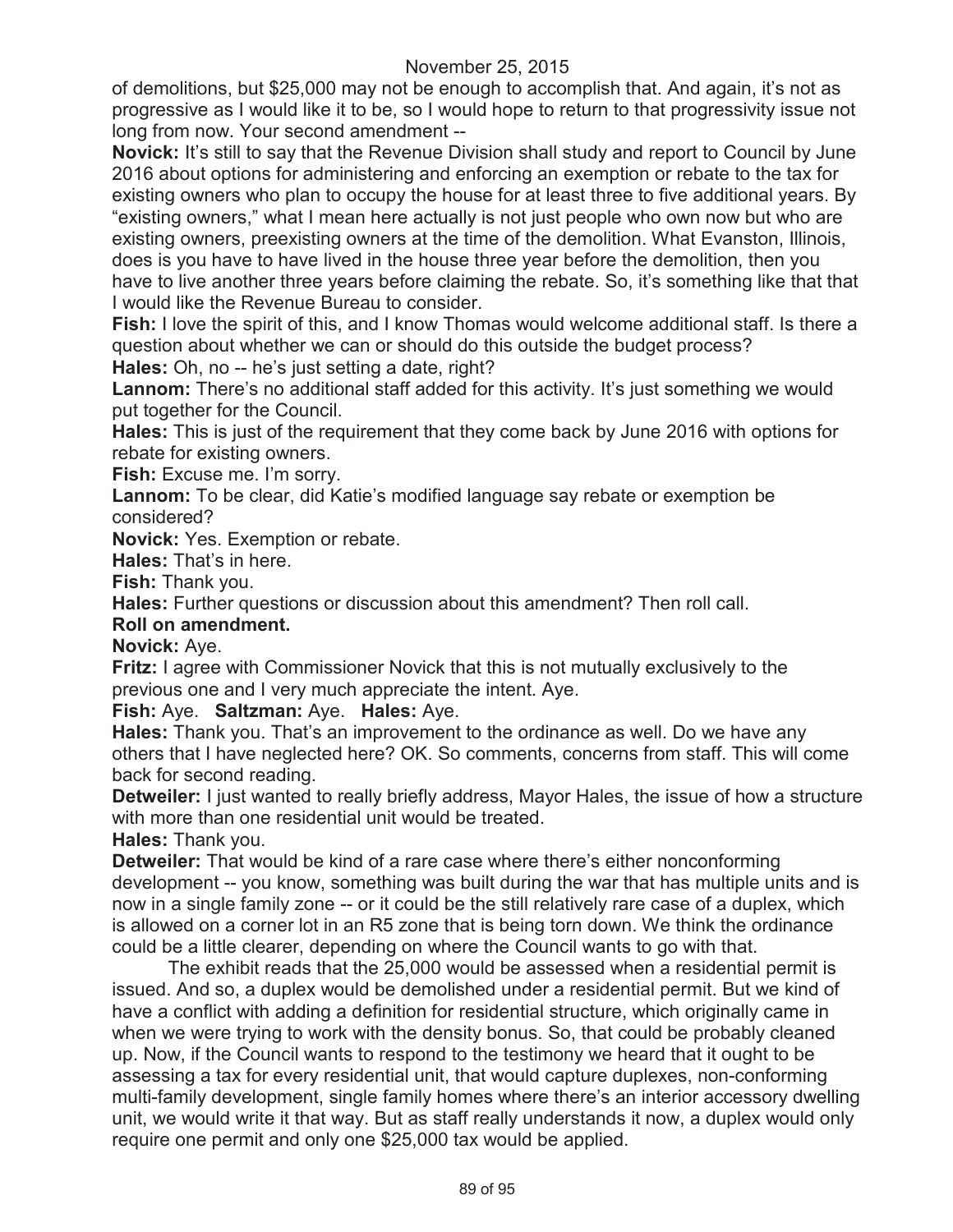**Hales:** Alright. Comfortable with that or do you want to make another amendment? **Fritz:** Or a clarification. I think if the goal is to reduce demolitions and to get more money for affordable housing both, we want to make it apply as much as possible. So yes, to my mind you would charge \$50,000 for a duplex being demolished. That destroys two affordable homes.

**Hales:** So then I hear an amendment to clarify that "unit" means individual dwelling unit, right?

**Fritz:** That was the way I was reading it in the code. You say the exhibit says something different.

**Hales:** It may only need to be clarified in the administrative rules, because it does say "unit" in the code, right?

**Detweiler:** I think the residential -- the paragraph that describes residential structure suggests that maybe you would apply it per unit that's demolished. I think we might modify the paragraph 6.08.030, demolition tax, which only refers to a single residential permit. Fish: There's lots of houses in my neighborhood that look like on the outside a single family residence but they have two entrances. Under one roof, there's two homes which are generally in the rental market a little more affordable and under one roof. So you're suggesting for purposes of demolition tax, we would charge \$50,000 for that demolition? **Detweiler:** The way staff understands the exhibit as written, no. There would only be 25,000 charged. If we want to clarify it to say that it should be charged against each

residential unit regardless that there's only one demolition permit applied for and pulled. **Fritz:** But there's a conflict between 020 E where it says a structure is a dwelling unit and 030, which says a permit for the whole structure. So it's really a policy call.

Hales: It's a policy call for us. Is there a motion to clarify our policy call?

**Fritz:** That motion would be to say at the ends of that first sentence in 030, it would say 25,000 per unit.

**Hales:** "Per unit" would make that clear.

**Fritz:** Yes, so that's the motion that --

**Hales:** Commissioner Fritz moves that we adds "per unit" at that point to make that clear. **Walter:** Dwelling unit? Per dwelling unit?

**Fritz:** Per dwelling unit, yes. Thank you.

**Novick:** Second.

**Hales:** Further discussion of that?

**Saltzman:** Jillian, you said it's fairly uncommon that we would encounter this.

**Hales:** It's uncommon. It's uncommon now. Yes.

**Saltzman:** The universe is pretty finite, then, of multi-unit dwellings in residential zones. **Hales:** Among other things, because the corner duplex allowance has only been in the code about 20 or 25 years. Not that many buildings in that situation.

**Fritz:** And there aren't any multi-family -- truly multi-family apartments in single family zones. Is that correct?

**Armstrong:** No.

**Hales:** There are some nonconforming.

**Fritz:** Are we fixing that in the comp plan?

**Armstrong:** In some cases, yes. In other cases where it's just an island surrounded by single family, no, we're leaving that.

**Hales:** If the building is obviously there and habitable --

**Fritz:** We would certainly want to stop it from being demolished.

**Hales:** If it hasn't been declared derelict, we would want it to stick around.

**Fish:** I'm not going to support this but we do have some examples at the Water Bureau where people live in duplexes that have been condemned because they can't maintain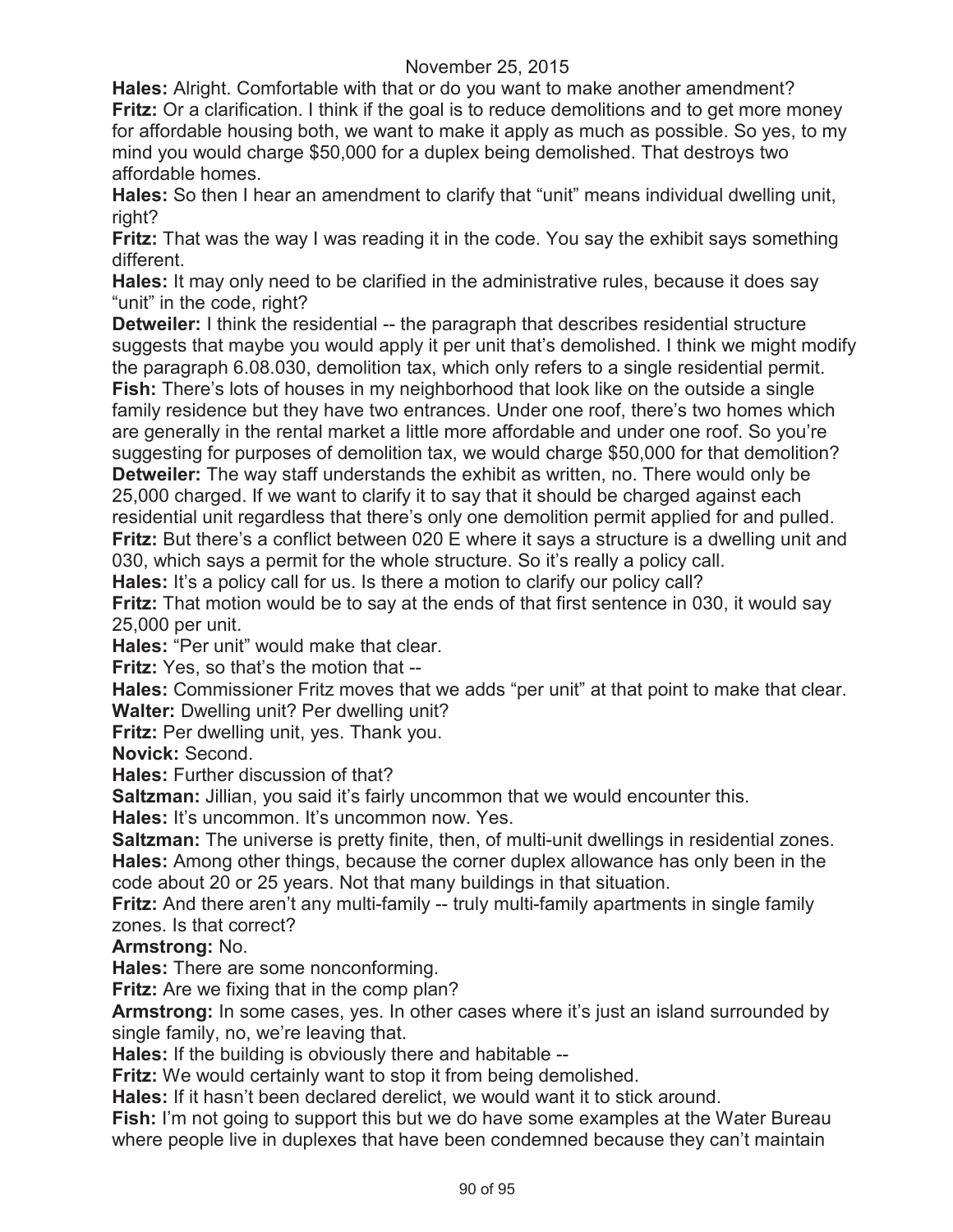them, they have liens against them, and they are demolished for a new home. And people are not getting the return on the investment of their homes that I think they ought to, but that's because there are speculative developers out there taking advantage of people that are homes and some duplexes. I'm going to vote no because a, I'm not sure it's right policy, and b, I'm not sure I fully understand it and c, I still want to get to some other votes before I pass out from hunger and fatigue. So, let's take this to a vote.

**Hales:** OK, let's do please. Roll call.

## **Roll on amendment.**

**Novick:** I believe here the pro-density and pro-affordability position is aye.

**Fritz:** Agreed. Aye.

**Fish:** No. **Saltzman:** Aye. **Hales:** Aye.

**Hales:** Thank you all very much.

**Fritz: Good work. Thank you, staff.** 

**Hales:** This will come back to second reading next week. Now, we do have a little bit of important work left to do and I know we're tired, so let's try to move --

**Fish:** Mayor, I know a lot of people have been waiting for 1219.

**Hales:** Yes, they have.

## **Item 1219.**

**Hales:** Roll call, please.

#### **Item 1219 Roll.**

**Novick:** About 10 years ago, I was working for a cute little public policy nonprofit called Citizens for Oregon's Future. And at one point taking off on the state's quality education model, we were tasked by our board to develop what we called quality civilization model, figuring out, you know, what should the state do to have a quality civilization in all respects? One of the things that I was looking at was the criminal justice system.

One of the things I heard from experts at that time is that one of the most important things you can do to reduce recidivism is to get people who are coming out of custody into jobs. And I think I'm recalling correctly when I say that there was a professor in Cincinnati who told me that up to a certain amount of time -- maybe it was one month or even more -every day that somebody has a job after being released from prison, the risk of recidivism goes down by an entire percentage point. So, if you got a job for 30 days, you're 30% less likely to recidivate.

The New York Times reported in February that the share of American men with criminal records, particularly Black men, grew rapidly in recent decades the government pursued more aggressive law enforcement strategies, especially against drug crimes. The reluctance of employers to hire people with criminal records is taking a toll on the broader economy. It is preventing millions of American men from becoming that old phrase, "productive members of society." The bitter irony, of course, as I just said -- ex-offenders who find jobs are less likely to reoffend. So, discrimination against people with criminal histories actually results in more criminal behavior.

This ordinance would provide with limited exceptions prospective employers may not conduct a criminal history background check on an applicant until after making a conditional offer of employment. If the background check shows an offense the employer has a good faith belief is a disqualifier for a particular job, the employer may withdrawal the offer.

The point of this rule is to ensure that people with criminal records have a fair chance to get through the interview process. It's very easy for employers to simply screen out applicants based on background checks without giving thought to whether the record is actually relevant to the job. If there's no background check until the interview process is concluded, an employer is likely to evaluate the applicant on his or her true merits to make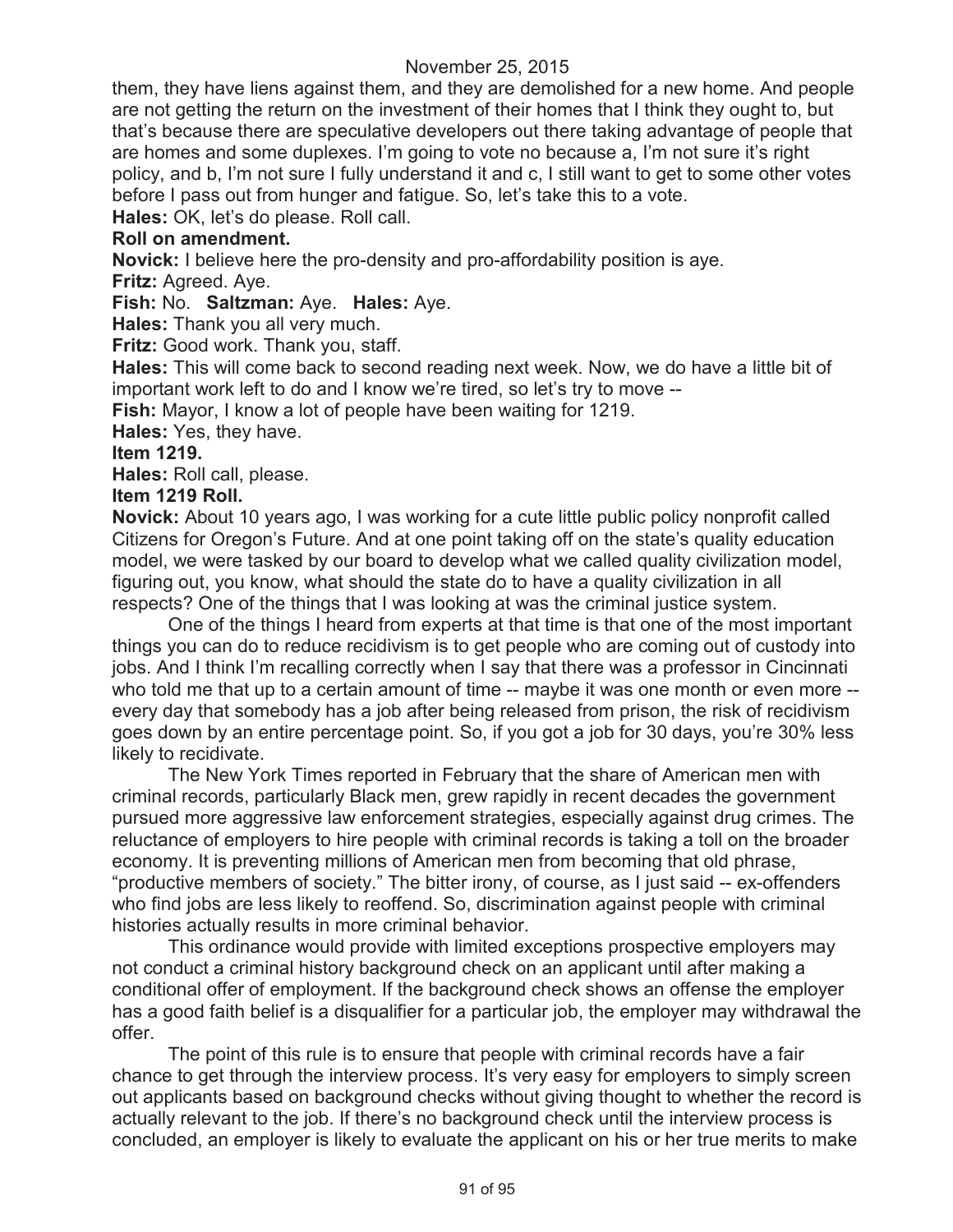a deliberate rather than knee-jerk judgment as to whether the applicant's criminal history is truly relevant.

I am extremely proud that this Council is going to pass this ordinance. It will be one of the two proudest days of my service on the Council, the first being when we passed the paid sick leave ordinance a couple of years ago. We are going to have to pay attention to the administrative rules. I think that some employers have concerns about what "good faith belief" means, so we will address that. But I think that this is a tremendous day for Portland. This is an important civil rights ordinance. Aye.

**Fritz:** One of the most compelling pieces of testimony I heard is that Black men with no criminal record are less likely to get an interview than white men with a criminal record. So that is proof that there are many biases within our system and that we need to do more to address all of them. This is definitely a step in the right direction.

I did meet with the Portland Business Alliance and had a good discussion on this issue to clarify the state's law simply prevents employers from requiring applicants to disclose prior to an initial interview. The first question in the interview according to the state law can be, "tell us about your criminal background" or "do you have a criminal background?" And so, this ordinance is a huge step forward.

It requires that employers must be committed to hiring individuals before considering the criminal record. We've had experience with this within the City since we've banned the box within the City for our own hiring. The City's law still allows employers to consider applicants' criminal history at any point during the hiring process if the position involves direct access to children, elderly people, people with disabilities, people with mental illness, or individuals with alcohol and drug dependence disorders and if there's a need for consideration according to the duties of the job. So, for somebody who is going to be going into other people's homes or other personal spaces, then absolutely it can be considered ahead of time. It's a very straightforward policy. It's very clean. It's clear. I very much appreciate the good work of Judy Prosper, Rachael Wiggins, and Christina Nieves in my office. Like Commissioner Novick, I'm very proud to vote aye.

**Fish:** First, I want to acknowledge the goal that brings us to this moment, and it's a goal that is shared by everyone regardless of where they come out on the underlying ordinance. The goal is in my mind threefold. One is to remove barriers. And this Council has shown a hearty commitment to identifying and removing barriers in our community. The second is to promote access to employment and making sure that everyone has a chance to pursue their dream and become self-sufficient. The third is to address the pervasive racial disparities which continue to hold too many people back in our community. These are core values that I share and that led me to practice civil rights law for about 20 years and now guide my work as City Commissioner.

Now, we've had a spirited debate about how to translate those goals into action and I join with my colleagues in stating how proud I am that the City of Portland has already taken affirmative action to ban the box, and I support many of the compromises that have been worked out through the committee process, in particular the exemption for very small businesses, the effective date of next summer which will give us a chance to put this into place and do effective outreach and education, a commitment that annually will look at the data and do some oversight to see if there are changes and tweaks that are needed, and the decision that we will counter with BOLI to do enforcement rather than creating a separate enforcement bureau within the legal department. I strongly support this approach.

I have concerns about the ordinance and I think it's worth acknowledging them because ultimately, we want this to be successful. We're acting ahead of state law, ahead of having a chance to see whether state law actually works, and we are in some instances creating a two-tiered system. I believe based on the work I used to do representing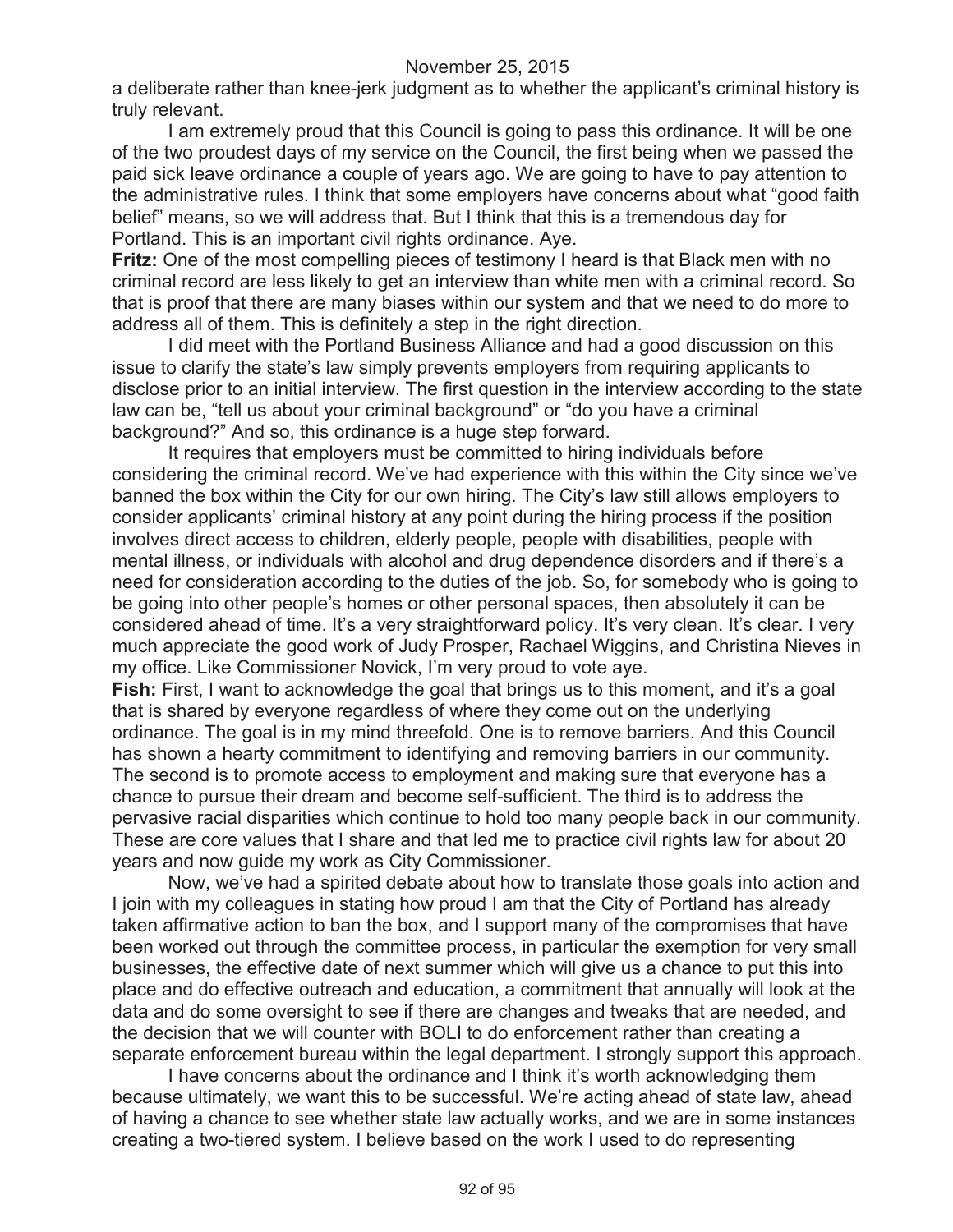plaintiffs in employment cases that there will be a subtle encouragement through this approach for people to do the kind of profiling that we abhor. And the profiling that an employer who is savvy and unprincipled will do is use information that is apparent but not vetted to make a judgment about an applicant pool and exclude that person from getting to the point of a conditional offer, which is where the enforcement mechanism kicks in. And as I indicated last time, the area I'm most concerned about because it's the area I think you'll see the greatest abuse is gaps in people's employment history on a resume. It would be a shame if all this well-intentioned effort led to employers screening people in ways to prevent them from getting the conditional offer and thereby undermining what we are trying to do.

The third thing that gives me some pause is we have some employers in our community who have actually not just talked about this but done something. Dave's Killer Bread is an example of a company that has made a commitment to hire people who have records, and they brought them in and have given them opportunities, meaningful careers within the company. They have found upstream a more open and candid conversation helpful. But again, they are unique employer in that they have an explicit set of values around their hiring, and I'm not sure we can extrapolate from them to every other employer.

These are real concerns because if we're going to adopt this, we need to make sure it actually has an impact. I guess reasonable people could reach different conclusions. I think we should track the data carefully, Mayor, to make sure this has the intended benefit. But today, I proudly stand with the Urban League and the coalition they have assembled and mostly with the men and women who seek a second chance in our community in supporting this ordinance. I want to expressly explicitly single out one person, and that's Emanuel Price. He has impressed me with passion of his advocacy and he has inspired me with his life story. And in his name, I vote aye.

**Saltzman:** I am very persuaded by the eloquence of my colleagues that have spoken and voted ahead of me. I do echo some of the concerns Commissioner Fish just echoed about this ordinance. The state did pass something, but I note that they chose not to preempt local governments. So, this is the opportunity before us and I think we should take it because the issue of hiring of people with records is so enormous and so consequential to our society and dealing with issues of race and inequality that we should be grasping at anything that will hopefully change the course of the present statistics and situations around the hiring of in particular African American males. So we need to act. And I do believe that there has to be good -- we have to recognize employers that make good faith efforts and if somebody -- if they make a determination that somebody's record at the point of conditional offer does warrant not offering that job, whether it's issues around access to keys to people's apartments or all the other things we've written into the ordinance and will flesh out in the rulemaking, then we need to respect that and respect the employer's ability to make a good faith effort and honor that. And that's been done in the San Francisco ordinance, I would note. So all in all, I want to thank Mayor Hales for his persistence on this issue, and I look forward to hopefully making a difference. Aye.

**Hales:** I want to thank you all. I think anyone listening to this would understand that this is a City Council that has commitment to equity and opportunity in our city. I'm proud of being a member of this Council today as I am so many other days. This is an important day. This is a big deal. And I do want to thank especially Rachael Wiggins and Judy Prosper and Josh Alpert on my staff and the City Attorney's Office who have worked so hard on this.

This is a case where community advocates -- the AFLCIO, Urban League, others - have come to their City Council with a cry for justice and we have responded. And I'm proud of being in that place where, one, we are willing to respond, but two, the community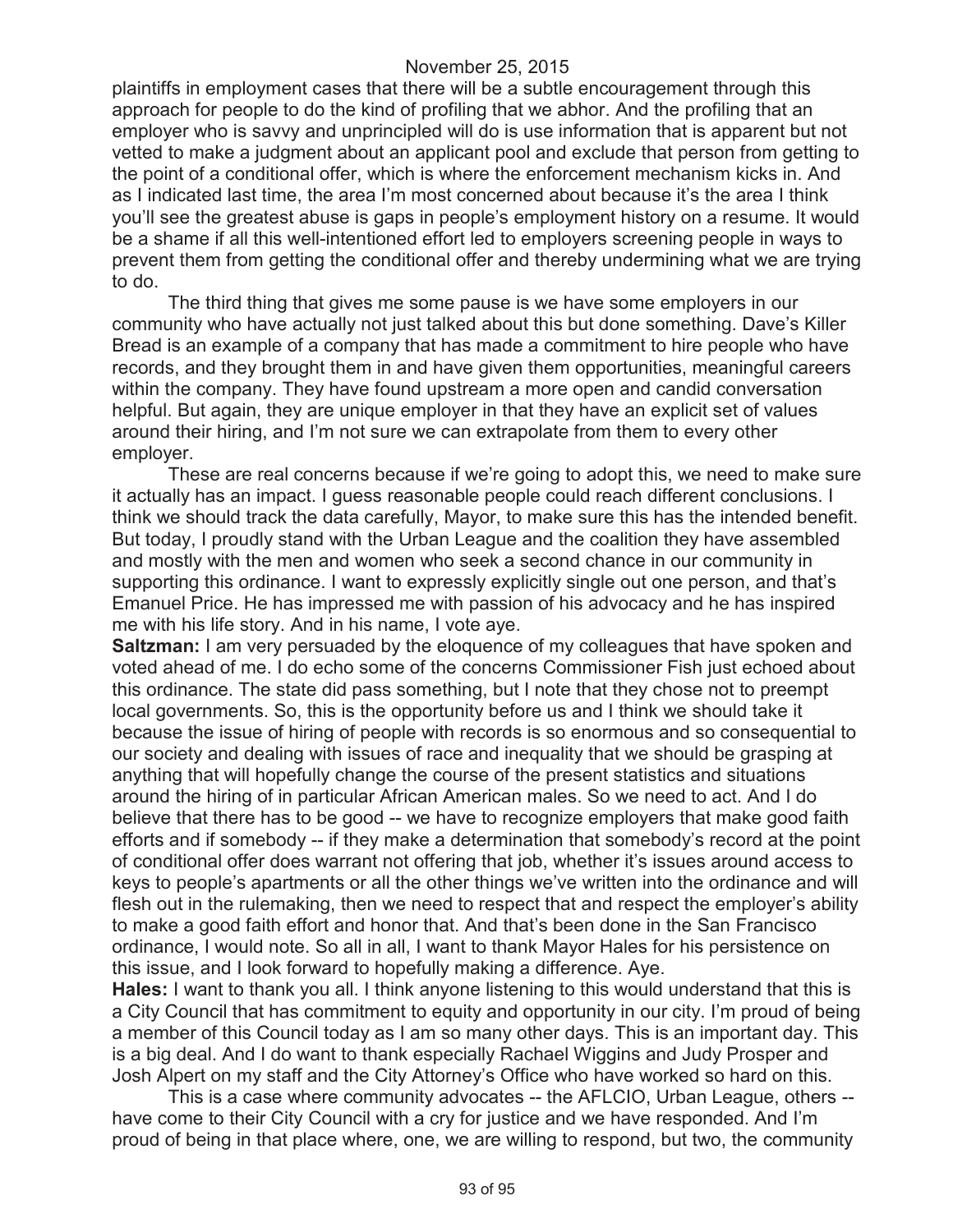can come forward that way and with clarity of purpose and clarity of goal tell us what the right thing is to do. So, thank you to those who have been advocating for this issue.

You know, I think a lot of us have had enough experience with this issue, as you just did, Commissioner Fish, to have personal contact with people who we'd love to see society not label as ex-cons. People who've paid their debt in the criminal justice system shouldn't have to carry that label, and we hope that the effect of this change in how people think about the content of people's characters as they're applying for jobs will change that nomenclature and change people's hearts. That's I think the best thing that could come from this ordinance. So in addition to the others that have been mentioned, for Stefan and for Robert and for Meg, aye. Thank you all.

### **Item 1220.**

**Hales:** Roll call.

#### **Item 1220 Roll.**

**Novick:** We're still wondering if this is a de-vacation or simply a cation. Aye. **Fritz:** A working public street. Aye.

**Fish:** Aye. **Saltzman:** Aye. **Hales:** Aye.

## **Item 1221.**

**Hales:** Commissioner Saltzman.

**Saltzman:** Thank you, Mayor. This ordinance extends our contract with Bowman for our main database, which is called service point. I think many of you know it as HMIS. It is how we track the services we provide and the clients who we're serving with our federal, state, and local funds in the Portland Housing Bureau. This includes homeownership, home repair, fair housing programs, and homeless service programs. This is also being used by both the County and the City, and it's increasingly being accepted and used in Clackamas County and Washington County, and I also believe that we have communities across the state that are starting to use this system as well. So, seems to be working well. **Hales:** Thanks. Questions? Anyone want to speak on this item? Roll call. It's an emergency ordinance.

## **Item 1221 Roll.**

**Novick:** Aye. **Fritz:** Aye. **Fish:** Aye. **Saltzman:** Aye. **Hales:** Aye. **Item 1222.**

**Hales:** Commissioner Saltzman.

**Saltzman:** Thank you, Mayor. I'm pleased to introduce this ordinance that is a contract with Cascadia in partnership with Native American Rehabilitation Association, or NARA, and the Urban League. I especially want to thank Mayor Hales for his conceptual development of this program and for its inclusion in this year's budget. I'll turn it over to Mayor Hales at this point.

**Hales:** I'm very happy that we're at this point. It is coordinated effort with the things we're otherwise doing through A Home for Everyone. We appreciate the partnership not only with Cascadia but also with the Police Bureau and with the other subcontractors that are working with Cascadia. So, welcome this afternoon to give us a quick view of this program. Thank you. Beth?

**Beth Epps:** Thank you. My name is Beth Epps, I'm the chief clinical officer at Cascadia. First, thank you for approving these dollars. It's very, very important. I'm here speaking on behalf of [indistinguishable] who's the primary author of the project. She's out of the country, so couldn't be here today.

The project began on September 1st. It is the partnership with the Police Bureau, with NARA, and Urban League Cascadia. We are seeing folks, we're close to being fully staffed. We're really -- it's difficult because we look for people with specific street outreach experience and who are going to be able to do this job and jump right in. We're having